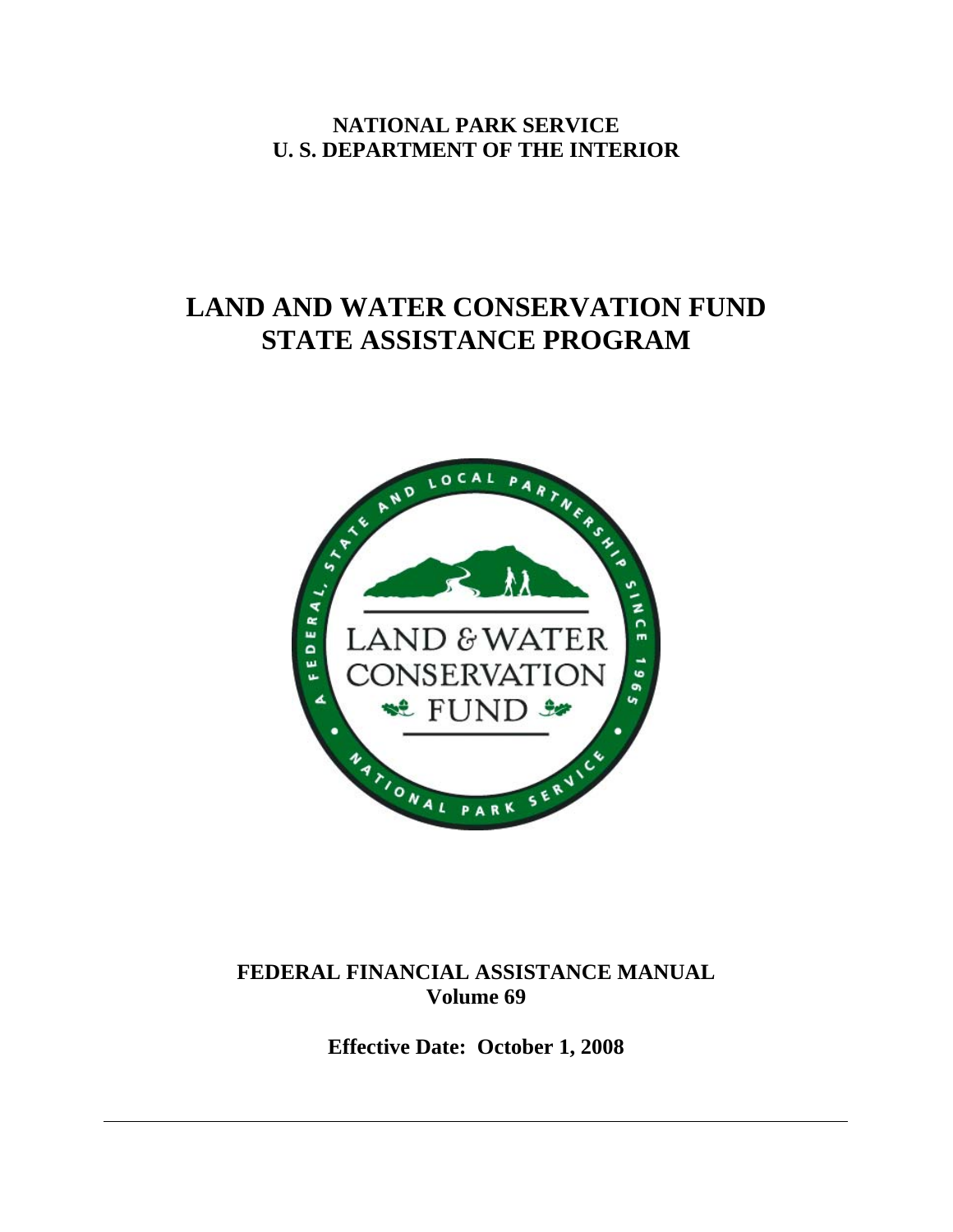### **TABLE OF CONTENTS**

| <b>PREFACE</b> |                                                                                                          | $\mathbf{1}$            |  |
|----------------|----------------------------------------------------------------------------------------------------------|-------------------------|--|
|                | A. Background                                                                                            | $\overline{2}$          |  |
|                | <b>B.</b> Program Information                                                                            | $\overline{2}$          |  |
|                | <b>C.</b> Internet Resources                                                                             | $\overline{\mathbf{3}}$ |  |
|                | <b>CHAPTER 1 - GENERAL PROGRAM INFORMATION</b><br>1                                                      |                         |  |
|                | <b>A. Program Summary</b>                                                                                | $\mathbf{1}$            |  |
|                | <b>B.</b> State Apportionment Formula and Special Reapportionment                                        | $\mathbf{3}$            |  |
|                | C. Program Review of State LWCF Program Administration                                                   | 5                       |  |
|                | <b>D.</b> Annual Report                                                                                  | $\overline{\tau}$       |  |
|                | <b>CHAPTER 2 - STATEWIDE COMPREHENSIVE OUTDOOR RECREATION PLAN</b><br>AND OPEN PROJECT SELECTION PROCESS |                         |  |
|                |                                                                                                          | $\mathbf 1$             |  |
|                | A. State Plan Preparation, Procedures, and Eligibility                                                   | 1                       |  |
|                | <b>B.</b> Open Project Selection Process                                                                 | 4                       |  |
|                | <b>C.</b> Financial Assistance for SCORP Development                                                     | $\overline{\tau}$       |  |
|                | <b>CHAPTER 3 - ACQUISITION AND DEVELOPMENT PROJECT ELIGIBILITY</b>                                       | $\mathbf 1$             |  |
|                | A. General Project Criteria                                                                              | 1                       |  |
|                | <b>B.</b> Criteria for Acquisition                                                                       | $\boldsymbol{4}$        |  |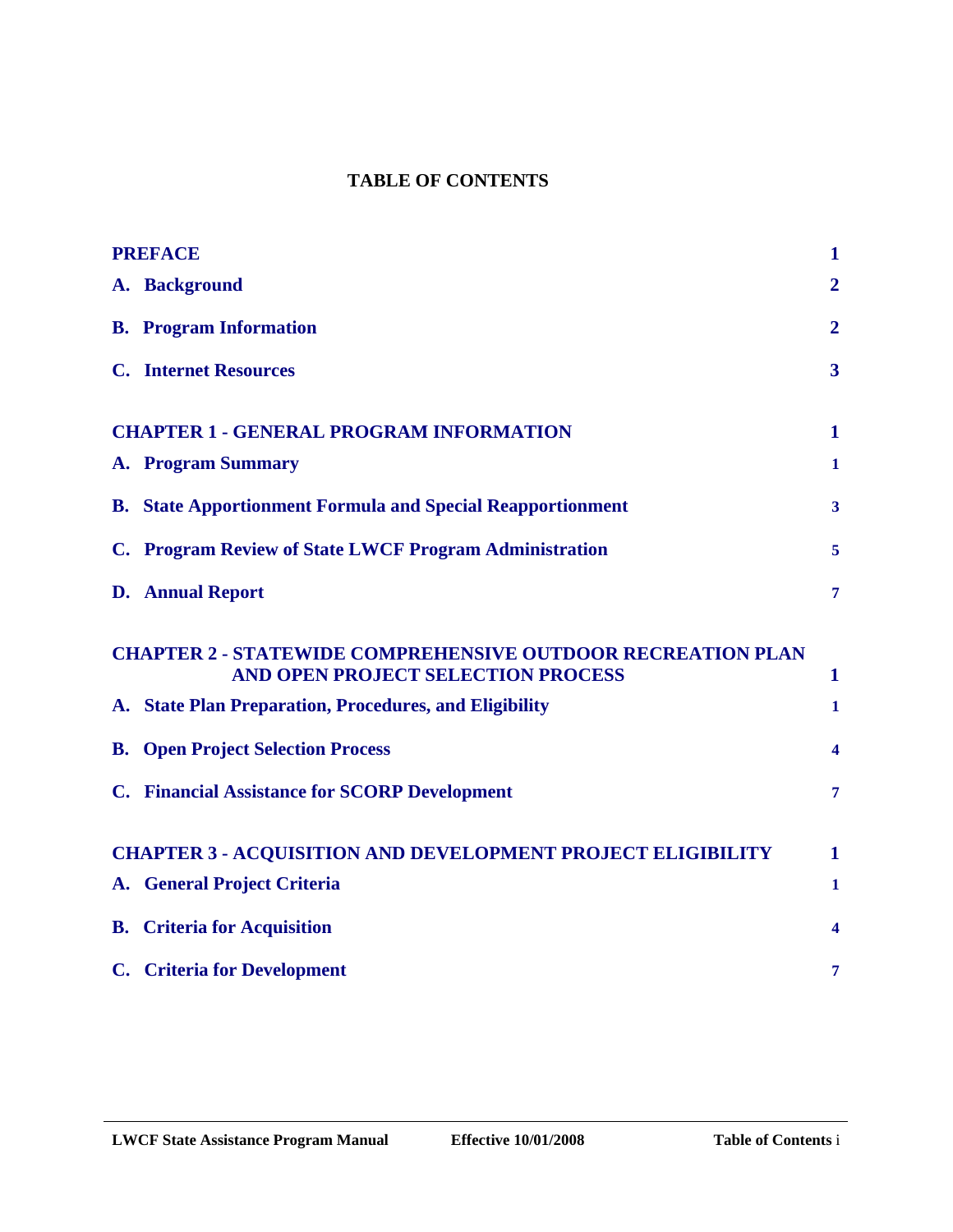|                | <b>CHAPTER 4 - PROPOSALS, ENVIRONMENTAL REVIEW AND FEDERAL</b><br><b>COMPLIANCE</b> | $\mathbf{1}$ |
|----------------|-------------------------------------------------------------------------------------|--------------|
|                | A. Proposal Development and Screening for Environmental Impacts                     | $\mathbf{1}$ |
|                | <b>B.</b> National Environmental Policy Act                                         | $\mathbf{1}$ |
|                | C. National Historic Preservation Act, Section 106 Process                          | 9            |
|                | D. Uniform Relocation Assistance and Real Property Acquisition Policies Act of 1970 | 15           |
|                | <b>E. Equal Employment Opportunity Contract Compliance</b>                          | 24           |
|                | <b>F.</b> National Flood Insurance Program                                          | 24           |
|                | G. Civil Rights                                                                     | 26           |
|                | H. Contracting with Minority Business Enterprise/Women Business Enterprise Firms    | 27           |
|                | <b>CHAPTER 5 - COST PRINCIPLES</b>                                                  |              |
|                | <b>A.</b> General Cost Principles                                                   | $\mathbf{1}$ |
|                | <b>B.</b> Sponsor Financial Obligations                                             | 4            |
| $\mathbf{C}$ . | <b>Allowable Costs</b>                                                              | 6            |
|                | <b>CHAPTER 6 - APPLICATION AND EVALUATION PROCEDURES</b>                            | $\mathbf{1}$ |
|                | A. Prerequisites for Applying                                                       | $\mathbf{1}$ |
|                | <b>B.</b> Application Process                                                       | $\mathbf{1}$ |
|                | <b>C. NPS Review Process</b>                                                        | 5            |
|                | <b>D.</b> Amending Existing Projects                                                | 6            |
| E.             | <b>Withdrawal or Changes in Project Application</b>                                 | 7            |
|                | F. Project Numbering System                                                         | 7            |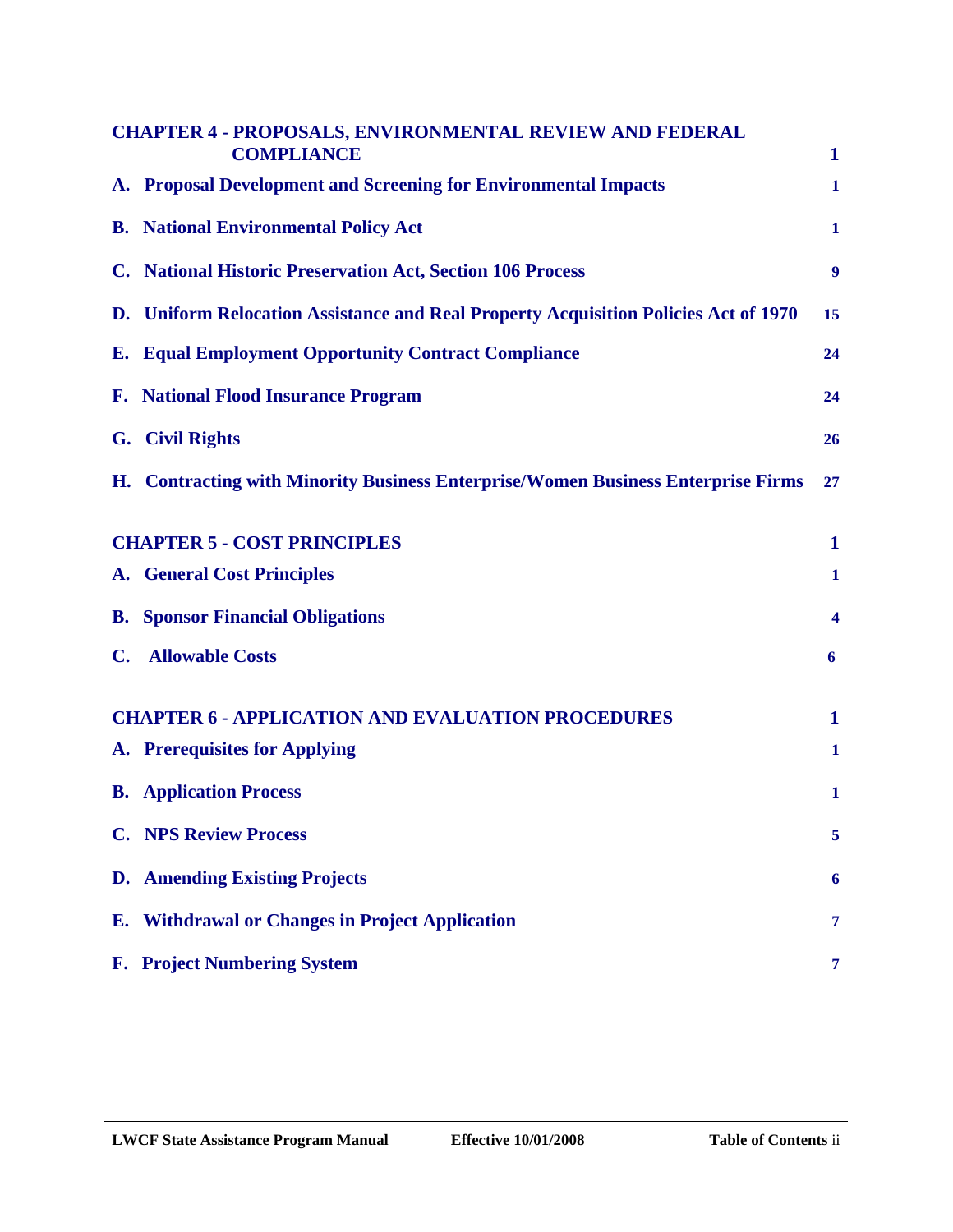|    | <b>CHAPTER 7 - PROJECT ADMINISTRATION AND FINANCIAL MANAGEMENT</b>             | $\mathbf{1}$      |
|----|--------------------------------------------------------------------------------|-------------------|
|    | A. General Administrative Requirements                                         | $\mathbf{1}$      |
|    | <b>B.</b> Procurement Standards                                                | 5                 |
|    | <b>C.</b> LWCF Acknowledgement Signs                                           | 6                 |
|    | D. Performance/Financial Management and Reporting.                             | $\overline{\tau}$ |
|    | <b>E.</b> Payments                                                             | 10                |
|    | F. Audits                                                                      | 10                |
|    | <b>G. Project Termination/Grant Closeout</b>                                   | 11                |
|    | <b>CHAPTER 8 - POST-COMPLETION AND STEWARDSHIP</b>                             |                   |
|    | A. Purpose                                                                     | $\mathbf{1}$      |
|    | <b>B.</b> Operation and Maintenance                                            | $\mathbf{1}$      |
|    | <b>C.</b> Availability to Users                                                | $\mathbf{1}$      |
|    | D. Leasing and Concession Operations Within Section 6(f)(3) Areas              | $\overline{2}$    |
|    | <b>E.</b> Conversions of Use                                                   | $\mathbf{3}$      |
|    | F. Underground Utility Easements and Rights-of-Way                             | 12                |
|    | G. Commercial Signage in Section 6(f)(3) Areas                                 | 12                |
|    | <b>H.</b> Proposals to Construct Public Facilities                             | 12                |
| I. | <b>Requests for Temporary Non-Conforming Uses Within Section 6(f)(3) Areas</b> | 13                |
| J. | <b>Sheltering Facilities within Section 6(f)(3) Areas</b>                      | 14                |
| Κ. | <b>Obsolete Facilities</b>                                                     | 15                |
|    | L. Significant Change of Use                                                   | 15                |
|    | <b>M. Post-Completion Inspections</b>                                          | 16                |
|    | N. Penalties for Failure to Comply with Federal Laws and Regulations           | 17                |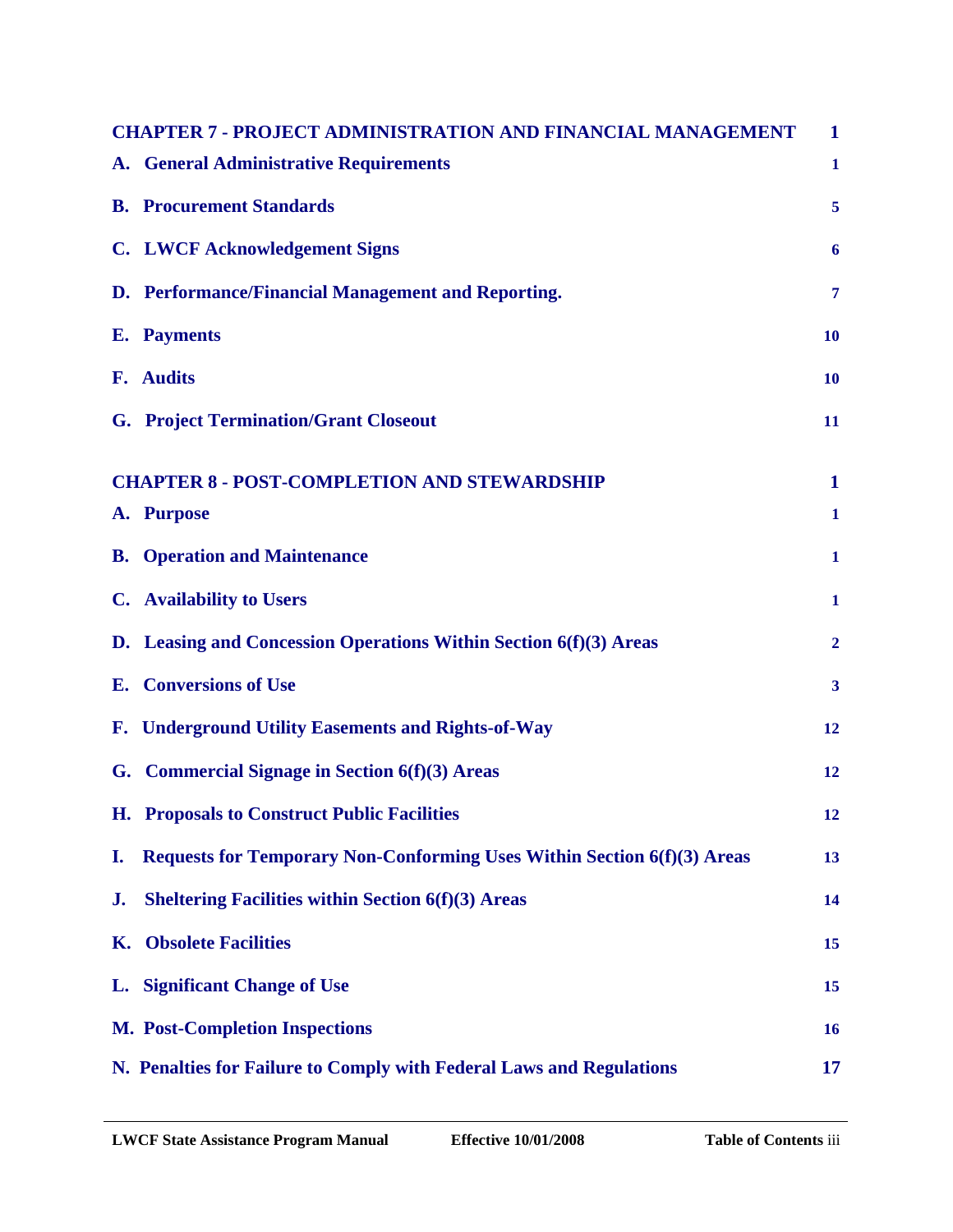#### **DEPARTMENT OF THE INTERIOR NATIONAL PARK SERVICE**

#### <span id="page-4-0"></span>**LAND AND WATER CONSERVATION FUND STATE ASSISTANCE PROGRAM**

#### **FEDERAL FINANCIAL ASSISTANCE MANUAL**

#### **PREFACE**

This manual sets forth the administrative procedures and requirements for Land and Water Conservation Fund (LWCF) federal assistance (Catalog of Federal Domestic Assistance #15.916) to the States by the Department of the Interior, National Park Service (NPS). It supersedes the program's existing LWCF GRANTS MANUAL (NPS-34). It is also intended to serve as a basic reference for those who are engaged in the administrative, financial management and stewardship responsibilities of the LWCF State Assistance Program.

It is the responsibility of the State, as primary grant recipient, to comply with these requirements and all terms and conditions of the grant agreement. The State's responsibility cannot be delegated nor transferred.

Participation in the LWCF State Assistance Program is deemed to constitute a public trust. As such, participants are responsible for the efficient and effective management of funds in accordance with the approved budgets, for promptly completing grant assisted activities in a diligent and professional manner, and for monitoring and reporting performance.

The procedures and requirements contained herein are subject to applicable federal laws and regulations, and any changes made to these laws and regulations subsequent to the publication of this manual. In the event that these procedures and requirements conflict with applicable federal laws, regulations, and policies, the following order of precedence will prevail:

- 1. Federal Law
- 2. The Code of Federal Regulations
- 3. Terms and Conditions of Grant Award
- 4. Land and Water Conservation Fund State Assistance Program Manual

The State bears primary responsibility for the administration and success of each grant, including performance by third parties under subagreements made by the State for accomplishing nonconstruction and construction project objectives. The provisions included herein shall also be applied by the State to subgrantees and contractors performing work under the LWCF State Assistance Program.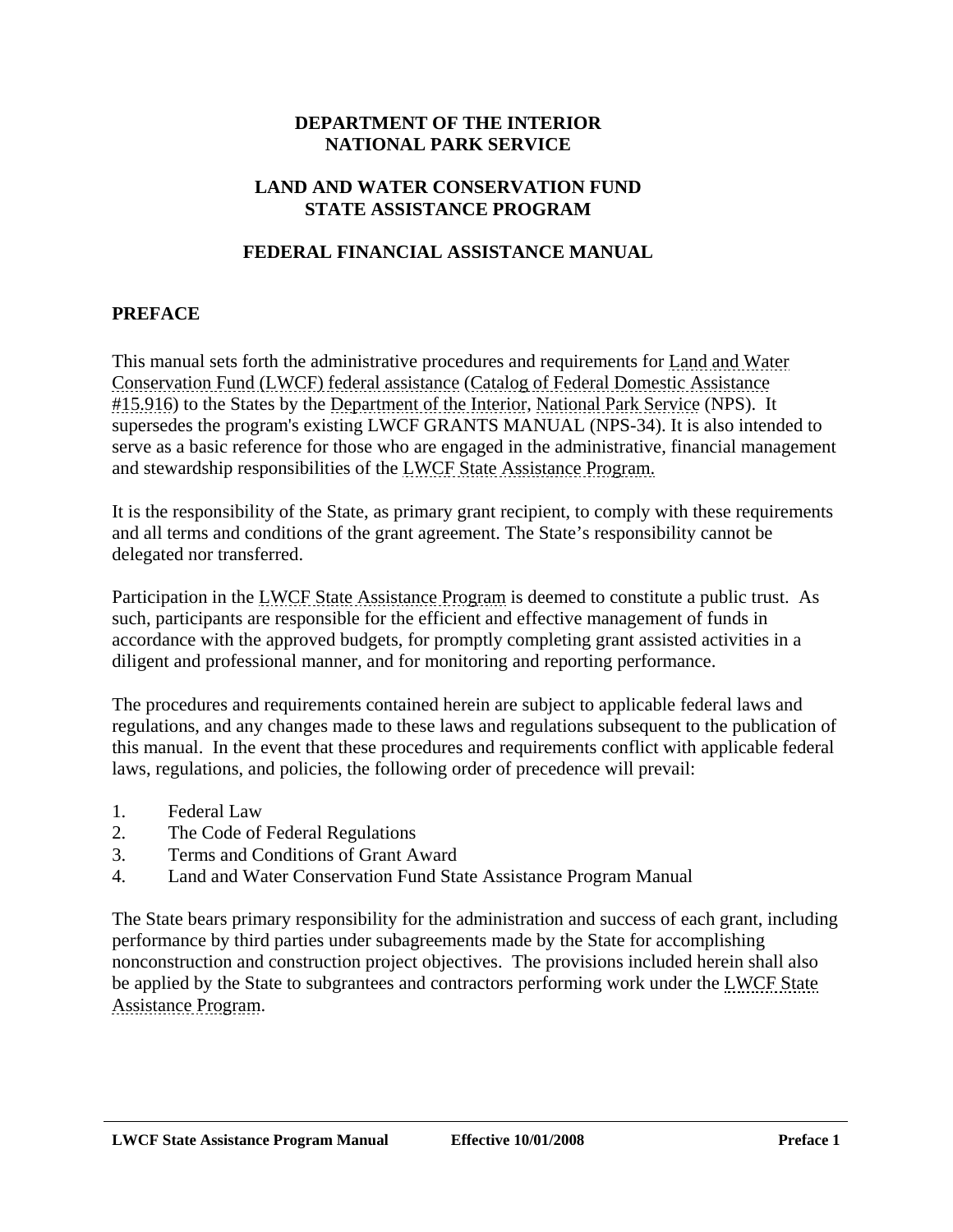<span id="page-5-0"></span>This edition of the LWCF State Assistance Program Manual supersedes all previous editions and amendments through Manual Release No. 151. Subsequent updates shall be distinguished by the effective date denoted within the footer appearing at the bottom of each chapter page. The Manual in effect at the time a grant is awarded governs the project except for post-completion requirements. A current version of the Manual can be found at the LWCF Website.

# **A. Background**

The LWCF State Assistance Program was established by the LWCF Act of 1965 (Section 6, Land and Water Conservation Fund Act of 1965, as amended; Public Law 88-578; 16 U.S.C. 4601-4 et seq.) to stimulate a nationwide action program to assist in preserving, developing, and assuring to all citizens of the United States of present and future generations such quality and quantity of outdoor recreation resources as may be available and are necessary and desirable for individual active participation. The program provides matching grants to States and through States to local units of government, for the acquisition and development of public outdoor recreation sites and facilities. Grant funds are also available, to States only, for fulfilling the statewide comprehensive outdoor recreation planning requirements of the program.

The LWCF program was administered by the Bureau of Outdoor Recreation (BOR) from its beginning in 1965 to 1978 when the Heritage Conservation and Recreation Service (HCRS) was created. HCRS then administered the program until 1981 when the LWCF was transferred to the National Park Service.

Since the origin of the program in 1965, over \$3.7 billion has been apportioned to the 50 states, the District of Columbia, American Samoa, Guam, Northern Mariana Islands, Puerto Rico and the Virgin Islands for planning, acquisition, and development of outdoor recreation resources in the United States. More than 40,000 projects have been approved to assist state and local efforts to acquire land and develop facilities for public outdoor recreation purposes. The federal investment has been matched by state and local contributions for a total LWCF grant investment of over \$7.4 billion. A LWCF-assisted park is located in over 98 percent of counties in the United States.

The income for the LWCF is provided largely from Outer Continental Shelf mineral receipts. The amount available from the LWCF for state grants is determined by the annual Congressional appropriation process. This amount is supplemented by a guaranteed amount set aside each year in a special Treasury account from other qualified off-shore revenues pursuant to the Gulf of Mexico Energy Security Act, Public Law 109-432.

# **B. Program Information**

LWCF grants are provided to the States, and through the States to local governmental jurisdictions, on a matching basis for up to fifty percent (50%) of the total project-related allowable costs for the acquisition of land and the development of facilities for public outdoor recreation and for fulfilling the program's planning requirements. Grants to eligible insular areas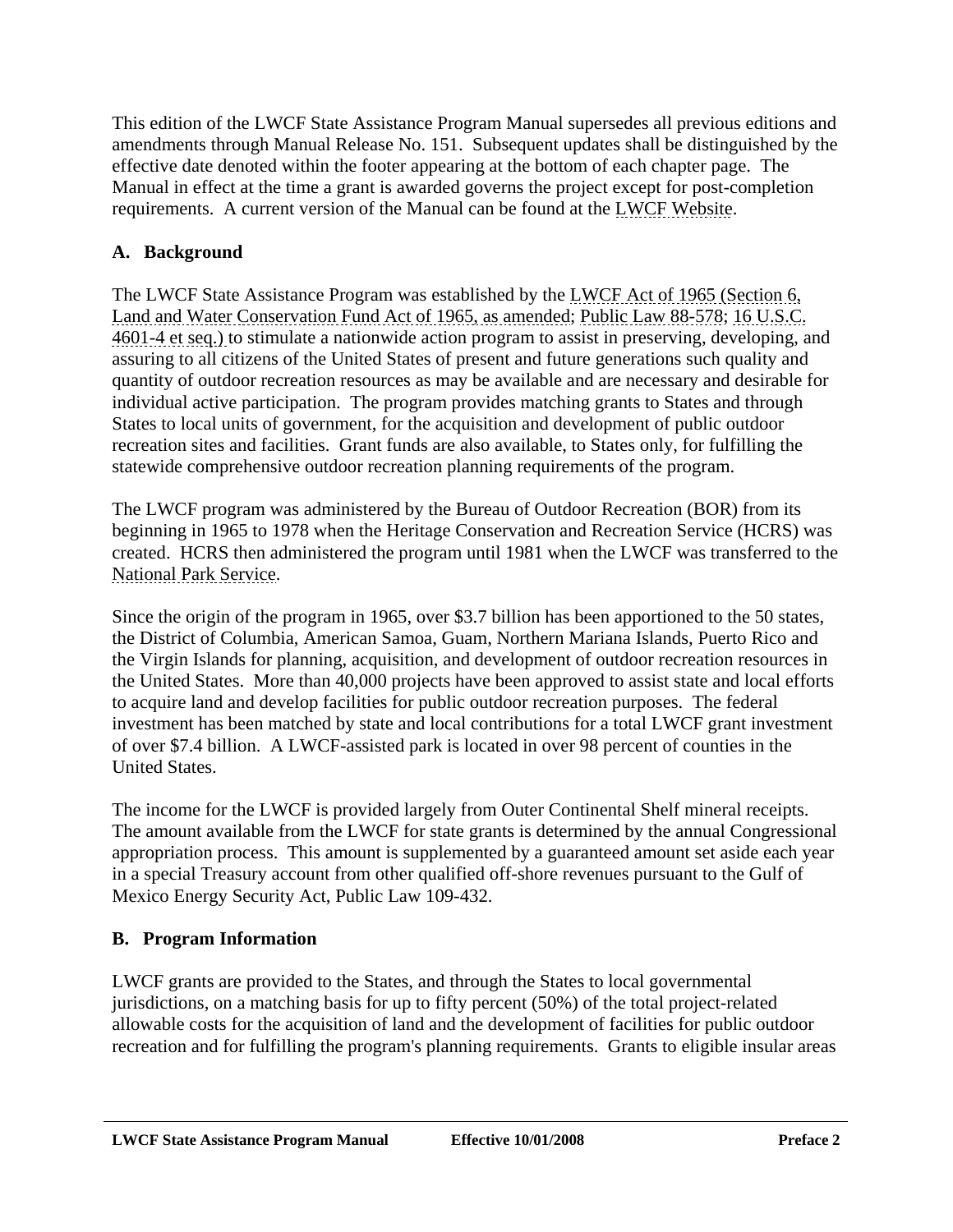<span id="page-6-0"></span>(American Samoa, Guam, the Northern Mariana Islands, Puerto Rico, and the Virgin Islands) may be for 100% assistance. Appropriations from the LWCF may be made annually by Congress to the Secretary of the Interior who apportions the funds to the States. Payments for all projects are made to the state organization that is authorized to accept and administer funds paid for approved projects. Local units of government participate in the program as subgrantees of the State with the State retaining primary grant compliance responsibility. Each State must have a "State Liaison Officer" (SLO) appointed by the Governor or designated by the state legislature to administer the LWCF program at the state level.

Information about the LWCF State Assistance Program including contact information for National Park Service Regional Offices can be found on the Web a[t www.nps.gov/lwcf](www.nps.gov/lwcf) or contact lwcf.grants@nps.gov

# **C. Internet Resources**

This manual contains references to many laws, regulations, forms, and other information sources relating to the LWCF State Assistance Program that are available on the Internet. Text in this manual with a "dotted underscore" indicates that further information is available on the Internet.

The following is a list of Web links for these resources and documents. Place your cursor over the desired reference and use the "control + click" function to follow the link.

# **A**

[Administrative and Audit Requirements and Cost Principles for Assistance Programs, 43 CFR 12](http://www.access.gpo.gov/nara/cfr/waisidx_03/43cfr12_03.html)  (Title 43-Public Lands: Interior, Part 12)

[Advisory Council on Historic Preservation \(ACHP\)](http://www.achp.gov/) 

[Americans with Disabilities Act \(ADA\) of 1990, Public Law 100-336](http://www.ada.gov/)

[Americans with Disabilities Act \(ADA\) Accessibility Guidelines at 28 CFR 36](http://www.access-board.gov/adaag/html/adaag.htm)

[Americans with Disabilities \(ADA\) Act Title II at 28 CFR 35](http://www.ada.gov/reg2.html)

[Appraisal Foundation](http://www.appraisalfoundation.org/s_appraisal/index.asp)

[Archeology and Historic Preservation Act as amended, Public Law 93-291](http://www.nps.gov/history/local-law/fhpl_archhistpres.pdf)

[Architectural Barriers Act of 1968 \(ABA\) Public Law 90-480](http://www.access-board.gov/about/laws/ABA.htm)

[Audit Requirements for State and Local Governments, OMB Circular A-133](http://www.whitehouse.gov/omb/financial/fin_single_audit.html)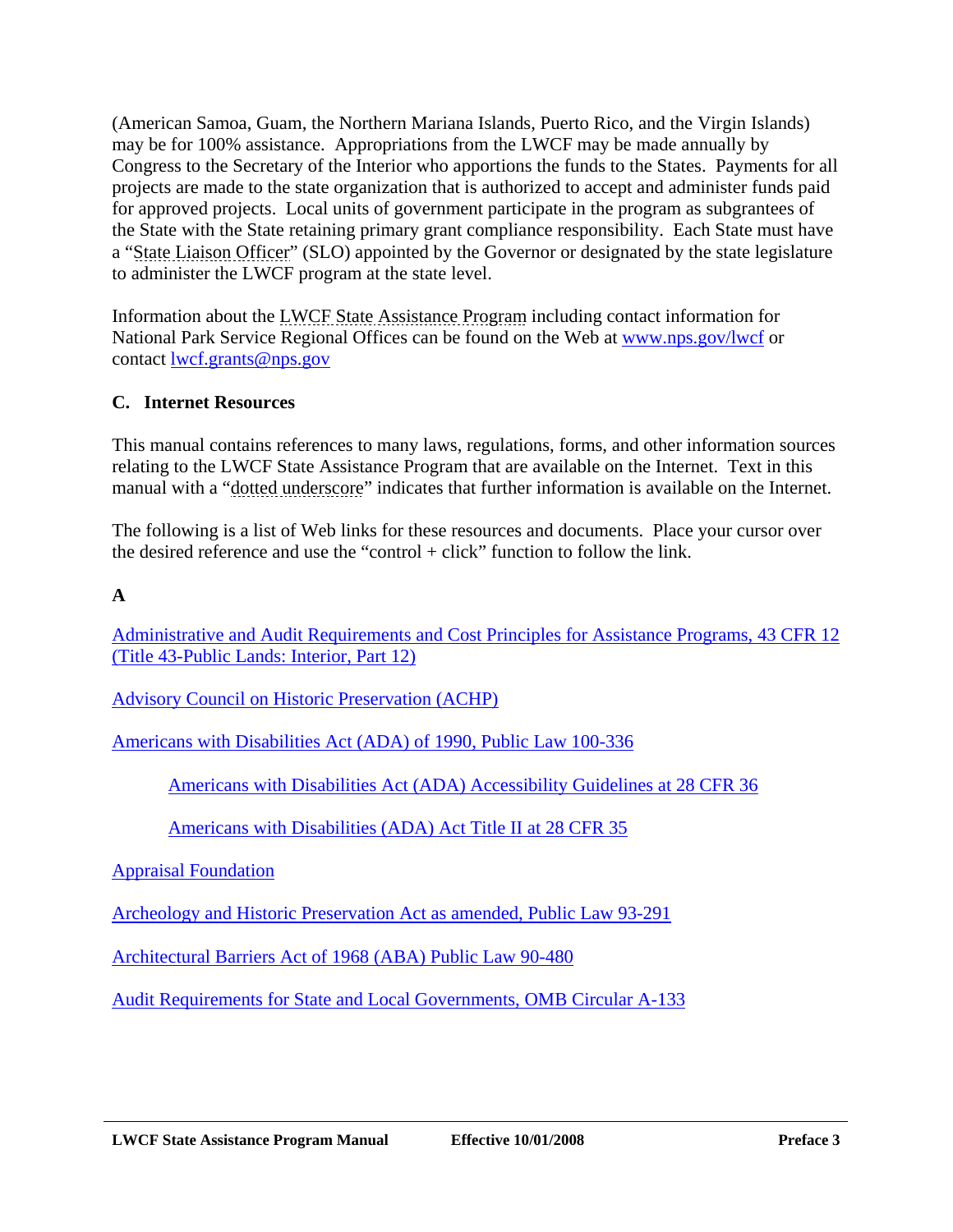**C** 

[Catalog of Federal Domestic Assistance \(CFDA\) #15.916](http://www.cfda.gov/)

[Civil Rights Act of 1964 Title VI](http://www.usdoj.gov/crt/cor/coord/titlevi.htm)  [28 CFR 42.104\(b\)\(2\)](http://ecfr.gpoaccess.gov/cgi/t/text/text-idx?c=ecfr&sid=20d31b6b681fdb606c488c3a73cf9b5e&rgn=div8&view=text&node=28:1.0.1.1.43.3.47.4&idno=28) [Community Development Block Grants \(CDBG\)](http://www.hud.gov/offices/cpd/communitydevelopment/programs/) 

[Construction Contractors—Affirmative Action Requirements, 41 CFR 60-4](http://ecfr.gpoaccess.gov/cgi/t/text/text-idx?c=ecfr&sid=b07a25ade6fb231baa1132f3b7ec9dd5&rgn=div5&view=text&node=41:1.2.3.1.4&idno=41) 

[Cost Principles for Nonprofit Organizations, OMB Circular A-122](http://www.whitehouse.gov/omb/circulars/a122/a122.html)

[Cost Principles for State, Local and Indian Tribal Governments, A-87](http://www.whitehouse.gov/omb/circulars/a087/a087-all.html) 

[Council on Environmental Quality \(CEQ\)](http://www.whitehouse.gov/ceq/) 

[CEQ Regulations for Implementing NEPA, 40 CFR 1500-1508](http://ceq.hss.doe.gov/Nepa/regs/ceq/toc_ceq.htm)

[CEQ NEPA Guidance](http://ceq.hss.doe.gov/nepa/regs/guidance.html)

[Crimes and Criminal Procedure, Fraud and False Statements, 18 U.S.C. Section 1001](http://www.access.gpo.gov/uscode/title18/parti_chapter47_.html)

**D** 

[Davis-Bacon Act](http://www.gpo.gov/davisbacon/referencemat.html)

[Debarment and Suspension, Executive Order 12549](http://www.archives.gov/federal-register/codification/executive-order/12549.html)

[43CFR12.100-510](http://www.access.gpo.gov/nara/cfr/waisidx_03/43cfr12_03.html)

[List of debarred and suspended parties](https://www.epls.gov/)

[Department of the Interior \(DOI\)](http://www.doi.gov/) 

[Department of the Interior \(DOI\) policy and procedures about audits, Departmental](http://elips.doi.gov/app_DM/index.cfm?fuseaction=home)  Manual Part 360, Departmental Manual Part 361 DM 7.3

[Department of Interior \(DOI\) policy and procedures for implementing NEPA](http://elips.doi.gov/app_DM/index.cfm?fuseaction=searchDM&keyword=516)  [Departmental Manual Part 516 DM 1-6](http://elips.doi.gov/app_DM/index.cfm?fuseaction=searchDM&keyword=516)

[Departmental Responsibilities for Indian Trust Resources, Department of the Interior](http://elips.doi.gov/app_DM/act_getfiles.cfm?relnum=3049)  Manual (DM) Part 512 DM 2

[Secretary of the Interior's Standards for Archeology and Historic Preservation Projects](http://www.nps.gov/history/local-law/arch_stnds_0.htm)

[Secretary of the Interior](http://www.doi.gov/)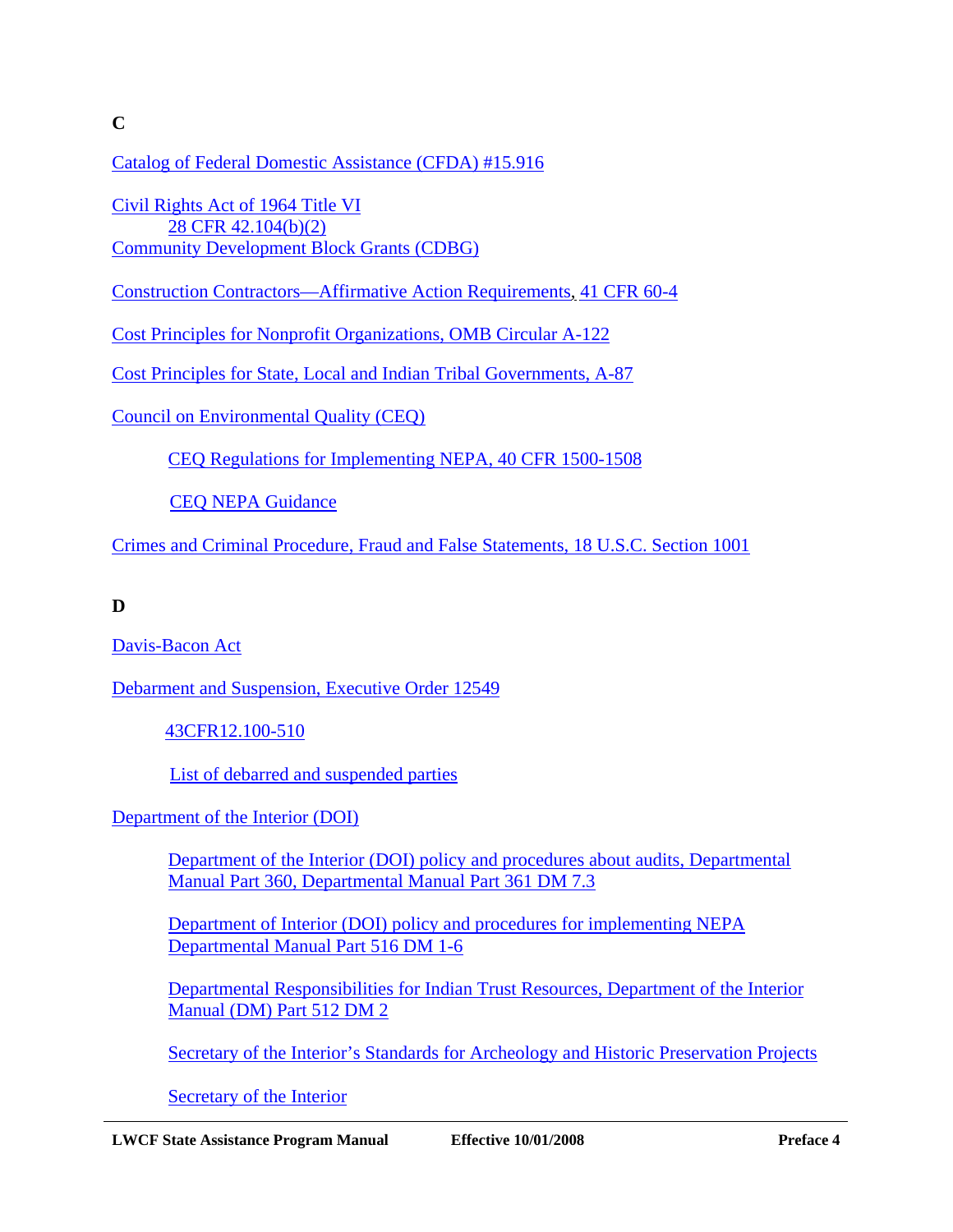[Department of Transportation Act of 1966, Section 4\(f\)](http://www.environment.fhwa.dot.gov/projdev/PD5sec4f.asp)

**E** 

[Emergency Wetlands Resources Act of 1986, Section 303](http://www.fws.gov/policy/660fw4.html)

[National Wetlands Priority Conservation Plan](http://www.fws.gov/policy/660fw4.html)

[Endangered Species Act \(ESA\) Section 7](http://epw.senate.gov/esa73.pdf)

[Environmental Justice in Minority and Low-Income Populations, Executive Order 12898](http://www.epa.gov/oswer/ej/html-doc/execordr.htm)

[Department of the Interior Responsibilities for E.O. 12898, Environmental Compliance](http://oepc.doi.gov/ECM/ECM95-3.pdf)  Memorandum ECM95-3

[Equal Employment Opportunity, Executive Order 11246](http://www.hud.gov/offices/fheo/FHLaws/EXO11246.cfm)

**F** 

[Federal Aid in Sport Fish Restoration Act \(Wallop-Breaux Act or Dingell-Johnson Act\)](http://www.fws.gov/laws/lawsdigest/FASPORT.HTML)

[Federal Energy Regulatory Commission](http://www.ferc.gov/)

[Federal Highway Administration](http://www.fhwa.dot.gov/)

[Federal Insurance Administration of the Federal Emergency Management Agency](http://www.fema.gov/about/fedins.shtm)

[Federal Surplus Property](http://www.gsa.gov/Portal/gsa/ep/channelView.do?pageTypeId=8211&channelPage=%252Fep%252Fchannel%252FgsaOverview.jsp&channelId=-13016)

[Flood Disaster Protection Act of 1973, Public Law 93-234](http://www.fema.gov/plan/prevent/fhm/dl_acts.shtm)

[Floodplain Management, Executive Order 11988](http://www.archives.gov/federal-register/codification/executive-order/11988.html)

**I** 

[Indian Tribes](http://www.doi.gov/bia)

[Indian Trust Resources](http://www.doi.gov/bia)

[Intergovernmental Review of Federal Program Executive Order 12372](http://www.archives.gov/federal-register/codification/executive-order/12372.html) 

[Single Point of Contact \(SPOC\) List for E.O. 12372](http://www.whitehouse.gov/omb/grants/spoc.html)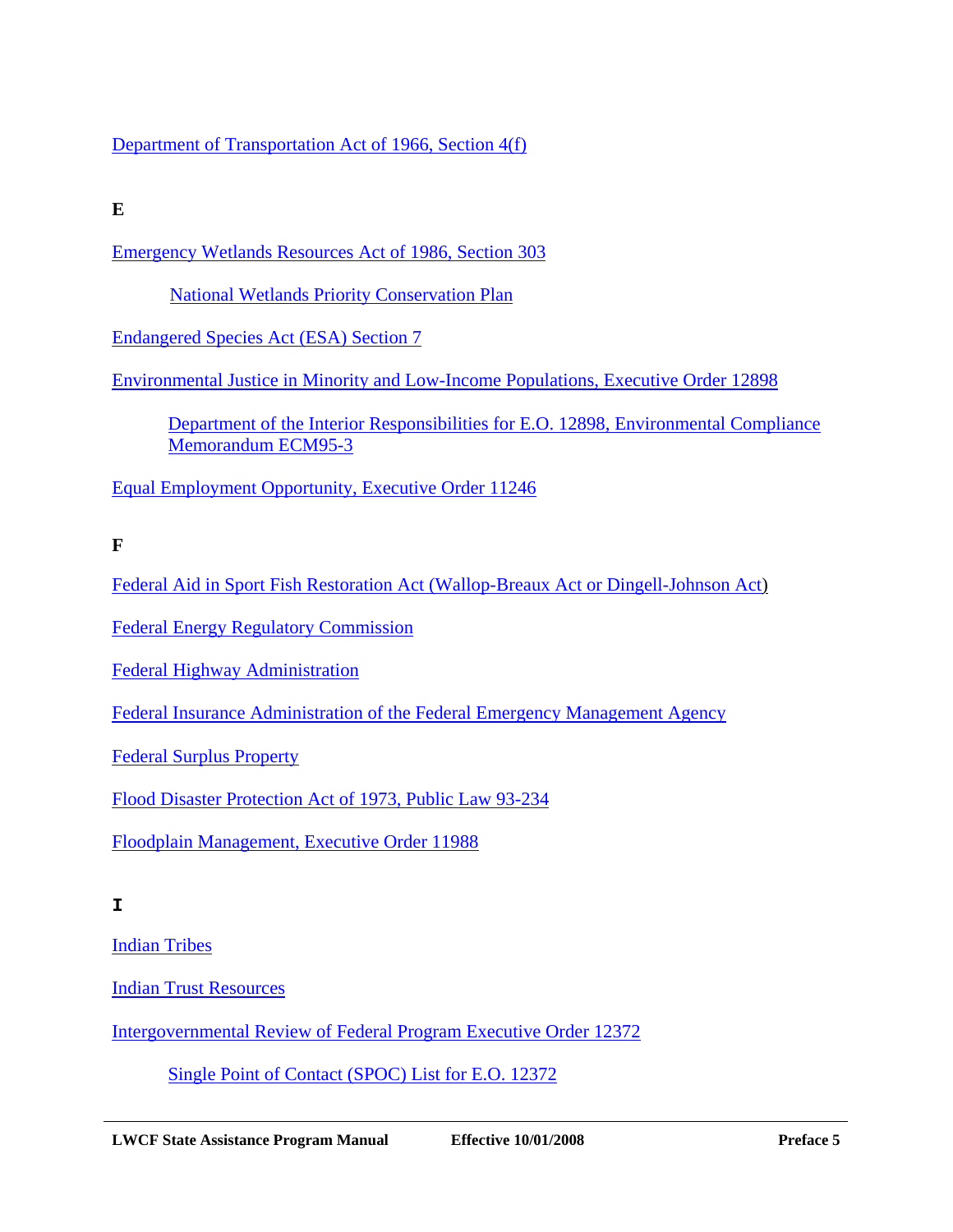[Labor Surplus Areas, Executive Order 12073](http://www.archives.gov/federal-register/codification/executive-order/12073.html)

[Land and Water Conservation Fund \(LWCF\) State Assistance Program NPS Homepage](http://www.nps.gov/lwcf)

[LWCF Website](http://www.nps.gov/lwcf)

[Land and Water Conservation Fund \(LWCF\) Act of 1965, as amended](http://www.nps.gov/lwcf/lwcf_act.pdf) [Public Law 88-578, 78 Stat. 897](http://www.nps.gov/lwcf/lwcf_act.pdf)

[16 U.S.C. 4601-4 et seq.](http://frwebgate.access.gpo.gov/cgi-bin/getdoc.cgi?dbname=browse_usc&docid=Cite:+16USC460l-8) 

[Section 6\(b\) of the LWCF Act](http://www.nps.gov/lwcf/lwcf_act.pdf)

[Section 6\(f\)\(1\) of the LWCF Act](http://www.nps.gov/lwcf/lwcf_act.pdf)

[Section 6\(f\)\(3\) of the LWCF Act](http://www.nps.gov/lwcf/lwcf_act.pdf)

[LWCF Publications and Forms -](http://www.nps.gov/ncrc/programs/lwcf/pub.htm) link to LWCF web page for the following:

Description and Notification Form

General Provisions

LWCF Logo

Project/Grant Agreement (Form NPS 10-902)

Project Amendment Form

Proposal Description and Environmental Screening Form (PD/ESF) with NEPA Categorical Exclusions

Record of Electronic Payment Form

Standard Form (SF) 270, Request for Reimbursement for Non-construction Grants

Standard Form (SF) 424, Application for Federal Assistance

SF-424A, Budget Information Non-construction Programs

SF-424B, Statement of Assurances Non-construction Programs

SF-424C, Budget Information Construction Programs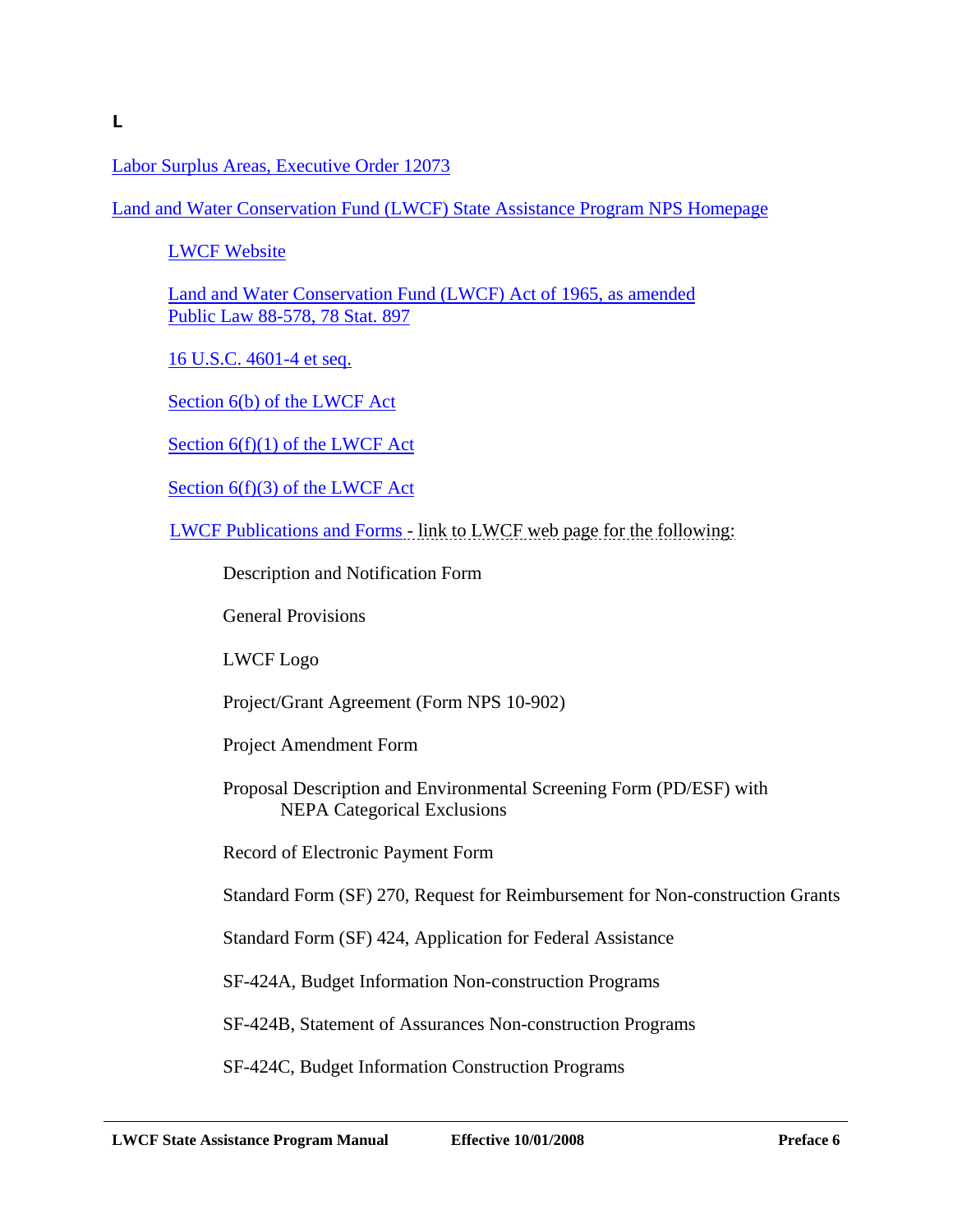#### SF-424D, Statement of Assurances Construction Programs

#### [LWCF Post-Completion Compliance,36 CFR Part 59](http://ecfr.gpoaccess.gov/cgi/t/text/text-idx?c=ecfr&sid=bf9ed0f57fbdd152c7868d2b57e3bcf1&rgn=div5&view=text&node=36:1.0.1.1.25&idno=36)

[Limited English Proficiency, Executive Order 13166](http://frwebgate.access.gpo.gov/cgi-bin/getdoc.cgi?dbname=2000_register&docid=fr16au00-137.pdf)

**M** 

[Minority Business Development Agency of the Department of Commerce](http://www.mbda.gov/)

[Minority Business Enterprises \(MBEs\), Executive Order 11625](http://www.archives.gov/federal-register/codification/executive-order/11625.html)

[Minority Business Enterprise Development, Executive Order 12432](http://www.archives.gov/federal-register/codification/executive-order/12432.html)

**N** 

[National Environmental Policy Act \(NEPA\)](http://ceq.hss.doe.gov/Nepa/regs/nepa/nepaeqia.htm)

[NEPA's Forty Most Asked Questions](http://www.nepa.gov/nepa/regs/40/40p3.htm)

[National Historic Preservation Act \(NHPA\) of 1966, as amended, Public Law 89-665](http://www.achp.gov/nhpa.html)

[Section 106 of the NHPA at 36 CFR Part 800](http://www.achp.gov/regs-rev04.pdf)

[National Flood Insurance Act of 1968](http://www.fema.gov/pdf/fhm/frm_acts.pdf)

[National Flood Insurance Program, Public Law 90-448 and expanded by Public Law 93-234](http://edocket.access.gpo.gov/2006/E6-2018.htm)

[National Flood Insurance Program, Federal Emergency Management Agency](http://www.fema.gov/business/nfip)

[National Park Service](http://www.nps.gov/) 

[National Park Service Director's Order #12 and Handbook, "Conservation Planning,](http://www.nature.nps.gov/protectingrestoring/DO12Site/01_intro/011_intro.htm)  Environmental Impact Analysis, and Decision Making"

[National Register of Historic Places](http://www.cr.nps.gov/nr)

[National Trails System Act, Public Law 90-543, as amended](http://www.nps.gov/nts/legislation.html) 

[Section 8\(a\) of Public Law 90-543, as amended](http://www.nps.gov/nts/legislation.html)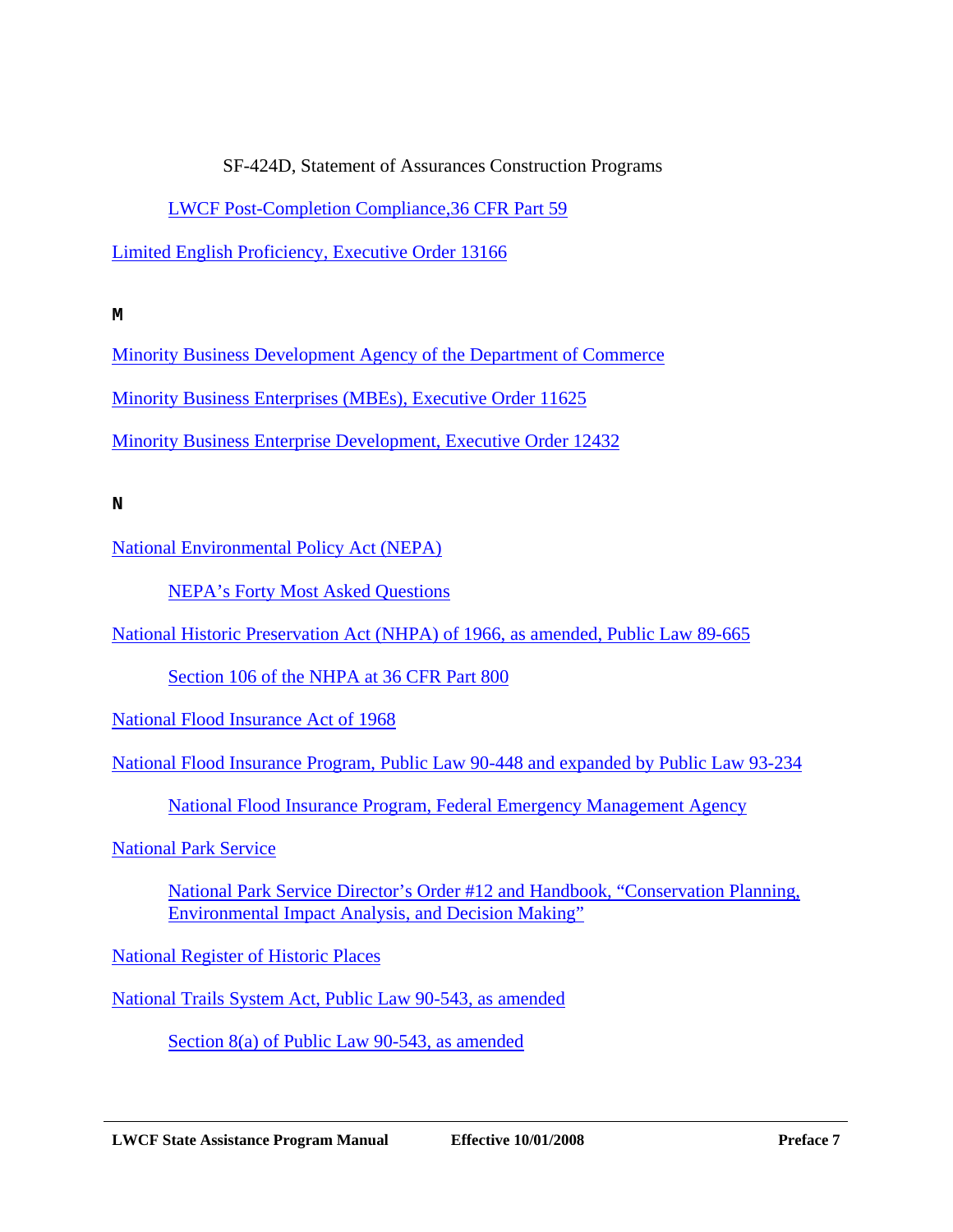[Nondiscrimination in Federally Assisted Programs of the Department of the Interior](http://ecfr.gpoaccess.gov/cgi/t/text/text-idx?c=ecfr&sid=3162c36126d6a8f74ea7307cc3a4d277&rgn=div5&view=text&node=43:1.1.1.1.17&idno=43) Title 43, Part 17

[Nondiscrimination on the Basis of Race, Color, National Origin, 43 CFR 17, Subpart A](http://ecfr.gpoaccess.gov/cgi/t/text/text-idx?c=ecfr&sid=6e51fff945f2c479ebe19f3b3bd84d51&rgn=div5&view=text&node=43:1.1.1.1.17&idno=43)

[Nondiscrimination on the Basis of Age at 43 CFR 17, Subpart C](http://ecfr.gpoaccess.gov/cgi/t/text/text-idx?c=ecfr&sid=d76ddd618b7156bcbb0ce4800e7cdcc2&rgn=div5&view=text&node=43:1.1.1.1.17&idno=43)

[National Oceanic and Atmospheric Administration, U. S. Department of Commerce,](http://www.ncdc.noaa.gov/oa/climate/online/ccd/extrememax.html) Comparative Climatic Data

**O** 

[Office of Federal Contract Compliance Programs \(OFCCP\)](http://www.dol.gov/esa/ofccp)

# **R**

[Rehabilitation Act of 1973, as amended, Section 504](http://www.access-board.gov/enforcement/Rehab-Act-text/intro.htm)  43 CFR 17, Subpart B

### **S**

[Safe, Accountable, Flexible, Efficient Transportation Equity Act: A Legacy for Users](http://www.fhwa.dot.gov/safetealu/index.htm)  (SAFETEA-LU) Act.

[Single Audit Act of 1984, Public Law 98-502](http://www.whitehouse.gov/omb/financial/fin_single_audit.html)

[Small Business Administration](http://www.sba.gov/)

[State Historic Preservation Officers \(SHPO\),](http://www.achp.gov/shpo.html)

[State Liaison Offices](http://www.nps.gov/ncrc/programs/lwcf/contact_list.html)

**T** 

[Title IX of the Education Amendments of 1972 a](http://www.usdoj.gov/crt/cor/coord/titleixstat.htm)t [43 CFR 41](http://ecfr.gpoaccess.gov/cgi/t/text/text-idx?c=ecfr&sid=6e51fff945f2c479ebe19f3b3bd84d51&rgn=div5&view=text&node=43:1.1.1.1.37&idno=43)

[Tribal Historic Preservation Officers \(THPO\)](http://www.achp.gov/thpo.html)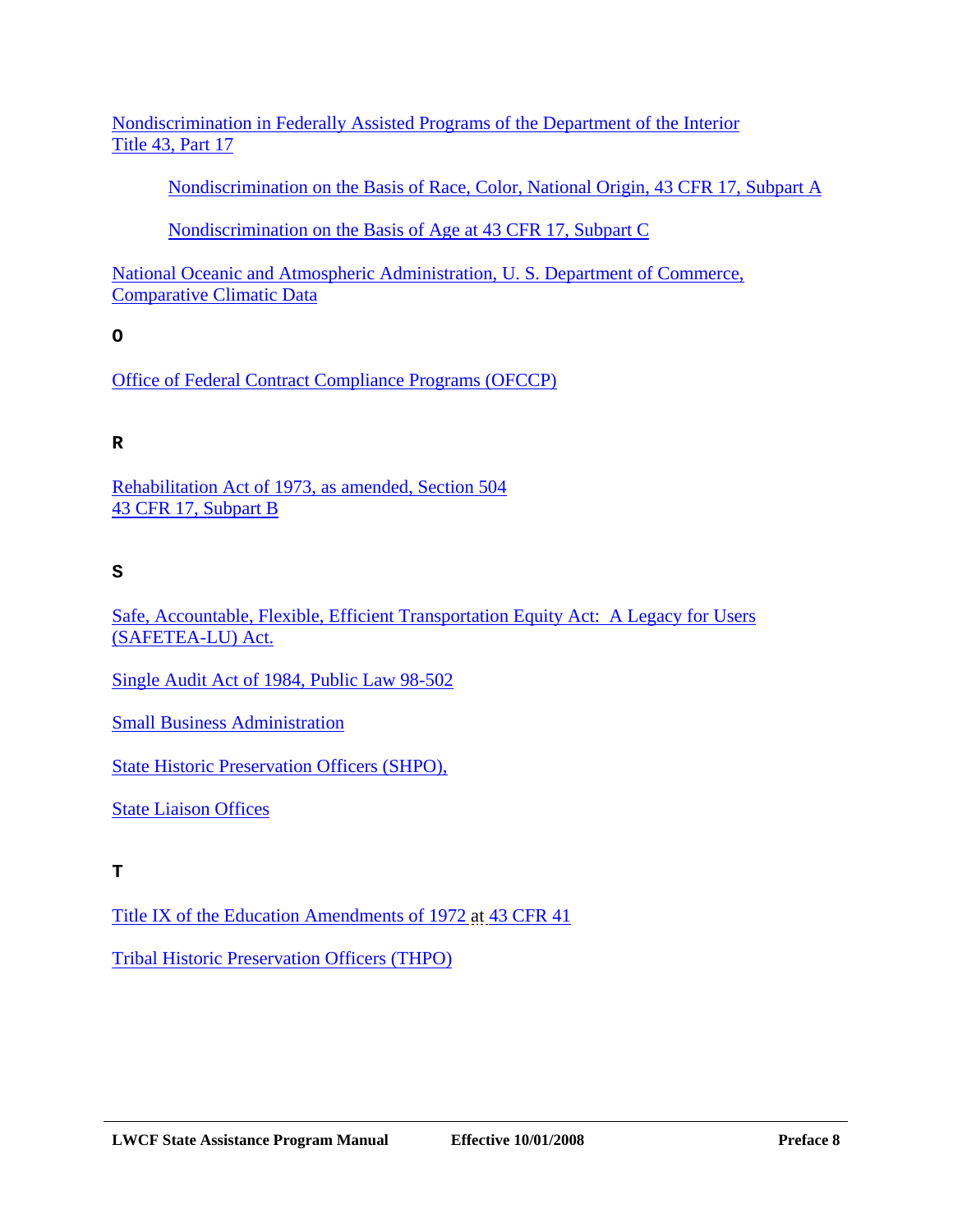[Uniform Administrative Requirements for Grants and Cooperative Agreements for State and](http://ecfr.gpoaccess.gov/cgi/t/text/text-idx?c=ecfr&sid=ddcca60248d670c3fb471fb27dfdfca6&rgn=div5&view=text&node=43:1.1.1.1.12&idno=43)  Local Governments

[43 CFR 12](http://ecfr.gpoaccess.gov/cgi/t/text/text-idx?c=ecfr&tpl=/ecfrbrowse/Title43/43cfr12_main_02.tpl)

[43 CFR 12.76 -](http://ecfr.gpoaccess.gov/cgi/t/text/text-idx?c=ecfr&sid=ddcca60248d670c3fb471fb27dfdfca6&rgn=div5&view=text&node=43:1.1.1.1.12&idno=43) Procurement

[OMB Circular A-102](http://www.whitehouse.gov/omb/circulars/a102/a102.html)

[Uniform Appraisal Standards for Federal Land Acquisitions \(UASFLA\)](http://www.usdoj.gov/enrd/land-ack)

[Uniform Relocation Assistance and Real Property Acquisitions Policy Act of 1970, as amended,](http://www.fhwa.dot.gov/realestate/act.htm)  Public Law 91-646 (Uniform Act)

[Section 210](http://www.fhwa.dot.gov/realestate/act.htm)

[Section 305](http://www.fhwa.dot.gov/realestate/act.htm)

[Title II, Section 205 of the Uniform Act](http://www.fhwa.dot.gov/realestate/act.htm)

[Title III of the Uniform Act.](http://www.fhwa.dot.gov/realestate/act.htm)

[49 CFR Part 24](http://ecfr.gpoaccess.gov/cgi/t/text/text-idx?c=ecfr&sid=b2b7aae1bc0cd67b82ea3b7552f685cd&rgn=div5&view=text&node=49:1.0.1.1.17&idno=49)

[49 CFR 24.102\(c\)\(2\)\(ii\)](http://ecfr.gpoaccess.gov/cgi/t/text/text-idx?c=ecfr&sid=b2b7aae1bc0cd67b82ea3b7552f685cd&rgn=div5&view=text&node=49:1.0.1.1.17&idno=49)

[49 CFR 24.102\(n\) \(2\)](http://ecfr.gpoaccess.gov/cgi/t/text/text-idx?c=ecfr&sid=b2b7aae1bc0cd67b82ea3b7552f685cd&rgn=div5&view=text&node=49:1.0.1.1.17&idno=49)

[Uniform Standards of Professional Appraisal Practice \(USPAP\)](http://www.appraisalfoundation.org/s_appraisal/index.asp) 

[U. S. Department of Commerce's Minority Business Development Agency \(MBDA](http://www.mbda.gov/)

[U. S. Fish and Wildlife Service](http://www.fws.gov/)

[U. S. Small Business Administration](http://www.sba.gov/)

**W** 

[Wetlands Protection, Executive Order 11990](http://www.archives.gov/federal-register/codification/executive-order/11990.html)

[Wild and Scenic Rivers Act](http://www.rivers.gov/wsract.html)

[Women Business Enterprises \(WBEs\), Executive Order 12138](http://www.archives.gov/federal-register/codification/executive-order/12138.html)

**LWCF State Assistance Program Manual 12 12 Effective 10/01/2008 Preface 9** Preface 9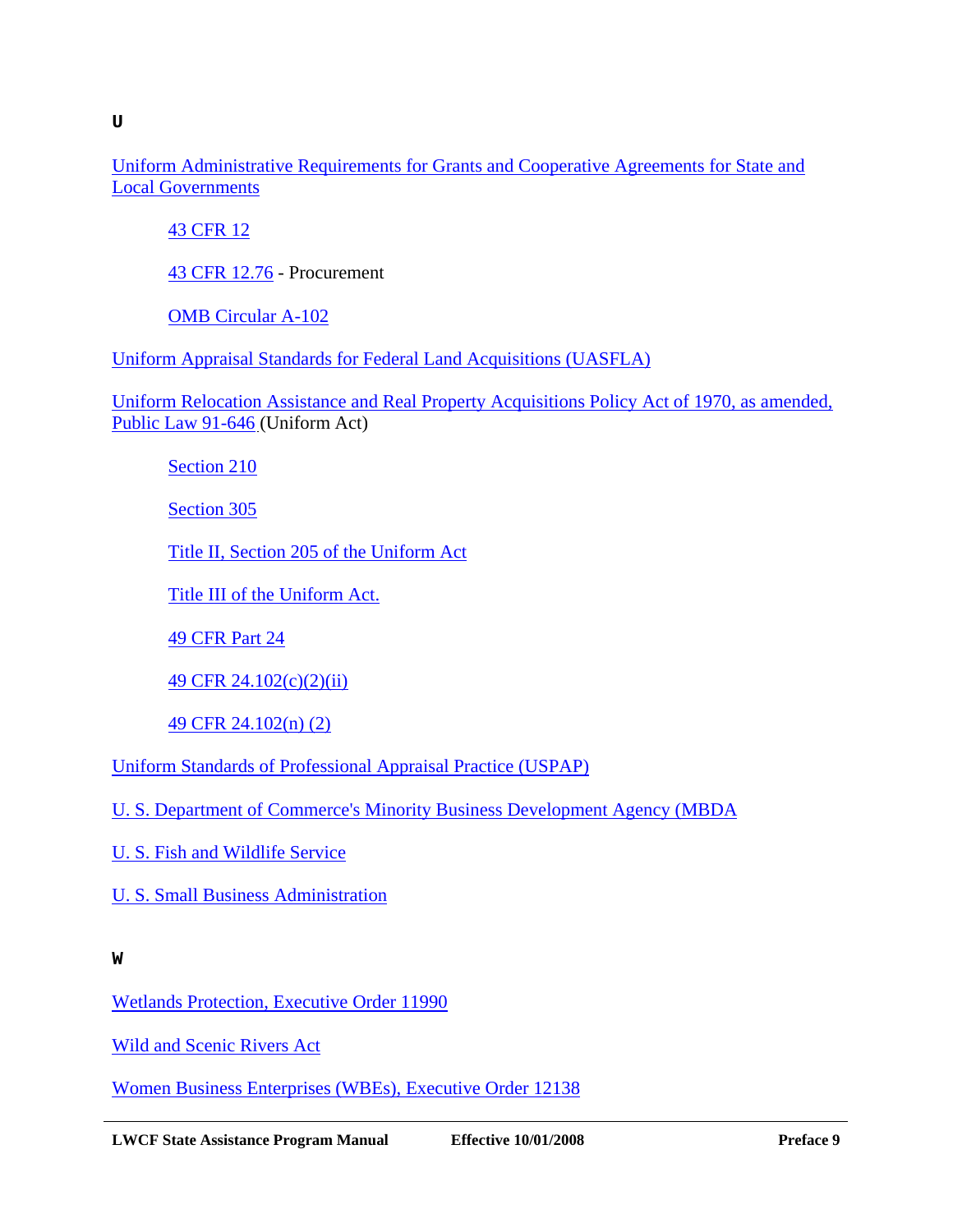# <span id="page-13-0"></span>**CHAPTER 1 - GENERAL PROGRAM INFORMATION**

#### **A. Program Summary**

 1. Purpose. The Land and Water Conservation Fund (LWCF) Act of 1965 (Public Law 88- 578, 78 Stat 897) was enacted "...to assist in preserving, developing, and assuring accessibility to all citizens of the United States of America of present and future generations and visitors who are lawfully present within the boundaries of the United States of America such quality and quantity of outdoor recreation resources as may be available and are necessary and desirable for individual active participation in such recreation and to strengthen the health and vitality of the citizens of the United States by (1) providing funds for and authorizing federal assistance to the States in planning, acquisition, and development of needed land and water areas and facilities and (2) providing funds for the federal acquisition and development of certain lands and other areas."

Reflecting the goals of the LWCF Act, the goals of the LWCF State Assistance Program are to:

- a. Meet state and locally identified public outdoor recreation resource needs to `strengthen the health and vitality of the American People.
- b. Increase the number of protected state and local outdoor recreation resources and to ensure their availability for public use in perpetuity.
- c. Encourage sound planning and long-term partnerships to expand the quantity and to ensure the quality of needed state and local outdoor recreation resources.

The LWCF State Assistance Program provides matching grants to States, and through the States to local governments, for the acquisition and development of public outdoor recreation areas and facilities. Planning grants are also available to the States to assist in the development of Statewide Comprehensive Outdoor Recreation Plans (SCORP).

- 2. Delegation of authority. The LWCF Act authorizes the Secretary of the Department of the Interior to provide financial assistance to States for outdoor recreation purposes. Except for the apportionment of funds among States and the approval of selected projects by the Secretary, this authority has been delegated to the Director of the National Park Service (NPS).
- 3. Appointment of State Liaison Officer and alternate. To be eligible for assistance under the LWCF Act, the governor of each State shall designate in writing a state official, by name or position, to serve as its State Liaison Officer (SLO) who has authority to accept and administer funds for purposes of the LWCF Program and to perform the other functions set forth in this Manual. The designation of the SLO may also be accomplished by state statute.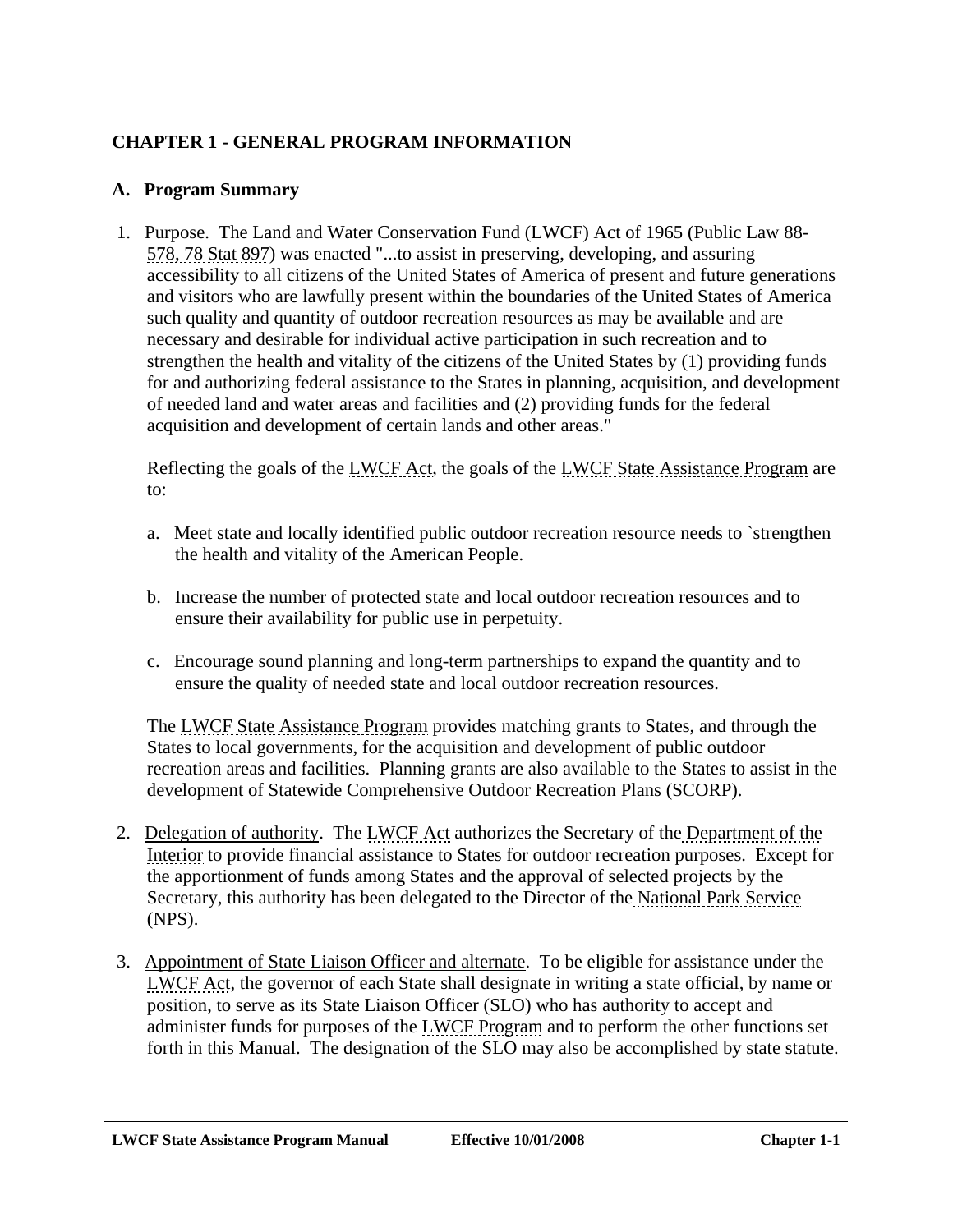To facilitate the administration of the LWCF Program, a concurrent designation (either by the Governor or state statute) of an alternate(s) to act on behalf of the SLO is strongly encouraged.

If the SLO and alternate are gubernatorially appointed, a new Governor, upon taking office, shall, re-designate, in writing, the sitting SLO and alternate, or appoint new officials to represent and act for the State in dealing with the LWCF program.

If state statute designates the SLO (and alternate) by position, the appropriate NPS Regional Director shall be notified in writing by the incumbent upon assuming the responsibilities of the position.

- 4. Apportionment of funds. LWCF monies are apportioned to the States by the Secretary of the Department of the Interior each fiscal year in accordance with the apportionment formula contained in the LWCF Act. This formula includes a factor for equal distribution of a portion of the fund among the States, as well as factors for distribution on the basis of population and need. Funds are apportioned to the individual States, the District of Columbia, American Samoa, Guam, the Northern Mariana Islands, Puerto Rico, and the Virgin Islands which are collectively referred to as "the States" for the purposes of this program. Funds may be made available through the States to political subdivisions of the State and other appropriate public agencies, including recognized Indian tribes which qualify for LWCF assistance.
- 5. State planning and project selection requirements. To be eligible for LWCF assistance for acquisition and development grants, each State shall prepare a Statewide Comprehensive Outdoor Recreation Plan (SCORP), and update it at least once every five years. A SCORP program evaluates the demand and supply of public outdoor recreation resources throughout a State, identifies capital investment priorities for acquiring, developing, and protecting all types of outdoor recreation resources, assures continuing opportunity for local units of government and private citizens to take part in planning for statewide outdoor recreation, and coordinates all outdoor recreation programs throughout the State.

The State shall develop an Open Project Selection Process (OPSP) that provides objective criteria and standards for grant selection that are explicitly based on each State's priority needs for the acquisition and development of outdoor recreation resources as identified in the SCORP. The OPSP is the connection between the SCORP and the use of LWCF grants to assist state efforts in meeting high priority outdoor recreation resource needs. Planning grants and technical assistance are available through the LWCF program to help the States develop and update their SCORP planning process.

 6. Acquisition and development grants. LWCF assistance may be available 1) to acquire lands and waters or interests in lands and water for public outdoor recreation, and 2) to develop basic outdoor recreation facilities to serve the general public. To be eligible for assistance, projects must be in accord with the SCORP, be sponsored by a governmental agency, and meet other state and federal requirements.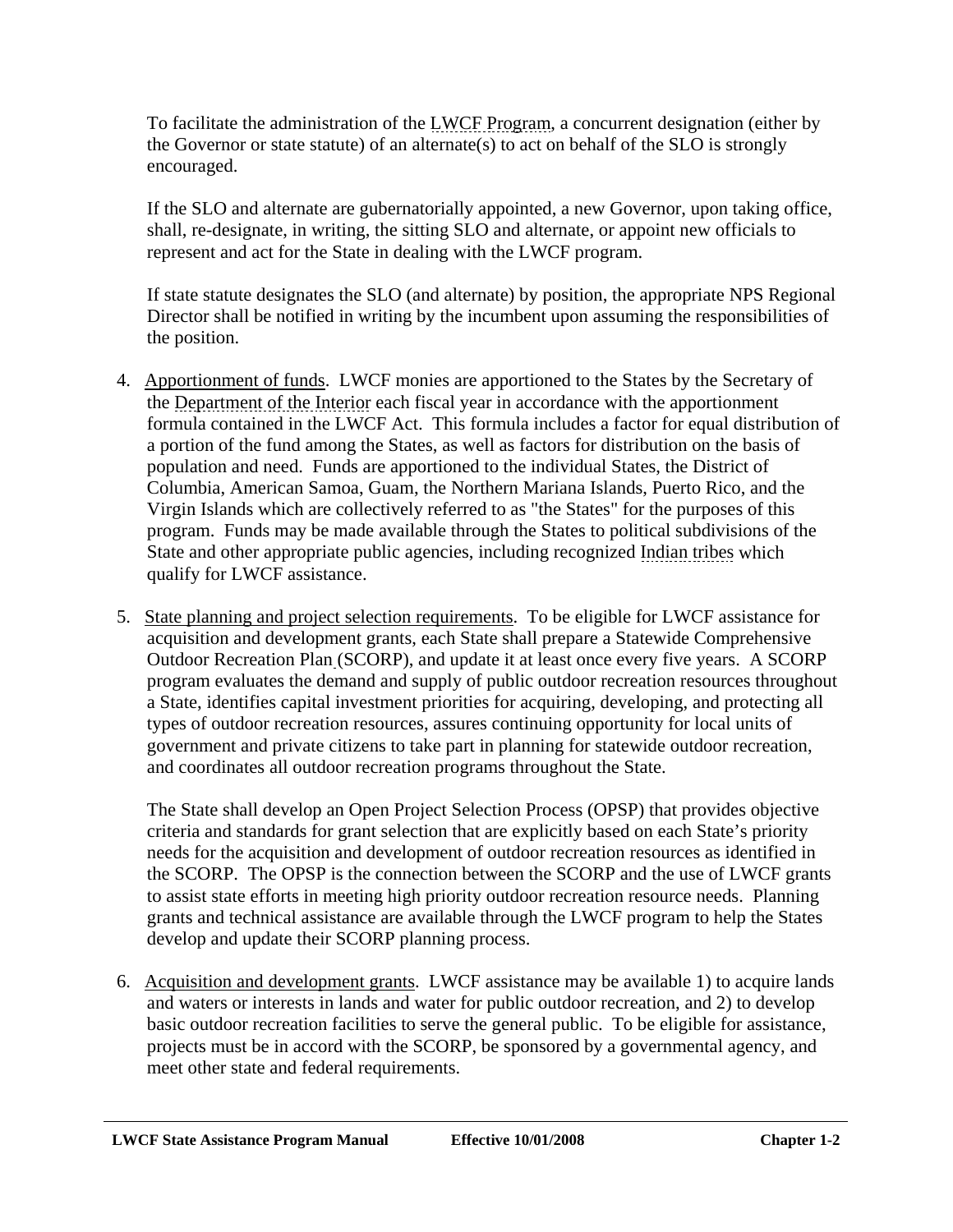<span id="page-15-0"></span> 7. Basis for assistance. LWCF assistance is provided on a matching basis, up to 50%, to individual projects which are submitted through the SLO to the NPS for approval. Project costs shall be determined in accord with OMB Circulars A-102 and A-87 and this Manual. All claims shall be subject to verification by federal audit.

LWCF grants shall be made available on a 100% basis in accord with Public Law 96-205 to the Insular Areas participating in the LWCF program (i.e., American Samoa, Guam, the Northern Mariana Islands, Puerto Rico, and the Virgin Islands).

- 8. Program administration. The SLO is responsible for administration of the LWCF Program in his/her State. This includes: implementation of an ongoing SCORP planning process; evaluation and selection of projects in accord with an OPSP; assuring compliance of projects with the requirements of this Manual and published regulations; preparation and submission of applications and amendments; financial management of apportionments and individual grant awards; inspection of project sites to insure proper completion, operations, maintenance, stewardship of Section 6(f) parkland; and other functions necessary for proper program administration and management.
- 9. Conversion policy. The LWCF Act requires the States to operate and maintain by acceptable standards the properties or facilities acquired or developed for public outdoor recreation use. Further, Section 6(f)(3) of the LWCF Act requires that no property acquired or developed with LWCF assistance shall be converted to other than public outdoor recreation uses without the approval of the Secretary of the Department of the Interior, and only if he/she finds it to be in accord with the then existing SCORP and only upon such conditions as he/she deems necessary to assure the substitution of other recreation properties of at least equal fair market value and of reasonably equivalent usefulness and location (36 CFR 59).

# **B. State Apportionment Formula and Special Reapportionment**

- 1. Apportionment percentage to states. The LWCF Act creates a fund consisting of certain earmarked revenues from which the Congress may annually appropriate money for public outdoor recreation purposes. As provided in the annual appropriation act, funds shall be made available for state and federal purposes with not less than 40 percent appropriated for federal purposes.
- 2. The amount apportioned is essentially a reserve. Apportionment of funds to the States does not confer absolute entitlement to such funds. The apportionment is evidence of a commitment by the Federal Government to withhold from other uses a specified amount for a State for a given period of time. To receive apportioned funds, the States must (a) prepare and maintain a Statewide Comprehensive Outdoor Recreation Plan (SCORP) that has been found by the NPS to be adequate for the purposes of the Act; (b) submit and receive approval of projects requiring the use of apportioned funds; and (c) request the Federal Government to obligate apportioned funds for use on approved projects.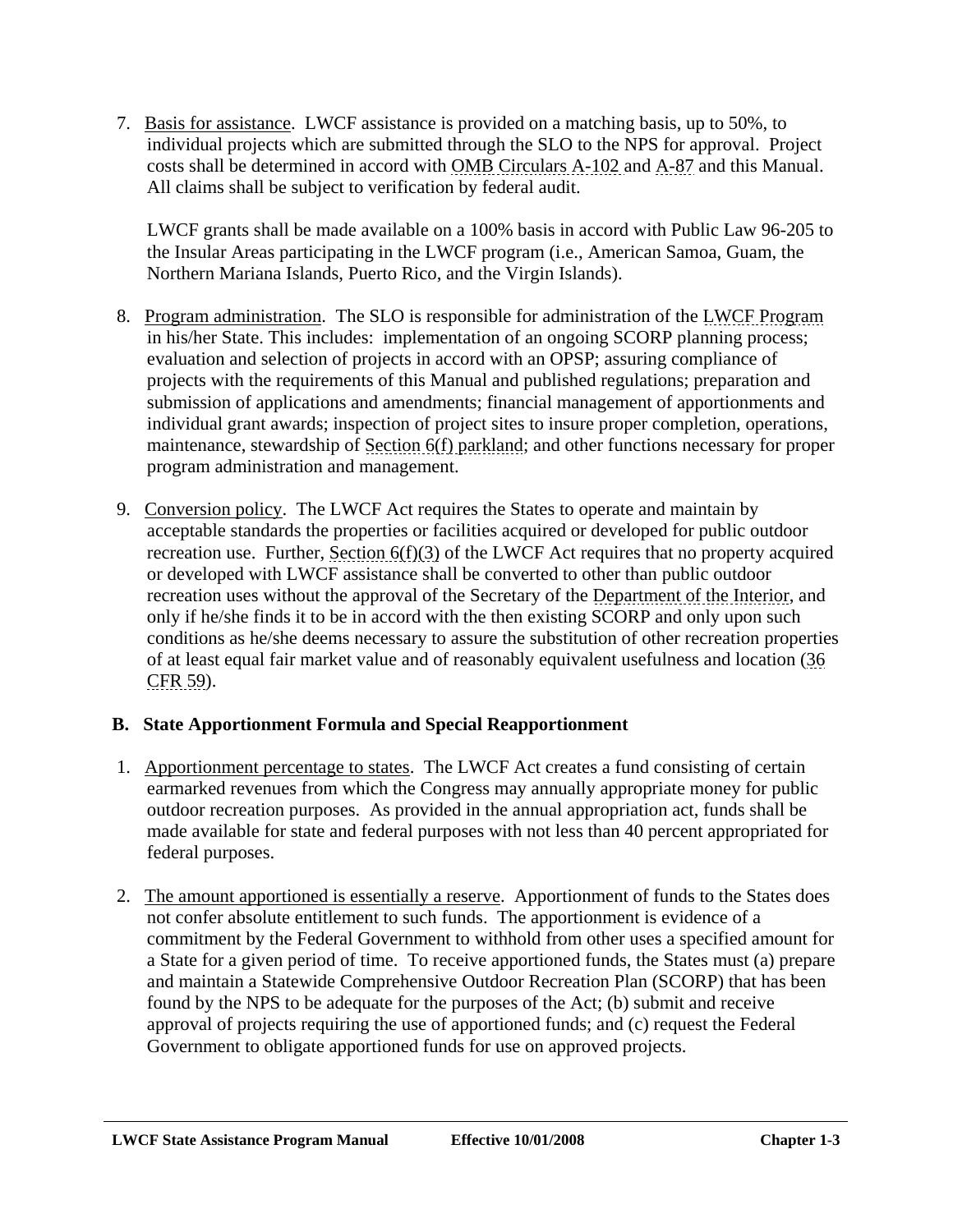- 3. Basis for apportionment. Apportionment of the appropriation is made by the Secretary in accord with the legislative mandate stated in Section 6(b) of the LWCF Act. The amount apportioned to each State is the amount of new authority for obligation each State will have in the fiscal year unless Congress or the President decides later to defer or rescind some portion of the amount.
- 4. Certificate of apportionment. The Secretary will notify each State of its apportionment following an appropriation of funds by the Congress.
- 5. Reports on status of state apportionment. The National Park Service will periodically notify each State of the status of each fiscal year's apportionment. This financial report shall include for each fiscal year: the total amount of current apportionments (including adjustments), the total obligations, and the total expenditures. The report will also notify the State of the balance remaining available in each apportionment. The State is expected to maintain its own accounting records on the status of apportionments.
- 6. Availability of state apportionment. The funds apportioned to a State will remain available for obligation during the fiscal year that notification is given and for two fiscal years thereafter. Any portion of an apportionment that remains unobligated at the expiration of this three-year period is lost to the State and shall revert to the Secretary's Contingency Reserve Fund for redistribution on the basis of need as determined by the Secretary; the exception is those supplemental funds distributed to the State pursuant to the Gulf of Mexico Energy Security Act, Public Law 109-432, which remain available until expended.
- 7. Disposition of unexpended project balances into a Special Reapportionment Account. Funds obligated for an approved project will remain available for expenditure by the project sponsor until the project is completed, has expired, is withdrawn, or is terminated.

Should total expenditures be less than the obligated amount, the unexpended balance will revert to a "special reapportionment account" (SRA) which may be reapportioned to the State. This special account containing previously apportioned but unexpended funds does not confer entitlement to such funds by the State. The Secretary, may, at his/her discretion, reapportion such unexpended balances back to the respective State from which it came on the basis of need. The determination of need for each State will be based on its efficient management of LWCF obligations and expenditures, demonstrated need for additional funding, and satisfactory compliance with all LWCF program requirements.

The National Park Service must request SRA funds from its Accounting Operations Center (AOC) within six (6) months from the end of the fiscal year in which the reapportionment funds become available (by March 31 of the following year). States must submit their SRA requests to the appropriate regional office in sufficient time to allow for the request to be reviewed and processed by this date. NPS will only process state requests for SRA funds when:

a. a State has obligated all of its available regular apportioned LWCF funds for the year in which monies were deobligated, or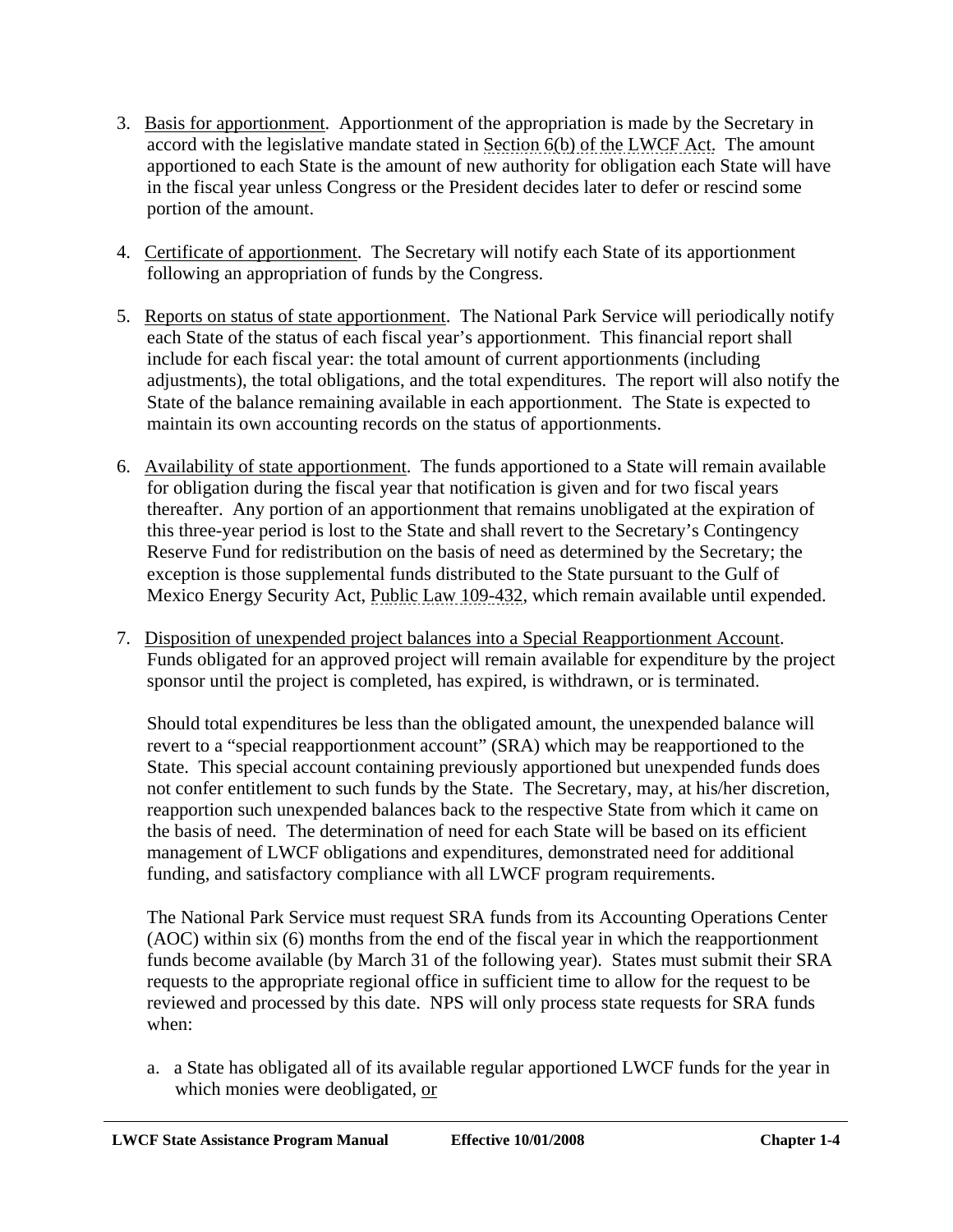<span id="page-17-0"></span>b. a State certifies that it has identified eligible projects/amendments for LWCF assistance that remain unfunded and those projects/amendments will fully obligate the available regular apportioned LWCF funds as well as the Special Reapportionment funds being requested. Actionable projects and amendments must be submitted to NPS for review and processing as soon as possible to ensure that NPS has sufficient time to obligate funds by the end of the current fiscal year (September 30). Projects for funding that are not complete and fully documented will be returned to the State. A State may request less than the full amount in its SRA account and may add SRA funds to any remaining available regular apportionment to fund a project or project amendment.

Any SRA funds not requested from AOC within six (6) months from the end of the fiscal year in which the reapportionment funds become available or any funds reapportioned but not obligated by the end of that fiscal year will revert to the Secretary's Contingency Reserve Fund.

A State may not make more than one SRA request every three months. Requests for SRA amounts of less than \$5,000 shall not be processed except in March for the balance carried over from the previous fiscal year. Exceptions to the minimal request limitation may be allowed only when the moneys will be immediately applied to an approvable grant application in the hands of the NPS for which available funds are insufficient to cover the costs of the project.

The procedure and timeframes for requesting SRA funds will be communicated to the States on an annual basis and will include a review of each State's identification and justification of need for SRA funds and state compliance with all LWCF program requirements. Upon NPS approval, a Certificate of Reapportionment will be issued to the State.

# **C. Program Review of State LWCF Program Administration**

 1. Purpose. In accordance with the LWCF Act (Public Law 88-578, as amended), the NPS is responsible for continually monitoring each State's effectiveness in administering the LWCF program.

While the review of a State's program is an on-going process, it is measured over a threeyear period with the NPS visits during that time to the state offices. The state visit represents not only a fact-finding mission, but an opportunity to address those problems, concerns, and issues involving the State's program.

In assessing the present status of a State's LWCF program administration, it provides a basis for improving overall coordination between the State and NPS, insures that program administration is being carried out consistent with program laws, regulations, and policies, and identifies areas where improvements must be made. The state program reviews provide an opportunity to improve program accountability and lessen vulnerability to waste, fraud and abuse.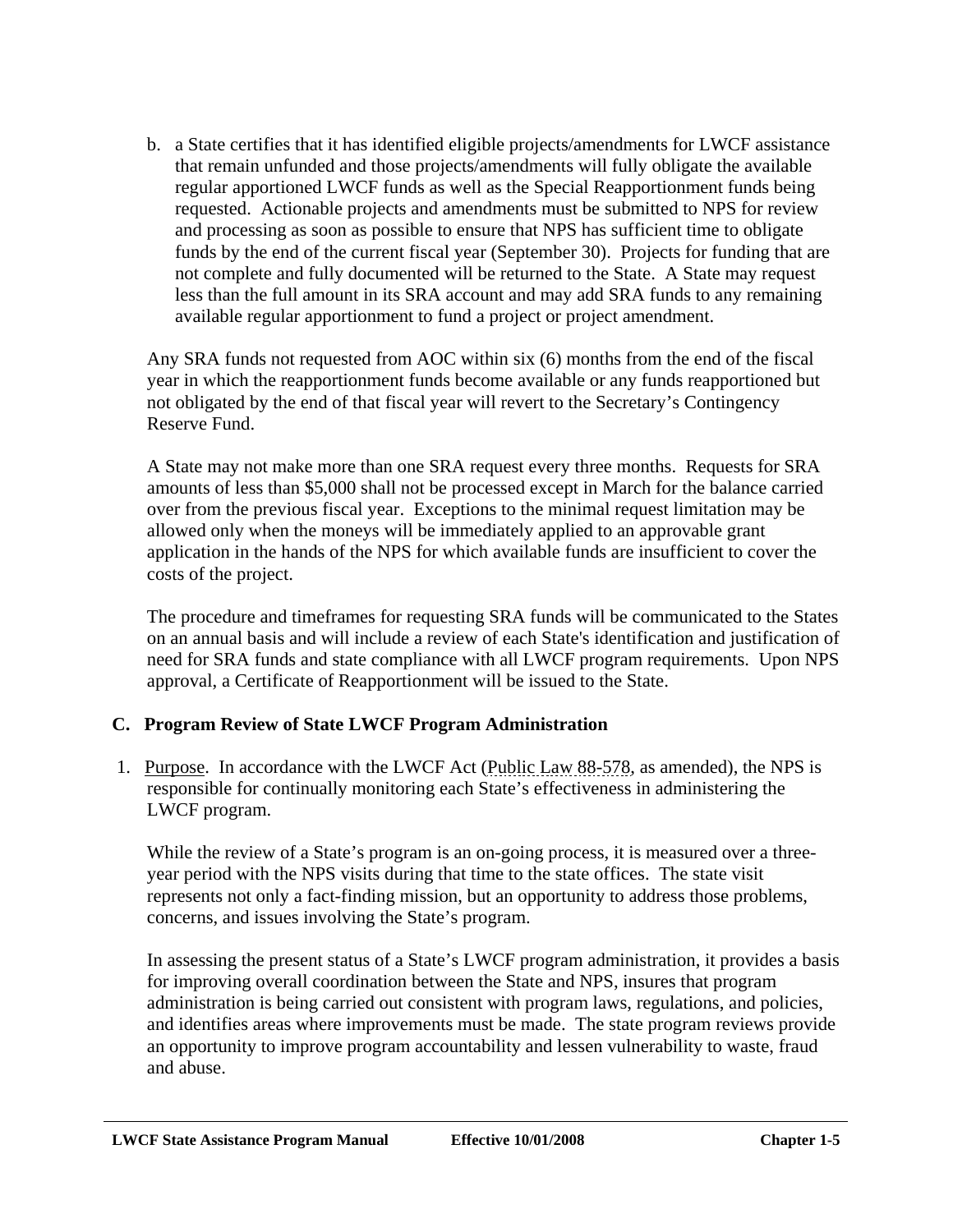At a minimum, a program review must be conducted every three years at the state office. Exceptions to this may be made during periods of low or no funding and in the territories of American Samoa, Guam, the Northern Mariana Islands, Puerto Rico, and the Virgin Islands, which may be reviewed every five years at the discretion of the regional office because of their small programs and remote locations. The Region may opt to conduct mini-reviews as needed or during periods of low or no funding.

- 2. State review participants. The NPS review team may be any combination of a team leader, State's project officer, a secondary project officer, a review appraiser and/or any other person deemed appropriate by the review coordinator. State participants should include the SLO, ASLO(s), SHPO, grant and planning staffs, finance staff, appraisal staff, and any other appropriate persons with connectivity to the State's LWCF program administration.
- 3. Scope of the state reviews. The visit to the state office provides the opportunity for the NPS to:
	- a. Discuss the resolution of issues noted in the previous program review report
	- b. Discuss new issues and/or non-compliance affecting program administration
	- c. Gain insight into state systems and operations
	- d. Provide technical assistance
	- e. Review randomly selected LWCF project files for program compliance
	- f. Review the adequacy of randomly selected LWCF associated appraisal documents
	- g. Discuss any new or proposed legislation affecting the LWCF program
	- h. Review key SCORP, OPSP, and eligibility items
	- i. Assess whether adequate staff exist to administer the LWCF program
	- j. Review obligation and expenditure rates
	- k. Discuss coordination between the state grant staff and the SHPO
	- l. Review State's application of indirect cost rates.
	- m. Discuss or review SLO/ASLO designations, post completion inspection agreement, waivers, conversions, environmental review process, administrative and financial project close out, and any other relevant LWCF administration matters
- 4. Report. At a minimum, the report shall contain a discussion of the following items: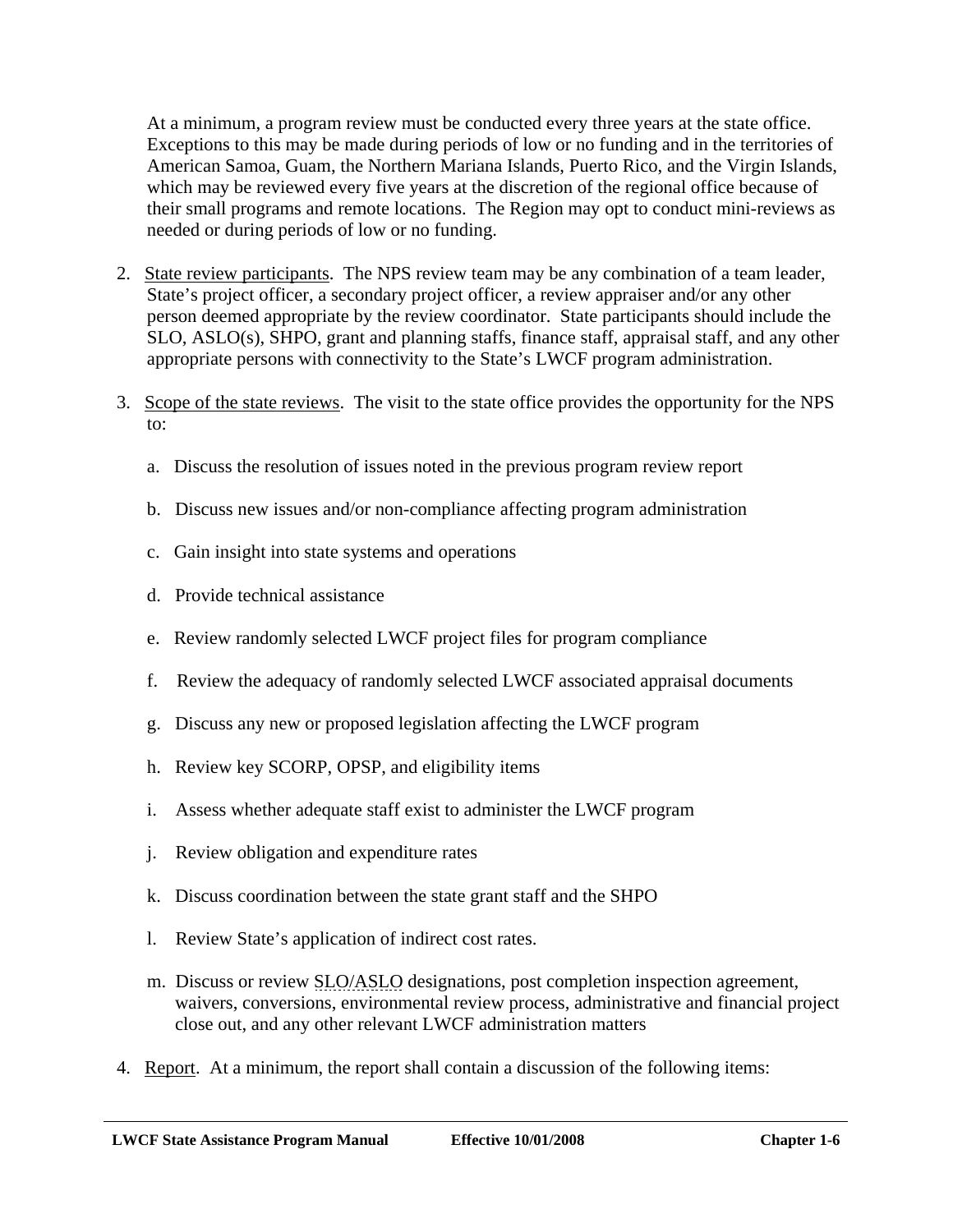- <span id="page-19-0"></span>a. Status report on previous recommendations.
- b. Major problem/opportunity areas identified prior to and during the state visit.
- c. Recommendations for improvements with timeframe for state resolution.
- d. Follow-up actions to be undertaken by NPS.
- 5. Distribution of the final report. The report of findings shall be transmitted under a cover letter to the Governor with courtesy copies provided to the SLO and ASLO(s) for use and dissemination. A copy of the report and correspondence to the Governor shall be sent to the NPS office in Washington, D.C.
- 6. State visits. NPS visits to state offices shall be conducted at least annually, when possible. Visits may pertain to officially addressing the status of program review findings; to provide the opportunity for face-to-face communication on program administration, training, and current issues; and to provide direct technical assistance.

# **D. Annual Report**

On an annual basis a report will be produced on the fiscal year performance and accomplishments of the LWCF State Assistance Program. States assist in its production by providing state-specific program accomplishments, testimonials and images. A supply of the report is distributed to the States and is posted on the LWCF State Assistance Program Website. A limited number of hard copies are available to interested parties upon request until supplies are exhausted.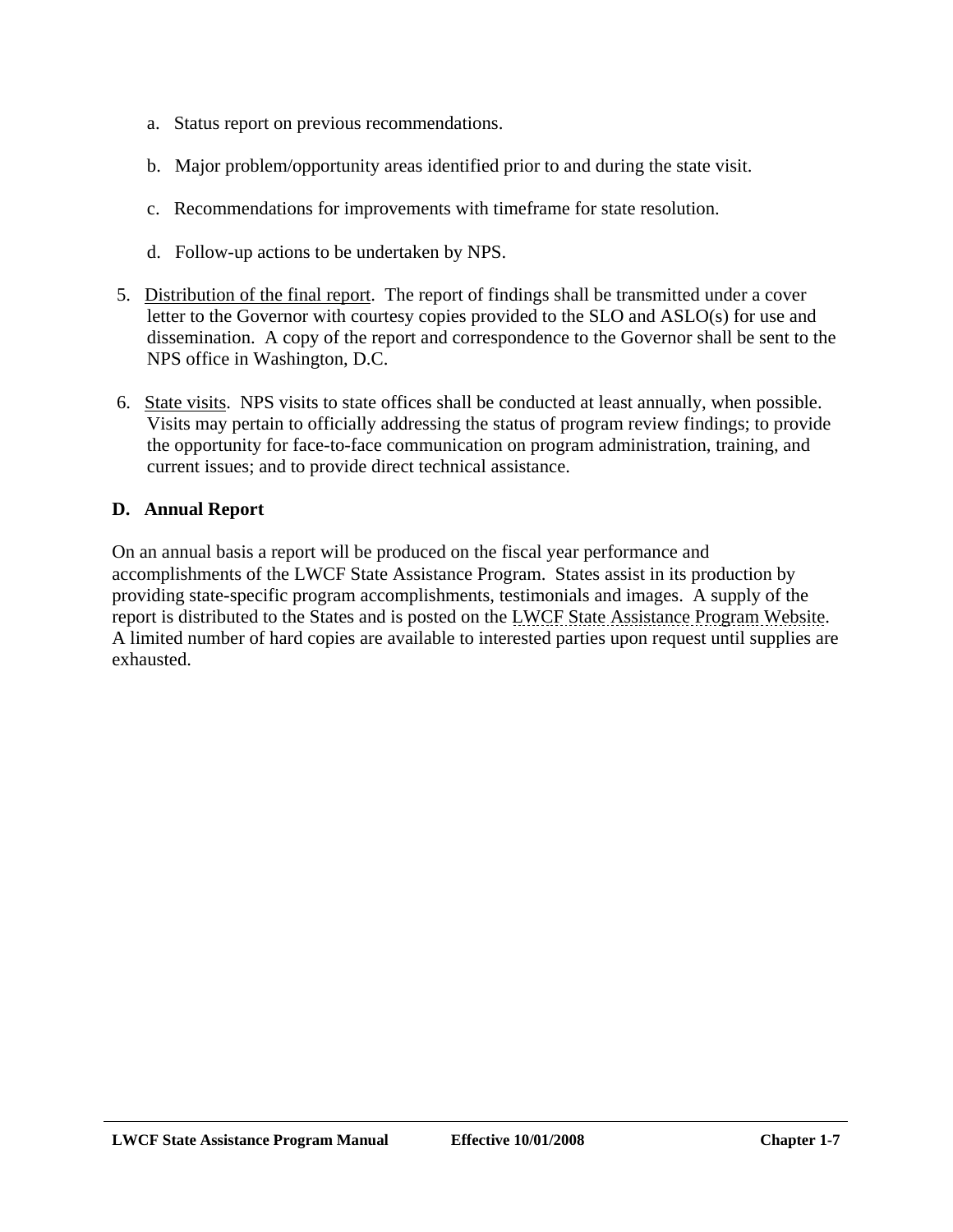### <span id="page-20-0"></span>**CHAPTER 2 - STATEWIDE COMPREHENSIVE OUTDOOR RECREATION PLAN AND OPEN PROJECT SELECTION PROCESS**

#### **A. State Plan Preparation, Procedures, and Eligibility**

 1. Purpose. This section explains the objectives, eligibility requirements, and guidelines for the preparation of Statewide Comprehensive Outdoor Recreation Plans (SCORP) and the NPS review and approval process. The SCORP is required by Section 6(d) of the LWCF Act of 1965, as amended.

The guidelines are based on provisions of the LWCF Act, related federal statutes, and determinations of the NPS regarding planning considerations essential for effective administration of the LWCF program.

The Governor and/or the officially designated State Liaison Officer (SLO) are the officials authorized to act for the State, as specified under the various provisions of this Part.

 2. Requirements of the LWCF Act of 1965, as amended. The LWCF Act of 1965, as amended, requires a SCORP from each State prior to consideration by the Secretary of the Department of the Interior for financial assistance for acquisition and development projects.

The LWCF Act explicitly requires the SCORP to include the following:

- a. The name of the state agency that will have the authority to represent and act for the State in dealing with the Secretary for purposes of the LWCF Act of 1965, as amended;
- b. An evaluation of the demand for and supply of outdoor recreation resources and facilities in the State;
- c. A program for the implementation of the plan;
- d. Certification by the Governor that ample opportunity for public participation has taken place in plan development; and
- e. Other necessary information, as may be determined by the Secretary.

The SCORP shall take into account relevant federal resources and programs and shall be correlated so far as practicable with other state, regional and local plans.

 3. Goals and objectives of the SCORP. The goals of the SCORP and its associated planning process are to direct each State's use of its LWCF apportionment.

The objectives of the SCORP and its associated planning process are to:

a. Fulfill the purposes of the LWCF Act;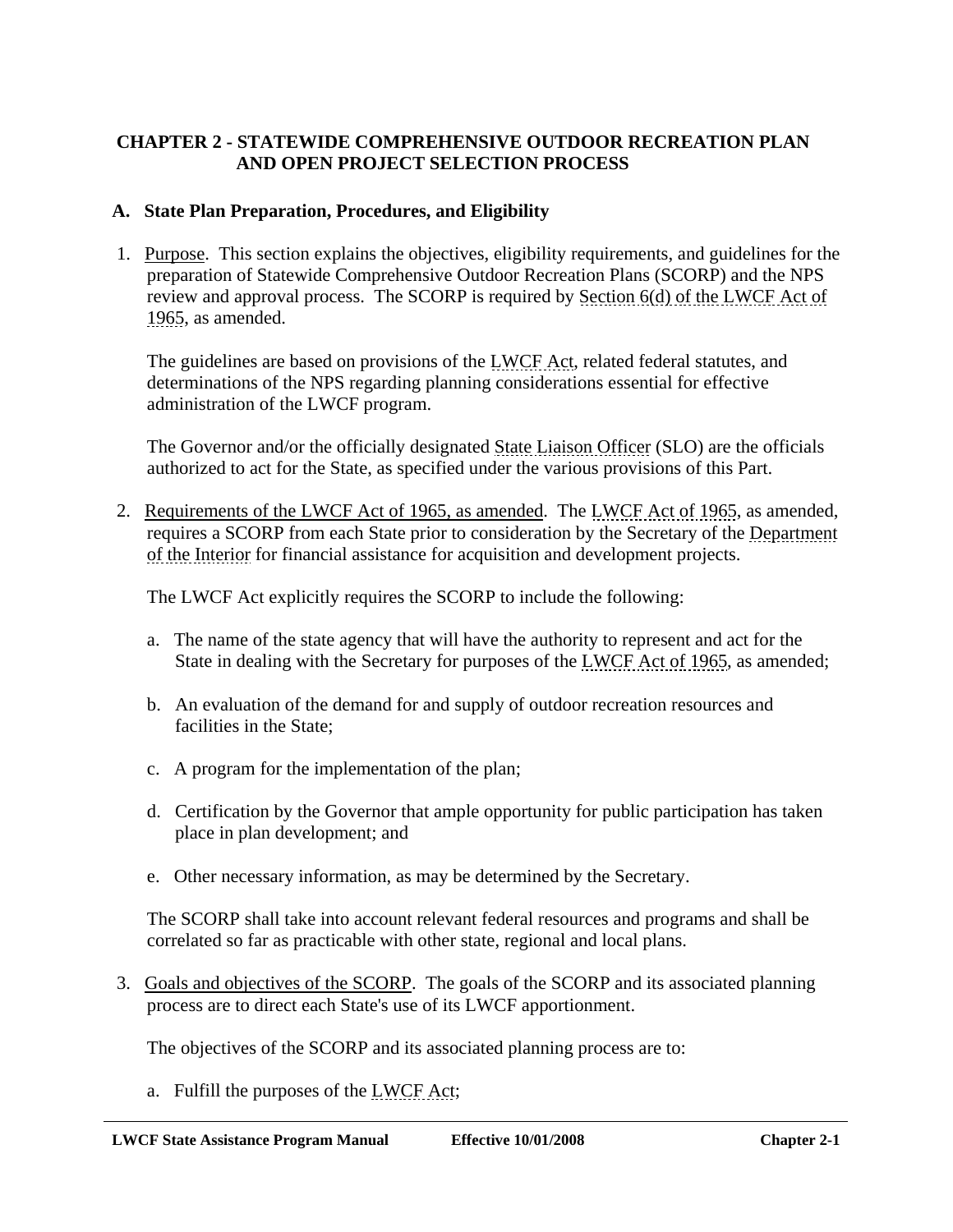- b. Provide each State the maximum opportunity and flexibility to develop and implement its plan;
- c. Describe the role of the LWCF in the State's provision of outdoor recreation resources and the State's policies for use of its LWCF apportionment;
- d. Provide a basis for determining each State's LWCF eligibility; and
- e. Ensure relevant, influential and timely planning for the State's use of its LWCF apportionment.

Each State is encouraged to conduct outdoor recreation planning beyond the minimum required to maintain LWCF eligibility. Under Section 8(a) of Public Law 90-543, as amended, and Section 11(a) of Public Law 90-542, as amended, respectively, the Secretary is directed to encourage States to consider in their plans the needs and opportunities for establishing recreation and historic trails, and wild, scenic and recreational river areas. In addition, the plan must contain a wetlands component pursuant to Section 303 of the Emergency Wetlands Resources Act of 1986 (see item 4.e below).

- 4. Plan requirements. The minimum requirements of the plan are:
	- a. The plan must describe the process and methodology(s) chosen by the State to meet the guidelines as set forth in this section.
	- b. The planning process must include ample opportunity for public participation involving all segments of the state's population.
	- c. The plan must be comprehensive. The plan will be considered comprehensive if it:
		- (1) Identifies outdoor recreation issues of statewide importance based upon, but not limited to, input from the public participation program. The plan must also identify those issues the State will address through the LWCF and those issues which may be addressed by other means;
		- (2) Evaluates demand, i.e., public outdoor recreation preferences, but not necessarily through quantitative statewide surveys or analyses; and
		- (3) Evaluates the supply of outdoor recreation resources and facilities, but not necessarily through quantitative statewide inventories.
	- d. The plan must have an implementation program that identifies the State's strategies, priorities, and actions for the obligation of its LWCF apportionment. The implementation program must be of sufficient detail for use in developing project selection criteria for the State's Open Project Selection Process (OPSP) so projects submitted to NPS for LWCF funding will implement the SCORP.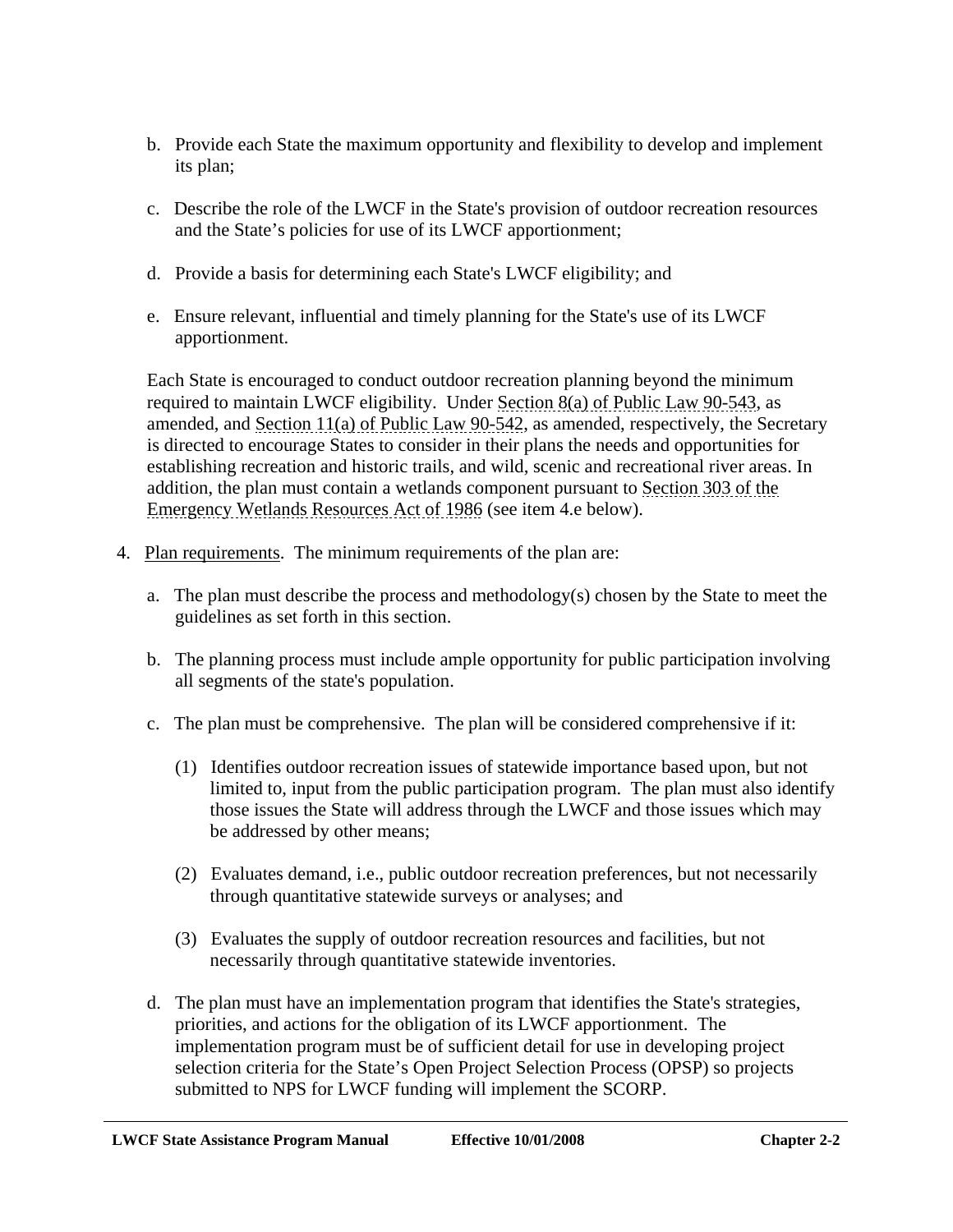- e. The plan must contain or reference a wetlands priority component consistent with Section 303 of the Emergency Wetlands Resources Act of 1986. At a minimum, the wetlands priority component must:
	- (1) Be consistent with the National Wetlands Priority Conservation Plan, prepared by the U.S. Fish and Wildlife Service;
	- (2) Provide evidence of consultation with the state agency responsible for fish and wildlife resources;
	- (3) Contain a listing of those wetland types which should receive priority for acquisition; and
	- (4) Consider outdoor recreation opportunities associated with its wetlands resources for meeting the State's public outdoor recreation needs.
- f. The plan may consist of a single document or may be comprised of multiple documents as long as the guidelines as set forth in this section are met.
- 5. Plan cooperation. An effective working partnership between each State and the NPS is necessary to consult and coordinate on such elements as scheduling, planning methodology(s), public participation, and the NPS assistance needed by the State. Each State is strongly encouraged to consult and coordinate with the NPS on a regular basis, especially at the start of its planning cycle, to ensure that the planning process and its products are mutually acceptable.
- 6. Submission of plan documentation. The minimum documentation required to be submitted by each State to NPS as evidence of conformance with this section is a new or revised plan at least once every five years. The Plan must be approved by the State Governor and contain a certification by the Governor that ample opportunity for public participation has taken place in development of the Plan. A total of three (3) copies of the Plan must be submitted to the NPS. States are encouraged to post the Plan on the agency's Website and use other means as appropriate to make it available to the public.

Amendments to the Plan may be submitted at any time. Amendments will follow the same review and approval procedures as the original Plan.

 7. State LWCF eligibility related to planning. Each State will be deemed eligible to participate in the LWCF State Assistance Program when its SCORP meets the requirements of the LWCF Act. The Act requires an adequate and approved SCORP prior to the consideration by the Secretary of financial assistance for acquisition or development projects.

The State must produce a SCORP at least once every five (5) years and implement its recommendations through the OPSP in order to maintain the State's eligibility to participate in the LWCF Program. The State must develop the SCORP in accordance with this Chapter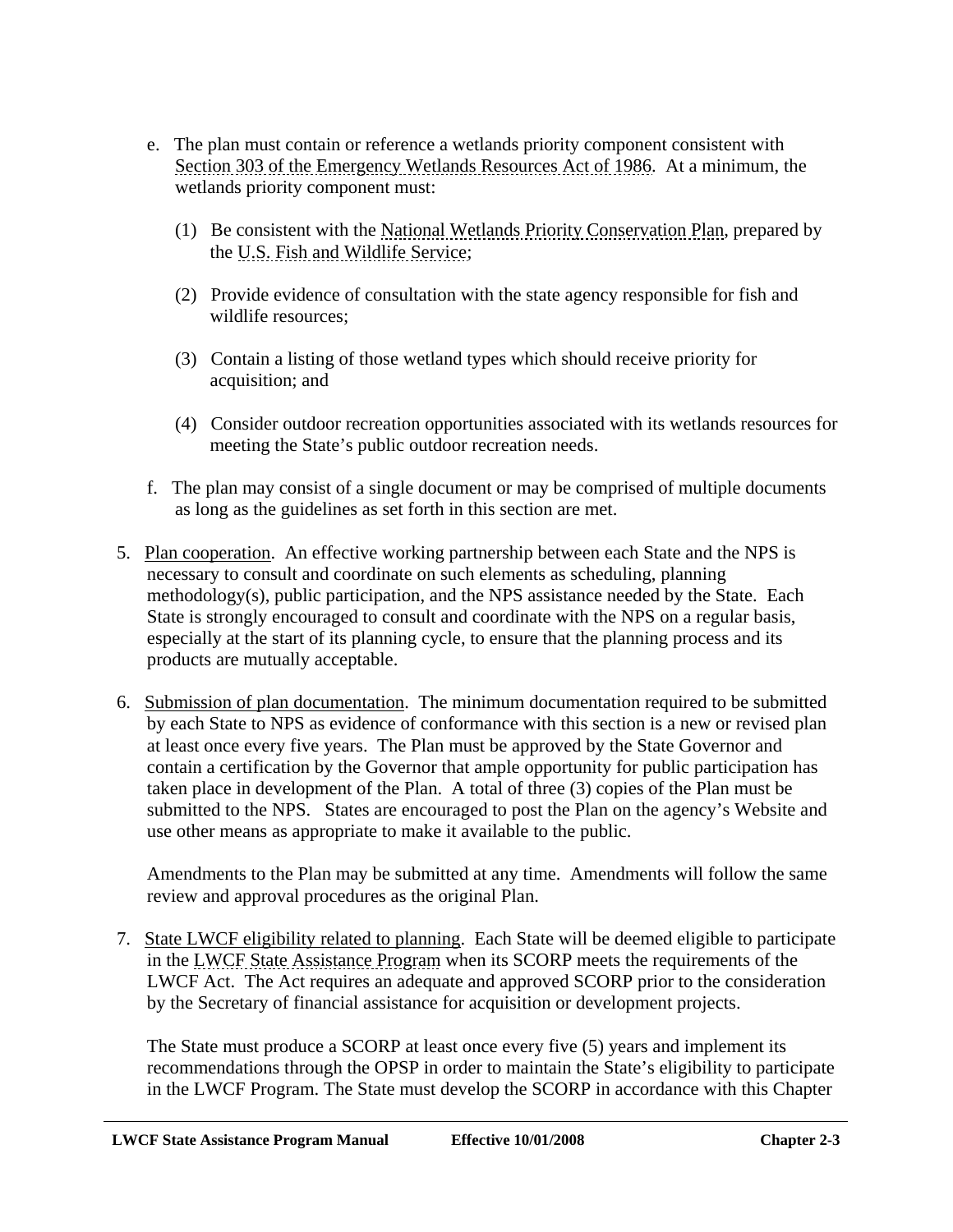<span id="page-23-0"></span>and submit a draft for NPS review. NPS Regional Director approval of a formal SCORP submission must occur prior to the expiration of the State's current SCORP to maintain LWCF eligibility.

Should the State fail to meet this deadline or if NPS finds that the pending SCORP currently under review is inadequate, NPS will provide written notification to the State's designated State Liaison Officer that it must correct the identified deficiencies within ninety (90) days following the last SCORP's expiration date, during which time NPS approval of acquisition and development projects may continue. However, if the State fails to take corrective action within the 90 days, the NPS Regional Director will suspend the State's eligibility.

The State may appeal to the NPS Director, along with appropriate justification, within 30 days following the Regional Director's 90-day notice. Appeals will be considered by the Director prior to the termination of the 90 day notice of the State's eligibility. The decision of the Director will be final.

- 8. NPS actions during periods of state ineligibility. During a period of state ineligibility, the following apply:
	- a. Requests for project approval received by the NPS, but not acted upon prior to the State's loss of eligibility, will be returned to the State as inactionable. The State may not submit projects to the NPS during a period of ineligibility.
	- b. Only requests for time extensions, deobligations, reimbursements, changes in scope, and project completions will be acted upon during a State's period of ineligibility. Amendments to increase funds will not be acted upon during this period.
	- c. Waivers of retroactivity will not be granted.

# **B. Open Project Selection Process**

- 1. Purpose. The purpose of this section is to establish requirements for the States to conduct an open project selection process (OPSP) that will better assure equal opportunity for all eligible project sponsors and all sectors of the general public to participate in the benefits of the LWCF State Assistance Program and to enable the States to affirmatively address and meet priority recreation needs. OPSPs shall perform two essential functions:
	- a. Establishes a public notification process, LWCF application assistance, and review systems that assure equitable opportunities for participation in grant funding by all potentially eligible applicants.
	- b. Provides objective criteria and standards for project selection that are explicitly based on each State's priority needs for parkland acquisition and outdoor recreation development as identified in the SCORP. While it is recognized the SCORP may cover policy, legislative, management and other matters that go beyond priorities for capital funding and activities eligible for LWCF assistance, the OPSP supplies the most visible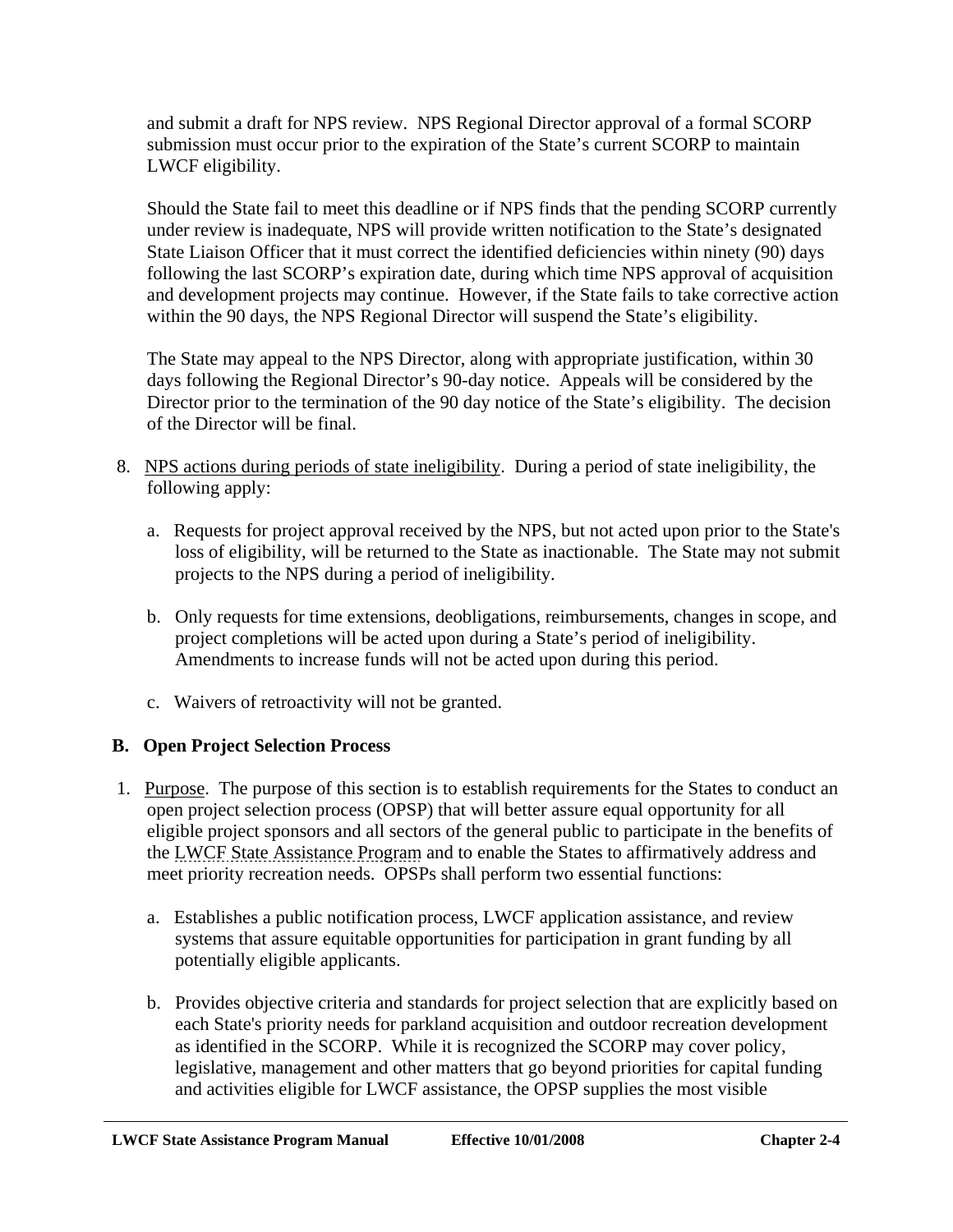connection between a State's planning efforts and its use of LWCF grants to meet some of the high priority needs identified through its SCORP program.

- 2. Goals. The OPSP developed by each State shall be designed to accomplish the following goals:
	- a. Provide for public knowledge of and participation in the formulation and application of the project selection process used by the State in allocating LWCF assistance;
	- b. Ensure all potential state and local applicants are aware of the availability of and process for obtaining LWCF assistance, and provide opportunities for all eligible agencies to submit project applications and have them considered on an equitable basis;
	- c. Provide a measurable link, through published selection criteria, to the specific outdoor recreation needs and priorities identified in SCORP policies and implementation programs; and
	- d. Assure the distribution of LWCF assistance is accomplished in a non-discriminatory manner, especially with regard to minority, elderly, disabled, and other underserved populations and ensure a fair and equitable evaluation of all applications for LWCF assistance.
- 3. Requirements for an OPSP. Each State shall, as a condition of eligibility to receive assistance under the Fund program, implement an OPSP that has the following components:
	- a. Priority rating system. Each State shall develop a priority rating system for selecting projects that ensures the fair and equitable evaluation of all projects and at a minimum:
		- (1) Places the strongest possible emphasis on project selection criteria that conforms directly to explicit priority needs identified by the SCORP process. Because compatibility of projects funded with SCORP priorities is the primary measure of responsive planning and selection processes, SCORP-related criteria should be heavily-weighted to ensure that a) the rank ordering of projects closely reflects their response to plan-identified needs, and b) no project without measurable links to SCORP-identified priorities will be funded (see Section 2.c above).
		- (2) Encourages public participation in the formulation of grant proposals at the project sponsor level.
		- (3) Recognizes the need for accessibility of proposed projects, to the greatest extent practicable, to all segments of the public including minority populations, the elderly, individuals with disabilities, and other underserved populations.
		- (4) Requires project conformance to LWCF eligibility and evaluation criteria in Chapter 3, Sections B and C.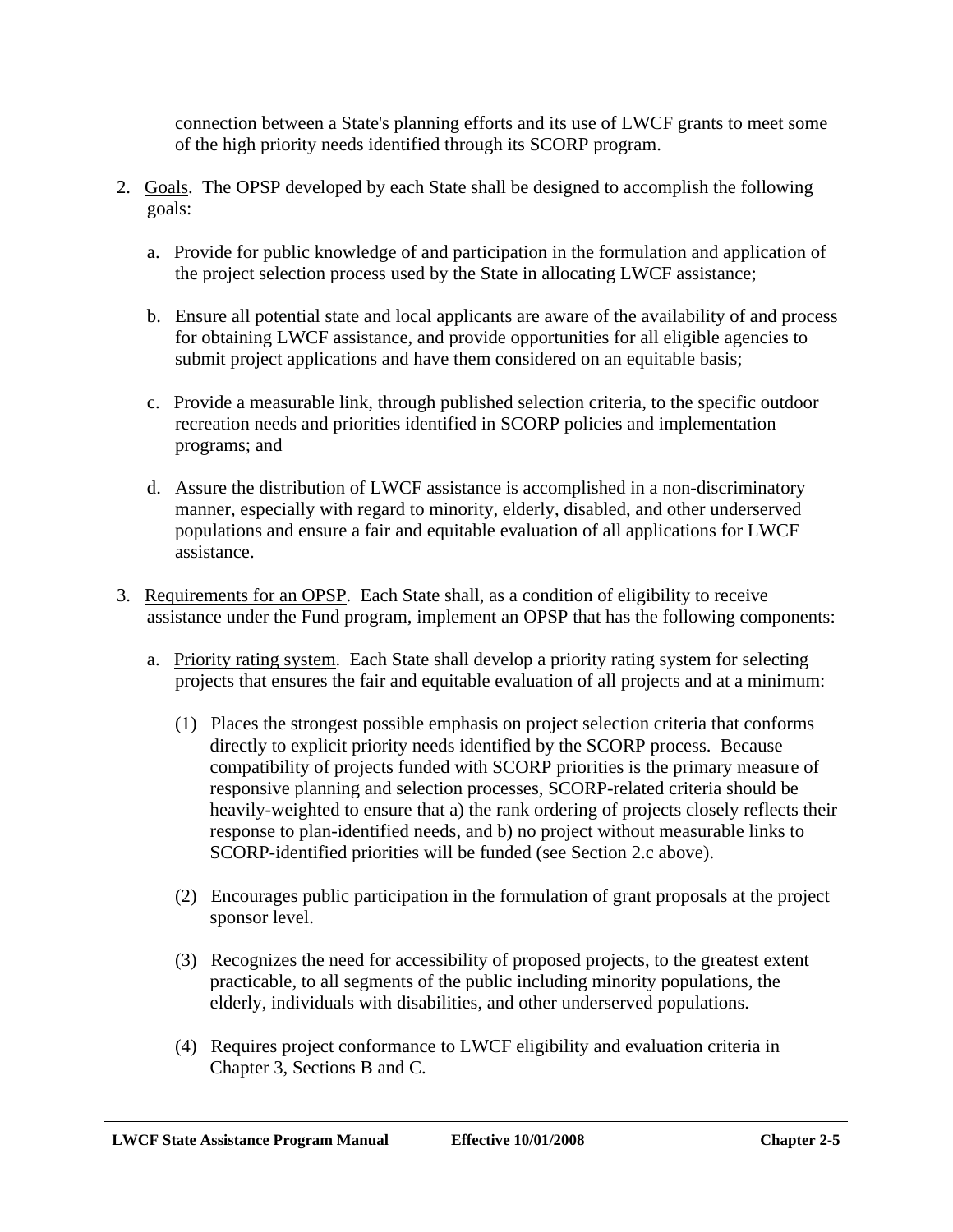- b. Project selection process. Each State shall develop a project selection process that evaluates and selects projects on the basis of quality and conformance with its priority rating system. The practice of dividing a State's apportionment between state and local projects may continue at the State's option. In this case, the State's project selection process may involve a single competition among all state and local projects or distinct processes and competitions for each of the two categories (i.e., state projects and local projects). The distribution of a State's apportionment strictly on the basis of geography or location of political subdivisions is prohibited.
- c. Amendments to add funds to existing projects. A State may honor requests to amend projects to increase the cost of a state or locally sponsored project, including the federal share, without further OPSP competition only if the State has proposed, and the NPS approved, guidelines that are incorporated in the OPSP to cover this contingency. If no procedure is established, cost overrun projects must undergo OPSP competition to be amended for additional funding.
- d. Recurring funding cycle. Each State shall institute a recurring funding cycle to regularize the timing for receiving, evaluating and selecting project proposals. The funding cycle must occur at least once every two (2) years and may occur at any other regular interval within the fiscal year as determined by the State. States shall clearly explain the funding cycle to potential applicants, especially for a two-year call for applications. All LWCF-funded projects submitted to NPS must have competed in such a funding cycle, and documentation of a project's ranking in such regular competitions must be available in state files.
- e. Applicant notification. Each State shall inform all potential LWCF applicants about the availability of LWCF funding through direct contact with all potential sponsors or indirectly through state and local organizations. The information supplied shall include the types of areas and facilities eligible for funding, a statement of the State's overall objectives for use of funds under the LWCF grants program, guidance on how to apply for LWCF assistance and an explanation of how the State's OPSP works. Each State should also have available for review by potential applicants a list of the criteria it will use in selecting projects for priority funding during the current funding cycle.
- f. Program assistance. Each State shall, to the extent practicable, provide assistance to any potential project sponsor who requests assistance with project formulation, proposal preparation in obtaining the non-federal matching share, and other matters necessary for participation with the program.
- g. Underserved populations. Each State shall encourage projects which directly benefit minority and other underserved populations in the State. This may be accomplished through the SCORP planning process, and shall, at a minimum, reflect efforts to encourage applications from communities with significant minority and other underserved populations. Since social conditions vary from State to State, the design of the approach may be determined by each State.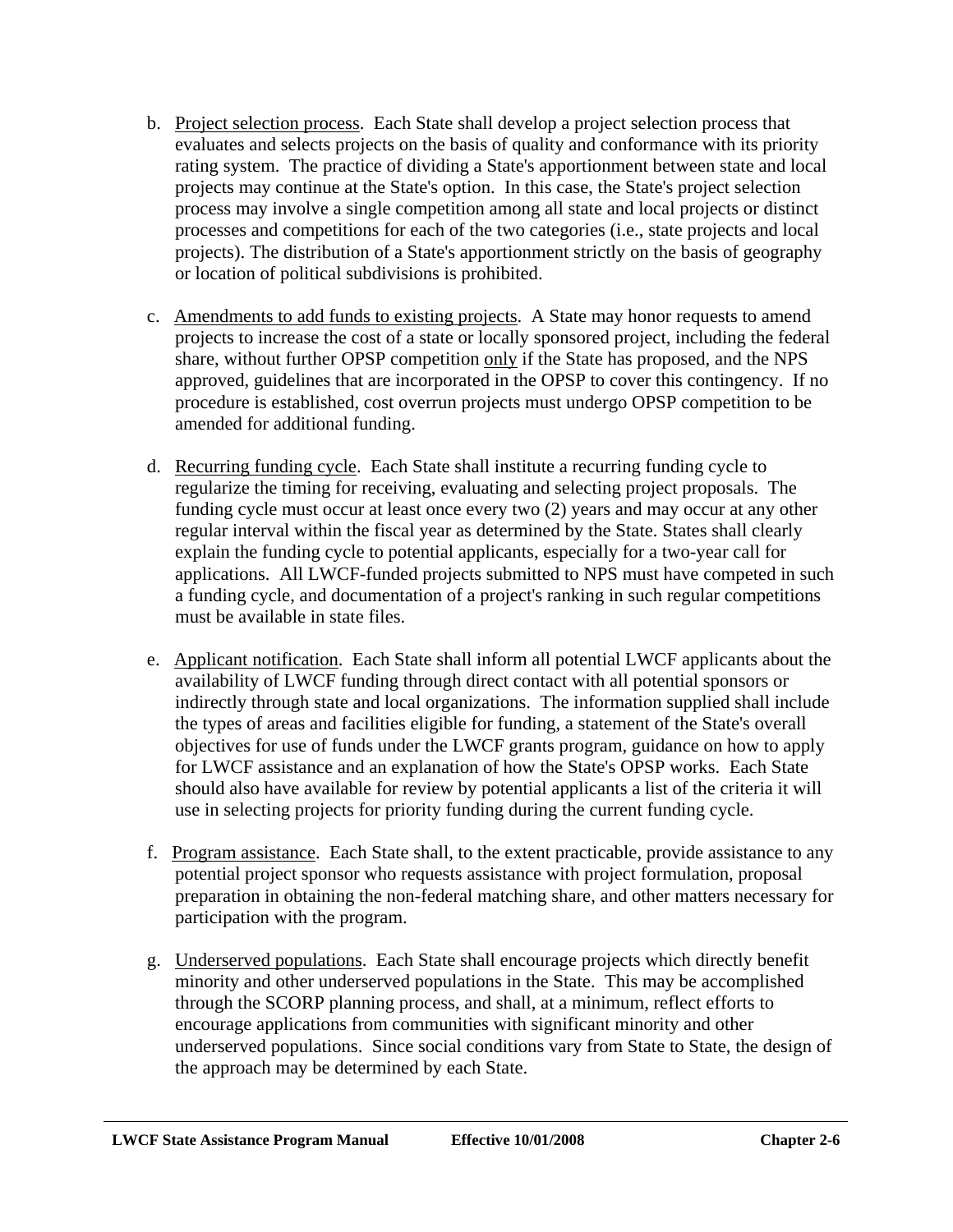- <span id="page-26-0"></span>h. Advisory boards. The use of advisory boards, commissions or committees to assist States in the selection of proposals to receive the available LWCF monies is encouraged but not required. If advisory boards, commissions or committees are utilized by a State, they must include representation of minorities to the extent that such representation reasonably reflects the ratio of minority to non-minority populations.
- 4. Public participation. Public participation programs developed by each State in accordance with SCORP requirements shall include provisions for insuring that the preparation and revision of project selection processes and priority rating systems are subject to public review and comment (including minority participation in this process) prior to their implementation. Use of public meetings and review by special interest groups, advisory committees, and park/recreation boards, commissions, or committees to assist in development of selection processes are encouraged.
- 5. NPS approval. New or revised OPSPs must be submitted to the NPS for review, evaluation, and approval before their use in state grant competitions.
- 6. Process review and updating. To ensure continuing close ties between a State's SCORP program and its OPSP, States must review project selection criteria each time that a new or amended SCORP is approved by the NPS. States must submit to the NPS a revised set of OPSP criteria that conform to any changes in SCORP priorities or submit an appropriate certification that no such revisions are necessary. The NPS will evaluate such revised submissions or certifications in the same manner as original submissions, and will ensure accurate conformity to the SCORP and to the objectivity and public participation objectives of this section before approving their use for LWCF project selection.

State implementation of OPSPs will also be reviewed, as part of the NPS' periodic state program review process, to determine each State's effectiveness in meeting the goals and requirements of this section. Failure by any State to keep its selection process active and up-to-date in relation to changing needs or conditions identified through its SCORP program may result in that State's loss of eligibility for participation in the LWCF Program.

# **C. Financial Assistance for SCORP Development**

- 1. Purpose. The purpose of this section is to specify objectives and requirements governing use of planning grants from the LWCF. Such grants are to be used for developing a SCORP.
- 2. Use of LWCF planning grants. Since planning grants are intended for developing a SCORP as a decision-making and management tool, LWCF-assisted planning projects must be aimed at either (1) solving a problem identified in the last approved SCORP effort that addresses an outdoor recreation challenge or opportunity of statewide importance or (2) developing new data and decision tools identified as essential to completion of an upcoming SCORP.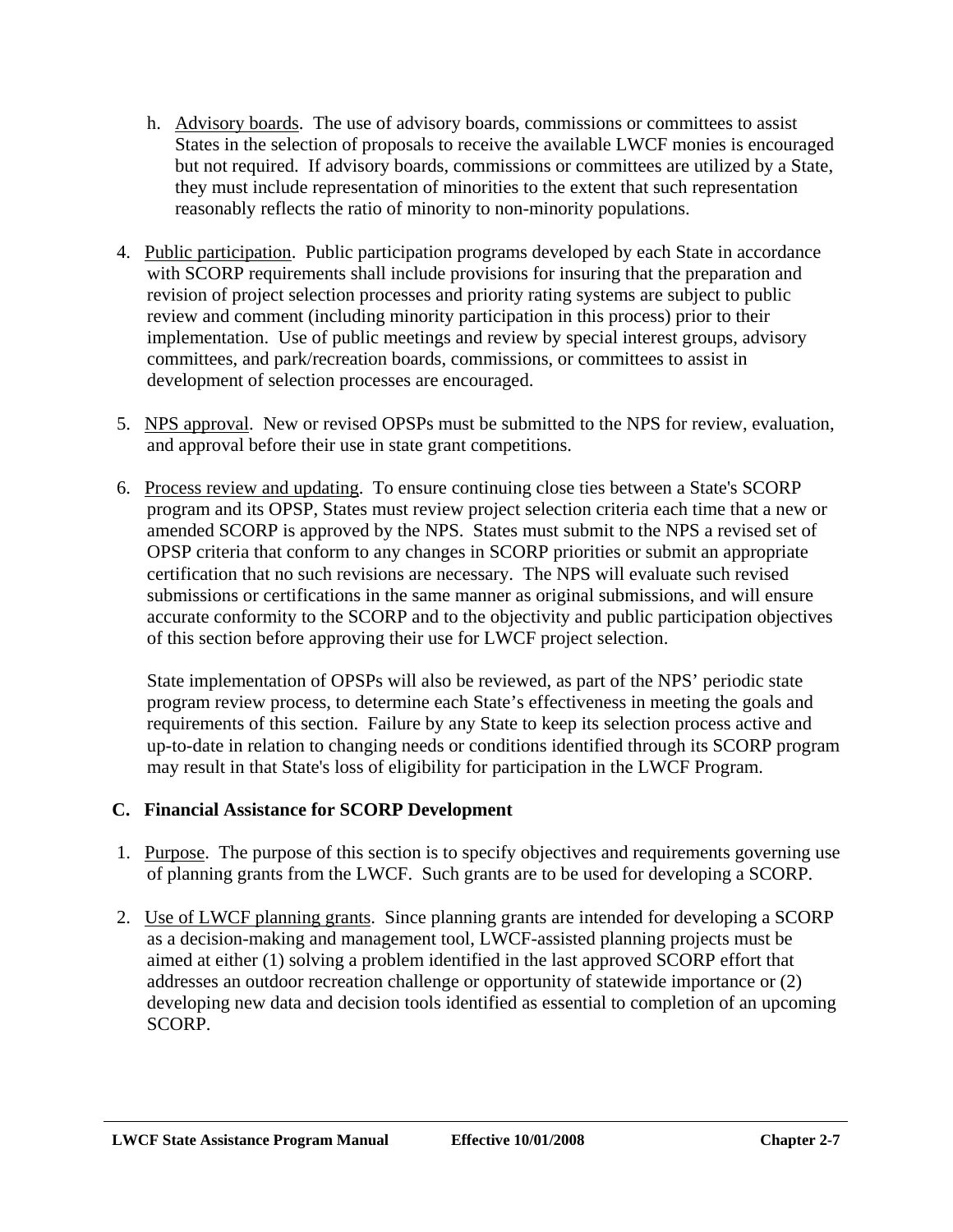- 3. Pre-application consultation. All planning grants should be the result of joint consultations between the NPS and the State on priority needs, within the context of a State's continuing and systematic outdoor recreation planning process.
- 4. Eligible applicants. Only the State Liaison Officer is eligible to apply for planning assistance from LWCF. Responsibility for executing a planning project or a portion thereof may be subcontracted to an appropriate non-federal governmental agency (general purpose or special purpose government unit) or to another public or private planning organization. In all cases, however, the State is obligated to supervise and to be responsible for all work performed, and must be directly involved in production of the final products of the grant and in the development of any policies or action options expected to result from project work.
- 5. Eligible planning projects. To be eligible for Fund assistance, a planning project must have a clearly defined end product that addresses needs, problems, or issues identified in a State's currently approved SCORP of statewide importance, or is otherwise essential, in the judgment of the State and the NPS, to production of an upcoming SCORP. It may be explicitly identified as part of a future planning program contained in the current SCORP or be logically implied, in the judgment of the NPS reviewers, by discussions of planning needs in such current SCORP documents; or respond to a specific planning deficiency identified by NPS as part of its periodic review of a State's planning program and state SCORP submissions.
	- a. Projects may include surveys, planning studies, data collection and analysis, public participation efforts, and other activities essential to production of a SCORP.
	- b. Management studies related to improved statewide financing, operation, maintenance, stewardship, or other use of administrative resources to sustain outdoor recreation resources, including evaluation of the overall capabilities of state and local governments to fully protect and utilize their outdoor recreation investments, may be funded when clearly related to a State's overall SCORP program and to meeting the requirements of Section 6(f)3 of the LWCF Act for continued operation and maintenance of all Fundassisted areas and facilities.
	- c. Studies of natural, ecological, or recreational resource areas, demonstration studies and topics of statewide significance or national concern related to public outdoor recreation are also eligible. These studies must meet the following criteria:
		- (1) The proposal must address a priority problem of statewide significance identified in approved SCORP documents or be essential for the development of decisionmaking information for an upcoming SCORP. The study must go beyond "basic research" or simple data collection to provide information likely to be used for state or local decision-making on outdoor recreation issues and programs, so it may provide specific recommendations for inclusion in the State's published SCORP.
		- (2) The proposal must include a justification indicating how the study would contribute to the State's overall SCORP program and future SCORP submissions. The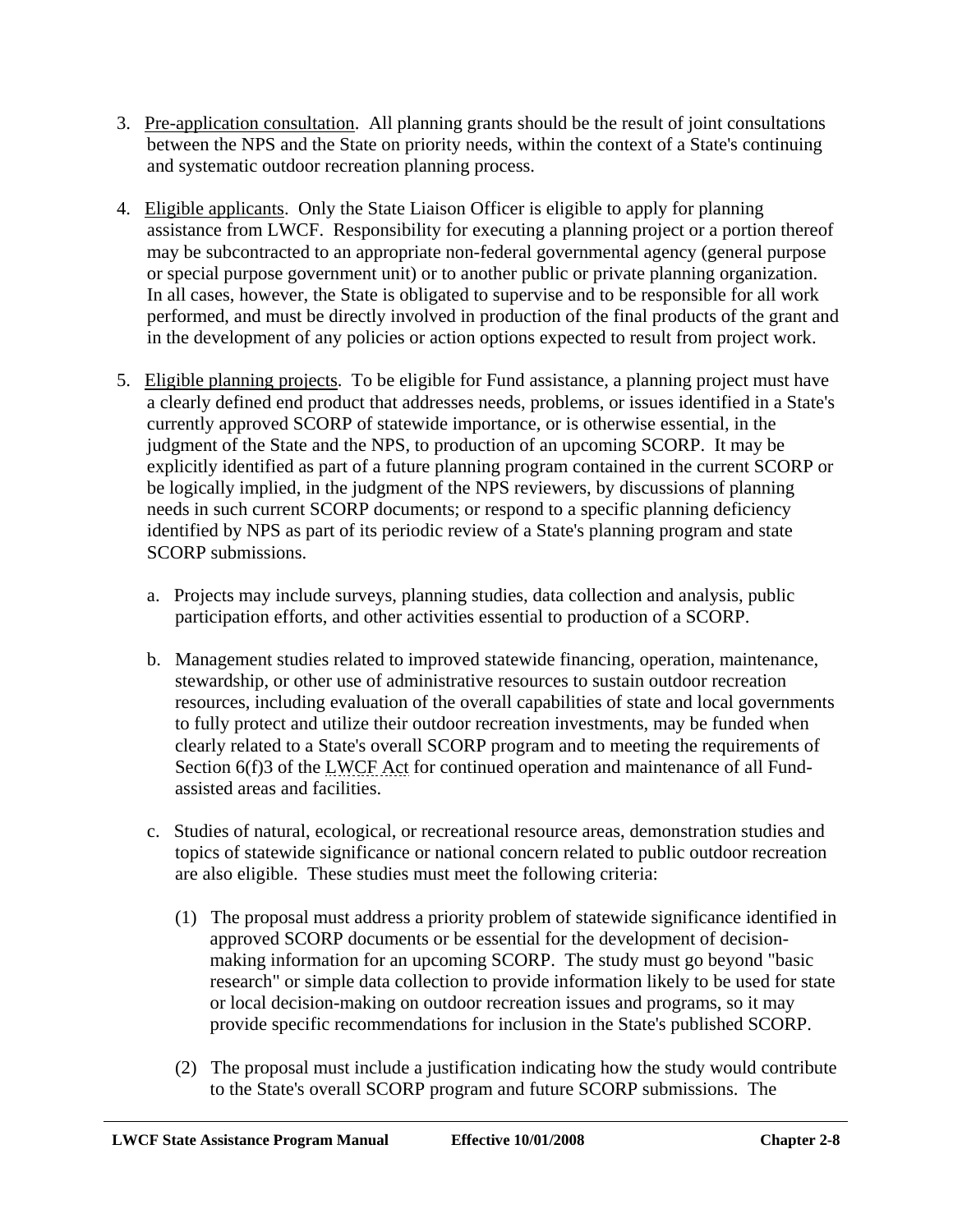proposal must also include evidence that the study will further the overall purposes of the SCORP process and must include an assessment of whether the monetary, personnel and other resources devoted to the study will contribute to and not detract from the accomplishment of other high priority planning objectives identified in SCORP submissions or in the NPS' reviews of a State's continuing planning process.

- (3) The study should include a public participation program through which concerned public and private agencies or organizations and interested citizens can be kept informed of, and allowed to comment on, study objectives and results.
- (4) Responsibility for the overall project, as well as its different elements, must be clearly identified if more than one agency is to be involved.
- (5) When public land protection measures are proposed, the study must include an examination of the feasibility of any alternatives to fee simple acquisition of the resources to be protected.
- d. Studies or other investigations that are primarily aimed at promoting tourism, other state and local economic activities, or the promotion of private recreation expenditures through recreation development are not eligible for planning grant assistance. However, studies aimed at analyzing or documenting the contributions of outdoor recreation resources to a State's economy or environment or at improving state decisions on the appropriate public and private roles in the management of various recreation resources may be eligible for funding when they meet other appropriate criteria for eligibility as outlined elsewhere in this section.
- e. Detailed plans for capital projects, sketch or site plans, individual area master plans, economic feasibility studies, landscape designs, or architectural and engineering studies are not eligible for planning grant assistance.
- f. Planning proposals must take into account past studies of the same or similar resources or programs to ensure that the proposed efforts do not duplicate earlier research. They must consider any relevant federal resources, plans, or programs and be correlated, so far as practicable with other state, regional and local plans.
- g. Two or more planning projects may be carried out concurrently providing they do not duplicate one another. Work items funded under an LWCF planning grant must not overlap with work items assisted by another LWCF grant, or financially-assisted under other federal programs, or otherwise accomplished with federal personnel or resources.
- h. When a grant proposal involves funding of outdoor recreation planning elements as part of a larger "consolidated and simplified" state planning process as authorized by Executive Order 12372 Intergovernmental Review of Federal Programs, particular assurance must be provided by the State that the LWCF grant will be used for direct support of outdoor recreation planning work items and not, either directly or indirectly,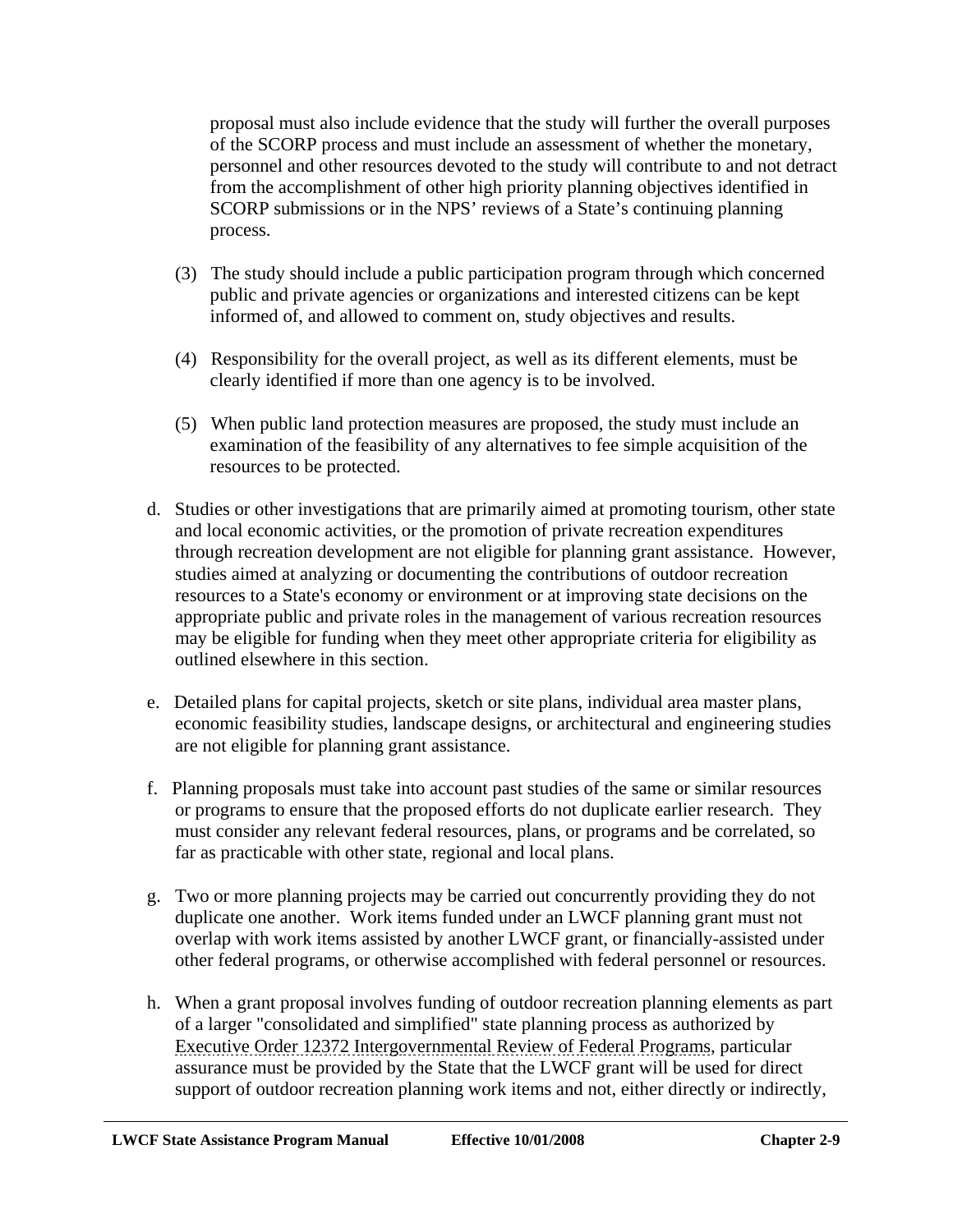of non-recreation planning items, such as housing, transportation, or general economic development.

- i. Planning grants may not encompass any costs for acquisition of land or interests in land or for development of new facilities. Nor may land acquisition or development costs be used as any part of a grantee's matching share of eligible planning costs.
- 6. Available funding. Up to 50% of the total cost of an eligible planning project is available to a State, on a reimbursement basis, from its LWCF apportionment account. However, grants to the Insular Areas may be made available on a 100% basis. While there is no dollar limit on the amount of a State's apportionment which can be used for planning grants, the National Park Service reserves the right to limit the size of specific projects based upon each State's planning needs and the relationship of planning costs to overall funding resources. For this reason, NPS regional offices should consult with the Washington program office before approving any planning grant or amendment for which the total LWCF obligation will exceed \$100,000 or five percent of a State's most recent apportionment, whichever is greater.
- 7. Allowable costs. Project costs incurred to sustain an ongoing outdoor recreation planning process are reimbursable as part of an approved planning project. These include the preparation, publishing and distribution of appropriate documents, such as core SCORP and OPSP documents, supplemental recreation policy or action plans and related studies. Costs of data collection and processing, public participation activities, special studies, etc. are also eligible for assistance. Contracted professional services for eligible planning activities may be allowed, if, in the National Park Service's judgment, overall responsibility for planning policies and action recommendations is clearly retained by the State Liaison Officer or other designated state agency. All contracts awarded by a grantee must be in accord with the procurement standards and procedures of the Uniform Administrative Requirements for Grants and Cooperative Agreements to State and Local Governments, OMB Circular A-102 requirements at 43 CFR 12 Subpart C (see Chapter 7).
- 8. Length of project period. Planning projects should normally cover a period of two years or less to ensure timely completion and close-out of complex work efforts and reduce audit problems. In no case should a single planning grant include elements from more than one complete SCORP cycle, except where costs of publication and distribution of a SCORP document from a previous cycle may be reasonably included as a public participation element in the next SCORP cycle.
- 9. Acknowledgement of assistance. When assistance from the LWCF is provided for a project, the resulting document shall include the following acknowledgement:

"The preparation (updating, revision) of this plan (study, analysis, etc.) was financed in part through a planning grant from the National Park Service, United States Department of the Interior, under the provisions of the Land and Water Conservation Fund Act of 1965 (Public Law 88-578, as amended)."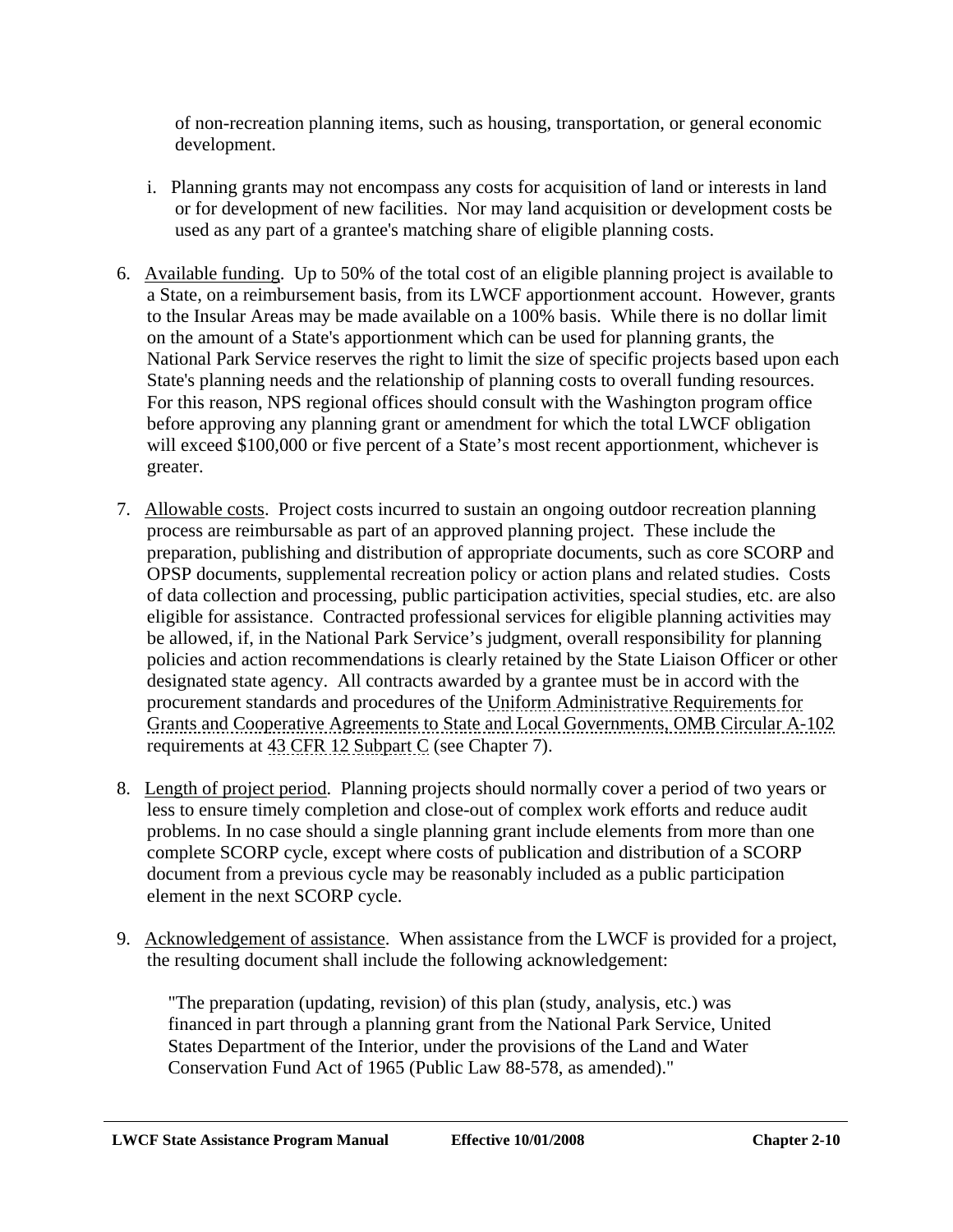This statement may be expanded at the State's discretion to reflect the manner in which the non-federal share of the total cost was financed.

10. Executive Order 12372 intergovernmental review. For those States participating in the intergovernmental review process, a copy of the planning grant application must be submitted to a State's Single Point of Contact (SPOC) or State Clearinghouse in accordance with the intergovernmental review requirements of Executive Order 12372.

Submissions to the SPOC should normally consist of copies of the material to be provided to the NPS in the application package, including a notice of intent describing the project purpose, scope, cost, and beneficiaries to allow the SPOC to provide potentially interested agencies with an opportunity to comment on the proposed effort. States are responsible for considering SPOC comments prior to submitting the planning grant formal application to NPS in order to address comments as appropriate.

LWCF planning grant applications should include assurances that the recreation planning objectives and products of the grant are in accord with comprehensive state planning goals, as determined by the Governor or state agency designated to coordinate overall planning.

- 11. Project application. The standard federal forms used for non-construction assistance programs (SF-424, SF-424A and SF-424B) are used when applying for LWCF planning assistance. They must be accompanied by the appropriate required forms as follows:
	- a. LWCF project agreement (Form NPS 10-902). A LWCF project agreement form must be completed for all planning projects. For planning grants, the "Project Scope" section of the agreement must also reference and incorporate a more detailed narrative attachment which covers the following items:
		- (1) Identification of the objectives of the grant, with reference to planning needs identified in existing SCORP documents or other justification in terms of the project's compatibility with overall SCORP program priorities.
		- (2) The planning products that will result and how they will contribute to maintenance of the SCORP program, and, if appropriate, the relationship of a new proposal to other planning grants received by a State.
		- (3) The general approach to be used, including a schedule of key events, the breadth of study coverage, and cost estimates for each work item indicating how funds will be used by object class (personnel, travel, equipment, consultant contracts, etc.).
		- (4) A discussion of the personnel, organizations or outside consultants that may be used to implement the project, with an explanation of any special knowledge or expertise which they will provide.
	- b. Proposal Description and Environmental Screening Form (PD/ESF) Cover Page (see Chapter 4).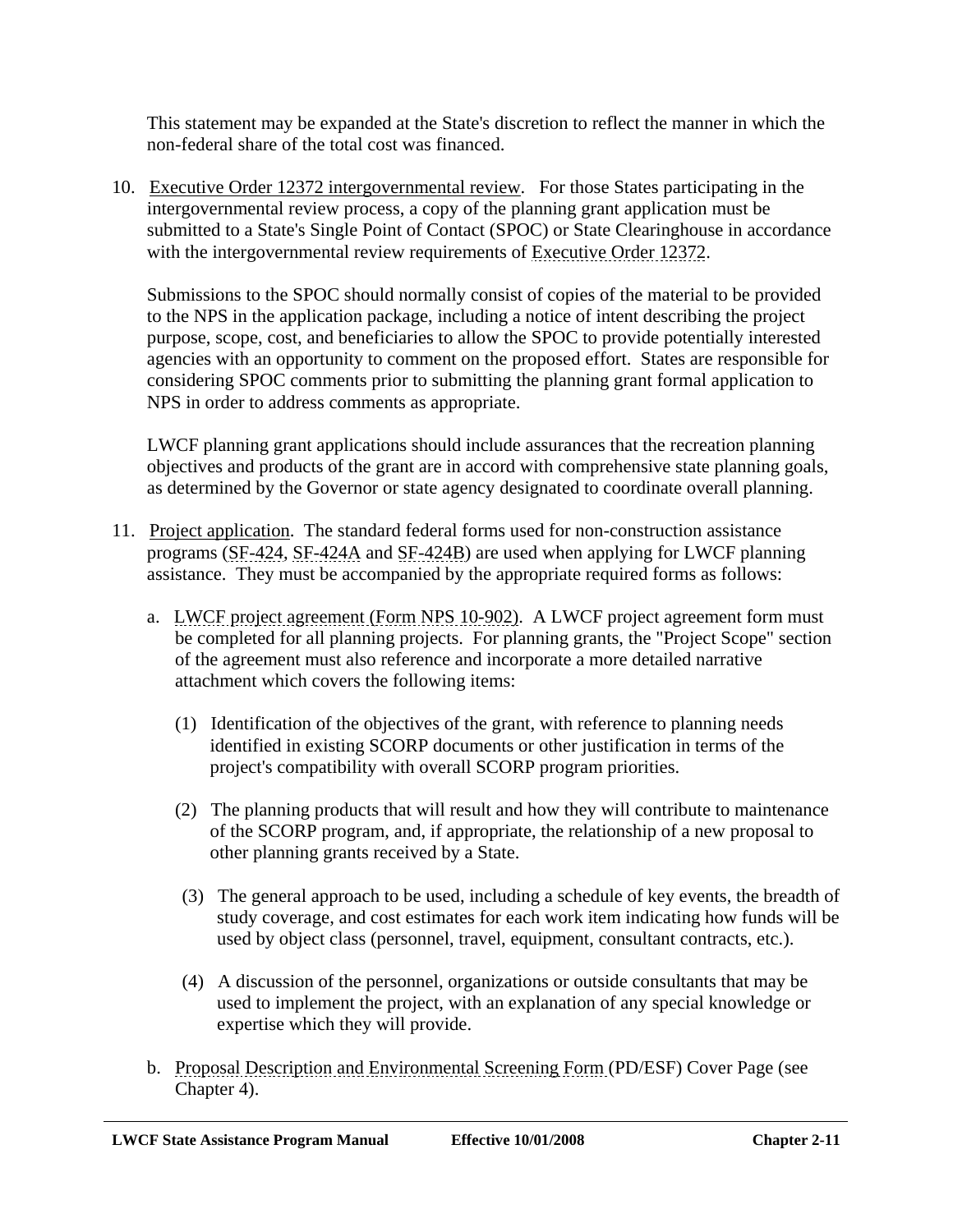- c. Description and Notification Form (DNF)
- 12. NPS review. Project applications will be reviewed by the NPS to determine if all planning assistance requirements have been met. This evaluation will focus on the following specific criteria:
	- a. The project must be an integral part of the SCORP process and clearly essential to maintenance of the SCORP as a decision-making or management tool. If need for the project is not explicitly identified in current SCORP documents, there must be mutual agreement between the NPS and the State on the priority need for the project effort as part of a State's overall recreation planning program.
	- b. Timing, scope, costs, and methodology of the project must be appropriate to the planning benefits received and complementary to any other planning efforts needed to address identified deficiencies in a State's overall planning program.
	- c. Project work elements must be clearly identified with reasonable scheduling, staffing, and cost estimates assigned to each element.
	- d. Grant products such as published plans, studies, new policies or procedures to be adopted, reports, evaluations, or other documents must be explicitly identified.
	- e. Both the agency requesting the assistance and the project itself must be eligible for planning assistance from the LWCF.
	- f. The requirements of Executive Order 12372 relating to review and comment by a participating state clearinghouse must have been completed if applicable.
	- g. There must be no duplication of federal assistance for work items funded under the project.
- 13. Amendments. Changes that materially alter the scope and/or change the cost or the completion time of a project must be approved by the NPS. When a State wishes to change its project, it should discuss the proposed changes with NPS prior to submitting an amendment to the project agreement. Amendments will be reviewed and processed following the same procedures used for a complete planning project. Only those changes considered to be major and substantive will be required to receive E.O.12372 clearinghouse review if applicable.
- 14. Financial procedures. Adequate financial records must be maintained to support all the costs involved in a project. A documentation "trail" adequate to withstand audit should be maintained. Generally accepted accounting and auditing principles will apply to project records, accounts and documentation. Such records must be in accord with the principles established in OMB Circulars A-102 and A-87 for prevention of fraud, waste and abuse in federal programs. Particular attention should be paid by the grantee to good records of in-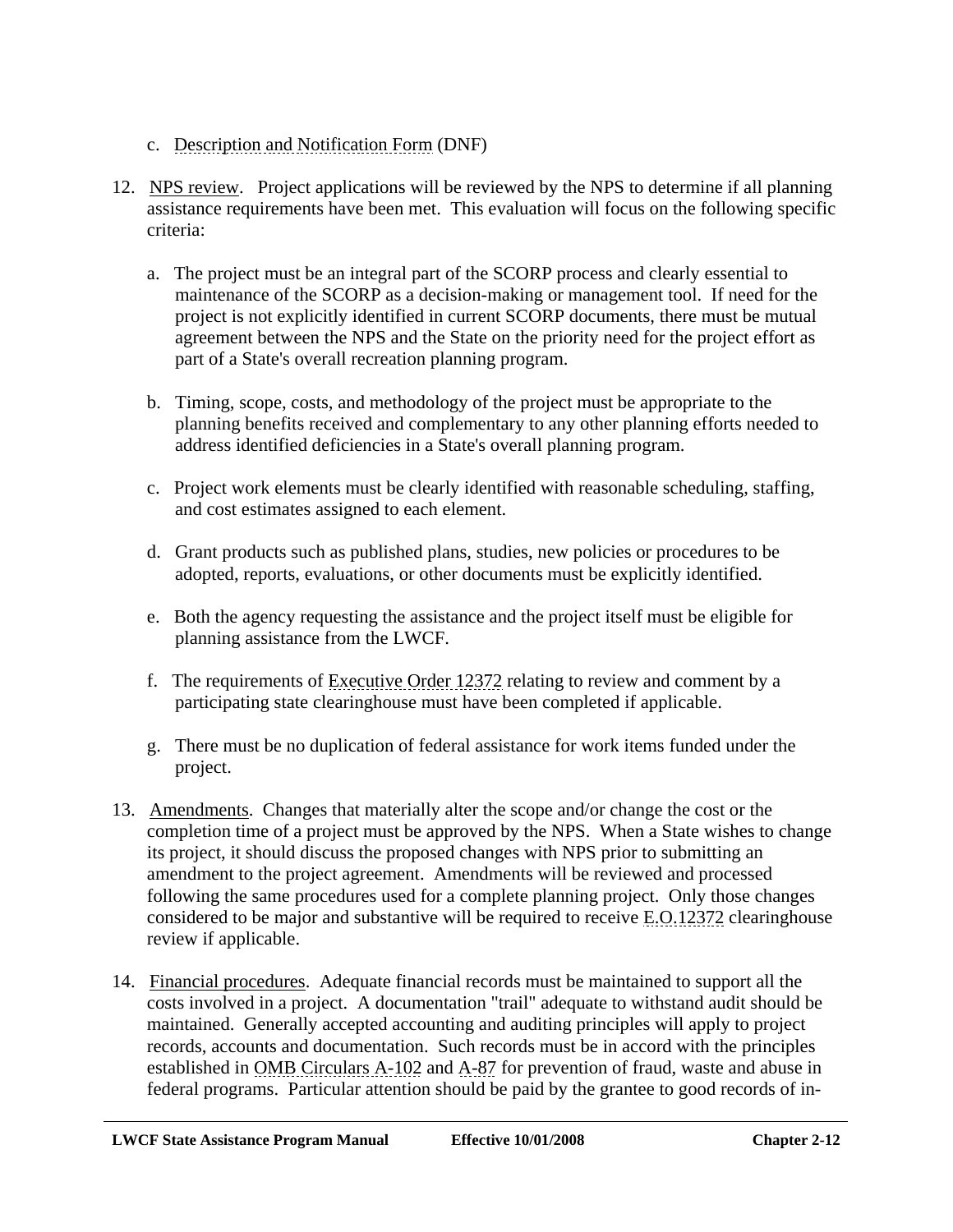house personnel costs attributable to the planning grant. Time distribution records must be maintained for each individual for whom LWCF grant costs are to be claimed. Careful records of time spent on SCORP elements are especially important when personnel are splitting their time between one or more SCORP projects and other planning or administrative duties.

To guard against fraud, waste and abuse or possible disallowance of legitimate grant costs, it is recommended that grantees establish a separate tracking account for each planning grant. No grantee reimbursement requests or electronic transfer of funds can be made without NPS review of a progress report covering expenditures and accomplishments under the grant for the requested reimbursement. Requests for reimbursement or electronic transfer of funds may only be made for definable products or completion of distinct planning elements.

- 15. Reimbursements. NPS will place a financial hold on all planning grants at the time of NPS project approval. States using the SMARTLINK automated drawdown method (see Chapter 7.E) must obtain NPS approval of their progress report BEFORE payments are requested through the SMARTLINK system. Each SMARTLINK drawdown for planning grants must be preceded by a reimbursement request (SF-270 Request for Reimbursement for Non-construction Grants) and a progress report (see next item) for NPS review. Upon approval, NPS will provide the State with a letter authorizing a SMARTLINK drawdown for the approved reimbursement amount.
- 16. Progress reports. Reports of progress toward the completion of a planning project must accompany each payment request (see above.) However, at a minimum, a progress report must be submitted to NPS within one year of project approval with or without a payment request. Progress reports shall include:
	- a. A list of the major work items (elements) agreed to in the project scope of the grant contract.
	- b. A narrative description of the status of work for each item in the project.
	- c. Identification of any elements that are behind schedule and why.
	- d. Actual or projected completion dates for each work item.
	- e. If appropriate, evaluations of the success or failure to date of the planning approaches used and of any effects of project work to date on state policies or improved management of state programs.
	- f. Estimated costs incurred during the billing period for each work item.
	- g. Total costs incurred and total costs previously billed for all parts of the project to date.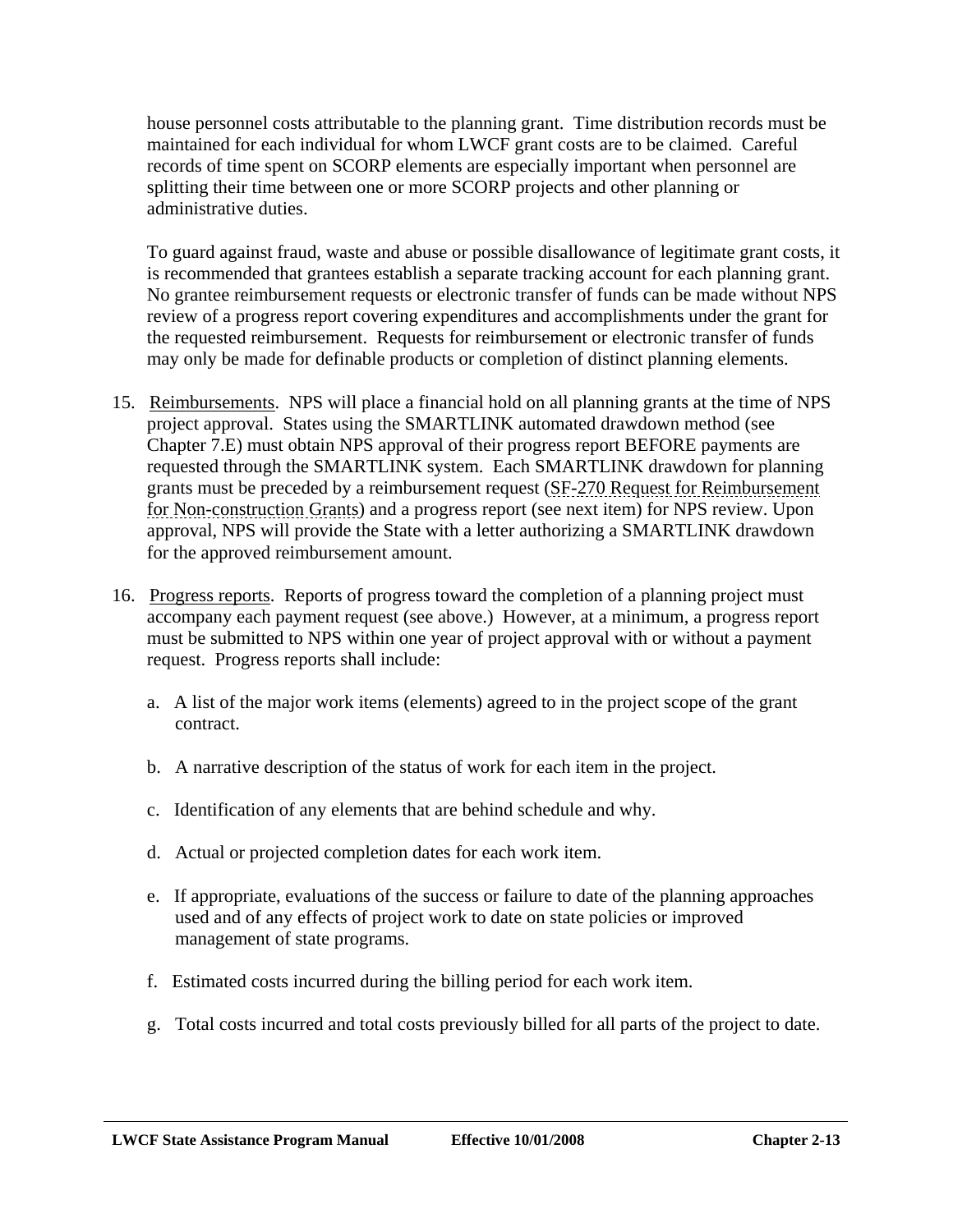# <span id="page-33-0"></span>**CHAPTER 3 - ACQUISITION AND DEVELOPMENT PROJECT ELIGIBILITY**

#### **A. General Project Criteria**

- 1. Purpose. The LWCF Act authorizes the Secretary of Interior to provide financial assistance to States for the acquisition and/or development of public outdoor recreation areas and facilities found to be in accord with the Statewide Comprehensive Outdoor Recreation Plan (SCORP). The States are encouraged to share the benefits derived from the LWCF program among all state and local agencies responsible for providing public outdoor recreation opportunities.
- 2. Project sponsors. Only States may apply directly to NPS for LWCF assistance. However, funds may be made available through the States to political subdivisions of the state and other appropriate public agencies. Proposed projects may be sponsored by a state agency or a public agency of a subordinate unit of government. All eligible project sponsors, including those that have other than public outdoor recreation purposes, must be able to commit its resources to the perpetual stewardship of the Fund-assisted public outdoor recreation area pursuant to Section 6(f)(3) of the LWCF Act.

All project proposals submitted to the NPS must be recommended by the State Liaison Officer (SLO). No grant or contract may be awarded to any grantee or subgrantee or contractor of any grantee or subgrantee which has been debarred or suspended under Executive Order 12549.

- 3. Relation to SCORP. Only project proposals in accordance with the SCORP and reviewed through a State's Open Project Selection Process (OPSP) may be considered. Project proposals may be submitted for approval only during the time in which the State sustains its eligibility for participation in the LWCF program. Projects received during a period of ineligibility will be returned to the State as inactionable. This does not mean that the projects have been disapproved nor prevents them from being resubmitted by the State as soon as eligibility has been regained.
- 4. Project proposals. The State has the initial prerogative and responsibility for determining the scope and effort involved in a project proposal. A project can be designed as follows: 1) acquisition and/or development work at one site, or 2) acquisition and/or development work, sponsored by a single state agency or local unit of government, at several sites.

Project sponsors must complete an LWCF-assisted project as quickly as possible, and, except in the most unusual circumstances, within the NPS approved project period.

- 5. Types of projects.
	- a. Acquisition. These include the acquisition of land and waters or partial rights to them. There must also be public access, however, access may be controlled, but not prohibited (see Chapter 8.B.).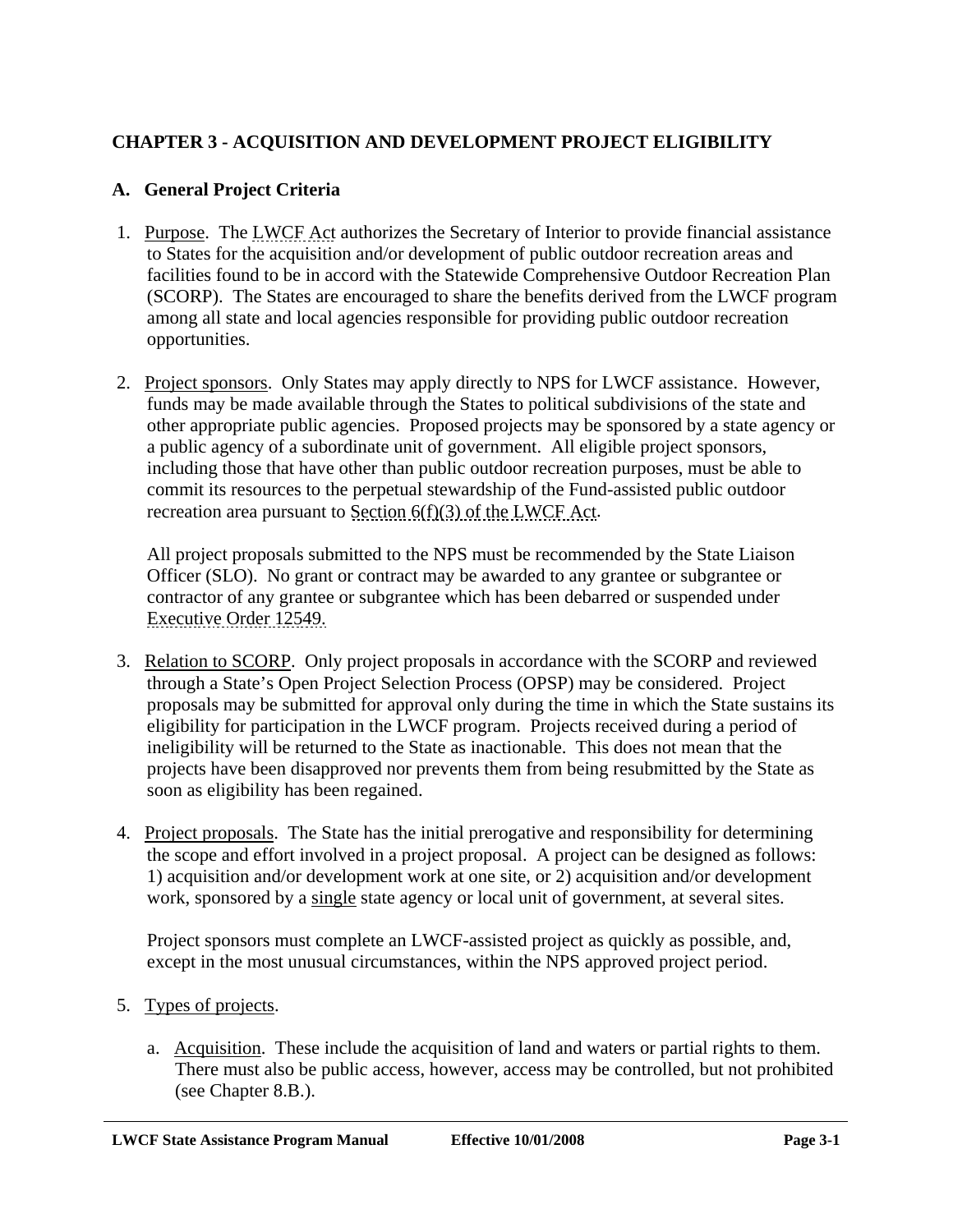- b. Development. These include the development of certain outdoor recreation activities and support facilities needed by the public for recreation use of an area.
- c. Combination. When it is advantageous to do so, a State may submit projects which combine acquisition and development.
- 6. Multiple-purpose projects. Multi-purpose projects which involve uses other than outdoor recreation may be eligible for assistance under the Act as long as the resulting Section 6(f)(3) boundary can incorporate a viable public outdoor recreation area that includes the Fund-assisted project and the outdoor resource it complements, such as a Fund-assisted picnic area and a new public reservoir. The State must include a careful and complete justification and explanation with each proposal. Two general types of multiple-purpose projects are eligible for assistance:
	- a. Projects in which a specifically designated portion of the multiple-purpose area or facility will be used primarily for outdoor recreation and/or outdoor recreation support, such as picnicking facilities adjacent to a new public reservoir. Fund assistance is limited to the designated outdoor recreation area and/or facility and support facility.
	- b. Projects that will provide identifiable outdoor recreation benefits as a whole, as opposed to specific segments of it. For example, a water impoundment constructed primarily for flood control might also have important recreation benefits. In such a case, at the discretion of NPS, assistance might be made available only for the portion of the cost, on a pro rata basis, of the facility that is clearly attributable to outdoor recreation above and beyond the facility's cost for its non-recreation function. Section  $6(f)(3)$  protection will be applied to the entire viable outdoor recreation area regardless of the prorated basis of federal assistance to include the entire multi-purpose facility unless a smaller self-contained management unit is identified at project approval.

The proposal must fully disclose the nature and extent of other uses and the relationship of the proposed outdoor recreation project to the total area and development.

- 7. Assistance from other agencies. Project proposals submitted to the NPS for LWCF assistance may also be submitted to other public agencies for aid. The state or local matching share of an LWCF project may consist of other federal financial assistance only where the statutory provisions of the subsequent federal grants program explicitly allows recipients to use such assistance to match LWCF funds (see Chapter 5.A.5). The LWCF application to NPS must describe any financial assistance from other federal programs associated with the project, whether serving as a financial match to LWCF funds, or providing support outside of the LWCF project scope.
- 8. Project sponsor ownership and control of property. The project sponsor must possess sufficient title and adequate legal control of the property that is to be placed under Section 6(f) protection in order to provide reasonable assurances that a conversion under Section  $6(f)(3)$  of the LWCF Act will not occur without its knowledge, state review and NPS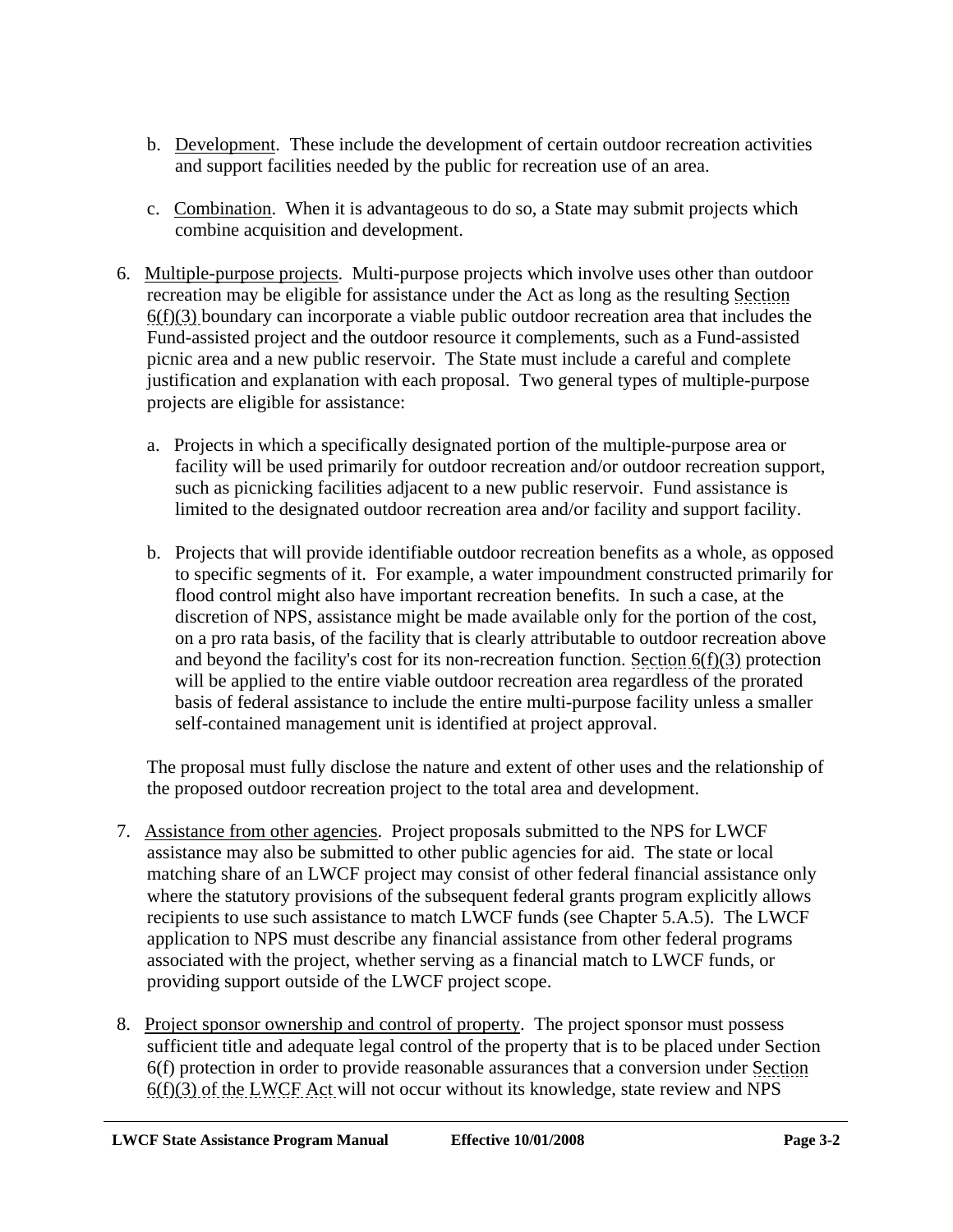decision. Such assurances are contained in the General Provisions of the LWCF Project Agreement.

The project sponsor is responsible for being knowledgeable about all outstanding rights and interests held by others on lands to be included within the Section 6(f)(3) boundary of a proposed LWCF project. Reversionary rights and outstanding interests, should they occur or be exercised, that results in private and/or non-recreation activities on land within a Section 6(f) boundary and/or results in activities that impact the public outdoor recreation utility of the area, would trigger a conversion. In this case, the project sponsor would be required to provide suitable replacement property unless such activities qualify as exceptions as set forth in Chapter 8 (e.g., underground utilities and temporary nonconforming uses).

The State will consider proposals to place property with outstanding rights or interests held by others under  $6(f)(3)$  protection only when it is assured that the possibility of the reversionary interest or outstanding rights being exercised is remote and/or the project sponsor is fully aware of its responsibility to replace these lands in accordance with Section  $6(f)(3)$  should the outstanding rights, if exercised, result in a conversion. Prior to submitting the formal project application, States are encouraged to consult with NPS on complex property ownership and control issues.

The LWCF PD/ESF application narrative must describe all easements, rights-of-way, leases, subsurface rights (e.g. mineral), reversionary interests, and any other agreements that convey rights to non-public and/or non-recreation interests to access or use the area proposed for Section 6(f)(3) protection. An application should contain an opinion from appropriate counsel stating the local sponsor has the authority to enter into a grant contract that requires the provision of replacement land if the outstanding rights or reversionary interests are exercised in such a manner that results in a conversion. If a local sponsor has no such authority, and the State does not agree to replace the property at its expense, then the project is not eligible for LWCF assistance.

When at the time of project application it is known that outstanding property rights held by others are or will be exercised in the foreseeable future and impact only a portion of the area to be protected under Section 6(f), the impacted area and access to it must be clearly excluded from the Section 6(f) map and accompanied by an explanation of why it is not intended to be under the Section 6(f) provision. The remaining project area must meet all LWCF program criteria for eligibility and be a viable public outdoor recreation area per Chapter 6.B.5.

Copies of the property titles, leases, easements, and other appropriate documents must be on file at the state level and available for federal inspection.

 9. Use of existing public land for matching purposes. Existing government-owned lands cannot be used as a part of the non-federal matching share of a project unless such land is to be acquired by the sponsoring agency from another agency and there is a statutory requirement that the selling agency be reimbursed for the value of the property. Further,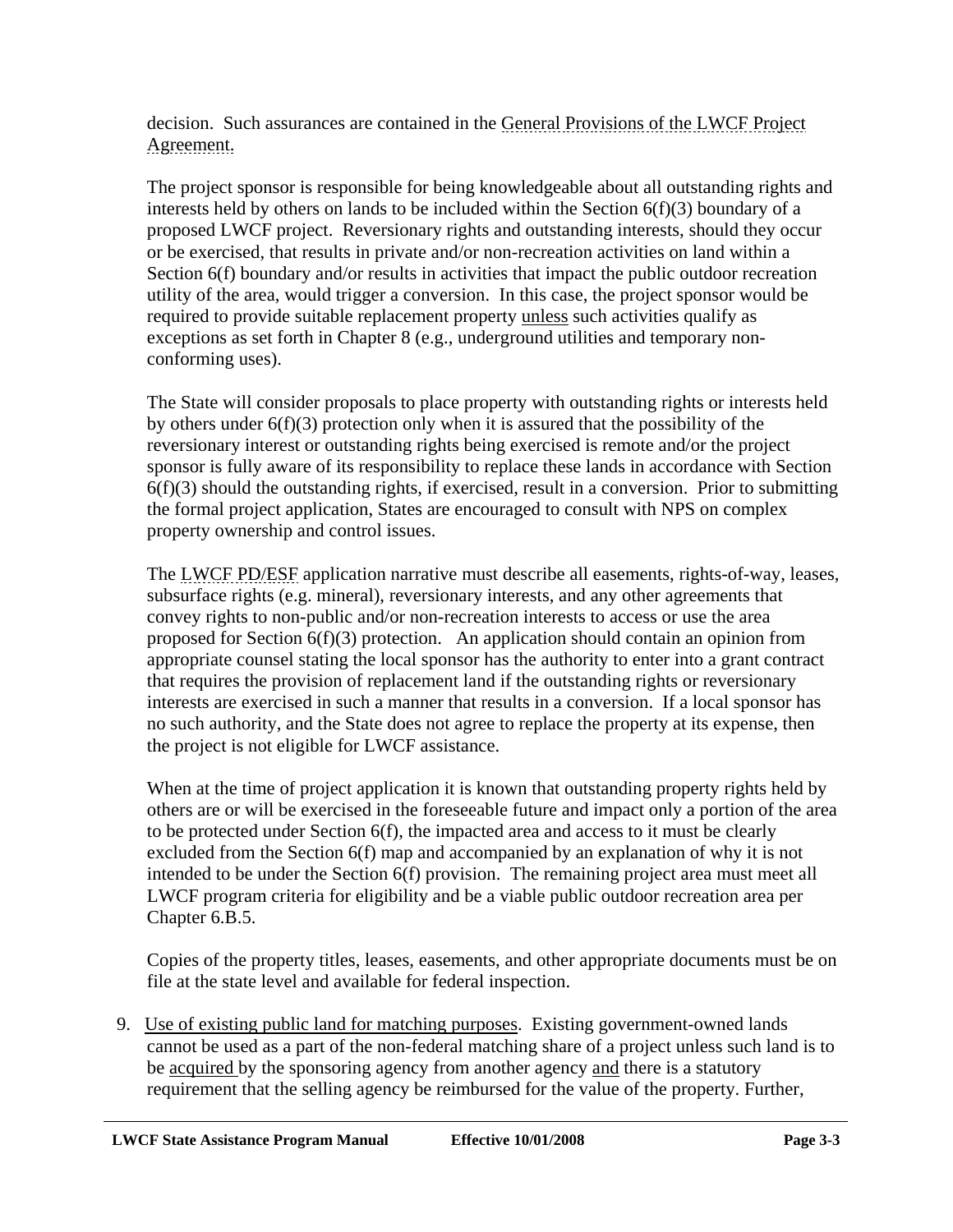property cannot be "donated" between a State and its political subdivisions to serve as a match for grant assistance.

# **B. Criteria for Acquisition**

 1. Eligible types of projects. Acquisition of lands and waters for public outdoor recreation, including new areas or additions to existing parks, forests, wildlife areas, beaches, and other similar areas dedicated to outdoor recreation may be eligible for assistance. Acquisition can be by fee simple title or by whatever lesser rights will insure the desired public use without diminishing the control and tenure of the project sponsor's ability to enforce the Section 6(f)(3) provisions. Areas acquired may serve a wide variety of public outdoor recreation activities including but not limited to: walking and driving for pleasure, sightseeing, swimming and other water sports, fishing, picnicking, nature study, boating, hunting and shooting, camping, horseback riding, bicycling, snowmobiling, skiing, and other outdoor sports and activities.

Natural areas and preserves may be acquired but must be open to the general public for outdoor recreation use to the extent that the natural attributes of the areas will not be seriously impaired or lost.

- 2. Means of acquisition. Acquisition of lands and waters, or interests therein, may be accomplished through purchase, eminent domain, transfer, or by gift.
- 3. Acquisition of existing structures and impoundments. Because of its statutory emphasis on public outdoor recreation, LWCF funding may be used to acquire only modest structures such as those to be used as park support facilities. Consultation with the NPS regarding the eligibility of the structure for acquisition assistance is encouraged prior to application submission. The proposal description as part of the PD/ESF must describe all improvements to be acquired and their proposed use.
- 4. Acquisition of lesser interests. Proposed acquisitions of interests in lands and waters of less than fee simple title, including leasehold interests, are not eligible unless such lesser rights (e.g., permanent recreation use easements or similar devices) will insure the desired perpetual public access and use pursuant to Section 6(f)(3).
- 5. Acquisition involving compatible resource management practices. Acquisition of land upon which the project sponsor proposes natural resource management practices such as timber management and grazing, not including agriculture, may be carried out concurrently within the area if they are clearly described in the project proposal, are compatible with and secondary to the proposed outdoor recreation uses, and are approved by the NPS.
- 6. Reservations and rights. Reservations and rights held by others are permissible only if it is determined that public outdoor recreation purposes would not be affected. The project sponsor shall provide a description of all outstanding rights and interests held by others and identify them on the Section  $6(f)(3)$  boundary map. Further, the proposal narrative and environmental information submitted to the NPS on the project in the PD/ESF must address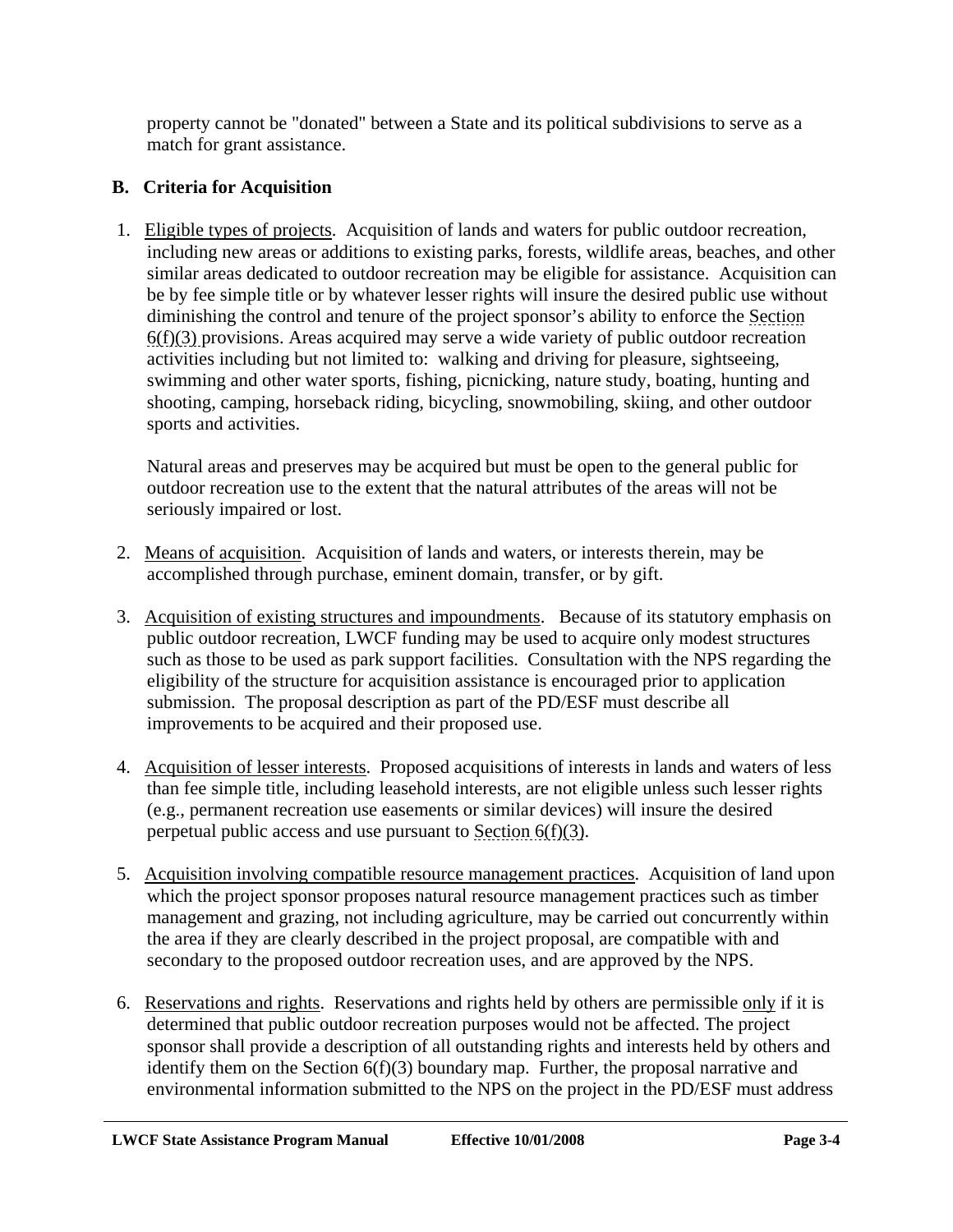any potential impacts to the human environment including outdoor recreation by any outstanding rights and interests, including if they are exercised. If public outdoor recreation is impacted when any rights and interests are exercised, a conversion of parkland under Section 6(f)(3) of the LWCF Act will occur. See Chapter 3.A.8 for further guidance.

- 7. Acquisition for delayed outdoor recreation development.
	- a. General. LWCF assistance may be available to acquire property for which development of outdoor recreation facilities is planned at a future date. In the interim, between acquisition and development, the property should be open for those public recreation purposes that the land is capable of supporting or that can be achieved with minimum public investment. Non-recreation activities such as agriculture occurring on the property at the time of acquisition may continue for up to three (3) years. In this case NPS will place a financial hold on the project precluding reimbursement until the nonrecreation use is terminated.
	- b. Procedures. If planned development for public outdoor recreation will be delayed for up to three years from the date of acquisition, the project sponsor shall include the following information in the project application:
		- (1) Why immediate acquisition of the property is necessary.
		- (2) What facilities will be developed and when such development will occur.
		- (3) What, if any, non-recreation uses will continue on the property and when such nonrecreation uses will be terminated.
		- (4) The type of public outdoor recreation access that will be provided during the interim period.
		- (5) Assurance that any income received by the project sponsor for the non-recreation activities will be used in accordance with the provisions of Chapter 7.A.7.
		- (6) Assurance that the site will be available for public outdoor recreation use and any non-recreation activity will be terminated within 3 years from the date of acquisition.
	- c. Extension of the 3-year limit. Where public access for recreation purposes will be provided during the interim period, the continuation of a non-recreation activity beyond the 3-year limit may be extended by NPS. The State should submit a written request and justification for such an extension to NPS before the end of the 3-year period. This request should include: 1) a full description of the property's current public outdoor recreation resources and the public's current ability to use the property; and 2) an update of the project sponsor's plans and schedule for developing outdoor recreation facilities on the property. In granting such an exception, NPS recognizes that certain non-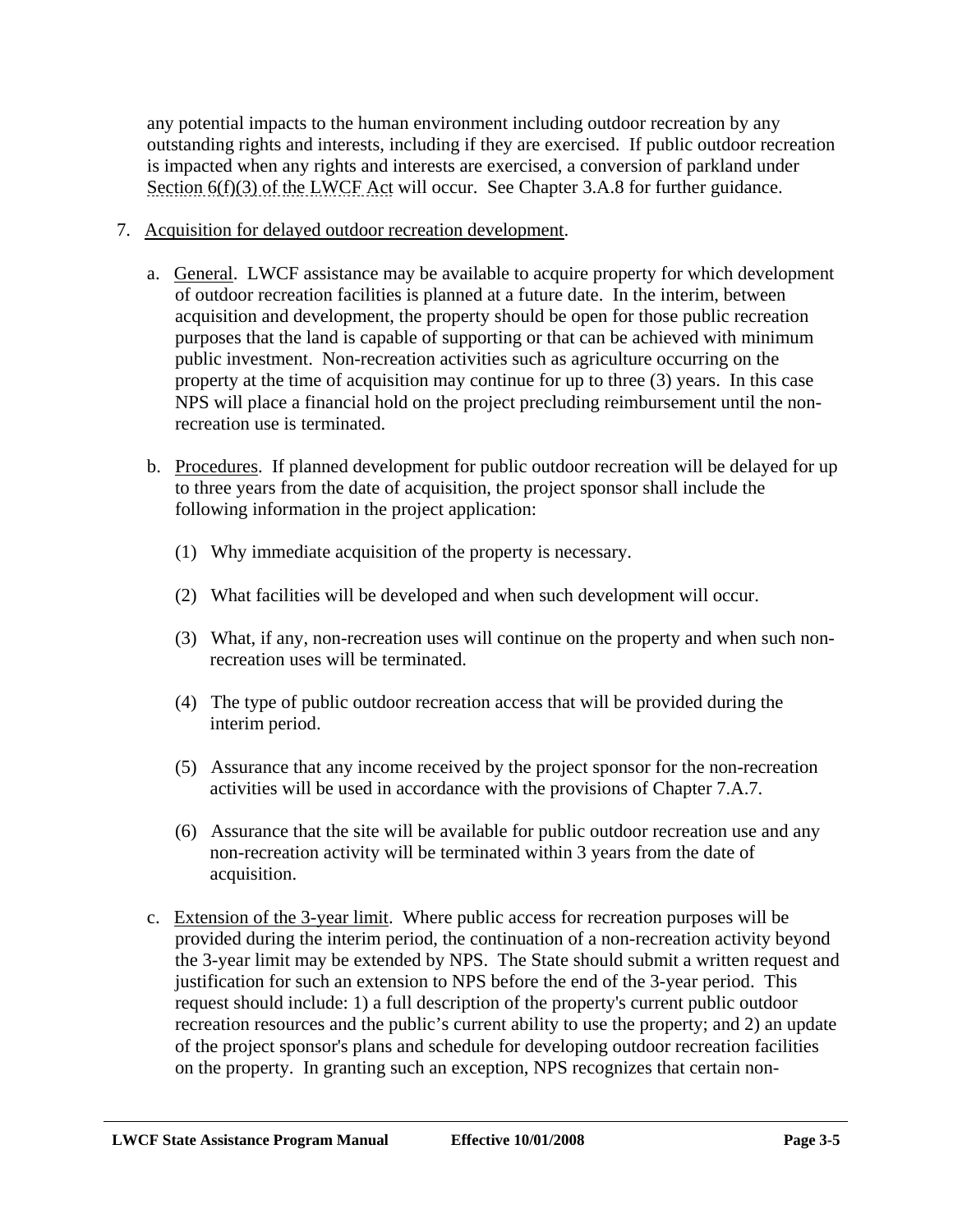recreation activities are compatible with limited public outdoor recreation use of the property.

If an extension of the 3-year limit is granted, the project sponsor cannot be reimbursed until all non-recreation activities have ceased. NPS shall not grant an extension of the 3 year limit if public access to the new outdoor recreation area is not present and NPS will proceed to terminate the project for cause or convenience (see Chapter 7.G).

- 8. Uniform relocation and acquisition. All acquisitions with LWCF assistance must be conducted in accordance with the applicable provisions of Public Law 91-646, the Uniform Relocation Assistance and Real Property Acquisition Policies Act of 1970, as amended. See Chapter 4 for further guidance.
- 9. Acquisitions that will not be assisted.
	- a. Acquisition of historic sites and structures will not receive LWCF assistance. Exceptions may be made only when it is demonstrated clearly that the acquisition is primarily for outdoor recreation purposes and the historic aspects are secondary to the primary recreation purposes. This exclusion need not prevent the consideration by States and the NPS of projects calling for acquisition of real property interests contiguous to or near historic sites and structures that meet priority outdoor recreation needs. Compliance with the National Historic Preservation Act of 1966 is required for all acquisitions (see Chapter 4.C).
	- b. Acquisition of museums and sites to be used for museums or primarily for archeological excavations will not receive LWCF assistance.
	- c. Acquisition of land to help meet a public school's minimum site size requirement as established by state or local regulations will not receive LWCF assistance.
	- d. Acquisition of areas and facilities designed to be used primarily for semi-professional and professional arts and athletics will not receive LWCF assistance.
	- e. Acquisition of areas and facilities to be used solely for game refuges or fish production purposes will not receive LWCF assistance. However, such areas and facilities may be eligible if they will be open to the public for compatible recreation.
	- f. Acquisition of areas to be used mainly for the construction of indoor facilities will not receive LWCF assistance. Also prohibited are areas where existing indoor recreation facilities, if left in place, will not leave sufficient area at the site for the development of outdoor recreation facilities to justify the cost of the acquisition.
	- g. Acquisition of railroad "hardware," trestles, stations, yards, and the like will not receive LWCF assistance, if such are to be used for the commercial operation of railroad trains.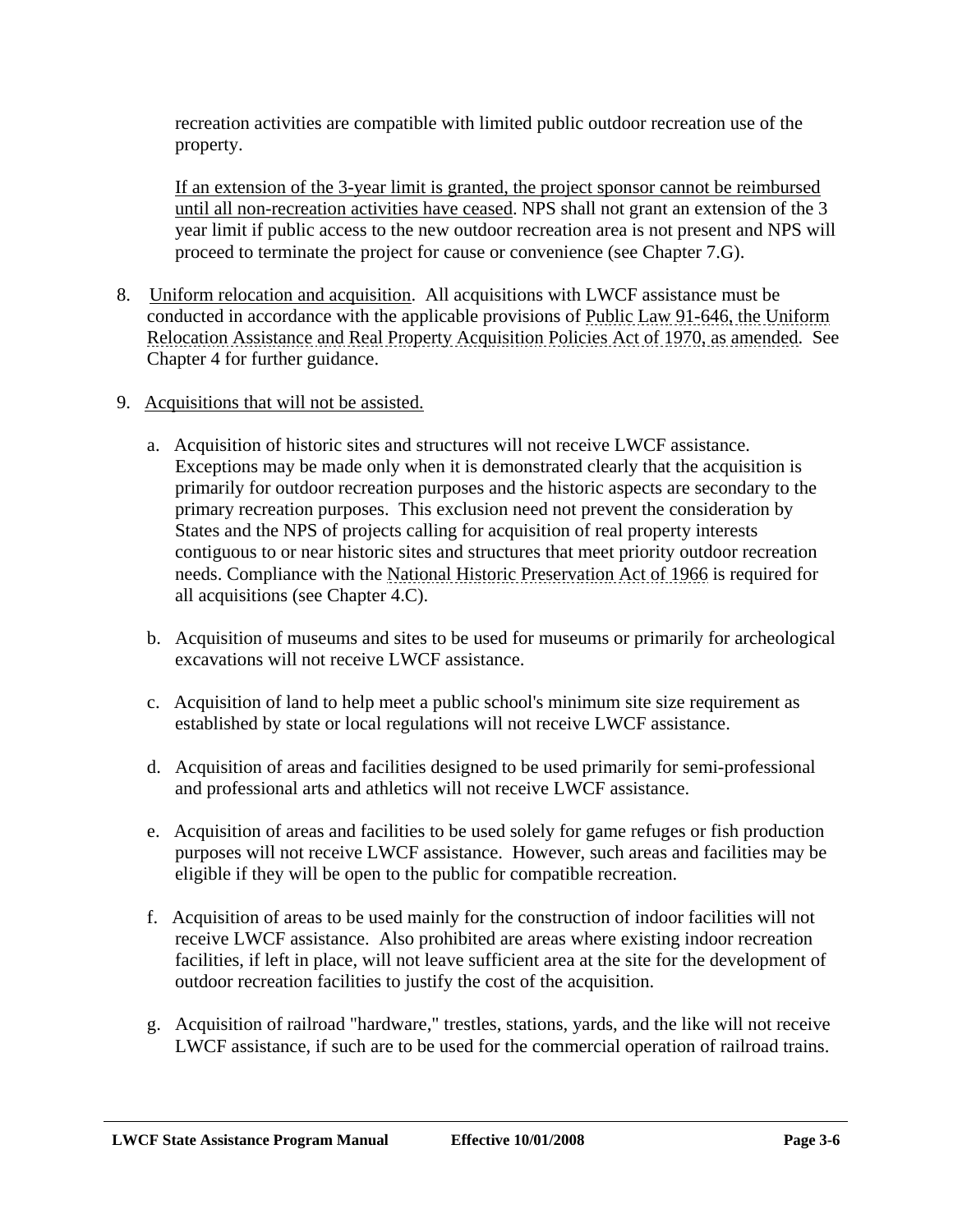- h. Acquisition of sites containing luxury lodges, hotels, motels, restaurants, and similar elaborate facilities that are to be operated by the project sponsor or a concessionaire to provide food and sleeping quarters will not receive LWCF assistance.
- i. Acquisition of agricultural land primarily for preservation in agricultural purposes will not receive LWCF assistance.
- j. Acquisition of federal surplus property will not receive LWCF assistance unless legislatively authorized in a specific situation.

# **C. Criteria for Development**

- 1. Eligible types of projects. LWCF financial assistance may be available for most types of facilities needed for the use and enjoyment of outdoor recreation areas. The LWCF Act specifies that development projects may consist of basic outdoor recreation facilities to serve the general public provided the funding of such a project is in the public interest and in accord with the Statewide Comprehensive Outdoor Recreation Plan (SCORP). In addition, development projects are subject to all other conditions, policies, and regulations of the LWCF program, provisions of this Manual, and those guidelines that may be developed by the NPS.
	- a. Definition of eligible project scope. A development project may consist of one improvement or a group of related improvements designed to provide basic facilities for outdoor recreation, including facilities for access, safety, health, and protection of the area, as well as those required for the outdoor recreation use of the area. Furthermore, a project may consist of the complete or partial development of one area, such as a state park or a city playground, or it may consist of multiple sites such as a series of developments on a number of geographically separated areas under the same project sponsor such as picnic facilities in a number of parks, or the construction of fishing piers on a number of lakes in the State. In all cases, the project must be a logical unit of work to be accomplished within a specific time frame.

Ineligible facilities to be funded through sources other than the LWCF program may be included in the Section 6(f)(3) protected area so long as they do not constitute a conversion and they qualify as an eligible public facility (see Chapter 8.F).

Funding of development project proposals may cover construction, renovation, site planning, demolition, site preparation, architectural services, and similar activities essential for the proper conduct of the project.

b. Development project design requirements. Plans for the development of land and/or facilities should be based on the needs of the public, the expected use, and the type and character of the project area. Facilities should be attractive for public use and generally be consistent with the environment. Plans and specifications for improvements and/or facilities should be in accord with established engineering and architectural practices. Emphasis should be given to the health and safety of users, accessibility to the general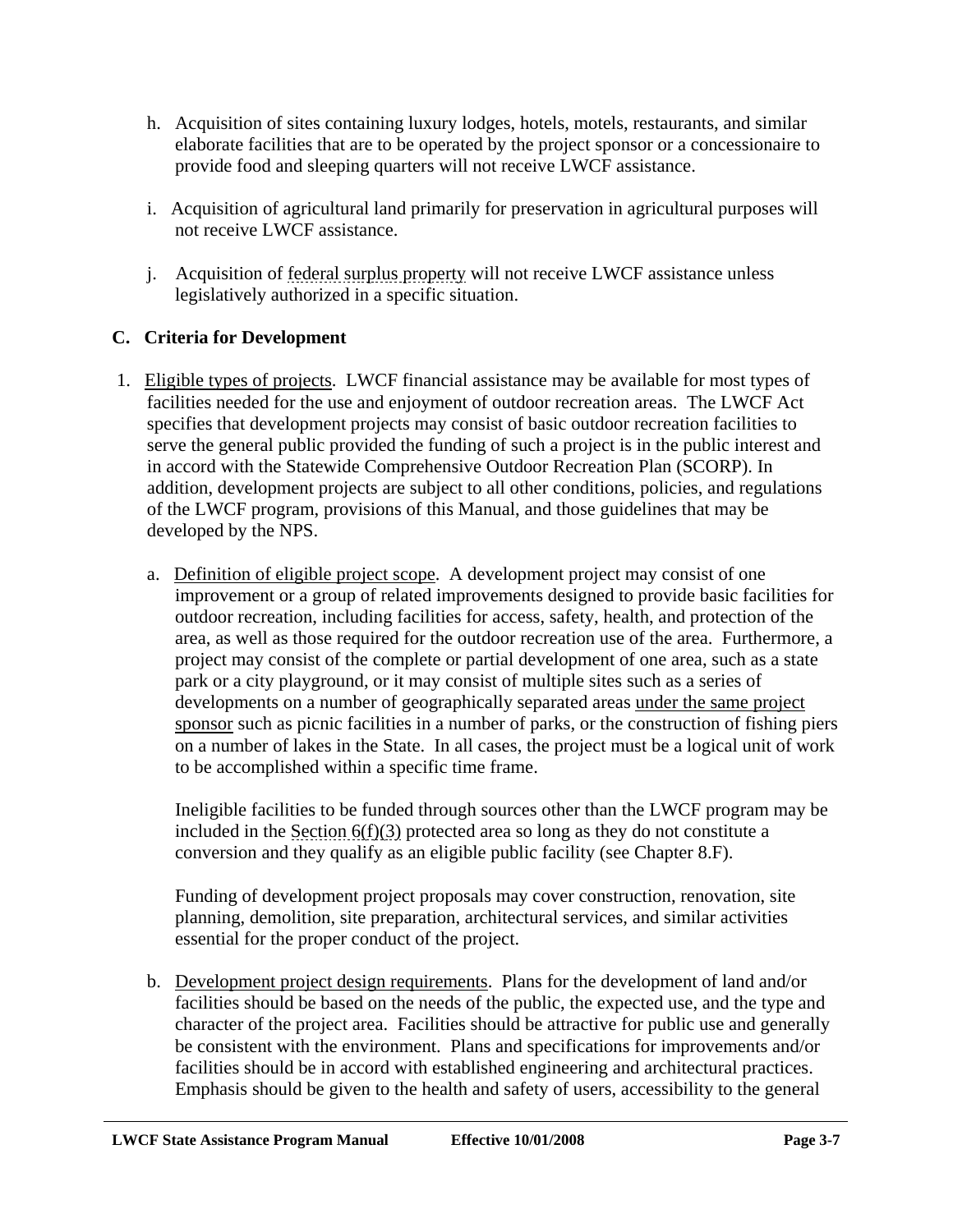public, and the protection of the recreation and natural values of the area. All facilities developed with assistance from the Fund must be designed in conformance with the appropriate current design standards for the Architectural Barriers Act of 1968 (ABA) (P.L. 90-480), Section 504 of the Rehabilitation Act of 1973, as amended, and the Americans with Disabilities Act.

 2. Ownership and control of project lands. Facilities may be developed on land and water owned in fee simple by the participating agency or where ownership of less-than-fee interests such as easements provides permanent control of the property commensurate with the proposed development. All less-than-fee interests must be described in the PD/ESF and indicated on the Section 6(f) boundary map.

No approval will be given for the development of facilities on leased land except for property either:

- a. Leased from the Federal Government with no less than 25 years remaining on the lease and is not revocable at will; or
- b. Leased from one public agency to another for 25 years or more, provided that safeguards are included to adequately ensure the perpetual use requirement contained in the LWCF Act. Such safeguards may include joint sponsorship of the proposed project or other agreement whereby the lessor land-owning agency would provide assurances that it would assume compliance responsibility for the Section 6(f)(3) area in the event of default by the lessee or expiration of the lease, and these assurances are explicitly reflected in the project agreement. See Chapter 3.A.8 on project sponsor ownership and control of property.
- 3. Development project selection. In selecting development projects for submission to NPS, the States should carefully review and evaluate the project applications to filter out ineligible proposals. A special effort should be made to eliminate questionable, elaborate or borderline projects that raise serious questions concerning the project's cost, use, priority, competition with the private sector, or inclusion of ineligible facility types.
	- a. Development project criteria. In evaluating development project proposals, the State and the NPS should give special attention to the degree to which the project is in keeping with the original intent of the LWCF Act. The following questions should be used as a general guide in evaluating a questionable, elaborate or borderline proposal in relation to the original intent of the Act. Essentially, to be eligible, one must be able to conclude that LWCF funds are being used "in the public interest" and "in accord with the Statewide Comprehensive Outdoor Recreation Plan" for the development of "basic outdoor recreation facilities to serve the general public." The NPS reserves the right to request from the State a written justification of eligibility if in its judgment one is considered necessary.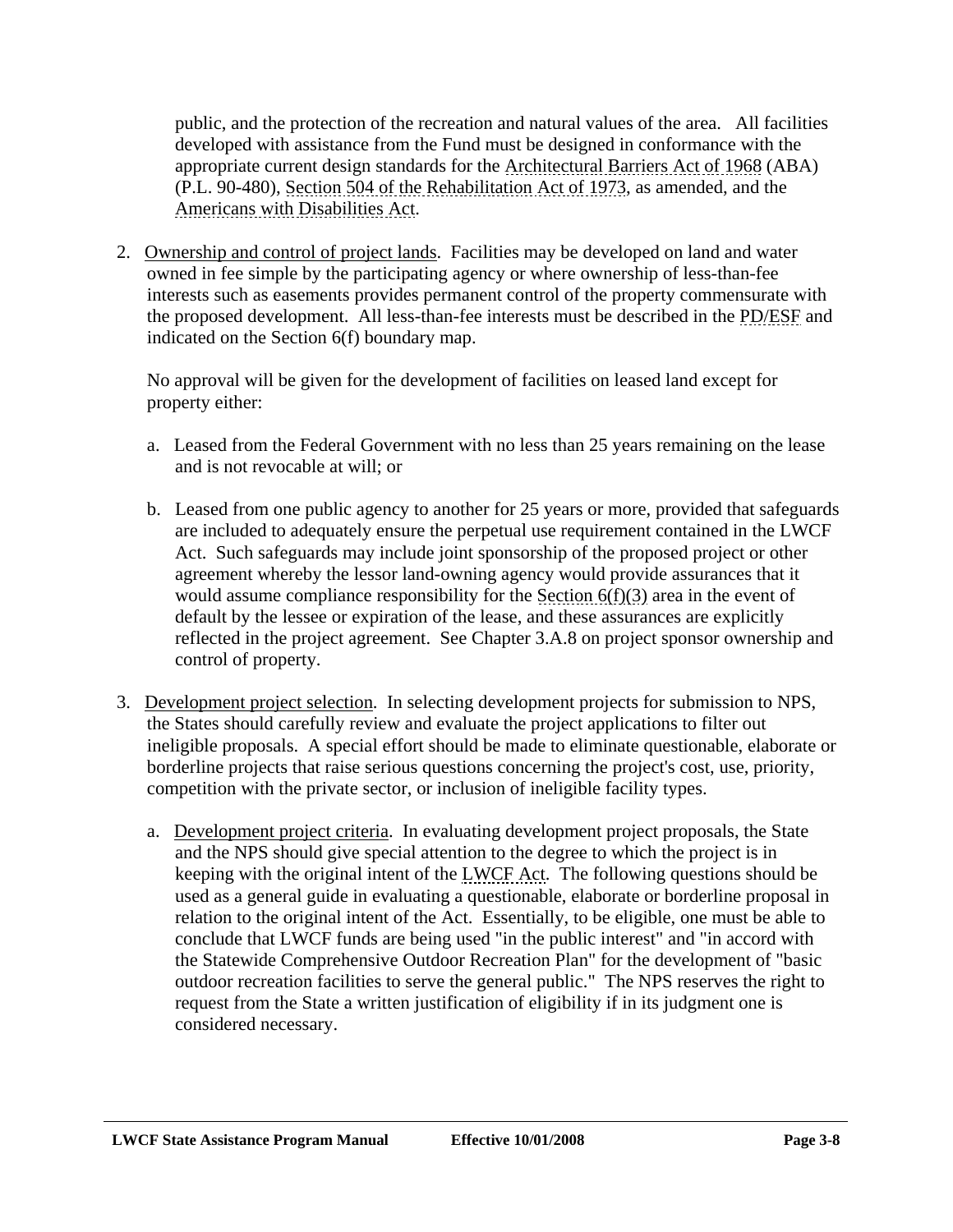A development project is considered to be questionable, elaborate, or borderline with respect to the basic intent of the LWCF Act if serious questions arise concerning the following eligibility issues and their interrelationships:

- (1) Project cost. Consideration should be given to the degree to which a significant portion of the State's annual apportionment is requested for one project, for one project sponsor, or for one facility that does not serve the full range of the general public. Does the project require only a reasonable portion of the State's LWCF monies rather than a significant portion which precludes the funding of more urgent recreation needs? Does the cost of a facility significantly exceed the comparable price for similar facilities? Is the project's cost comparable to other facilities of its type and justifiable in terms of the quantity and quality of recreation the facility will provide?
- (2) Population served. Consideration should be given to the degree to which participation is limited by a facility's single purpose, short season, cost of equipment, fee for participation, or its limited accessibility to the general public. Will the project serve a reasonably large number of people in its service area? Will it provide close-to-home recreation and be accessible by public transportation? Will the project serve a wide range of recreation interests and abilities including the elderly and individuals with disabilities as well as the more active and highly skilled recreationists?
- (3) SCORP priority. Does the project meet priority recreation needs as defined in the Statewide Comprehensive Outdoor Recreation Plan? Consideration should be given to a project's priority in the State's Comprehensive Outdoor Recreation Plan, especially when the need for a particular facility is not fully supported.
- (4) Competition with the private sector. Consideration should be given to the degree to which the private sector is already providing similar facilities of the type and quality needed to meet identified recreation demands, and the user fee is low enough to undercut private business, or the income is sufficient to justify private investment, or the facility is located in a tourist market area. Can it be shown that the project does not compete unfairly with the private sector?
- (5) Eligibility of facility types. Consideration should be given to the degree to which the project involves questionable support, spectator or exhibit facilities or does not clearly comply with the other eligibility criteria. Does the project involve only LWCF-eligible outdoor recreation facilities?
- (6) Fees. Does the project establish a reasonable fee structure that allows for broad public participation perhaps by including free days or reduced rate days if necessary? Is project income to the sponsor being directed to recreational purposes?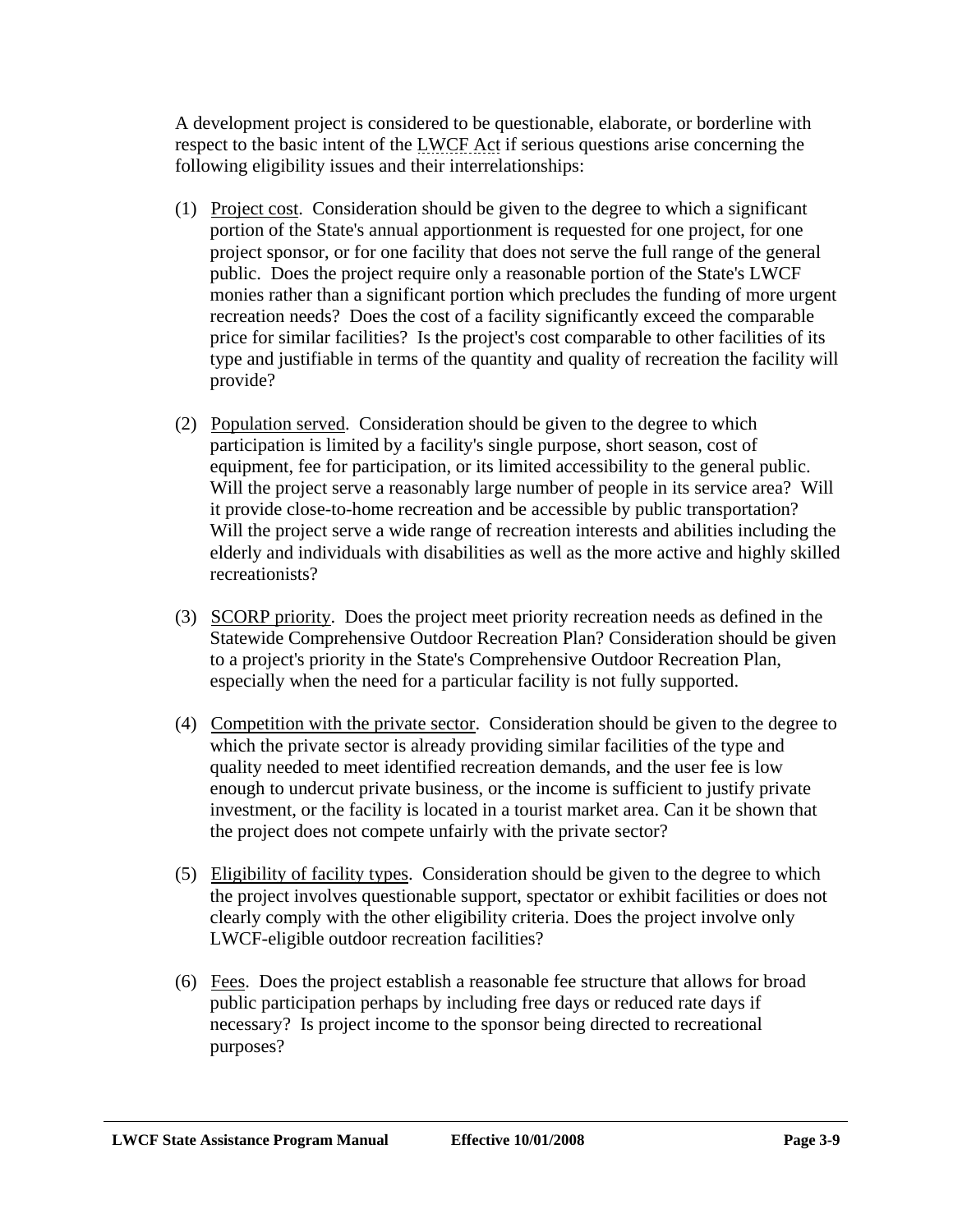(7) Applicant's performance history. The past history of the applicant for 1) adequately completing or carrying out previous federally-assisted projects, 2) protecting existing recreation resources, 3) operating and maintaining areas to acceptable standards, and 4) guiding new developments and preserving lands for open space and outdoor recreation purposes through the use of zoning and other rules, regulations and authorities will be considered.

Grants may not be awarded to any applicant nor shall any grantee or subgrantee make any award or permit (subgrant or contract) to any party that is debarred or suspended or is otherwise excluded from or ineligible for participation in federal assistance programs under Executive Order 12549, "Debarment and Suspension."

- b. Boat and fishing access facilities. For boat and fishing access facilities and related support facilities that are eligible for funding under both LWCF and the Dingell-Johnson (D-J) Act (also known as the Federal Aid in Sport Fish Restoration Act and "Wallop-Breaux"), as amended, LWCF funding will not be provided for facilities also eligible under Dingell-Johnson unless the State Liaison Officer has undertaken an effort to coordinate all requests for such facilities with the State official designated to administer D-J projects. Any application for LWCF assistance for these facilities must include a statement from the State Liaison Officer certifying such coordination has taken place. The result of such effort would be that the application would be directed or redirected toward whichever program is deemed more appropriate for assisting the specific project considering cost, availability of funds, other project components and additional factors deemed pertinent. D-J funds may not be used in meeting the state matching share requirement of LWCF.
- 4. Eligible recreation facilities. Development projects eligible for LWCF assistance may include but are not limited to the following facility types:
	- a. Sports and playfields. LWCF assistance may be available for fields, courts and other outdoor spaces used in competitive and individual sports. This includes fields for baseball, softball, soccer and football, tennis courts, playgrounds and tot lots, golf courses, rifle/pistol ranges, trap/skeet fields, archery ranges, rodeo arenas, inline hockey rinks, skate parks, running tracks, and other similar facilities.
	- b. Picnic facilities. LWCF assistance may be available for tables, fireplaces, shelters, and other facilities related to family or group picnic sites.
	- c. Trails. LWCF assistance may be available for the development and marking of overlooks, turnouts and trails for nature walks, hiking, bicycling, horseback riding, exercising, motorized vehicles and other trail activities.
	- d. Swimming facilities. LWCF assistance may be available for swimming beaches, outdoor pools, wave-making pools, wading pools, spray pools, lifeguard towers, bathhouses and other similar facilities.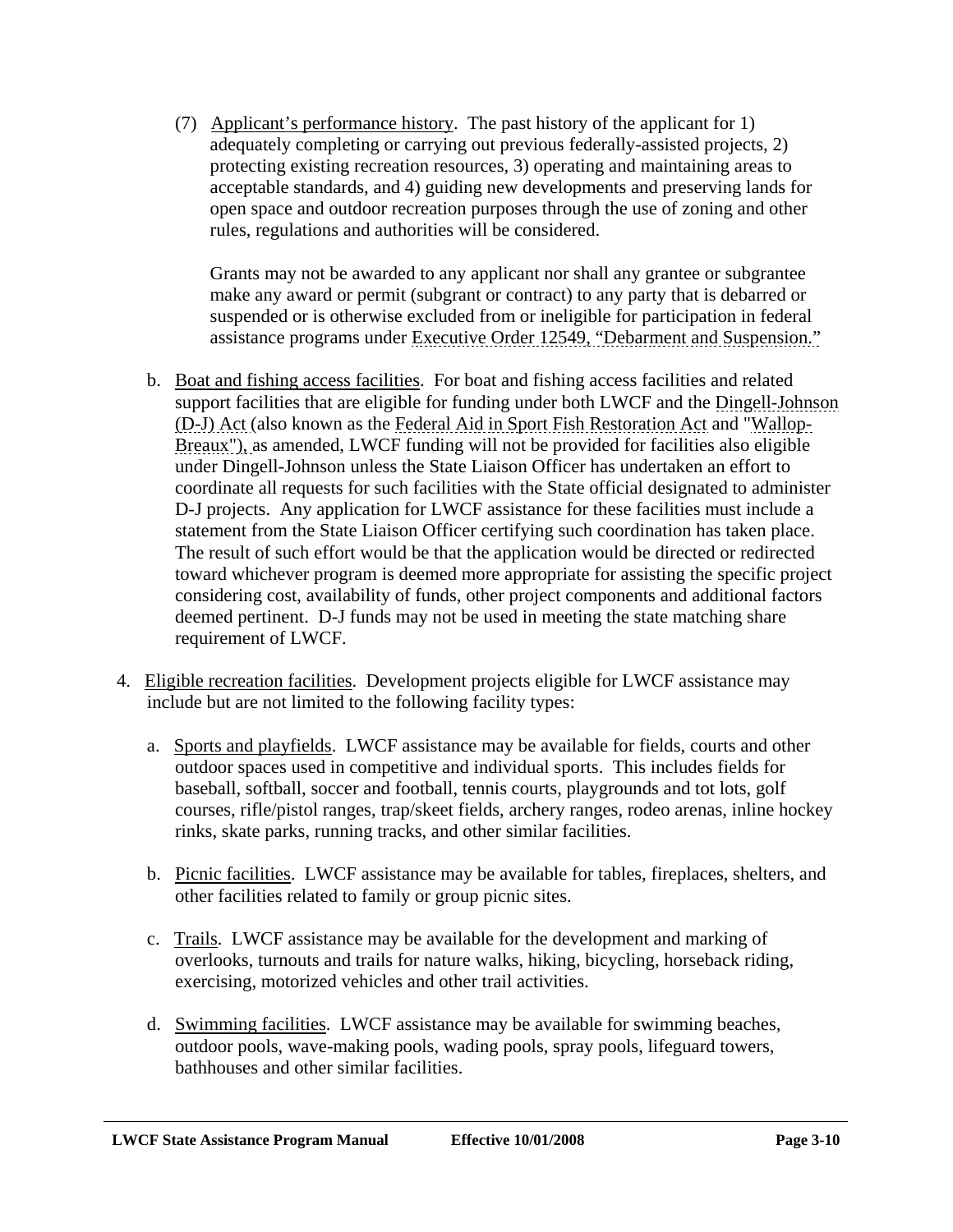- e. Boating facilities. LWCF assistance may be available for most facilities related to motor boating, sailing, canoeing, kayaking, sculling and other boating activities. These facilities include, but are not limited to, docks, berths, floating berths secured by buoys or similar services, launching ramps, breakwaters, mechanical launching devices, boat lifts, boat storage, sewage pump-out facilities, fuel depots, water and sewer hookups, restrooms, showers, electricity and parking areas. Assistance will not be provided for operational equipment such as buoys, ropes, life jackets, or boats. Marinas are also eligible for assistance and are subject to the following provisions regardless of when LWCF assistance was provided:
	- (1) An equitable method of allocating berth space shall be used in all marinas. Allocation methods shall include: (a) annual or multi-year lotteries, or (b) posted waiting lists where berth space is filled in the order of receipt of applications, or (c) another method selected by the applicant that responds to local conditions and equitably allocates space among all parties on an annual or multi-year basis. In each instance, adequate public notice shall be provided announcing the availability of berth space and describing application procedures. The project sponsor shall determine the most equitable method under which leaseholders may compete for future berth space vacancies. For new marinas the project narrative shall describe the allocation system to be used.
	- (2) Commercial charter fishing or sightseeing boats are permissible marina leaseholders due to their potential for expanding public waterfront access. However, these users should not occupy a significant number of marina berths, so project sponsors should establish reasonable limits on the number of berth spaces provided for such users.

New marinas receiving LWCF assistance shall also be subject to the following provisions:

- (3) Berth lease terms shall not be transferable to any other party.
- (4) Berth space for transient boaters shall be provided.
- (5) Marinas located in urban areas shall include specific design provisions for nonboater public access. To expand water-based recreation opportunities such access may be provided in the form of walkways, observation points, fishing piers and/or related facilities. Limited access to the actual marina berths may be retained.
- f. Fishing/hunting facilities. LWCF assistance may be available for trails, fishing piers and access points, initial clearing and planting of food and cover, stream improvements, wildlife management areas, fish hatcheries and other facilities necessary for public fishing or hunting. In developing and evaluating fish hatchery proposals, only such areas and facilities will be eligible if they will be open to the public for general compatible outdoor recreation. States shall give priority to hatcheries that provide urban fishing opportunities.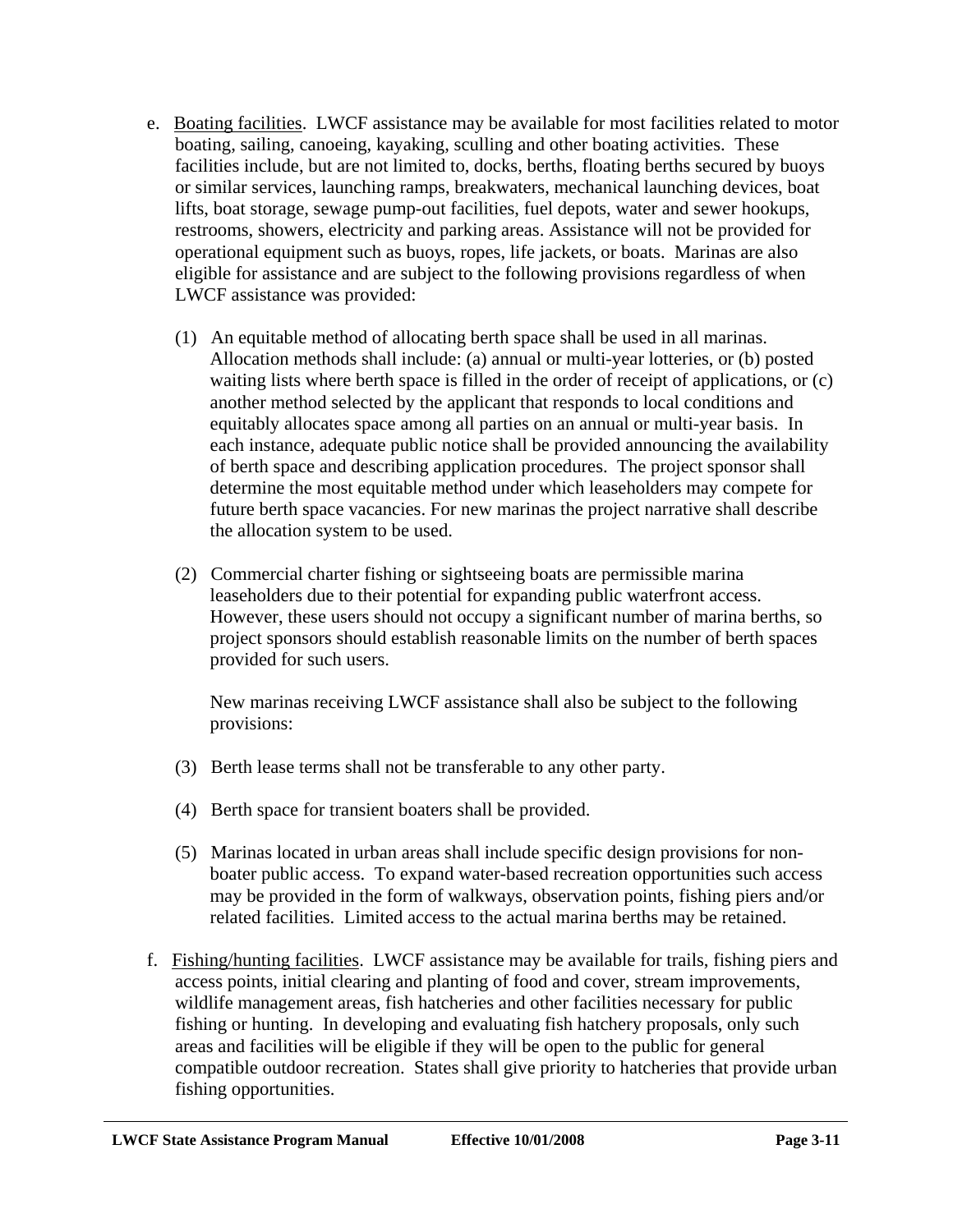- g. Winter sports facilities. LWCF assistance may be available for facilities such: as ski trails; jumps; lifts; slopes; and snowmaking equipment used in downhill skiing, cross country skiing, tobogganing, sledding, snowmobiling, and other winter sports. Outdoor ice skating and ice hockey rinks are also eligible.
- h. Camping facilities. LWCF assistance may be available for tables, fireplaces, restrooms, information stations, snack bars, utility outlets and other facilities needed for camping by tent, trailer or camper. Cabins or group camps of simple basic design and accessible to the general public in an equitable manner are eligible. Group camps designated for specific groups or for which specific groups will be given priority access are not eligible for LWCF assistance (Chapter 8.B). Lodges, motels and luxury cabins are not eligible for LWCF assistance.
- i. Exhibit facilities. LWCF assistance may be available for outdoor exhibit or interpretive facilities that provide opportunities for the observation or interpretation of natural resources located on the recreation site or in its immediate surrounding areas. This includes small demonstration farms, arboretums, outdoor aquariums, outdoor nature exhibits, nature interpretive centers and other similar facilities. However, exhibit areas will not be assisted if they function primarily for academic, historic, economic, entertainment or other non-recreational purposes. This restriction includes convention facilities, livestock and produce exhibits, commemorative exhibits, fairgrounds, archeological research sites, and other non-recreational facilities. The development of nature and geological interpretive facilities that go beyond interpreting the project site and its immediate surrounding area are not eligible for assistance.
- j. Spectator facilities. LWCF assistance may be available for amphitheaters, bandstands and modest seating areas related to playfields and other eligible facilities, provided the facility is not designed primarily for professional or semiprofessional arts or athletics, or intercollegiate or interscholastic sports. Seating provisions to accommodate persons with disabilities should be provided. Assistance is not available solely to increase seating capacity for a limited number of special events.
- k. Community gardens. LWCF assistance may be available for land preparation, perimeter fencing, storage bins and sheds, irrigation systems, benches, walkways, parking areas and restrooms related to a community garden. In such a project, community gardening must be clearly identified in the SCORP as a needed outdoor recreation activity and must be accessible to the general public in an equitable manner. Furthermore, LWCF assistance is not available for fertilizer, seeds, tools, water hoses, nor gardens planned as commercial enterprises.
- l. Renovated facilities. LWCF assistance may be available for extensive renovation or redevelopment to bring a facility up to standards of quality and attractiveness suitable for public use, if the facility or area has deteriorated to the point where its usefulness is impaired, or outmoded, or where it needs to be upgraded to meet public health and safety laws or requirements. However, such renovation is not eligible if the facility's deterioration is due to inadequate maintenance during the reasonable life of the facility.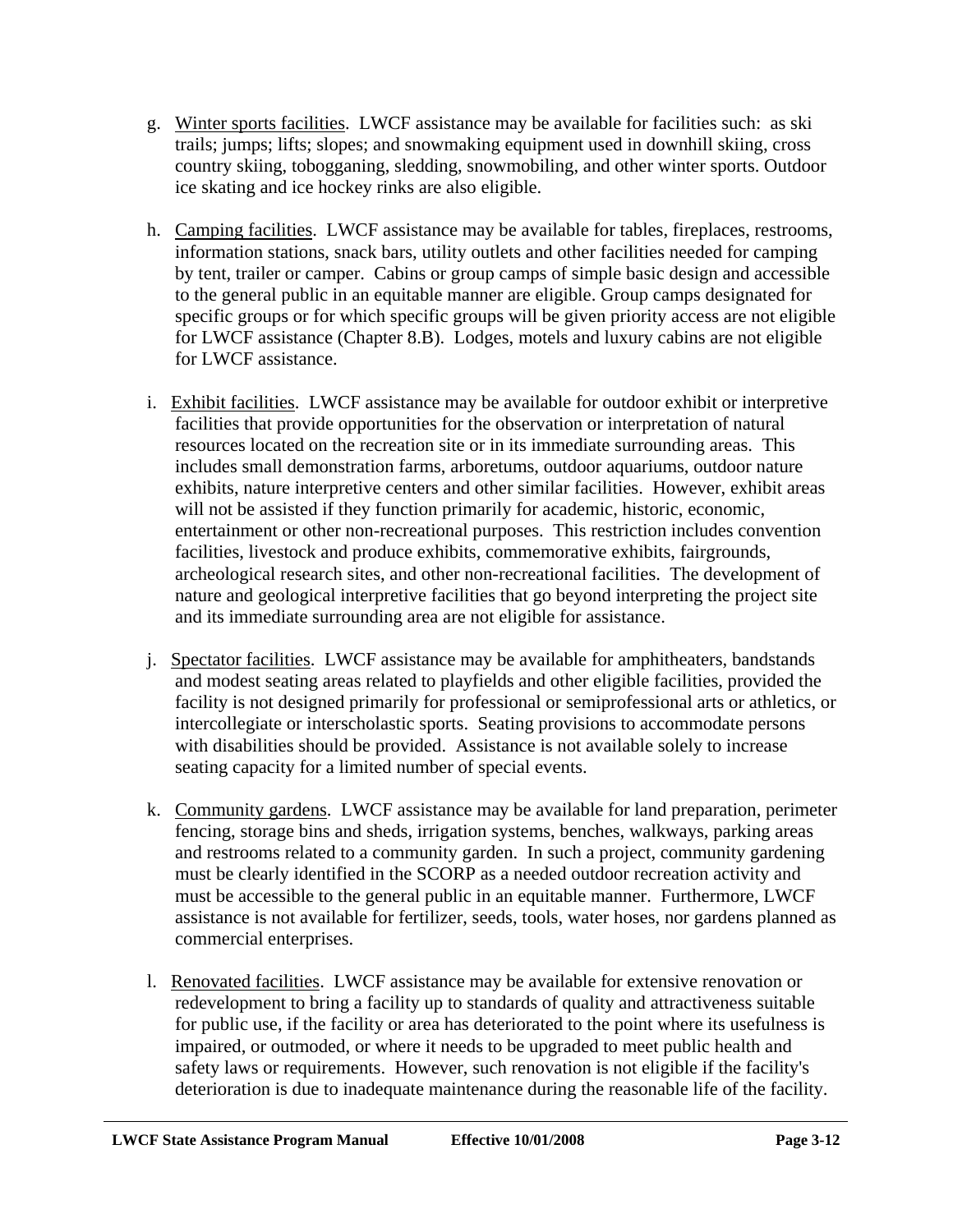- m. Professional facilities. Areas and facilities designed primarily for semi-professional or professional arts or athletics, such as professional type outdoor theaters, professional rodeo arenas and other similar facilities are not eligible for LWCF assistance.
- n. Accessible facilities. LWCF assistance may be available for the adaptation of new or existing outdoor recreation facilities and support facilities for use by persons with disabilities. However, outdoor recreation facilities to be used exclusively by disabled persons are not eligible unless such facilities are available to the general public or are part of an outdoor recreation area that serves the general public.
- o. Mobile recreation units. Mobile recreation units including playmobiles, skatemobiles, swimmobiles, show wagons, puppet wagons and porta-bleachers are not eligible for LWCF assistance.
- p. Zoo facilities. Outdoor display facilities at zoological parks are eligible to receive LWCF assistance provided they portray a natural environmental setting serving the animal's physical, social, psychological and environmental needs, and is compatible with the activities of the recreationist. Traditional outdoor caging facilities and animal pens are not eligible although Fund assistance can contribute to the renovation of such facilities to achieve a more natural environmental setting as described above. Basic winter/adverse weather housing quarters that are separate and distinct from enclosed viewing and display areas and used in direct support of outdoor displays may also receive assistance. Support facilities to serve the needs of the recreationist, such as walkways, landscaping, comfort facilities, parking, etc. are also eligible. Other enclosed or sheltered facilities such as indoor displays and permanent housing are not eligible for Fund assistance.

# 5. Guidelines for eligible support facilities

- a. Support facilities. LWCF assistance may be available for support facilities needed by the public for outdoor recreation use of an area, such as roads, parking areas, utilities, sanitation systems, restroom buildings, simple cabins or trail hostels, warming huts, shelters, visitor information centers, kiosks, interpretive centers, bathhouses, permanent spectator seating, walkways, pavilions, snack bar stands, and equipment rental spaces. When appropriate, support facilities may be sheltered from the elements by providing a simple roof or cover. Informational materials and leaflets are not eligible.
- b. Operation and maintenance facilities. Facilities that support the operation and maintenance of the recreation resource on which they are located are eligible, such as maintenance buildings, storage areas, administrative offices, dams, erosion control works, fences, sprinkler systems and directional signs. Regional and area wide maintenance facilities are eligible provided the project sponsor agrees to include those park and recreation areas served by the maintenance facility in the scope of the project agreement and under the conversion provisions of Section  $6(f)(3)$  of the Act. Employee residences and furnishings are not eligible.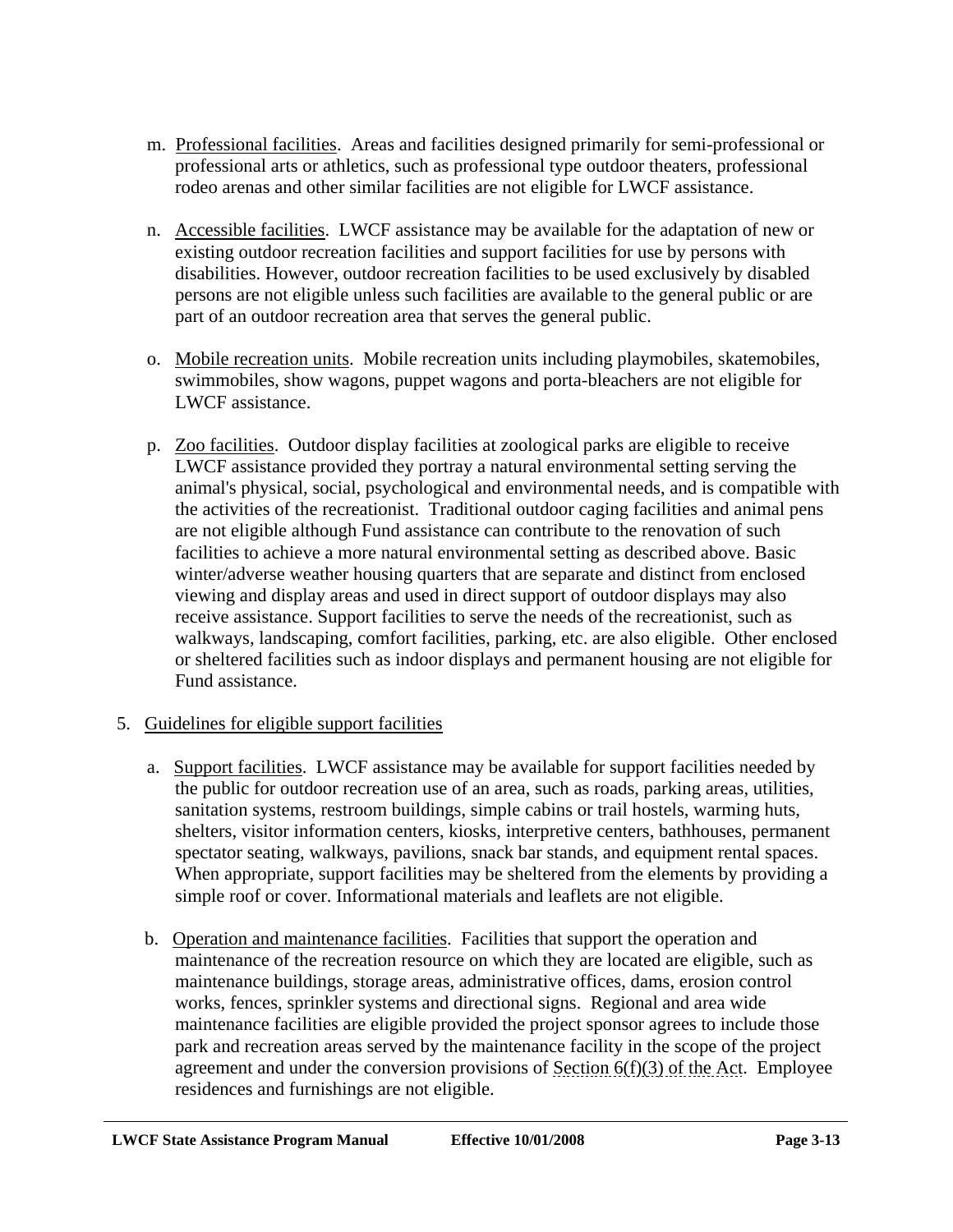- c. Beautification. The beautification of an outdoor recreation area is eligible provided it is not part of a regular maintenance program and the site's condition is not due to inadequate maintenance. This includes: landscaping to provide a more attractive environment; the clearing or restoration of areas that have been damaged by natural disasters; the screening, removal, relocation or burial of overhead power lines; and the dredging and restoration of publicly owned recreation lakes or boat basins and measures necessary to mitigate negative environmental impacts.
- d. Indoor facilities. LWCF assistance will not be provided for support facilities or portions thereof that contribute primarily to public indoor activities such as: meeting rooms; auditoriums; libraries; study areas; restaurants; lodges; motels; luxury cabins; furnishings; food preparation equipment; kitchens; and equipment sales areas. Bathhouses, public restrooms, maintenance sheds, etc., are potentially eligible for LWCF assistance since their basic function is to provide support for outdoor recreation facilities.
- e. Pro rata basis. Support facilities that exclusively serve ineligible facilities are not eligible. However, if support facilities will serve both eligible and ineligible facilities, as may be the case with roads and sewers, assistance may be provided on a pro rata basis for that portion of the support facility that will serve the eligible facilities, provided that the eligible facilities are subject to the LWCF Act  $6(f)(3)$  conversion provisions.
- f. Roads. Roads constructed outside the boundaries of the recreation area or park are not eligible, unless:
	- (1) They are, in fact, access roads to a designated park and recreation area and not part of a state, county or local road system extending beyond or through the boundaries of the area.
	- (2) The access corridor is owned or adequately controlled by the agency sponsoring or administering the park or recreation area and included within the project's  $6(f)(3)$ boundary.
	- (3) The principal objective is to serve the park and visitors. Any use or service to private parties must clearly be incidental to the primary use of the access road for recreation purposes in which case assistance may be granted on a pro rata basis. Roads designed to serve undesignated recreation areas or federal areas are not eligible.
- g. Equipment. Equipment required to make a recreation facility initially operational, and certain supplies and materials specifically required under State Health Department regulations may be eligible for assistance.
- h. Must serve viable outdoor recreation area. Development projects in new or previously undeveloped recreation areas may not consist solely of support facilities, unless they are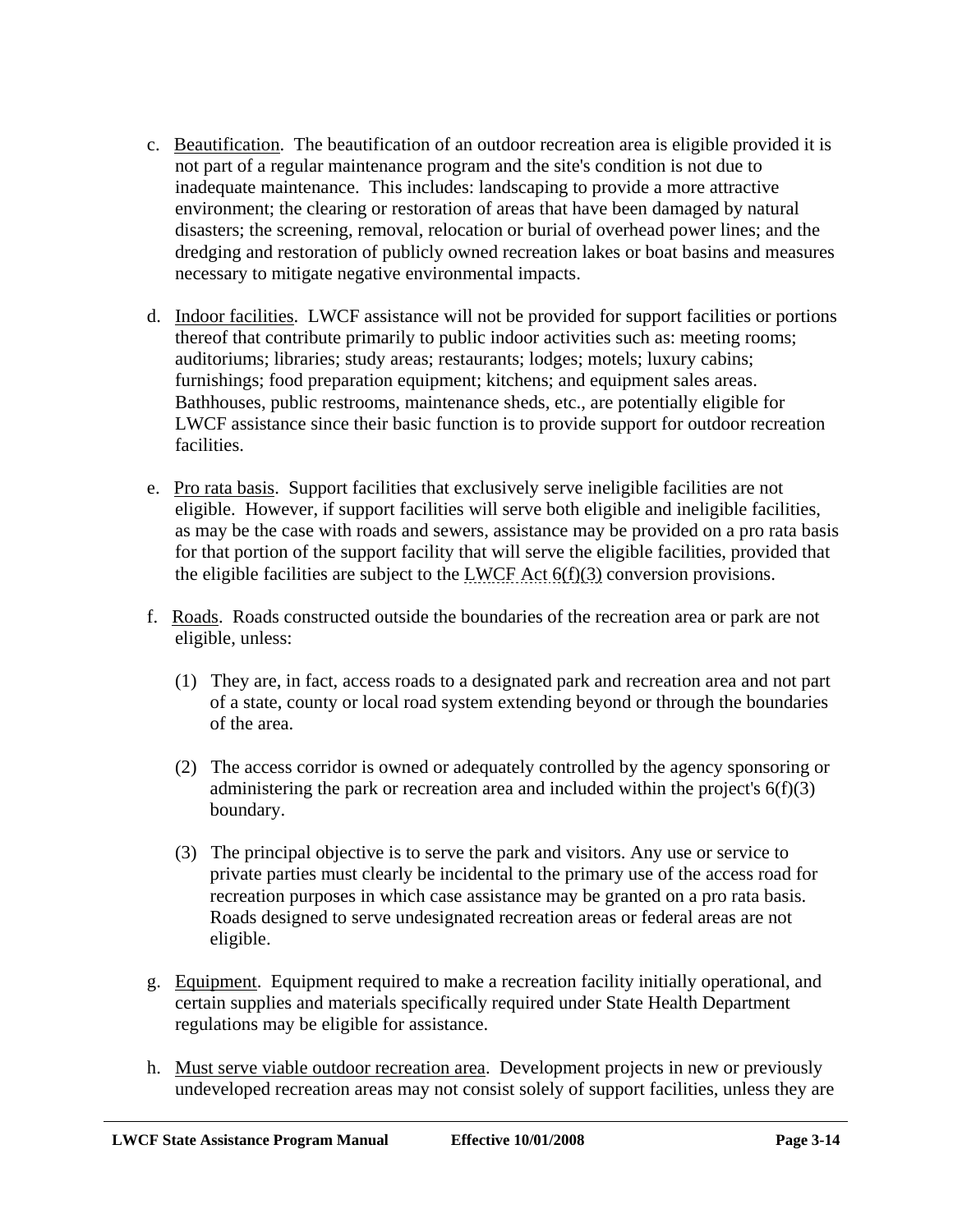required for proper and safe use of an existing viable outdoor recreation area that does not require additional outdoor recreation facilities (such as construction of restrooms at a public nature study area), or unless necessary outdoor recreation facilities are being developed concurrently with the LWCF assisted support facilities, or unless necessary outdoor recreation facilities will be developed within a reasonable period of time. In the latter two cases, the project agreement must include a provision that the non-LWCF assisted outdoor recreation facilities are to be completed within a certain time frame agreeable to the NPS, and if they are not, the LWCF monies will be refunded.

- i. Energy conservation elements. The energy conservation elements of an eligible outdoor recreation facility and its support facilities are eligible for LWCF assistance. This includes but is not limited to solar energy systems, earth berms, window shading devices, energy lock doors, sodium vapor lights, insulation and other energy efficient design methods and materials. In addition, power systems that minimize or eliminate a facility's use of petroleum and natural gas are eligible including, but not limited to, windmills, on-site water power systems, bioconversion systems, and facilities required for the conversion of existing power systems to coal, wood, or other energy efficient fuels.
- 6. Facility location requirements. Development projects may be located on lands and waters owned by (or leased to in accordance with Chapter 3.C.2) the project sponsor that ensures perpetual public use. In certain situations, however, the following conditions also apply:
	- a. Public school grounds. Public outdoor recreation areas and facilities for coordinated use by the general public and by public schools, including colleges and universities, are eligible for LWCF assistance provided such facilities are not part of the normal and usual program and responsibility of the educational institution. Stadiums, stadium-like seating, and portable bleachers are not eligible for LWCF assistance. Facilities needed to solely meet the physical education and athletic program requirements of a school may not receive LWCF assistance. This policy does not preclude exclusive school use of certain facilities such as athletic fields, tennis courts, and swimming pools, at certain times for instruction or competition provided the public outdoor recreation use remains primary, and there is adequate public access at other times.

The grant application must include a schedule of the time the facility will be available to the public. Additionally, adequate signs must be installed at the site, prior to final payment on the project, indicating when the outdoor recreation facilities are available to the general public. Adequate documentation must be provided in the LWCF application that indicates awareness of an agreement to the Section  $6(f)$  provisions of the LWCF Program by the school entity sponsoring the project.

b. Tourist areas. Public outdoor recreation and support facilities may be located in primary or potential tourist market areas, provided their primary purpose is for public outdoor recreation as opposed to entertainment or economic development, and provided they do not create unfair competition with the private sector.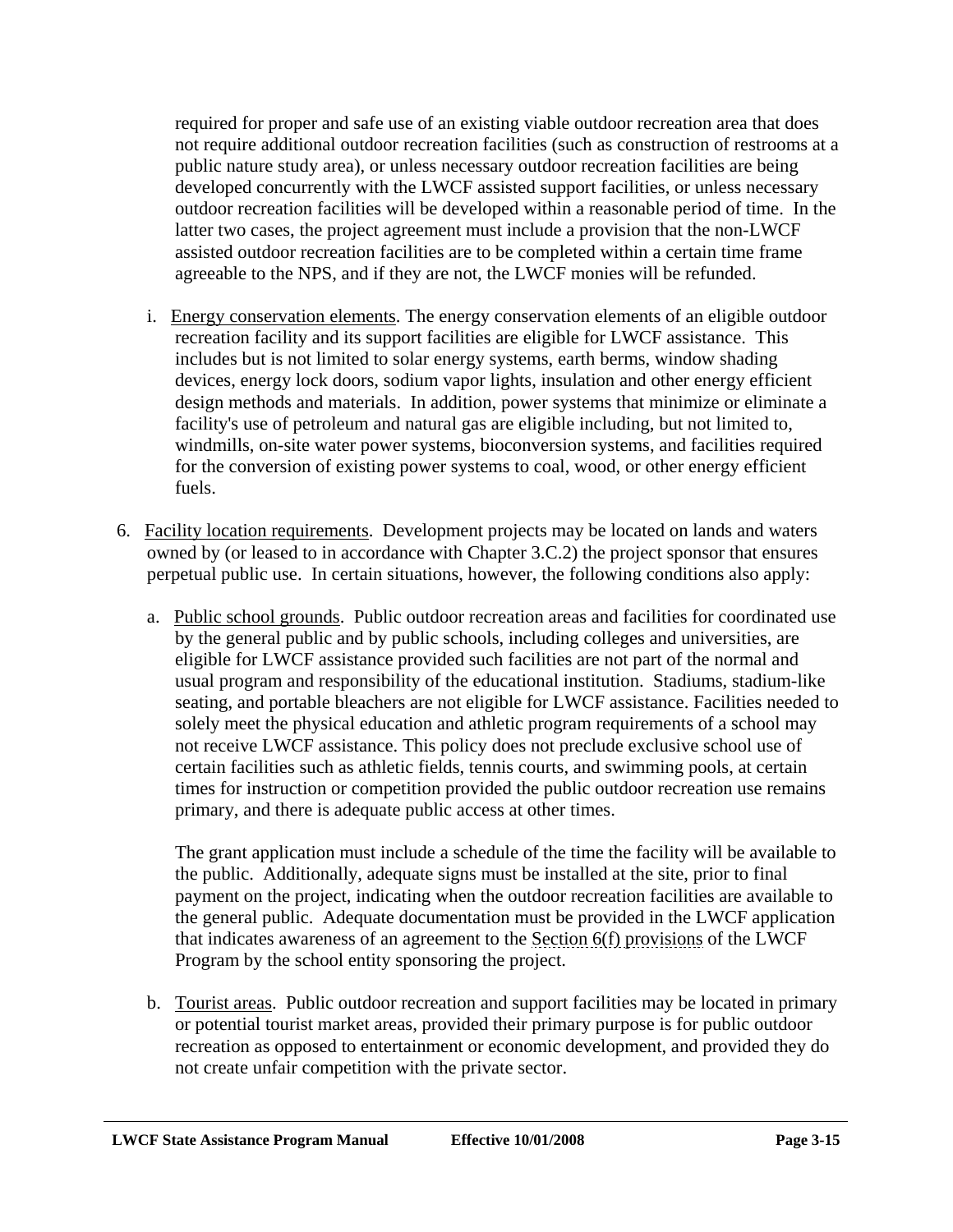- c. Historic sites. Outdoor recreation and support facilities may be located on historic sites or in conjunction with historic structures. This includes picnic areas, walkways and trails on a historic property as well as visitor centers oriented to the outdoor facilities and environment. However, the restoration or preservation of historic structures is not eligible. In all cases, the project must be in accord with the National Historic Preservation Act of 1966 (see Chapter 4.C).
- d. Utility sites. Assuming grantees possess adequate control and tenure of land and specific agreement from the utility company, outdoor recreation and support facilities may be located on utility company lands such as rights-of-way, reservoir lands, etc. unless the recreation resource management plan of the utility's license application filed with the Federal Energy Regulatory Commission indicates the facilities are to be provided at the sole expense of the licensee.
- e. Agricultural lands. Outdoor recreation and support facilities, such as demonstration farms and wildlife management and hunting areas, may be planned by the project sponsor in conjunction with agricultural activities, provided that the type and extent of the agricultural activity is limited to that necessary to support the outdoor recreation activity.
- 7. Guidelines for eligible sheltered facilities. For LWCF assisted swimming pools and ice skating rinks located in areas which meet the cold climatic criteria described below, shelters of permanent construction may partially or completely enclose these facilities to protect them against cold weather conditions and thereby significantly increase the recreation opportunities provided:
	- a. Funding limitation. A qualified State may use up to 10 percent of its annual apportionment for eligible sheltered facilities. The amount to be charged against this allowance will be computed based upon the Fund assistance provided for the entire enclosed facility, rather than the Fund assistance provided only for the shelter.

If a State does not use the entire 10 percent of its fully obligated fiscal year apportionment for sheltered facilities, the remaining balance may be credited to subsequent apportionment allowances. For example, where only 5 percent of a fully obligated fiscal year apportionment has been used, the subsequent fiscal year apportionment allowance would be 10 percent plus the 5 percent balance carried over from the previous fiscal year. A credit may be carried for two subsequent fiscal years.

If a Fund-assisted swimming pool or ice skating rink without a shelter is developed under a project approved after September 28, 1976, and a separate project is later submitted to shelter the pool or rink, the combined amount of Fund assistance provided for both the facility and its shelter will be credited against available allowances. If the Fund-assisted pool or rink was developed under a project approved prior to September 28, 1976, and a separate project is later submitted to shelter the facility, only the Fund assistance provided for the shelter will be credited against available allowances.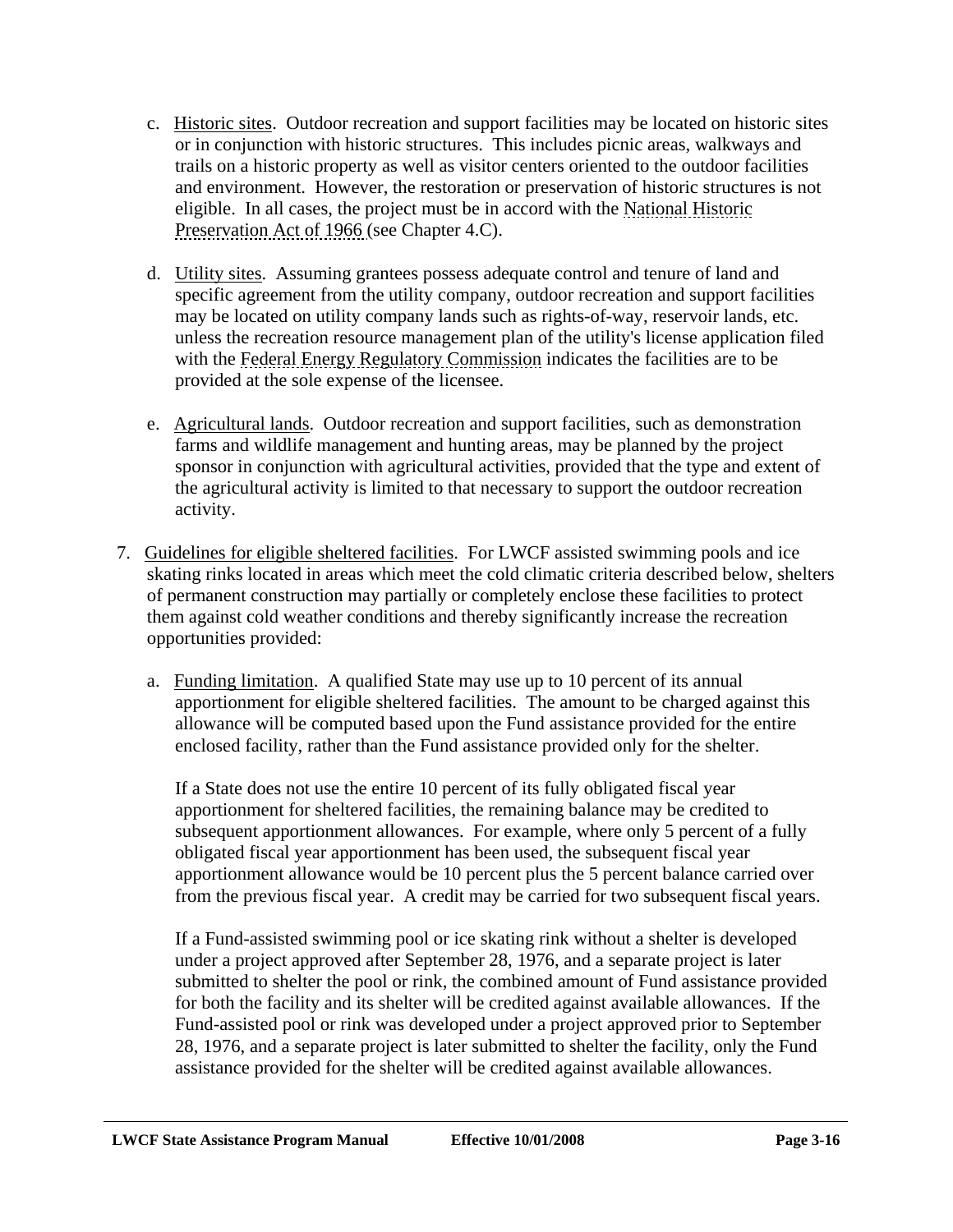Also, Fund assistance may be used to develop a shelter for a swimming pool or ice skating rink that was not constructed with Fund assistance. In this case, only the cost of the shelter will be credited against available allowances.

b. Use of non-federal funds for the shelter. State or local project sponsors may use their own funds to shelter existing or proposed Fund-assisted swimming pools or ice skating rinks that are consistent with the requirements described below. In such cases, Fund assistance provided to develop the pool or rink will not be credited against available allowances. Proposals to shelter eligible facilities with state or local funds will be approved by the State Liaison Officer and the appropriate NPS office.

Where the state or locally funded shelter is constructed concurrently with the Fundassisted facility, the total project cost included in the grant agreement will be that cost attributable to the pool or rink facility only. LWCF assistance will only be used to fund outdoor recreation facilities. Fund monies will not be used to cost share in indoor facilities such as recreation centers. Engineering cost estimates and contract specifications must separate the shelter costs from other project development costs. When sheltering is to occur concurrently with the construction of the funded facility, the NPS shall review the plans and cost accounts to ensure that LWCF monies are not used in the sheltering.

Project sponsors may, without the use of LWCF monies, construct public indoor facilities on a Fund assisted site when such facilities are compatible with the outdoor recreation use of the site. NPS approval of such public facilities must be obtained prior to construction in accordance with the procedures contained in Chapter 8.G.

- c. Shelter requirements. Any facility assisted from or eligible for assistance from the LWCF and within a Section 6(f) boundary may be sheltered or enclosed at the expense of the project sponsor. New sheltered facilities may also be constructed at the project sponsor's expense, with NPS approval regardless of prevailing climatic conditions. To be considered by NPS, a proposal to shelter or enclose a facility must:
	- (1) Be transmitted to the NPS by the SLO conveying the State's support of the proposal;
	- (2) Include a completed Proposal Description and Environmental Screening Form (PD/ESF) (see Chapter 4) providing:

-an explanation of the recreation uses that could typically occur outdoors with recreation use clearly being the overall primary function;

-an explanation of how the proposal will not substantially diminish the outdoor recreation values of a site;

-an explanation of how the proposed sheltered facility will be compatible and significantly supportive of the outdoor recreation resources present and/or planned;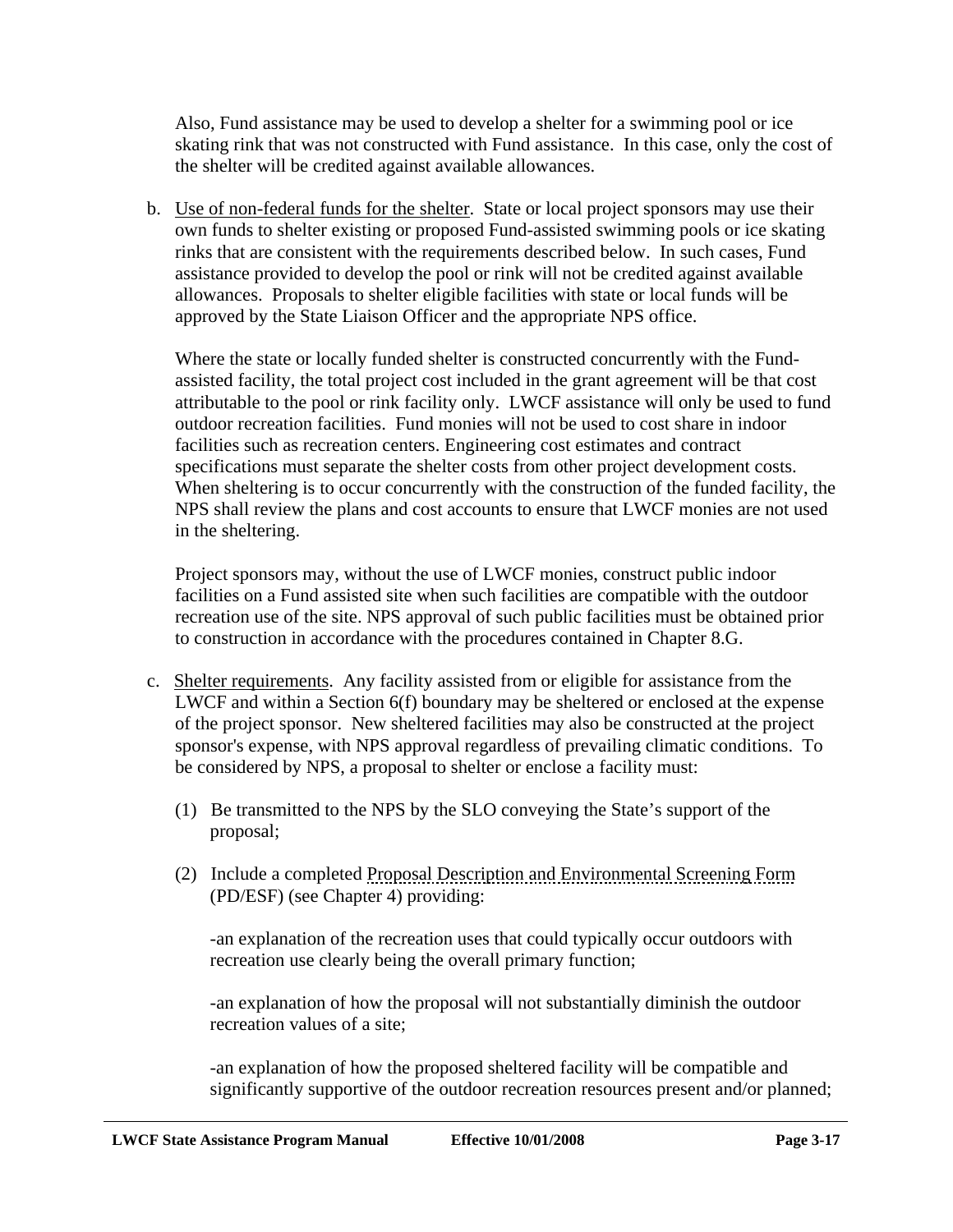-an explanation how the proposal will benefit the total park's outdoor recreation use;

-the environmental screening form and selection of the appropriate NEPA pathway per the PD/ESF. If the proposal is not eligible for a categorical exclusion, the State/sponsor must produce an environmental assessment and make it available for public comment per the LWCF NEPA process (see Chapter 4).

-assurance that the facility will be under the control of the public agency which sponsors and administers the original park areas. However, operation of such facilities may be carried out by a contractor or concessionaire provided that sufficient controls are maintained by the sponsoring agency through a management contract or concession agreement to ensure the maintenance of public recreation values and access by the general public.

d. Cold climatic criteria. Sheltered ice skating rinks may be developed in communities where the mean annual total snowfall is at least 24 inches or the normal daily mean temperature for the coldest winter month is 30 degrees or less. Sheltered swimming pools may be developed in communities where the normal daily mean temperature for the month of June is 72 degrees or less. The official references for making these determinations are the average temperature and the snowfall tables found in Comparative Climatic Data for the United States published by the National Oceanic and Atmospheric Administration, U. S. Department of Commerce. If climatic data is not published for the community in which the project is located, the project sponsor should contact the National Climatic Center to obtain the required data. The National Climatic Center will be able to provide a mean annual total snowfall figure, and figures for the normal daily mean temperature, based on data collected at the closest official weather recording station. A copy of the cold climatic data used to make the determination of eligibility shall be included with all project applications. A project sponsor eligible under the original climatic criteria, based on data available as of September 26, 1976, would not become ineligible in a subsequent year solely on the basis of a change in the data.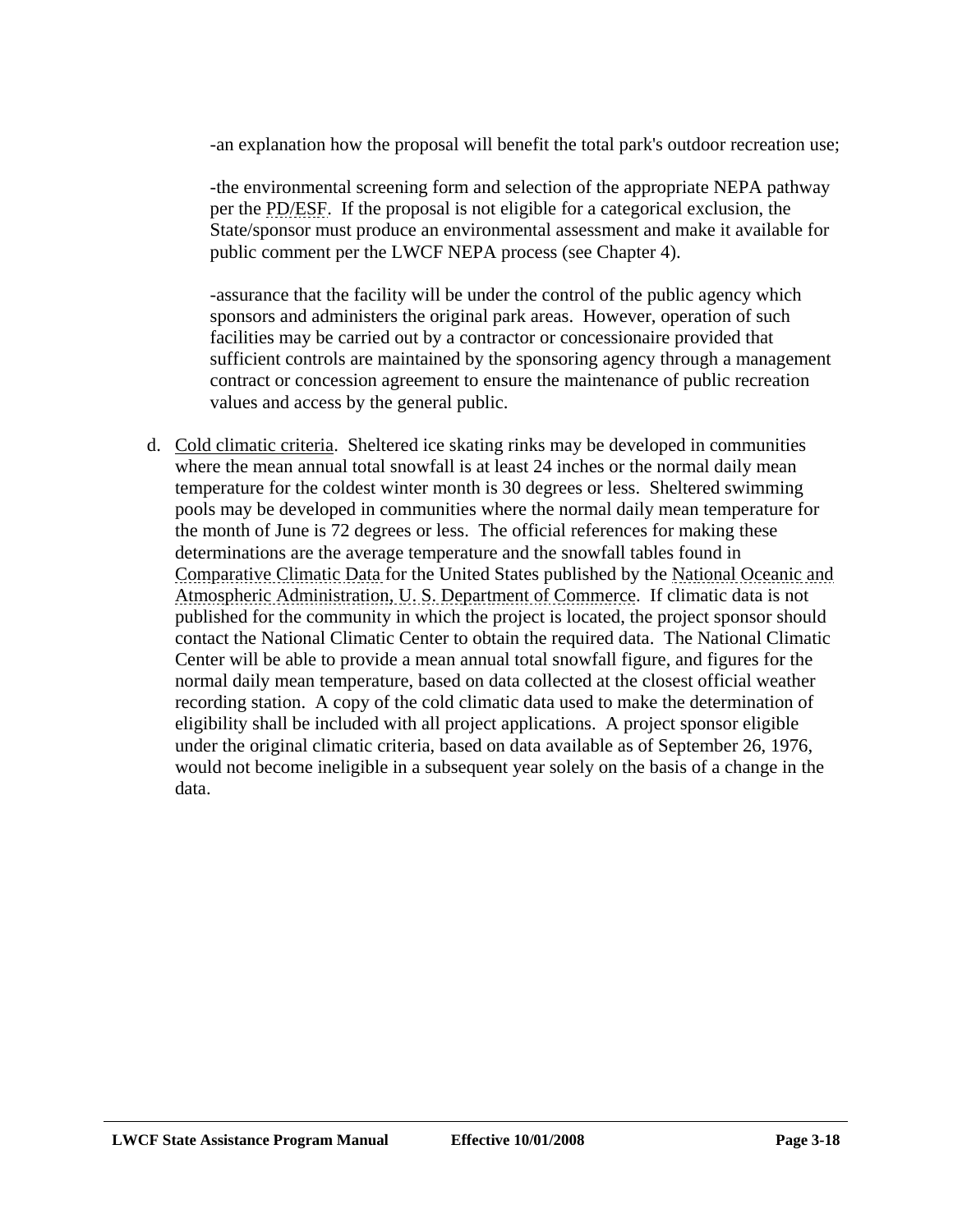# **CHAPTER 4 - PROPOSALS, ENVIRONMENTAL REVIEW/FEDERAL COMPLIANCE**

### **A. Proposal Development and Screening for Environmental Impacts**

States are responsible for ensuring, on behalf of the NPS, proposals submitted to the NPS for federal decision, including new applications and amendments for LWCF previously-approved projects such as conversions, temporary non-conforming uses, and public facility exceptions, are developed in accordance with all applicable federal, state and local laws and regulations. This chapter presents the major federal laws and executive orders that govern the way proposals must be developed for federal review and decision. The General Provisions shall be attached to each LWCF grant agreement and amendment. States are encouraged to consult with NPS during the proposal development process for guidance on the compliance requirements in this chapter.

The federal legislation that coordinates the consideration of the potential for impacts to the human environment as a result of a federal action is the National Environmental Policy Act. As described in the next section, the NEPA process coordinates compliance with applicable related federal, state, and local environmental requirements. To facilitate and document this coordination, States must ensure that the LWCF Proposal Description and Environmental Screening Form (PD/ESF) is completed and accompanies each LWCF proposal submitted for federal review and decision.

The PD (proposal description) portion of the PD/ESF identifies and provides descriptive information about the proposal to the federal decision-maker.

The ESF (environmental screening form) portion of the PD/ESF serves as part of the federal administrative record required by NEPA and its implementing regulations which supports a chosen NEPA "pathway" which must be completed before final action can be taken by the NPS. It is intended that States/project sponsors use the PD/ESF as early as possible in the state/local project planning process. The ESF portion of the PD/ESF will administratively document 1) a Categorical Exclusion recommendation or 2) the necessity of further environmental review through an Environmental Assessment (EA) or Environmental Impact Statement (EIS) as necessary. In the latter case, the EA (or EIS) must accompany the State's LWCF proposal submission to the NPS. The ESF can also be used to document previously conducted yet still valid environmental analysis.

Upon the State's submission of the completed proposal with the PD/ESF and the completed environmental documentation as necessary, NPS will undertake an independent review of the final proposal and supporting documentation, and take action as appropriate.

#### **B. National Environmental Policy Act**

 1. Authorities and guidance. The National Environmental Policy Act (NEPA) of 1969, as amended, is landmark environmental protection legislation establishing as a goal for federal decision-making a balance between use and preservation of natural and cultural resources.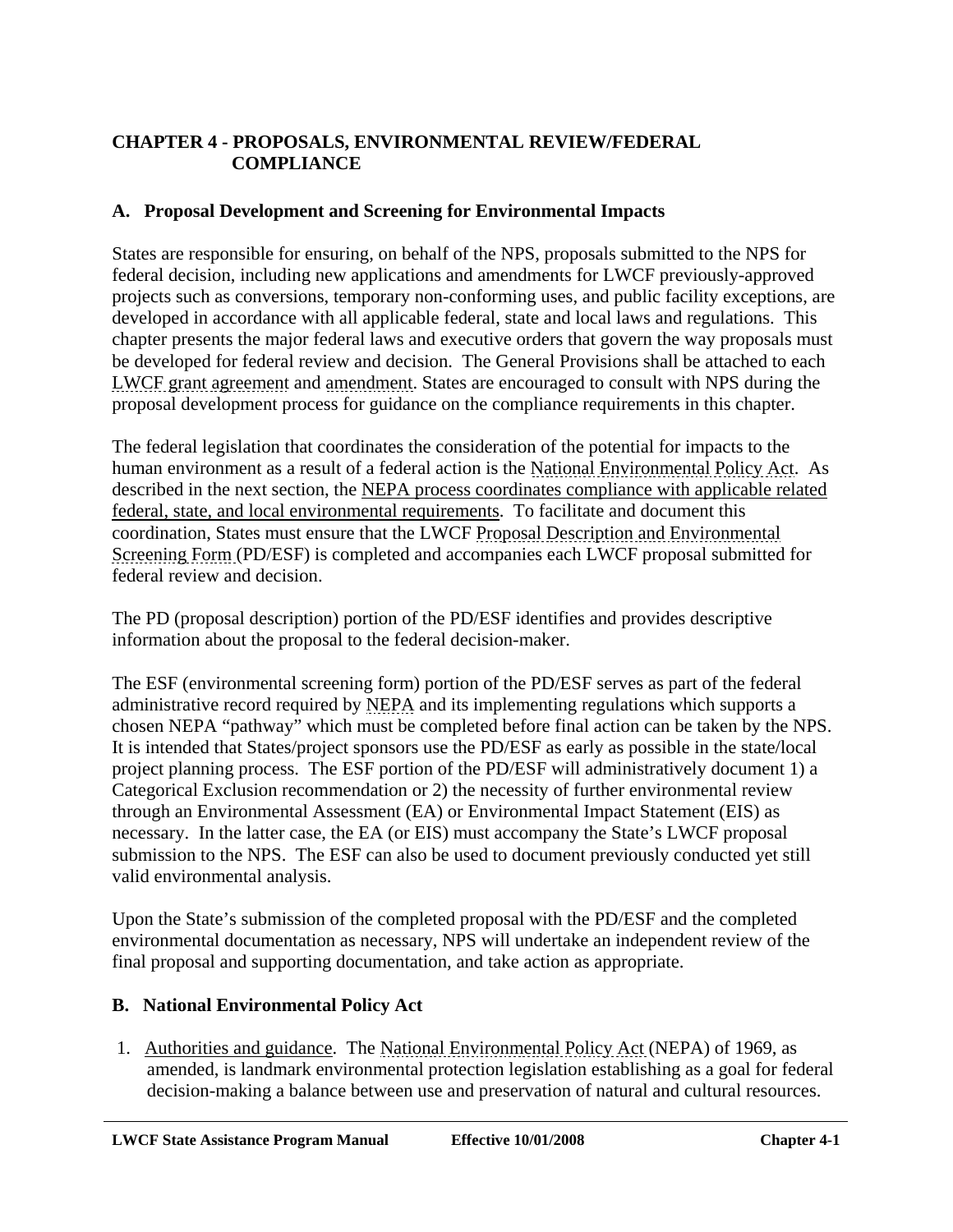NEPA requires all federal agencies to: 1) prepare in-depth studies of the impacts of and alternatives to proposed "major federal actions," and 2) use the information contained in such studies in deciding whether to proceed with the actions; and 3) diligently attempt to involve the interested and affected public before any decision affecting the environment is made.

Federal actions are defined as projects, activities, or programs funded in whole or in part under the direct or indirect jurisdiction of a federal agency, including those carried out by or on behalf of a federal agency; those carried out with federal financial assistance; those requiring a federal permit, license, or approval; and those subject to state or local regulation administered pursuant to a delegation or approval by a federal agency. The LWCF is a federal assistance program and thus all NPS LWCF decisions are subject to the provisions of NEPA and associated guidance found in the:

- a. Council on Environmental Quality (CEQ) Regulations for Implementing NEPA, 40 CFR 1500-1508
- b. NEPA's Forty Most Asked Questions, CEQ
- c. Department of Interior (DOI) policy and procedures for implementing NEPA (Departmental Manual 516 DM 1-6)
- d. National Park Service (NPS), LWCF Program Manual, Chapter 4 (this chapter), including the Proposal Description and Environmental Screen Form (PD/ESF) developed from NPS Director's Order #12 and Handbook, "Conservation Planning, Environmental Impact Analysis, and Decision Making."
- 2. Compliance coordination. For LWCF proposals, the NEPA process coordinates compliance with related federal, state, and local environmental requirements as applicable. At a minimum, compliance by the State/project sponsor with the following federal laws and executive orders shall be coordinated during the NEPA process and should be integrated into the NEPA document:
	- a. National Historic Preservation Act, Section 106, as amended. Section 106 of NHPA requires federal agencies to consider the effects of their proposals on historic properties, and to provide State Historic Preservation Officers (SHPO), Tribal Historic Preservation Officers (THPO), and as necessary, the Advisory Council on Historic Preservation a reasonable opportunity to review and comment on these actions. Section 106 review and NEPA are two separate, distinct processes. They can and should occur simultaneously, and documents can be combined, but one is not a substitute for the other. They should, however, be coordinated to avoid duplication of public involvement or other requirements. The information and mitigation gathered as part of the Section 106 review must be included in the NEPA document, and the Section 106 process must be completed by the State/project sponsor before NPS can sign a categorical exclusion, a finding of no significant impact (FONSI) or a record of decision (ROD). See Section C of this chapter for further guidance on the Section 106 process.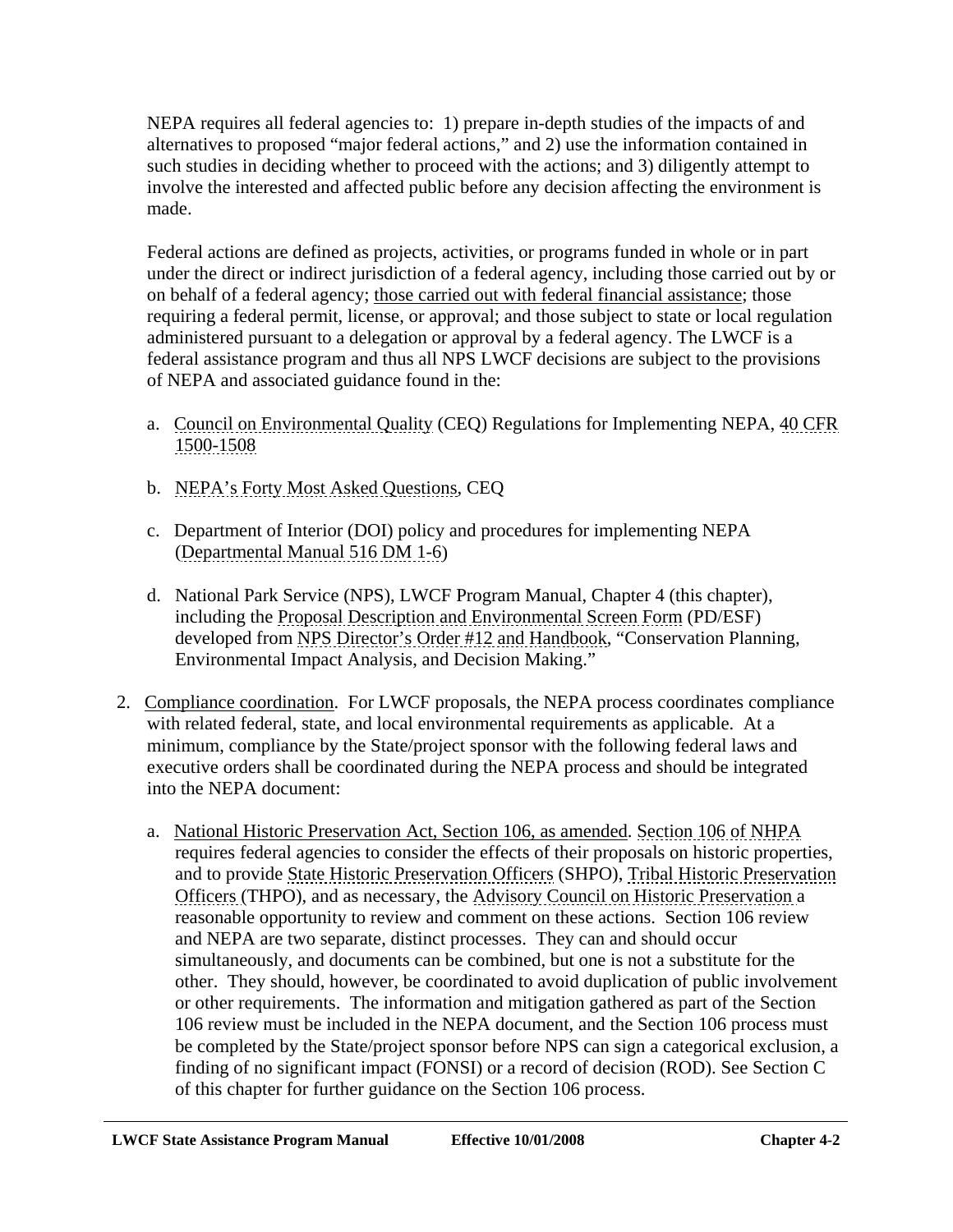- b. Endangered Species Act, Section 7. Section 7 of the Endangered Species Act (ESA) requires a federal agency consult with the U.S. Fish and Wildlife Service or the National Marine Fisheries Service on any action that may affect endangered or threatened species or candidate species, or that may result in adverse modification of critical habitat. For LWCF purposes the State/project sponsor must carry out this consultation and document that it has occurred. An EA or an EIS may provide sufficient information to serve as a "biological assessment" for Section 7 purposes. If a separate "biological assessment" is prepared, it must be part of any NEPA document.
- c. Floodplain Management and Wetland Protection, Executive Orders 11988 and 11990. Executive Orders 11988 and 11990 direct the federal agency to avoid, to the extent possible, the long and short term adverse impacts associated with modifying or occupying floodplains and wetlands. They also require the federal agency to avoid direct or indirect support of floodplain or wetland development whenever there is a practical alternative. For LWCF purposes, the State/project sponsor must comply with this executive order. If implementing the LWCF project would result in an adverse impact to a federal or state regulated floodplain or wetland, a statement of finding must be included in the EA or EIS documenting the State/local sponsors coordination efforts with responsible state and federal authorities, a description of affected floodplain and wetland resources, alternatives considered to developing in the floodplain and/or wetland, and actions to avoid, minimize and/or mitigate impacts.
- d. Environmental Justice in Minority and Low-Income Populations, Executive Order 12898. Executive Order 12898 directs federal agencies to assess whether their actions have disproportionately high and adverse human health or environmental effects on minority and low-income populations. For LWCF purposes, States/project sponsors must specifically analyze and evaluate the impact of the LWCF proposal on minority and low-income populations and communities, as well as the equity of the distribution of the benefits and risks of the decision in the NEPA document. If it does not apply, this should be noted in the "issues dismissed" section of the NEPA document. See Department of Interior Environmental Compliance Memoranda (ECM) 95-3.
- e. Department of the Interior Environmental Compliance Memorandum (ECM) 95-2: ECM95-2 requires bureaus to explicitly address environmental impacts of their proposed actions on Indian Trust Resources in any environmental document.
- f. Intergovernmental Review of Federal Programs, Executive Order 12372. For States that have selected to review the LWCF Program under its own Intergovernmental Review Process under Executive Order 12372, States may use this process for state and local government coordination and review of proposed federal financial assistance. States may make efforts to accommodate state and local elected officials concerns and comments that are communicated through the designated single point of contact process. Comments should be considered in a timely manner during the NEPA process and prior to submission to NPS for federal review. The Intergovernmental Review Process does not fulfill the State's/project sponsor's responsibility for providing a public comment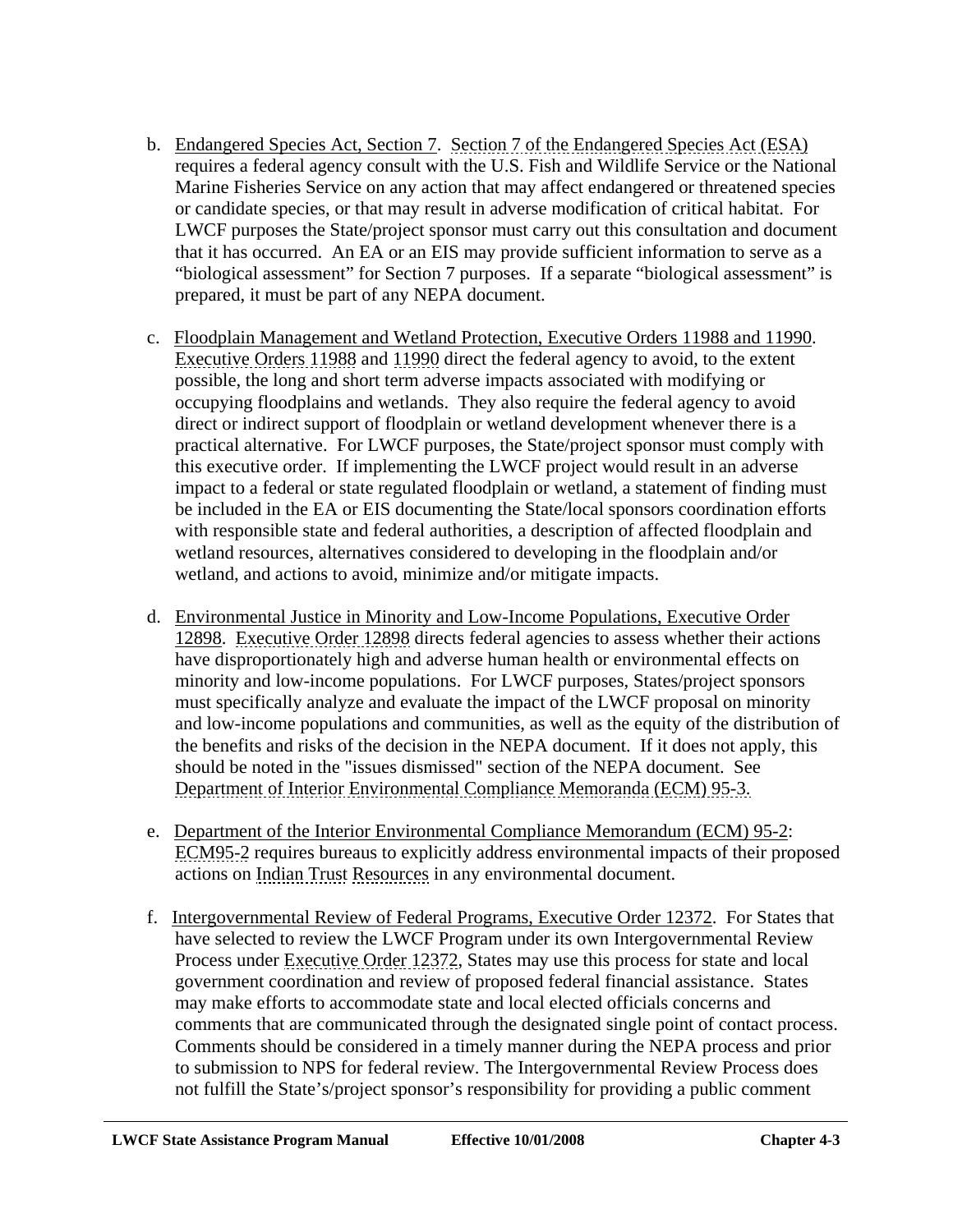period (see Section 5.b(2) below) that provides the interested and affected public opportunity to comment on the completed environmental review documents.

 3. State responsibility. Using the PD/ESF for new applications and certain amendments, the State must submit to NPS adequate environmental documentation in order for NPS to determine whether a proposed LWCF action is either categorically excluded from further environmental analysis or requires an EA or an EIS. States are responsible for coordinating the environmental review process including the production of environmental assessments, and if necessary, environmental impact statements. States are also responsible for ensuring the required public comment periods are offered in accordance with the guidance found in Section 5.b(2) below.

CEQ encourages federal and state agencies to work together to combine efforts to produce only one NEPA document, especially for those state and local agencies that have their own requirements for impact analysis. Early coordination is critical prior to the investment of extensive planning resources and the commitment to a specific alternative. State and local environmental impact analysis requirements may not meet the same needs as NPS LWCF requirements, so States are urged to consult early in the process with NPS.

When a State elects to use a state or local environmental review process to meet the NEPA requirement, States shall provide the environmental review guidance in this chapter, including the PD/ESF, to the agency delegated the responsibility to conduct the environmental review to ensure that the process meets these federal requirements.

Costs associated with conducting environmental reviews may be eligible for LWCF assistance (see Chapter 5.A.3.b).

- 4. NPS responsibility. NPS is responsible for determining whether a proposed LWCF action is either categorically excluded from further environmental analysis or requires an environmental assessment (EA) or an environmental impact statement (EIS). NPS also is responsible for ensuring the adequacy of any required EA or EIS documents, and is solely responsible for signing the decision documents. NPS serves as the lead agency in the delegation, preparation and review of any EA or EIS for proposed LWCF actions. As the lead agency, the NPS provides guidance to the States on how to develop adequate environmental documentation according to the type of the state/local proposal for federal assistance.
- 5. Scope of environmental review. Early in the conceptual development of an LWCF proposal, the State shall encourage LWCF project sponsors to document their planning and analysis process, including all efforts to reach out to the interested and affected public and agencies. The public and agencies should be invited to provide input early in the planning process and before any environmental analysis formally begins so the sponsor can clearly communicate the purpose and need for the project and give the public and agencies an opportunity to provide any information that could be useful for scoping out the LWCF proposal and considering its potential impact on resources. This scoping step in the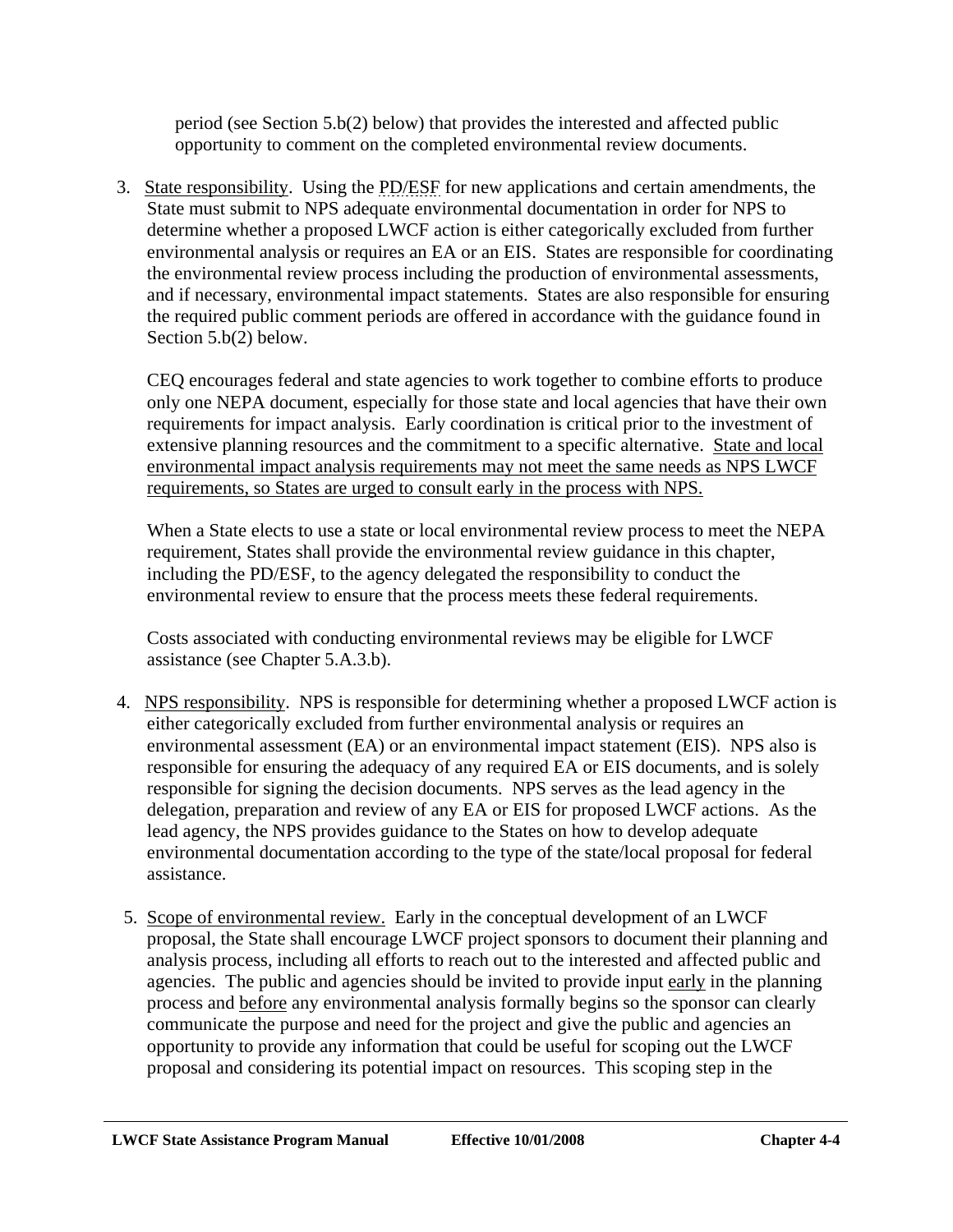planning process will yield information for use in defining the scope of the LWCF proposal and possible associated environmental impacts.

The LWCF PD/ESF shall be used by all potential LWCF project sponsors and for any LWCF proposal requiring federal action. The PD/ESF is designed for use as a tool during project scoping, planning, and proposal development to document environmental information and consider the LWCF proposal's possible environmental impacts at the time it is discussed, presented, or discovered in the field rather than as a "compliance exercise" after a decision is made and the application for federal assistance is being prepared.

As a result of early project scoping and planning, the State/sponsor develops a final proposal for possible federal assistance or action, including a completed ESF. The scope of the environmental review under NEPA, i.e., the extent of resources that may be affected by the project, depends on the type of LWCF proposal under consideration as follows:

- a. New acquisition projects. The scope of the environmental review shall include the lands to be acquired and the proposed public outdoor recreation uses intended for the property to be completed within three years from the date of acquisition.
- b. Development projects. The scope of the environmental review shall be the proposal to provide or improve facilities for public outdoor recreation use and associated activities resulting from these improvements.
- c. Section  $6(f)(3)$  Conversions. Pursuant to 36 CFR 59.3, the scope of the environmental review for Section  $6(f)(3)$  conversions is the entire Section  $6(f)(3)$  park proposed for conversion, including for partial conversions, and lands proposed for replacement including the proposed development for public outdoor recreation use and associated activities. Resources beyond the existing Section  $6(f)(3)$  area are not subject to review unless required by other federal compliance programs.
- d. Other LWCF proposals. To determine the scope of the environmental review for other types of LWCF proposals, consult your NPS Regional Office LWCF Program Manager.

The scope of the environmental review determines the resources that must be screened for possible environmental impacts resulting from the LWCF proposal.

 6. NEPA pathway options. The completed PD/ESF will guide the state/project sponsor along the appropriate NEPA pathway to produce the level of environmental analysis and documentation required for the proposed undertaking. The PD/ESF will document and support the NEPA analysis pathway option chosen for the proposal. States are required to include the completed PD/ESF with its formal LWCF proposal submission to the NPS.

The NEPA analysis pathway options available to States are:

a. Categorical Exclusion for which a record is needed. These Categorical Exclusions (CE) are for federal actions that, under normal circumstances, are not considered major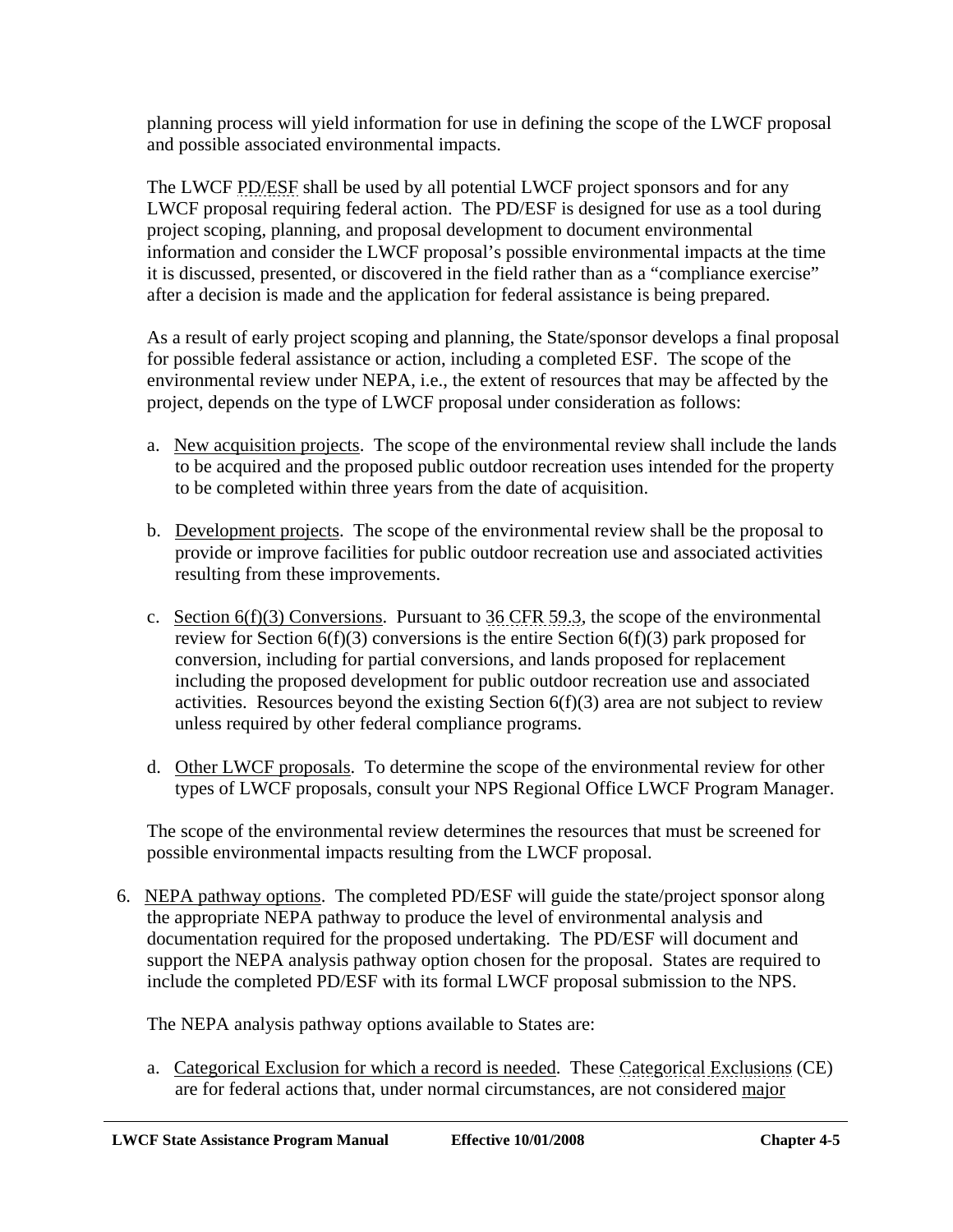federal actions and have the potential for minor or no measurable impacts on the human environment. Prior to submitting a proposal to the NPS for federal review and decision, it is the State's responsibility to review the LWCF proposal to determine if the project meets the criteria for a CE determination. If the LWCF proposal meets the criteria for a CE, the State provides sufficient documentation on the PD/ESF to support the CE by indicating that all potential impacts will be minor or less, and NPS agrees with the CE selection, NPS will sign its own CE form signifying the proposal is categorically excluded from further NEPA analysis.

A CE is not applicable if the ESF indicates that the proposal may result in more than minor impacts on resources.

Note in addition to the CE criteria, the State must also consult the list of exceptions to the CE criteria listed in the PD/ESF. These exceptions describe additional circumstances that may be relevant for the proposal and could result in adverse impacts on the human environment and, therefore, preparation of an EA would be required.

b. Environmental Assessment. An Environmental Assessment (EA) is required when 1) the significance of impacts on any resource is unknown, or 2) the proposed action does not meet the criteria for CE and is not included in the list of actions that normally require an EIS, or 3) the proposed action needs several CE categories to fully describe the action, would involve one or more CE criteria exceptions, or would involve unresolved conflicts concerning the use of resources.

All Section 6(f)(3) conversions require an EA except for the "small conversions" that qualify as a categorical exclusion as specifically defined in Chapter 8.

(1) EA format**:** The following basic format for a LWCF EA is recommended. The content of each chapter will vary depending on the type of LWCF proposal under analysis such as new acquisition and development projects, Section  $6(f)(3)$ conversions, and other LWCF proposals described in the PD/ESF. In cases where the State/local sponsor chooses to combine environmental review efforts to meet state and federal requirements (see Section 2 above), the following information must be included in the document in a way that allows the LWCF proposal to be readily discernable, such as in a separate section in the larger, more comprehensive document. The EA must be factual and written in an objective manner and with a neutral tone. The EA should not promote a particular alternative or make a case for the approval of the proposal. The information must be presented without technical jargon and so it can be understood by the interested and affected public.

*Chapter 1 – Purpose, Need, Background*. This chapter describes the purpose of the EA so that the interested and affected public, including other agencies and decisionmakers, understand the type and nature of the proposal that needs a federal LWCF decision. This chapter needs to explain the EA will provide a framework for the NPS to evaluate the environmental consequences of the proposed action on the human environment, and must also include any information to help the interested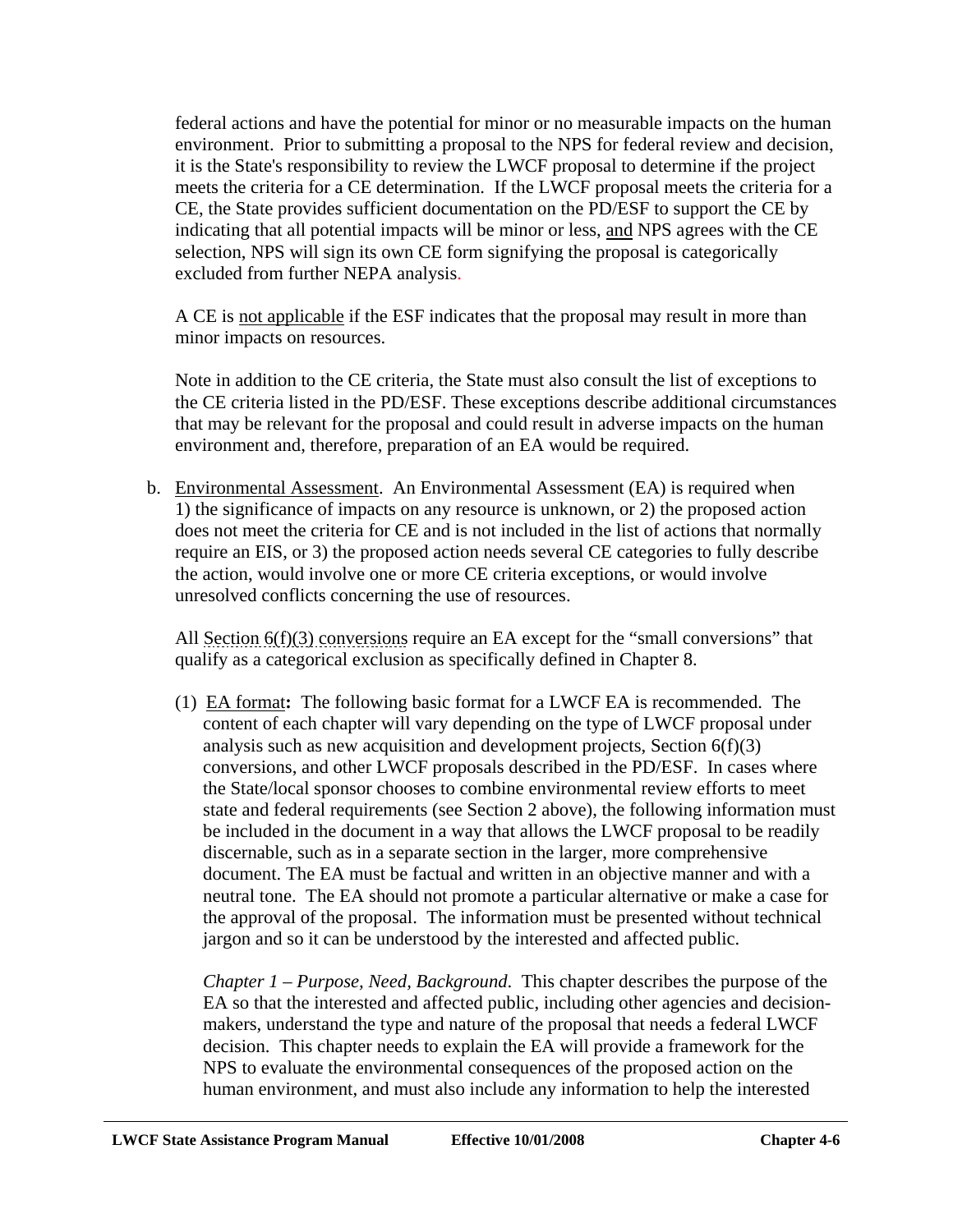and affected public and decision-makers understand the context for the proposed action, including a clear explanation of the role of the LWCF Act Section 6(f)(3) in the proposal and the scope of the environmental review (see Item 5 above).

*Chapter 2 - Description of Alternatives.*This chapter must provide enough information for the interested and affected public and decision-makers to understand the proposed alternative (federal approval of the LWCF proposal) and the no action alternative. This chapter should lead off with an evaluation of all alternatives considered and the reasons for selecting the proposed alternative and rejecting the other alternatives.

At a minimum, the proposed alternative should be described in detail along with the public outdoor recreation resources and opportunities provided by the proposal including maps clearly depicting the creation of or changes in the LWCF Section 6(f) boundary. New and/or existing Section 6(f) parkland must be described in detail. This chapter must include an explanation and status of any other approvals, permits or other factors needed to implement the proposal.

For Section 6(f)(3) conversions, this chapter must include:

- a description of the Section 6(f)(3) parkland proposed for whole or partial conversion, including associated outdoor recreation facilities and opportunities;
- any Section 6(f)(3) parkland remaining from partial conversions and remaining outdoor recreation facilities and opportunities; and
- a description of the replacement parkland, including a description of the planned development for public outdoor recreation use and new outdoor recreation opportunities to be provided and timetable for completion.

*Chapter 3 - Affected Environment.* The affected environment is a detailed description of the current state of resources expected to experience environmental impacts. Using the resource impact information documented on the environmental screening form (ESF) and other means of collecting information about affected resources, delineate an analysis area boundary for each resource and describe its existing status (location, nature, condition, scope, size, etc.). The existing status of these resources will serve as baseline information upon which impacts will be compared in the next EA chapter.

This includes detailed description of any existing public outdoor recreation resources and opportunities at the affected site(s) including a clear depiction any existing Section 6(f) boundary.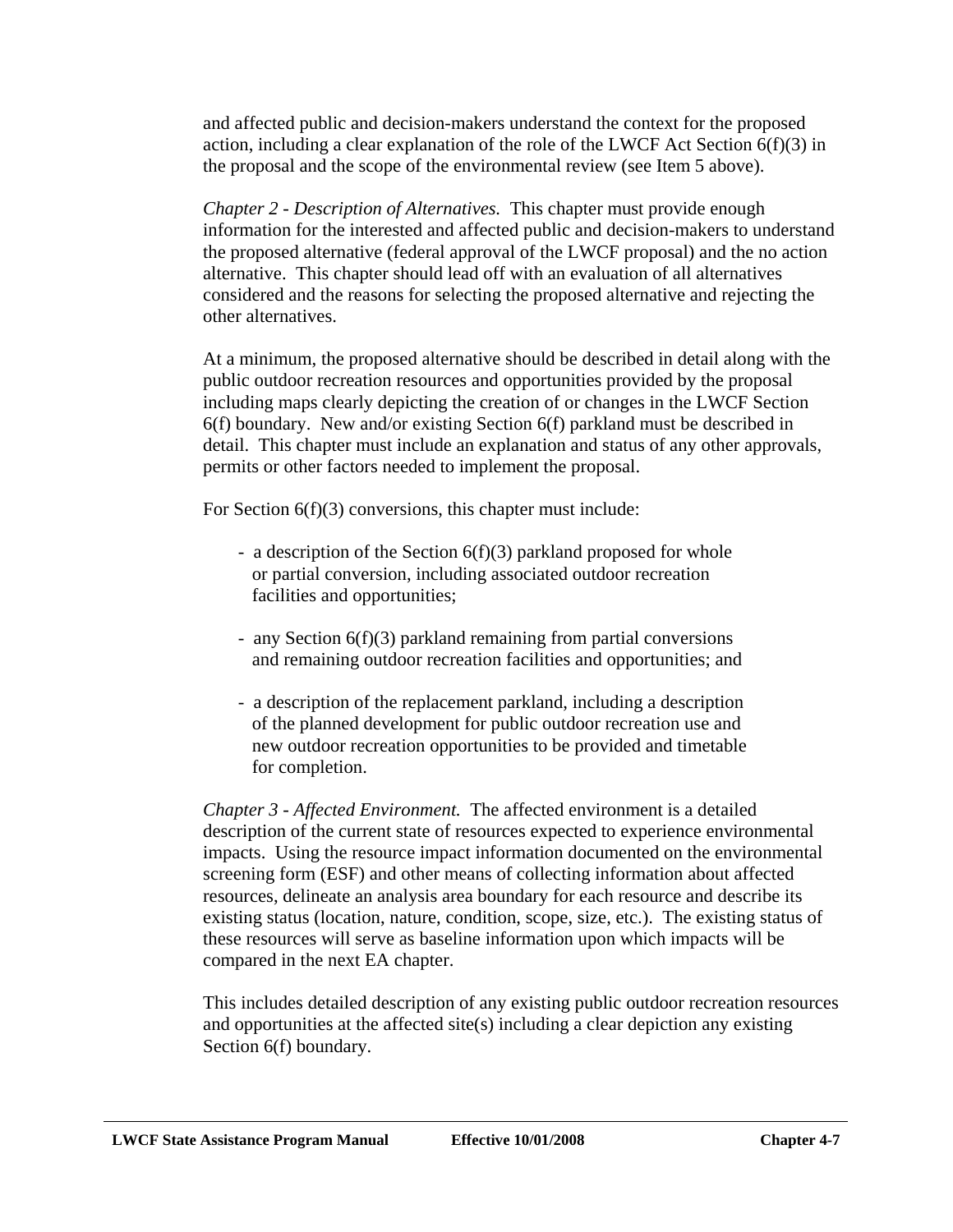This chapter must also describe the park/recreation area's population service area and demographics, including information about minority and low income populations pursuant to Executive Order 12898, Environmental Justice in Minority and Low-Income Populations.

Also, this chapter must include a description of any existing easements, right-ofways, leases, and any other agreements about use of the Section 6(f)(3) area. If the proposal includes land with a history of contamination, this chapter should describe the contamination and current condition/remediation status.

For Section  $6(f)(3)$  conversions, this chapter must include a description of the existing resources associated with the Section 6(f)(3) parkland proposed for whole or partial conversion, including associated outdoor recreation facilities and opportunities and a description of the existing resources at the replacement site(s). The description must include a detailed description of existing outdoor recreation resources, facilities and opportunities for all affected areas as well as the existing population served by the converted park and the existing population to be served by the new replacement parks.

For conversions, resources beyond the existing and proposed Section 6(f)(3) areas are not subject to review unless required by other federal compliance programs.

Any resources and issues to be dismissed from further analysis must be described in this chapter.

*Chapter 4 - Environmental Impacts.* This chapter analyzes the degree to which the resources described in Chapter 3 (above) will be impacted by the proposal. The analysis should be presented for the interested and affected public, agencies, and decision-makers to understand the potential for impacts, both beneficial and adverse, and should include qualitative and quantitative data that considers the context, intensity, duration, and timing of the potential impacts. The presentation of data must be presented objectively, accurately, and factually. Resource impacts within the proposed Section 6(f)(3) boundary must be described including any future easements, right of ways, leases and agreements about the use of the Section  $6(f)(3)$ area.

This chapter must also include a detailed discussion of the proposed impacts, both beneficial and adverse, on the provision of public outdoor recreation for the populations served by the proposal including impacts to minority and low income populations pursuant to Executive Order 12898, Environmental Justice in Minority and Low-Income Populations, and a clear depiction of any Section 6(f) boundary changes, especially for expansion of existing Section 6(f) areas and conversions, including a description of any easements, rights-of-way, leases, and any other agreements about the use of the Section  $6(f)(3)$  area as a result of the proposal. If Chapter 3 (above) includes information that any of the land resources in the proposal has a history of contamination, this chapter must include information on the impacts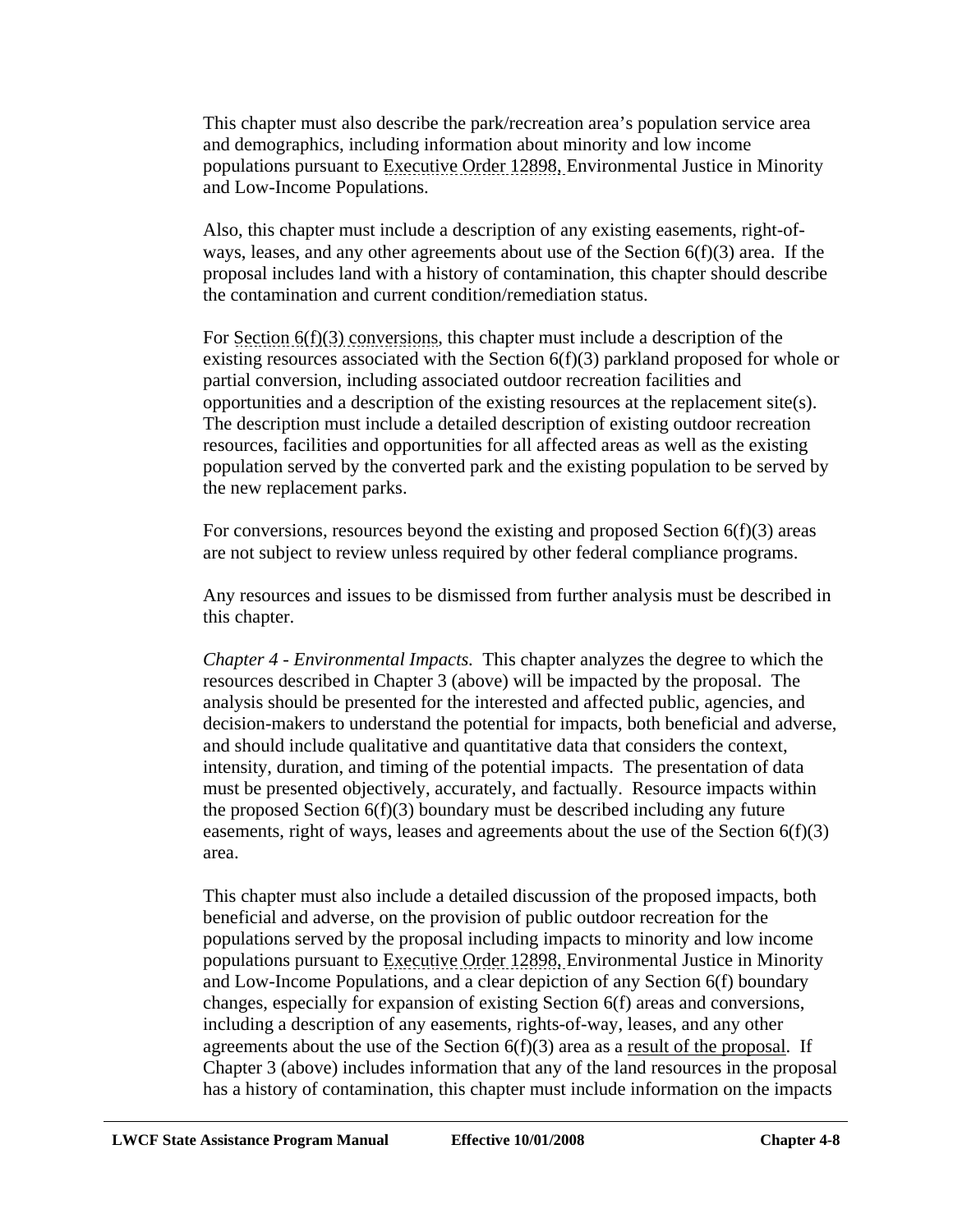of the proposal on this land considering its status including the land's suitability to support healthy and safe public outdoor recreation activities in perpetuity.

For Section 6(f)(3) conversions, an analysis of impacts to the affected resources described in Chapter 4 must be presented in this chapter. Resources beyond the existing and proposed Section 6(f)(3) areas are not subject to review unless required by other federal compliance programs.

*Chapter 5 - Coordination and Consultation.*This chapter must list persons, organizations and agencies contacted for information and for identifying important issues, developing alternatives, or analyzing impacts. Any scoping or other public involvement efforts should also be detailed. A list of preparers and their qualifications should be included as well.

 (2) Opportunity for public review and comment. At a minimum, States are required to ensure the interested and affected public has had an opportunity to review and provide written comments on completed environmental assessments for LWCF proposals. This public comment period shall be no less than 30 days. The notice an EA is available for review shall be published in the local newspapers and community notices, posted on the sponsoring agency's web site, and made broadly known to the public in such a way that the interested and affected public has ample notice of the public comment period. The State/project sponsor is responsible for reviewing the public comments. These comments and the responses that address all substantive comments are to be included in the proposal's submission to NPS.

If the proposal is revised in response to substantive public comments or for any other reason, States should consult with NPS to determine if the public needs another opportunity to review the revised EA.

c. Environmental Impact Statement. An Environmental Impact State (EIS) is required when the potential for significant impact to the human environment exists is indicated by an EA or through the PD/ESF. The State should contact NPS for further guidance as soon as there is an indication that an EIS may be required.

# **C. National Historic Preservation Act, Section 106 Process**

 1. Purpose**.** The purpose of this section is to provide overall guidance on the implementation of the National Historic Preservation Act of 1966, as amended, (P.L. 89-665) for LWCF proposals requiring NPS review and decision.

Section 106 of the National Historic Preservation Act (NHPA) requires federal agencies to take into account the effects of their undertakings on historic properties and afford the Advisory Council on Historic Preservation (Council) a reasonable opportunity to comment on such undertakings. A historic property is a property listed in or eligible for listing in the National Register of Historic Places. An undertaking is a project, activity, or program in whole or in part under the direct or indirect jurisdiction of a federal agency, including those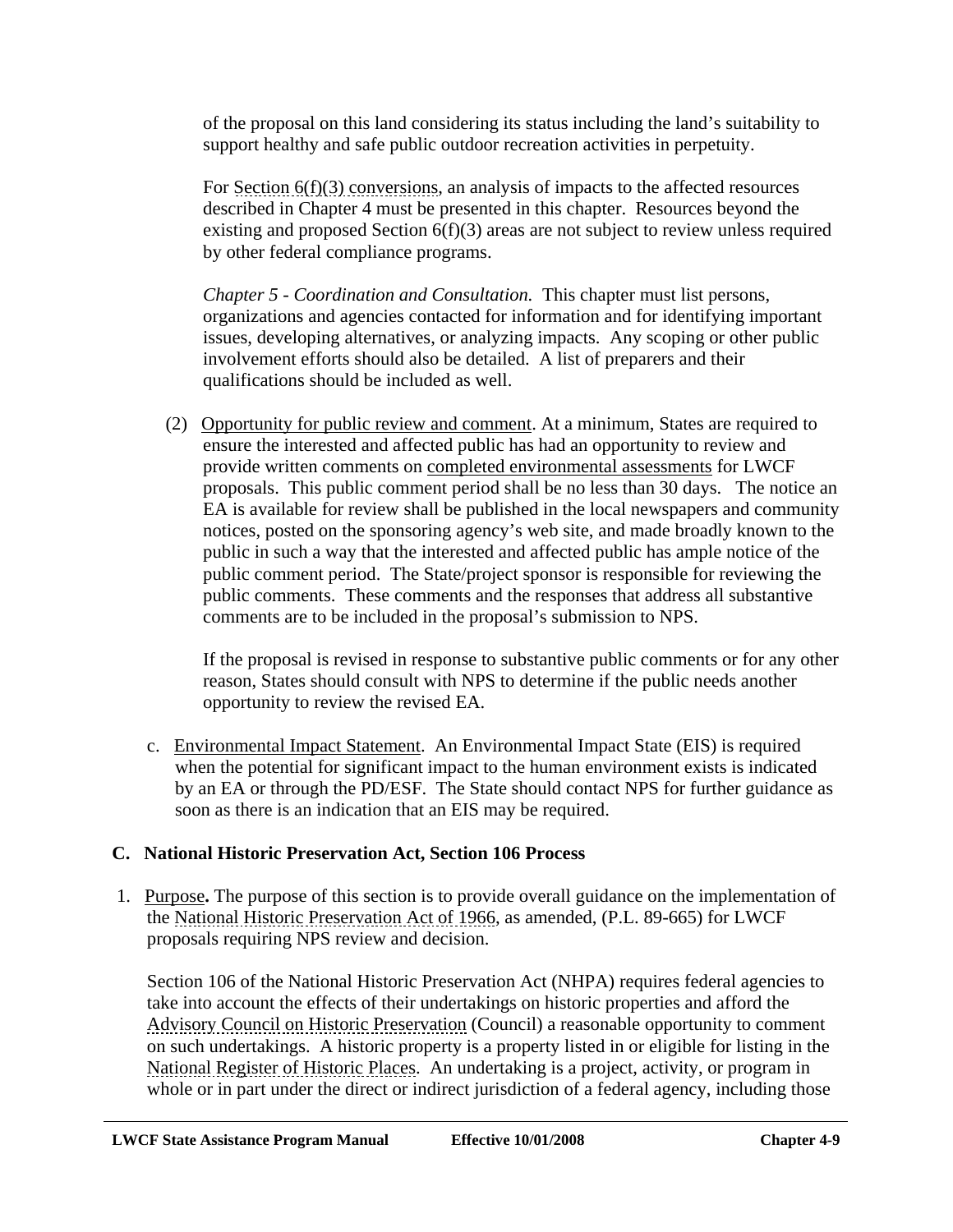carried out by or on behalf of a federal agency; those carried out with federal financial assistance; those requiring a federal permit, license or approval, and those subject to State or local regulation administered pursuant to a delegation or approval by a federal agency. Under Section 106, LWCF proposals requiring NPS review and decision are undertakings.

The Section 106 process seeks to accommodate historic preservation concerns with the needs of federal undertakings through consultation among the agency official and other parties with an interest in the effects of the undertaking on historic properties, commencing at the early stages of project planning. The goal of consultation is to identify historic properties potentially affected by the undertaking, assess its effects, and seek ways to avoid, minimize, or mitigate any adverse effects on historic properties.

 2. State responsibility. States shall conduct the Section 106 review process pursuant 36 CFR Part 800. Prior to formal proposal submission to NPS for review and decision and pursuant to 36 CFR 800.2(a)(3), the State Liaison Officer, or designee, is authorized by NPS to initiate the Section 106 consultation process with the State Historic Preservation Office (SHPO), the Tribal Historic Preservation Office (THPO), and other consulting parties to define the Area of Potential Affect (APE) and to determine whether LWCF proposals have the potential to affect historic properties within the APE. The APE is defined as the geographic area or areas within which an undertaking may directly or indirectly cause alterations in the character or use of historic properties, if any such properties exist. The APE boundary may not be limited to the LWCF Section 6(f) boundary.

States are also responsible for performance by third parties under sub-agreements made by States for accomplishing LWCF program objectives. This responsibility includes compliance with all applicable federal laws, executive orders and regulations, such as Section 106.

By submitting a LWCF proposal for NPS review and decision, the State is making the following assurance and is also requiring this assurance be provided by subgrantees:

*The State shall assist the NPS in its compliance with Section 106 of the National Historic Preservation Act of 1966, as amended, by (a) consulting with the State Historic Preservation Office and/or the Tribal Historic Preservation Office on the conduct of any necessary investigations to identify properties listed in or eligible for inclusion in the National Register of Historic Places that are within the proposed area of potential effect of the proposed action (see 36 CFR Part 800), to conduct such investigations and to notify the Federal grantor agency of the existence of any such properties, and by (b) complying with all requirements established by the Federal grantor agency to avoid or mitigate adverse effects upon such properties. The State further agrees to require this assurance from local project sponsors.* 

a. SHPO and THPO role.The SHPO reflects the interests of the State and its citizens in the preservation of their cultural heritage. In accordance with Section 101(b)(3) of the Act, the SHPO advises and assists federal agencies in carrying out their Section 106 responsibilities and cooperates with such agencies, local governments, and organizations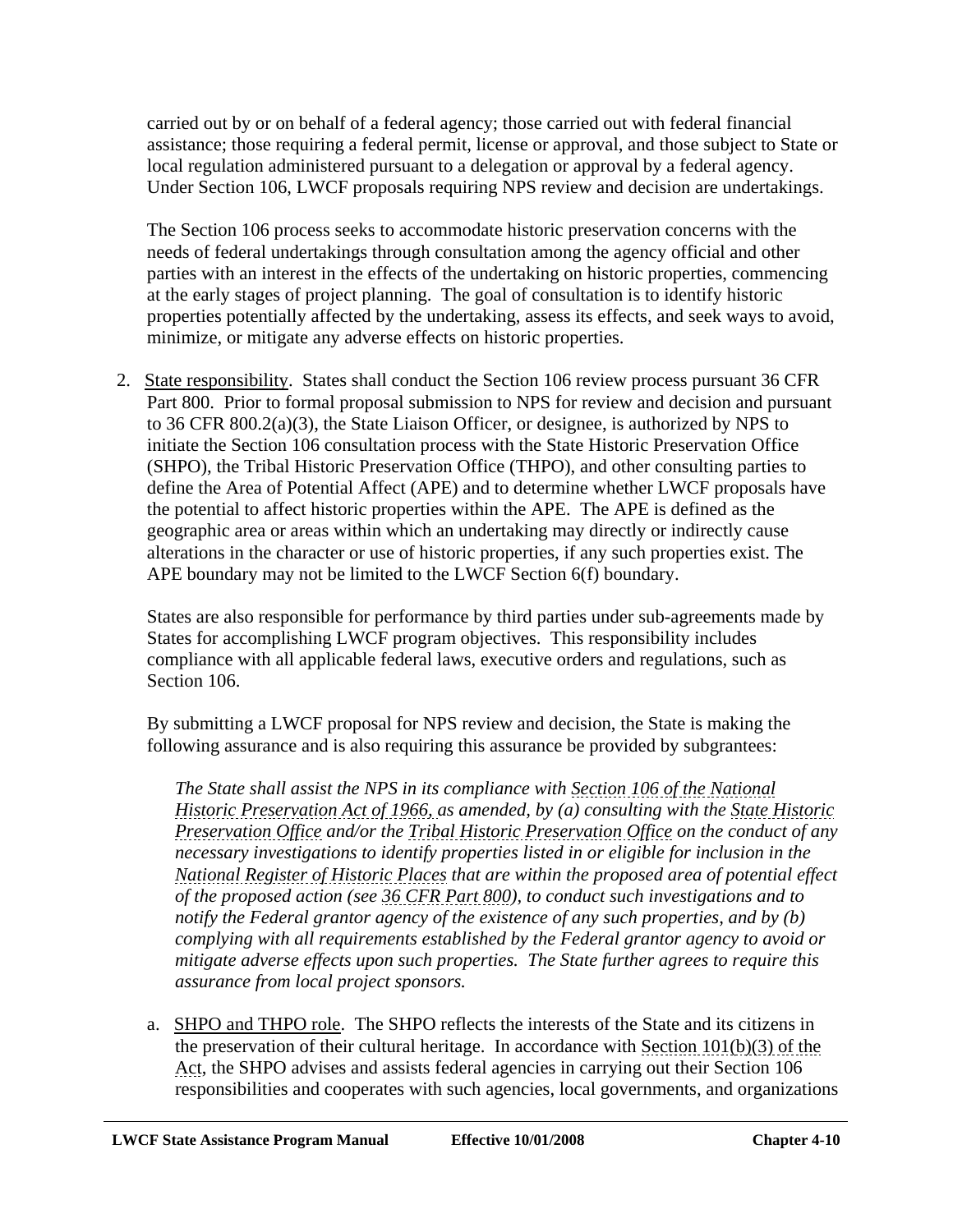and individuals to ensure historic properties are taken into consideration at all levels of planning and development. For LWCF proposals, the SHPO shall advise and assist the state agency in its efforts to comply with Section 106.

When an Indian tribe has assumed the Section 106 responsibilities of the SHPO on tribal lands pursuant to Section 101(d)(2) of the Act, consultation for undertakings occurring on tribal land or for effects on tribal land is with the THPO for the Indian tribe in lieu of the SHPO. See 36 CFR 800.3 for details on how to conduct the Section 106 process with a THPO.

- b. Indian tribes and Native Hawaiian organizations. States are responsible for making reasonable and good faith efforts to identify Indian tribes and Native Hawaiian organizations that shall be consulted in the Section 106 process. Consultation should commence early in the planning process in order to identify and discuss relevant preservation issues and resolve concerns about the confidentiality of information on historic properties. States should seek assistance from the SHPO, THPOs, Native Hawaiian organizations, tribes, other federal landholders, and any party it deems appropriate to determine if the proposal has the potential to affect tribal and Native Hawaiian resources. States should seek further guidance from their NPS LWCF regional office in cases where the consultation process is complex and assistance is needed to further define these responsibilities and roles.
- 3. NPS responsibility. NPS provides guidance through this manual and technical assistance to States in complying with the Section 106 process prior to a State's formal submission of a LWCF proposal to NPS.

NPS receives and considers a State's Section 106 recommendations as part of a State's formal LWCF proposal submission, and conducts further consultation if needed. It shall be NPS policy to implement the Section 106 process in such a manner as best serves the public interest and is consistent with the provisions of the Land and Water Conservation Fund Act of 1965, as amended.

- 4. Timing**.** States are responsible for carrying out its responsibilities under these procedures as early as possible during the formative stages of a proposal and as part of its decision making process prior to formal submission to NPS for review and decision.
- 5. Coordination with NEPA. States should ensure that potential affects on historic properties from the proposal are considered as early as possible during the environmental review process pursuant to the NHPA Section 800.8 and the National Environmental Policy Act (NEPA). The Section 106 process and the NEPA environmental review process are two separate, distinct processes. They can and should occur simultaneously, and documents can be combined, but one is not a substitute for the other. They should, however, be coordinated to avoid duplication of public involvement or other requirements. The Section 106 process shall be documented as part of the LWCF PD/ESF (see next item and also Chapter 4.A). The State should ensure the information and mitigation gathered as part of the 106 review is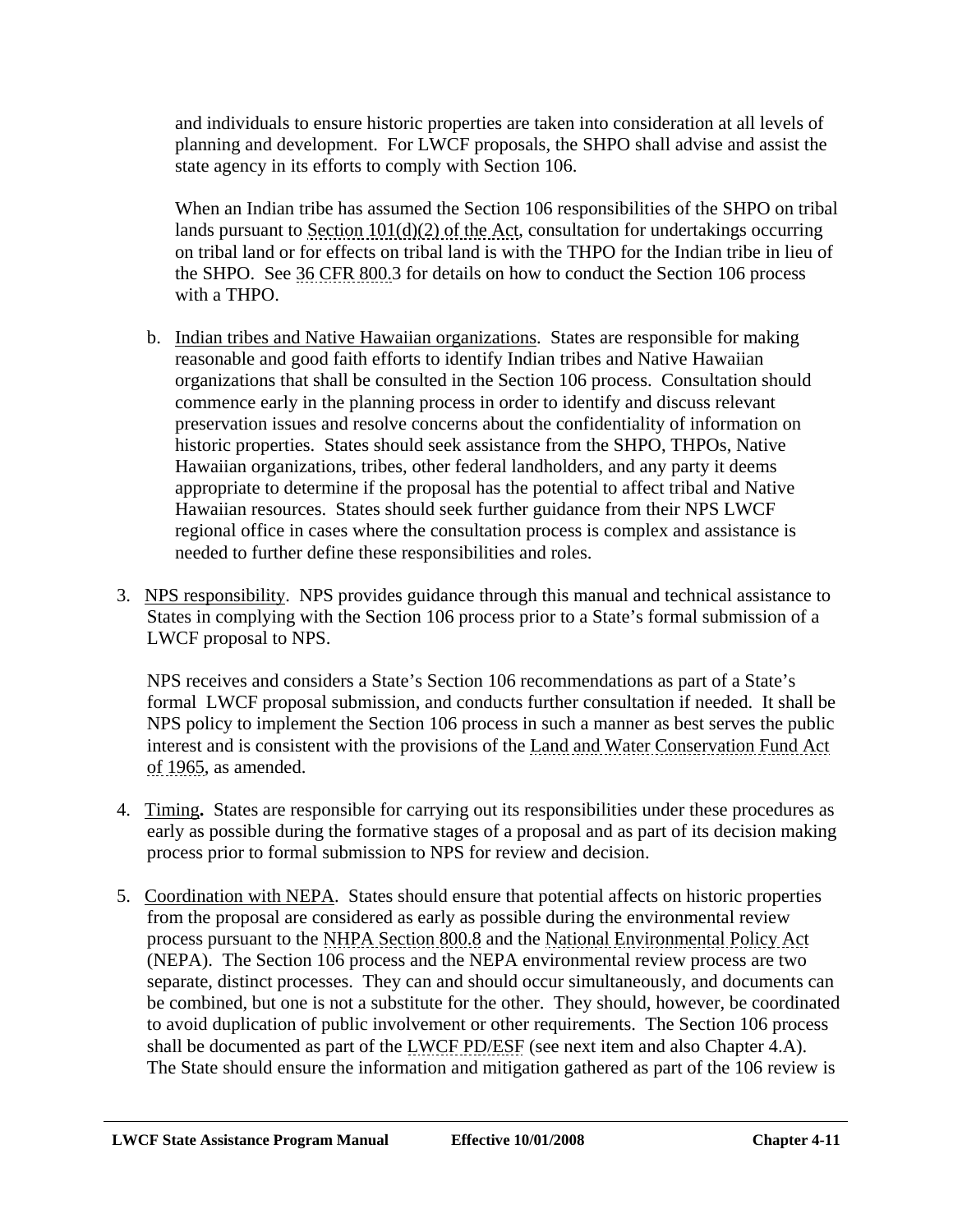included in the NEPA document to be submitted for NPS review and decision about the proposal's potential for significant impact on the human environment.

Use of NEPA categorical exclusions does not exempt the proposal from compliance with this section.

- 6. Applying Section 106 to types of LWCF proposals. A State shall complete a LWCF PD/ESF for each proposal to be submitted to NPS for review and decision along with its recommendation for a determination of effect and supporting documentation appropriate for the type of proposal being submitted to NPS:
	- a. New projects and amendments to acquire and/or develop parkland. Prior to a State's submission of a proposal for financial assistance (acquisition, development or combination projects) and for amendments that involve 1) the acquisition of different acreage from those identified in the original application or 2) a change in the footprint of the development from that originally proposed within the APE, the requirements of this chapter must be addressed.
	- b. New acquisition projects and amendments involving delayed development and interim uses**.** In some instances LWCF grants are approved for the acquisition of land on which non-LWCF assisted the development of outdoor recreation facilities is planned at a future date. In the interim, between acquisition and development, the property should be open for those public recreation purposes that the land is capable of supporting or which can be achieved with minimum public investment. Interim uses for such lands acquired for delayed development may also include the temporary continuation of an existing use and non-recreation uses, such as agriculture (see Chapter 3.B.7 for delayed development policy). Any new planned or unplanned development and uses for the newly acquired property during the three year period after acquisition is subject to compliance with this chapter. Failure to protect historic properties constitutes grounds for termination of a LWCF grant.

If appropriate, a special condition shall be placed in the LWCF grant agreement/ amendment that requires further compliance prior to any ground disturbing or demolition activities during this time period. Tracking Section 106 compliance will be the responsibility of the State.

- c. Section 6(f)(3) conversions**.** Section 106 process must be applied to the Section 6(f)(3) protected area to be converted as well as the acquisition and development of the replacement parkland. For the area to be converted States may consider recently conducted Section 106 reviews for applicability to the new APE resulting from the proposal that will cause the conversion.
- d. Proposals for temporary non-conforming uses, significant change in use, sheltering, and developing public facilities. These proposals require the approval of the NPS and must be reviewed according to the Section 106 process (see Chapter 8).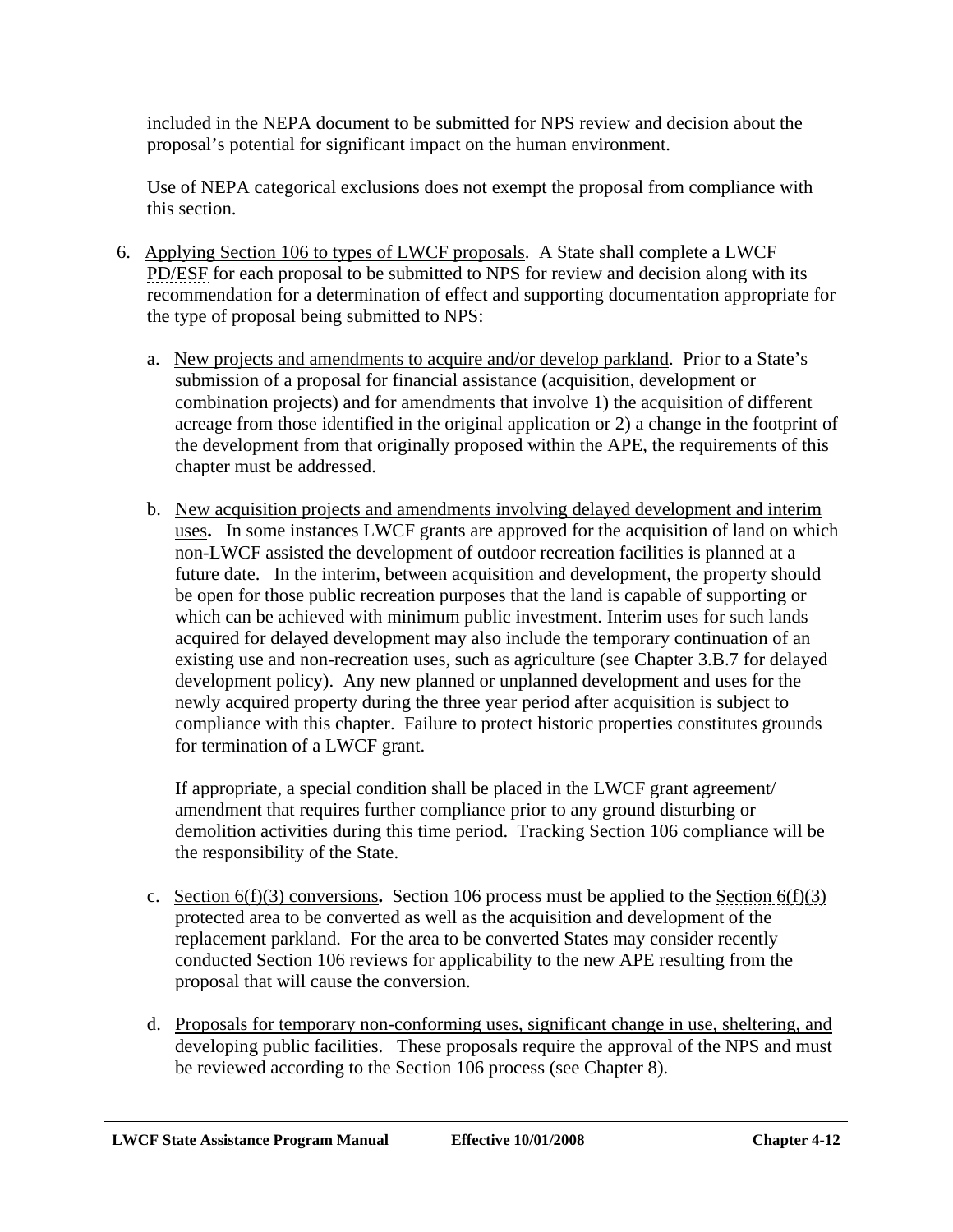- 7. Cost sharing. Except as noted below, all costs incurred as a result of compliance with this chapter, including pre-agreement costs associated with the identification and evaluation of potential historic properties, are eligible project costs and may be reimbursable.
	- a. Acquisition projects**.** Costs for mitigation actions related to an acquisition project are not eligible for LWCF assistance.
	- b. Development projects. Costs incurred for mitigation actions or mitigation for resources discovered during LWCF project development may be reimbursable through the LWCF on a matching basis up to 50 percent provided that such request is accompanied by evidence that sufficient and timely federal funding for mitigation is otherwise unavailable. Mitigation shall be conducted in a manner consistent with the Secretary of the Interior's Standards for Archeology and Historic Preservation Projects. Since destruction of historic properties constitutes an irreplaceable loss, failure to provide for necessary mitigation constitutes grounds for denial of LWCF assistance.

### 8. Compliance procedures

- a. NPS responsibility. The NPS is ultimately responsible for determining whether a project proposal will affect a property in or eligible for listing in the National Register.
- b. State responsibility. It shall be the responsibility of the State to implement, or cause to be implemented, the provisions of this part on behalf of and with the concurrence of NPS. The Section 106 Process is detailed in 36 CFR PART 800 Subpart B. States shall use 36 CFR Part 800 Subpart B for detailed guidance on the Section 106 compliance procedure and its own SHPO/THPO requirements. The requirement for States to consult with the SHPO/THPO is independent of the State's Intergovernmental Review system (E.O. 12372). In summary, the State shall:
	- (1) Determine scope of historic property identification including the Area of Potential Affect (APE) for the proposed LWCF undertaking.
	- (2) Identify historic properties within the APE.
	- (3) Evaluate any historic properties for National Register eligibility.
	- (4) Recommend a determination of effect.
		- i.No historic properties affected. If the State finds either there are no historic properties present or there are historic properties present, but the LWCF undertaking will have no effect upon them as defined in 36 CFR 800.16(i), the State shall provide adequate documentation of this finding to the SHPO/THPO and shall notify all consulting parties they have 30 days to object to the finding. If no objections are made, then the State may recommend a finding of "No Historic Properties Affected" to NPS as part of its formal proposal submission.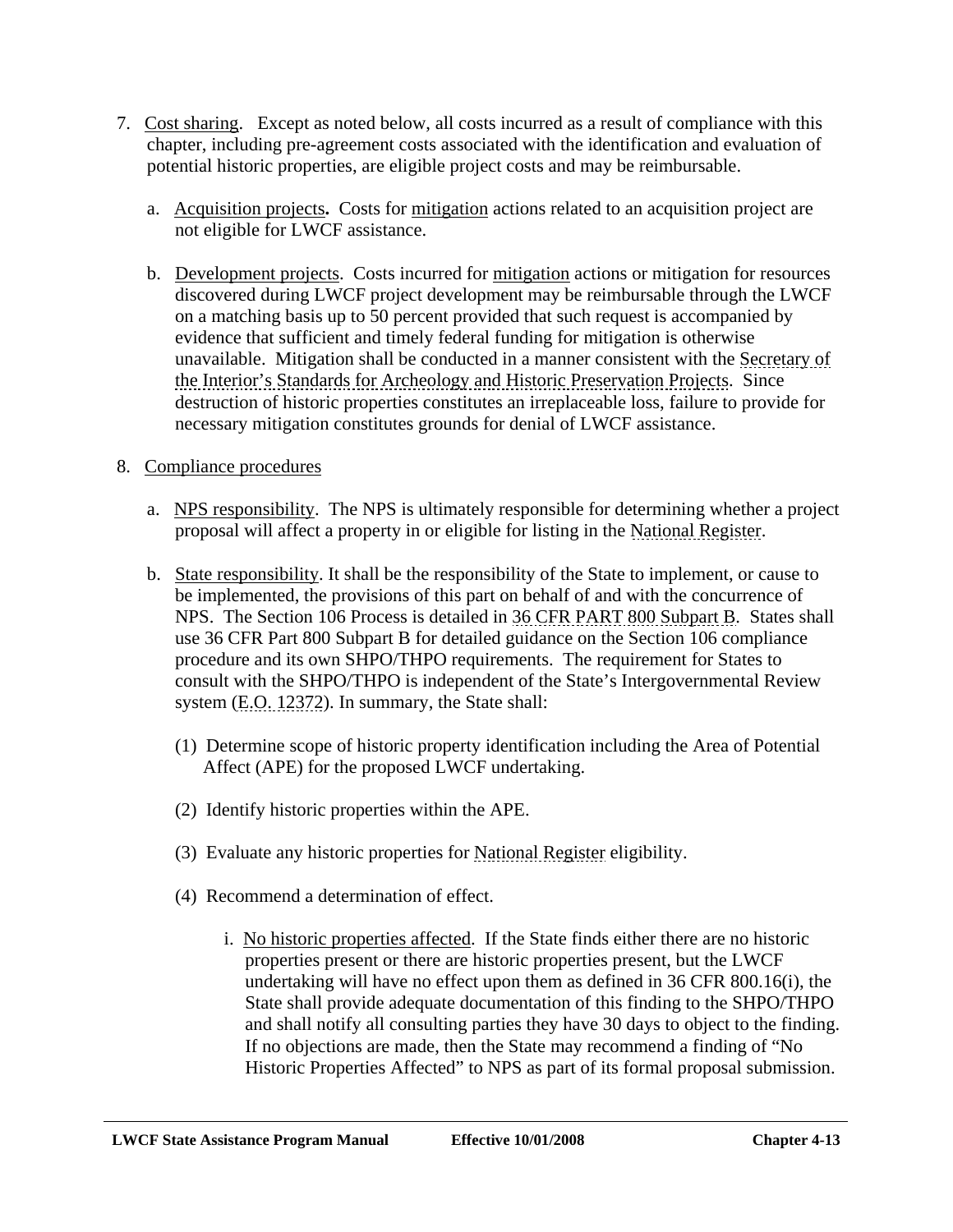If the SHPO/THPO or any consulting party objects to the finding, then the State shall follow procedures according to 36 CFR 800.4(d)(1)(ii).

- ii. Historic properties affected. If the State finds there are historic properties that may be affected by the LWCF undertaking, the State shall notify all consulting parties to invite their views on the effects and assess adverse effects, if any, in accordance with 36 CFR 800.5.
	- (a) No adverse effects on historic properties. If after the State applies the criteria of adverse effects pursuant to 36 CFR 800.5(a)(1) it determines the LWCF undertaking will have no adverse effect on historic properties eligible for or listed on the National Register it shall notify all consulting parties along with the documentation of the finding who have 30 days from receipt to review the finding. If the SHPO/THPO has agreed with the finding or has not provided a response, and no consulting party has objected, the State may recommend a finding of "No Adverse Effect" as part of its formal proposal submission to NPS.

Disagreement with "no adverse effects" finding. If within the 30-day review period any consulting party notifies the State in writing it disagrees with the "no adverse effect" finding and specifies the reasons for the disagreement, the State shall either consult with the party to resolve the disagreement or request NPS seek Council review of the finding pursuant to 36 CFR 800.5. The State shall also concurrently notify all consulting parties such a submission has been made and make the submission documentation available to the public.

If within the 30-day review period the Council provides the NPS, and if the Council determines the issue warrants it, the head of NPS, with a written opinion objecting to the finding, NPS shall proceed according to 36 CFR 800.5(c)(3)(ii).

- (b) Adverse effects on historic properties. When the potential for an adverse effect is found, the consultation shall continue among the State, NPS, SHPO/THPO and consulting parties to attempt to eliminate or mitigate the effect. The NPS, with the assistance of the State, must follow procedures pursuant to 36 CFR 800.6.
- c. Formal submission of State's proposal to NPS. NPS shall not accept a LWCF proposal from the State for formal review and decision until the Section 106 process has been completed.
- d. Post review discoveries. If historic properties are discovered or unanticipated effects on historic properties found after the NPS has signed off on the Section 106 process, the State, or subgrantee, shall immediately halt construction activities and notify NPS. In consultation with NPS, the State shall make reasonable efforts to avoid, minimize or mitigate adverse effects to such properties and follow the procedures outlined under 36 CFR 800.13(b).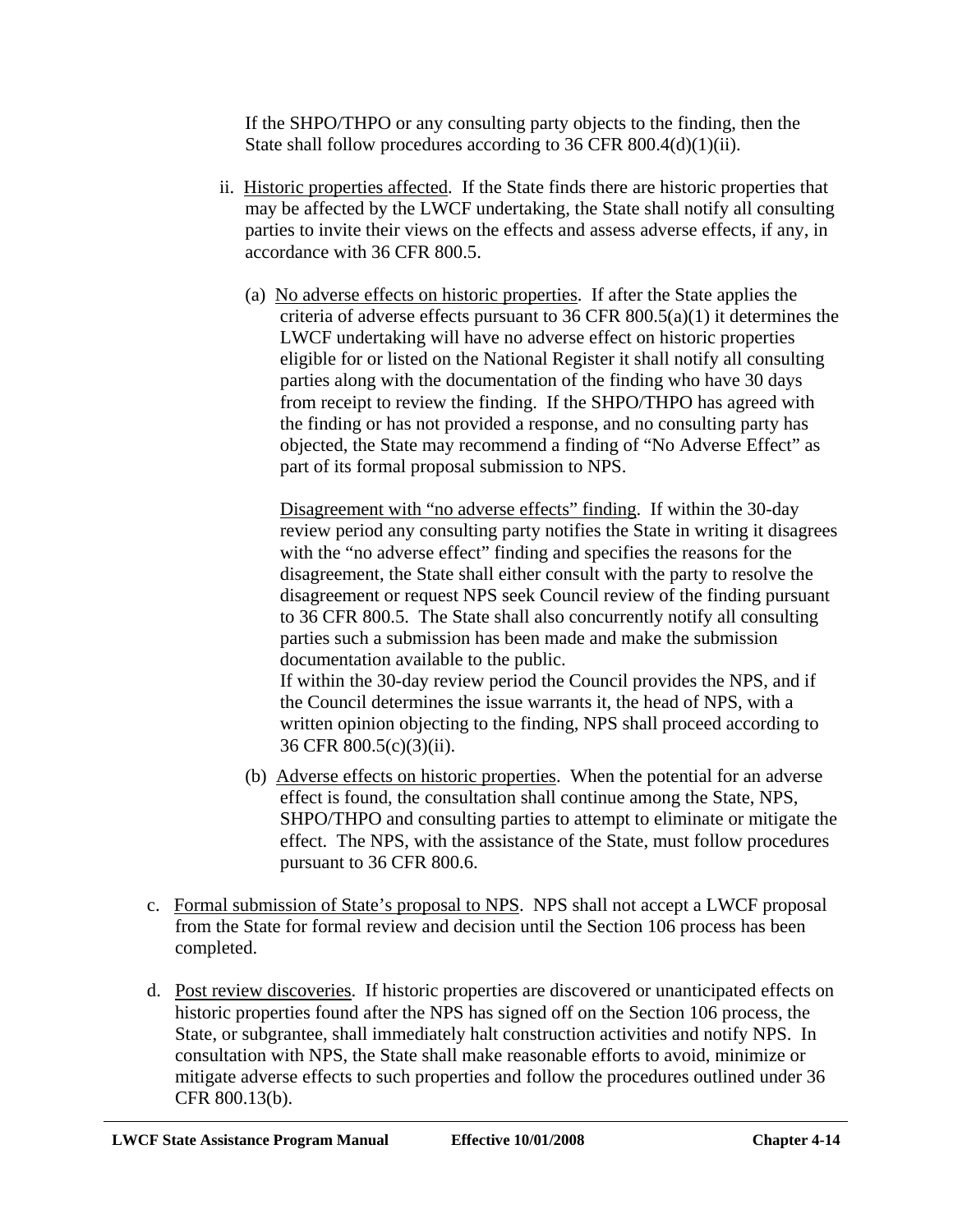- e. Data recovery. When it is determined the project will have an adverse effect on a property in or eligible for listing in the National Register, all feasible and practicable alternatives to avoid or beneficially incorporate the historic properties into the project should be considered. If NPS, in consultation with the Council and the SHPO/THPO, determines there is no alternative but to recover the scientific, prehistoric, historical or archeological data, such recovery shall be conducted in accordance with 36 CFR 800.6 and pursuant to a Memorandum of Agreement and be consistent with the Department of Interior "Statement of Program Approach" for implementation of P.L. 93-291. In the event that timely funding under P.L. 93-291 is unavailable, such data recovery costs may be assisted in accordance with this section.
- f. Destruction of historic properties prohibited. Destruction of any site or property on or eligible for inclusion on the National Register prior to or in anticipation of applying for LWCF assistance shall constitute grounds for denial of LWCF assistance.

# **D. Uniform Relocation Assistance and Real Property Acquisition Policies Act of 1970**

 1. Purpose. This section provides guidance for the application of the Uniform Relocation Assistance and Real Property Acquisition Policies Act of 1970, as amended (Uniform Act) and its implementing regulations found in the Code of Federal Regulations, Part 24 (49 CFR Part 24) to federally assisted projects through the Land and Water Conservation Fund (LWCF).

The Uniform Act provides for the uniform and equitable treatment of persons displaced from their homes, businesses, or farms by federal and federally assisted programs and establishes uniform and equitable land acquisition policies for federal and federally-assisted programs, such as the LWCF

- a. Displaced persons. The Uniform Act seeks to ensure that persons displaced as a direct result of federal or federally assisted projects are treated fairly, consistently, and equitably so such displaced persons will not suffer disproportionate injuries as a result of projects designed for the benefit of the public as a whole. In this regard, the provisions of the Uniform Act and its implementing regulations apply to state and local government agencies receiving federal financial assistance for public projects that require the acquisition of real property regardless of funding source. The acquisition itself does not need to be federally funded for the rules to apply. If federal LWCF funds are used in any phase of the project, such as subsequent LWCF-assisted development as described in Section 5 below, States must comply with the rules of the Uniform Act.
- b. Real property acquisition. The Uniform Act seeks to ensure that owners of real property to be acquired for federal and federally-assisted projects are treated fairly and consistently, to encourage and expedite acquisition by agreements with such owners, to minimize litigation and relieve congestion in the courts, and to promote public confidence in federal and federally-assisted land acquisition programs. See Section 4 below for further guidance on real property acquisitions.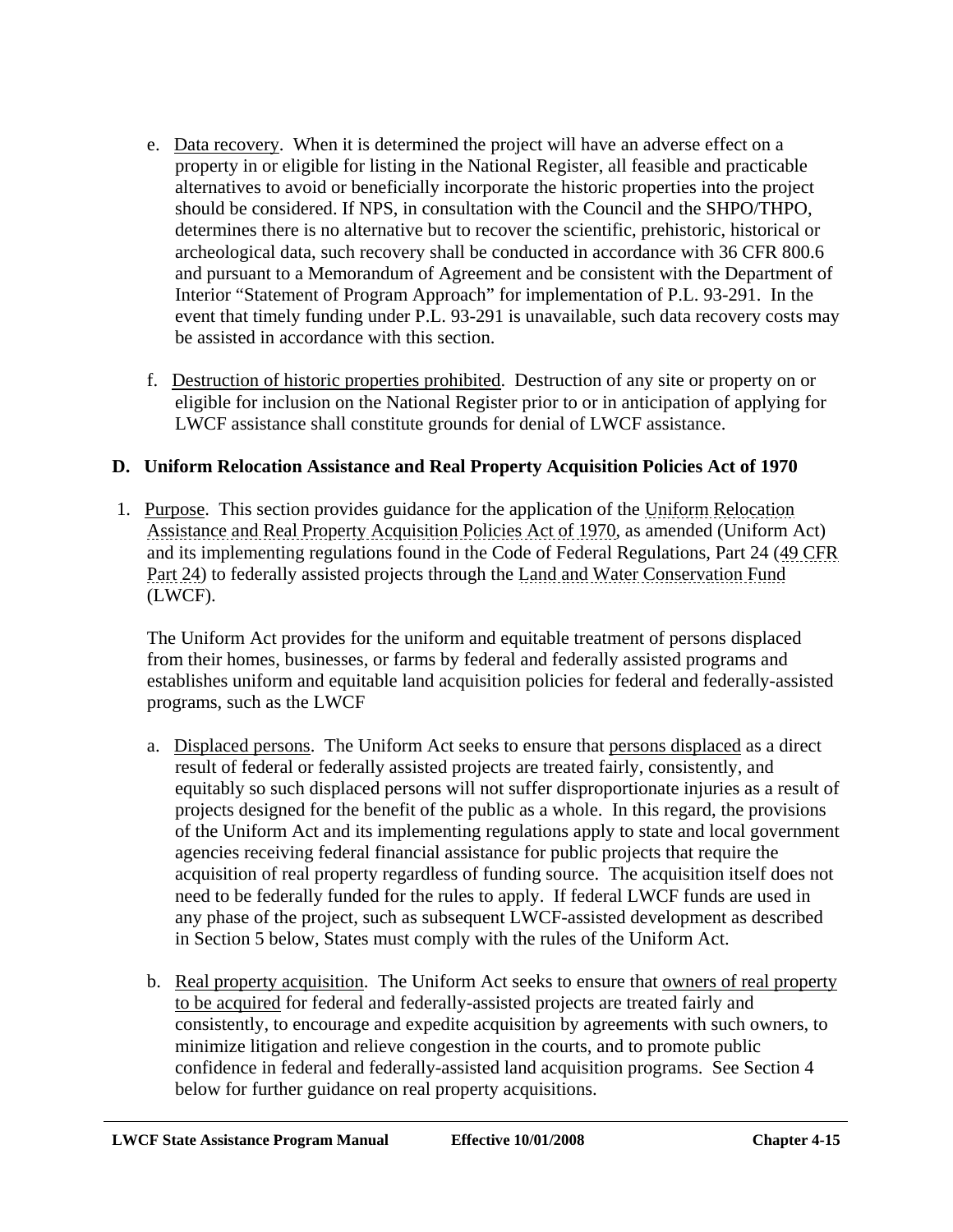2. State responsibility. The States are responsible for implementing the provisions of the Uniform Act pursuant to 49 CFR Part 24. The State Liaison Officers must keep participating state agencies and local governments advised on, and assure compliance with, all relocation and acquisition matters as they relate to the Uniform Act and these procedures. For LWCF project approval, this State assurance is incorporated into the general provisions included with every project agreement:

> *The State will comply with the terms of Title II and Title III, the Uniform Relocation Assistance and Real Property Acquisition Policies Act of 1970 (P.L. 91-646), 94 Stat. 1894 (1970), and the applicable regulations and procedures implementing such Act for all real property acquisitions and where applicable shall assure that the Act has been complied with for property to be developed with assistance under the project agreement.*

- 3. State documentation requirements for displaced persons. Except for Items "e" and "g" below, the State is required to keep the following documentation in its own LWCF project files and make it available upon request during program reviews, for audit purposes, and in response to NPS information requests. The State must submit copies of the "Statement of Difference in Value and Waivers" to the NPS prior to project completion.
	- a. An estimate of the number of individuals, families, businesses, and farms being displaced.
	- b. Appraisal documentation including review material and the State's written approval of the appraisal report.
	- c. Copy of the written offer to purchase including a statement of just compensation.
	- d. Relocation Plan, advisory services program, and appeals procedure where displacement occurred.
	- e. Statement of difference in value if the purchase price is greater than the approved appraisal of fair market value.
	- f. Documentation showing the owner or owner's designated representative has been given an opportunity to accompany the appraiser during his inspection of the property.
	- g. Evidence that occupants of property acquired were furnished at the time of initiation of negotiations adequate information explaining their eligibility to payments under Title II of the Uniform Act
	- h. Copies of waivers where applicable.
	- i. Appropriate claims forms and supporting documentation.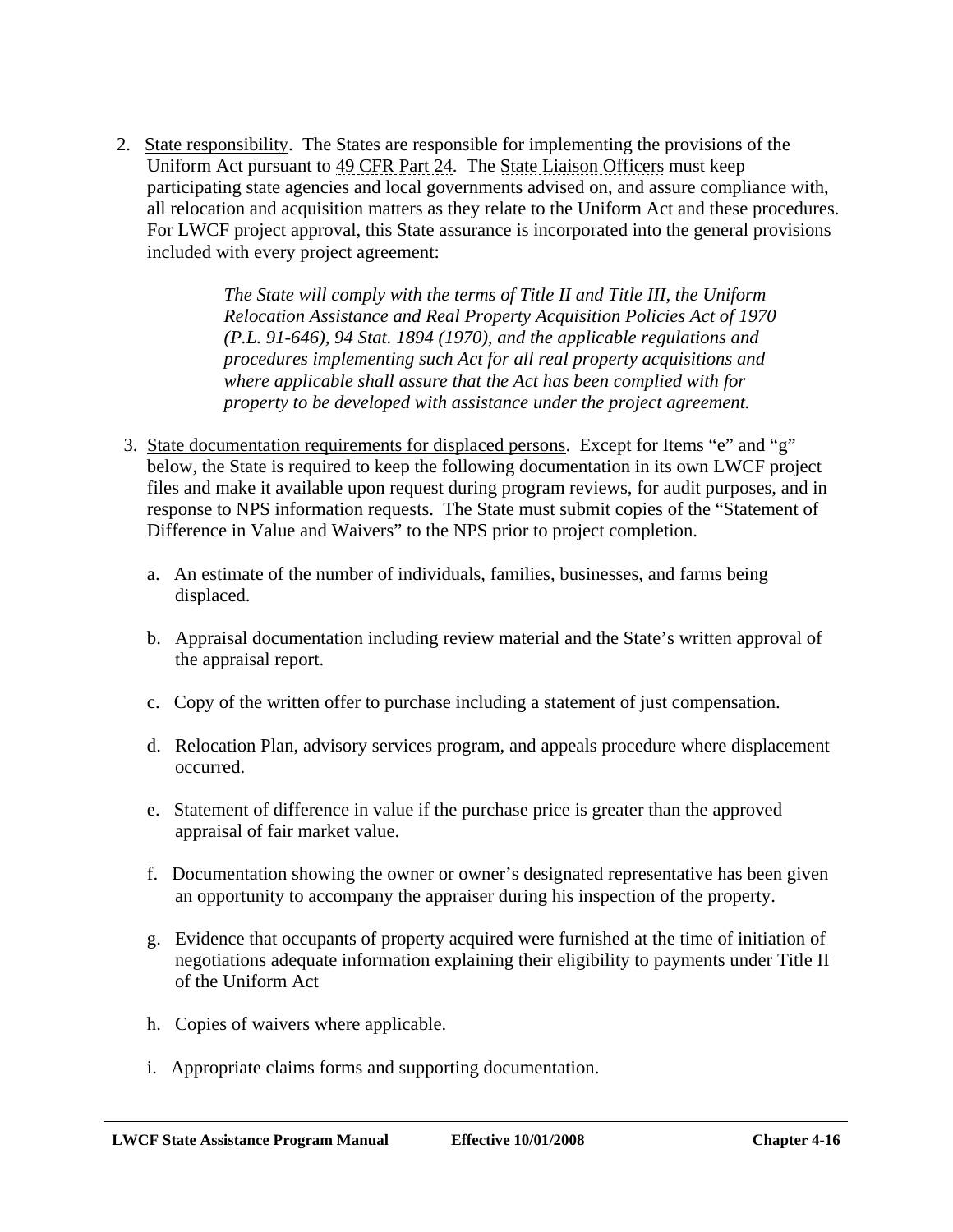- j. Evidence of purchase price and of title.
- 4. State relocation assistance advisory services.States shall carry out a relocation assistance advisory program that includes, in part, determining the relocation needs of each person to be displaced and providing an explanation of payments and other assistance for which the person may be eligible. All services required by Title II, Section 205 of the Uniform Act must be provided by the state or local sponsor.
- 5. Relocation benefits to displaced persons. The State must make available relocation benefits to persons displaced from any site that at the time of acquisition with or without LWCF assistance (or at any time thereafter prior to actual displacement) was planned as the site of a federally assisted project as follows:
	- a. If the acquisition or displacement occurred within the two years preceding the time the State submits its application for federal financial assistance to the NPS, the State must provide the assurances required by Sections 210 and 305 of P.L. 646, unless the State can provide to the NPS documented evidence that at the time of the acquisition and last displacement, planning activity to obtain the particular federal assistance being applied for had not yet been initiated.
	- b. When the acquisition or displacement occurred more than two (2) years, but less than five (5) years before the State submits an application for federal financial assistance, that same assurance must be provided by the State, unless a written certification is provided as part of the project application by the head of the State or local government agency sponsoring the project. The certification will indicate, under penalty for willful misstatement (18 U.S.C. Section 1001), that the state or local government had not yet initiated planning activities for the application to obtain federal assistance at the time of the acquisition and last known displacement. The intent of this certification is for the State to provide an affirmative demonstration the acquisition was not the first step in a logical or foreseen planning of a project requiring federal financial assistance.
	- c. If the acquisition and last displacement occurred more than five (5) years before the State applies for federal financial assistance, the State need not provide the assurances required by Sections 210 and 305 of the Uniform Act nor the certification discussed above, unless the NPS has evidence to indicate that at the time of the acquisition and last known displacement, the state or local government had initiated planning activity for the application to obtain the particular federal assistance. In such case, Sections 210 and 305 assurances will be required. This is because it is assumed after five (5) years it is unreasonable to assume there was intent to seek financing of a development project at the time of acquisition or intent to deny relocation benefits.
	- d. The States shall keep relocation certifications and related records in its own LWCF project files and make them available for inspection at the request of NPS.
- 6. Displaced applicant appeals process. Situations may occur when an applicant for payments under the Uniform Act will be aggrieved by a displacing agency's determination as to the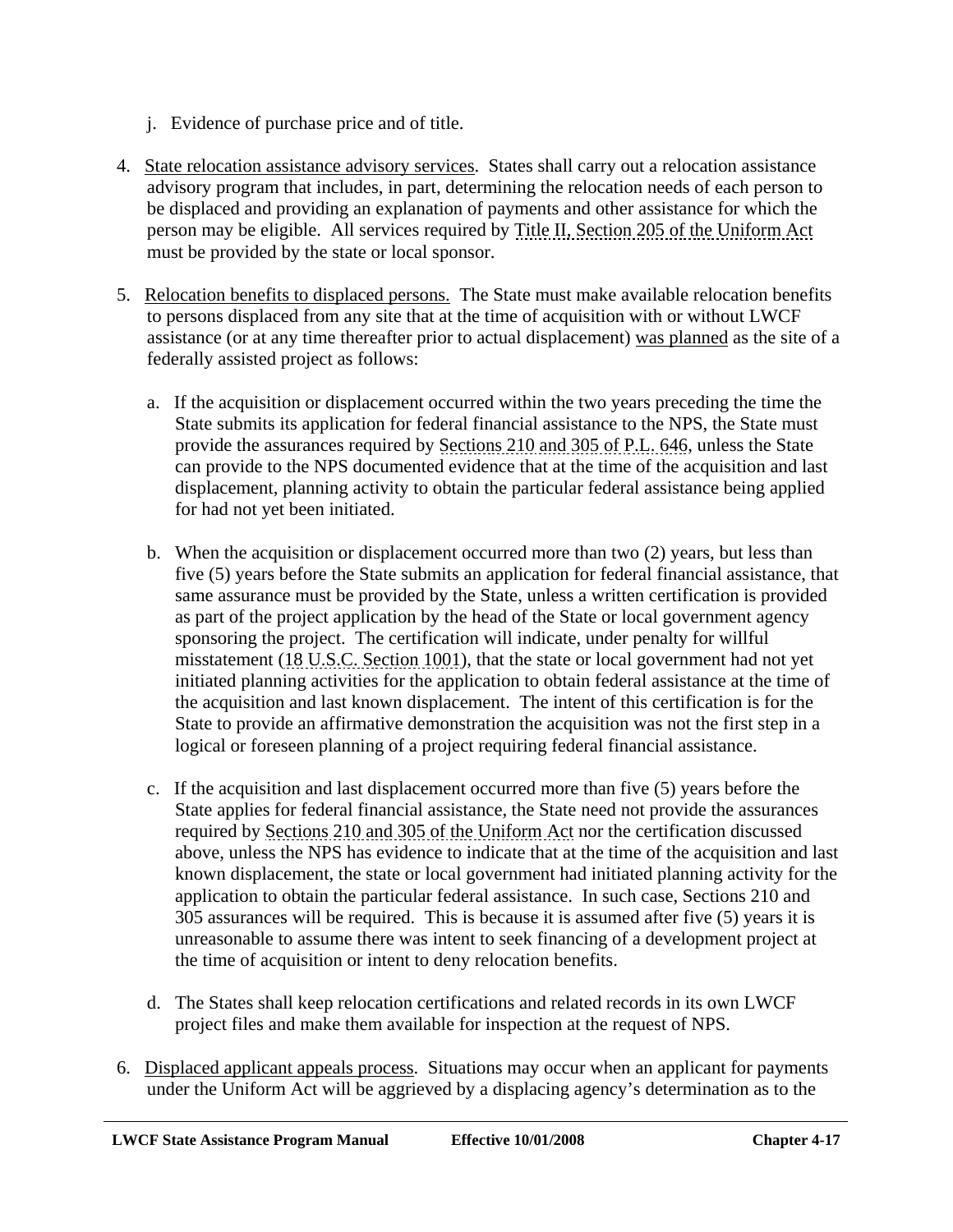applicant's eligibility for payment or the amount of the payment. Each State shall establish procedures that provide for adequate review by the involved state agency of the concerns of the person aggrieved. The procedures should assure that aggrieved persons may have their applications reviewed by the head of the state agency. The procedures should also provide for an appeals process that can be followed should decisions remain disputed following review by the head of the state agency.

- 7. Real property acquisition
	- a. Methods of acquisition. Acquisition of land and water, or interests therein, may be accomplished through direct voluntary purchase, gift, transfer, eminent domain, or other means. The NPS encourages public policies and procedures for the acquisition of real property that are fair and consistent, and directed toward giving the property owner the full measure of compensation authorized by law, promptly, with a minimum of inconvenience, and without prolonged negotiation or costly litigation. Federallyassisted acquisitions shall be guided by the policies found in Title III of the Uniform Act.
		- (1) The Federal Government will not obtain a legal right or title to any area or facility acquired with LWCF assistance. The State must have on file satisfactory evidence of the purchase price and a description of the character and nature of the title received by the project sponsor before requesting reimbursement from the NPS.
		- (2) Evidence of title, such as a written statement by the State Attorney General, title insurance, or other means considered reasonable and adequate, must also be available to the SLO before requesting reimbursement from the NPS.
		- (3) Requests for payment certified by the SLO will be acceptable evidence of the purchase price and that the State has on file all the required documents, including those required by P.L. 91-646.
		- (4) A survey may be required by the NPS to confirm the exact location and size of the tract being acquired.
	- b. State responsibility**.** The State will have responsibility for providing guidance to appraisers on appraisal requirements for federally-assisted acquisitions, for ensuring appraisals are reviewed by state-certified review appraisers pursuant to the Uniform Appraisal Standards for Federal Land Acquisitions (UASFLA), and for approving appraisals. The State must certify the appraisals meet the federal appraisal standards as described in below. A certification statement is included in the LWCF Proposal Description and Environmental Screening Form (PD/ESF) for States to certify appraisals and waiver valuations.

NPS will conduct spot check reviews of appraisals as needed and will review the State's LWCF appraisal review process as part of a state program review to assure compliance with the LWCF requirements and federal appraisal standards. The NPS may request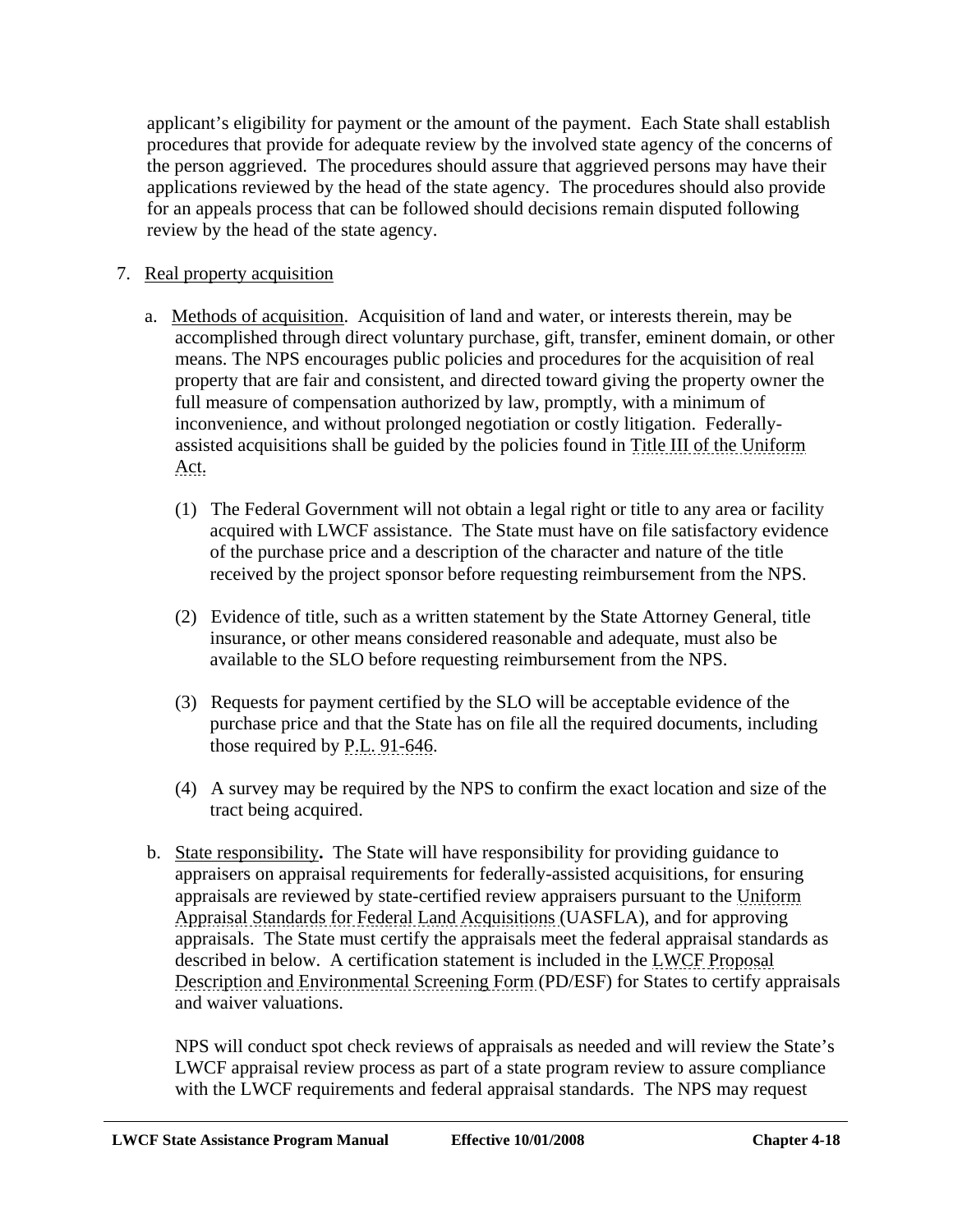appraisal review assistance from the Department of the Interior's Appraisal Services Directorate (ASD) as needed. When the appraisal review results in substantive concerns as to the adequacy of an approved appraisal, the State Liaison Officer will be responsible for providing NPS (or ASD) with supplemental appraisal documentation or a new appraisal in accordance with the review findings. The value established by the revised or new appraisal will be used as the basis for determining just compensation and matching assistance.

c. Appraisal standards. The Uniform Appraisal Standards of Federal Land Acquisitions (UASFLA), commonly referred to as the "Yellow Book," shall be used by state and local appraisers in the preparation of appraisals for federal LWCF-assisted acquisitions, donations if used for a federal match, and land exchanges for conversions. Because the appraisals for federal government acquisitions purposes, including federally-assisted acquisitions, are bound by federal law relating to the valuation of real estate, it is necessary to apply the UASFLA as warranted by the conditions of the federal appraisal assignment.

The federal standards (UASFLA) are considered "Supplemental Standards" to the Uniform Standards of Professional Appraisal Practice (USPAP) and are required to bolster the minimum level of documentation and yield compliance with the unique and applicable appraisal methods and procedures that have evolved from federal case law. The UASFLA 2000 edition is available from on-line. USPAP is revised annually and can be found on the Appraisal Foundation's website.

(1) UASFLA and USPAP. Appraisal preparation, documentation and reporting shall be in conformance with the UASFLA, which are generally compatible with standards and practices of both the appraisal industry and the Uniform Standards of Professional Appraisal Practice (USPAP). However, USPAP compliance alone will not result in UASFLA compliance. The project sponsor must recognize the differences between UASFLA and USPAP and ensure the appraiser meets the higher standards of the UASFLA, except where noted below.

The UASFLA incorporates, by reference, most of the provisions found in the USPAP, however, UASFLA is a more detailed and rigorous standard. The UASFLA does deviate from the USPAP on certain occasions. Therefore, it may be necessary to invoke USPAP's "Jurisdictional Exception Rule" when preparing a UASFLA-complying report. This allows USPAP standards to conform to overriding federal law relating to the valuation of real estate for LWCF federallyassisted acquisition and LWCF Act Section 6(f)(3) conversion purposes. Consult Part D-1 of the UASFLA for a discussion of the minor conflicts between the 2000 edition of the UASFLA and the USPAP in effect as of that same year.

The major difference between the USPAP and the UASFLA is the UASFLA mandated procedure of valuing partial takings by utilizing the "before and after" method of analysis. This method addresses the loss of market value suffered by the large parcel as a result of the loss of the real property rights in question. "Severance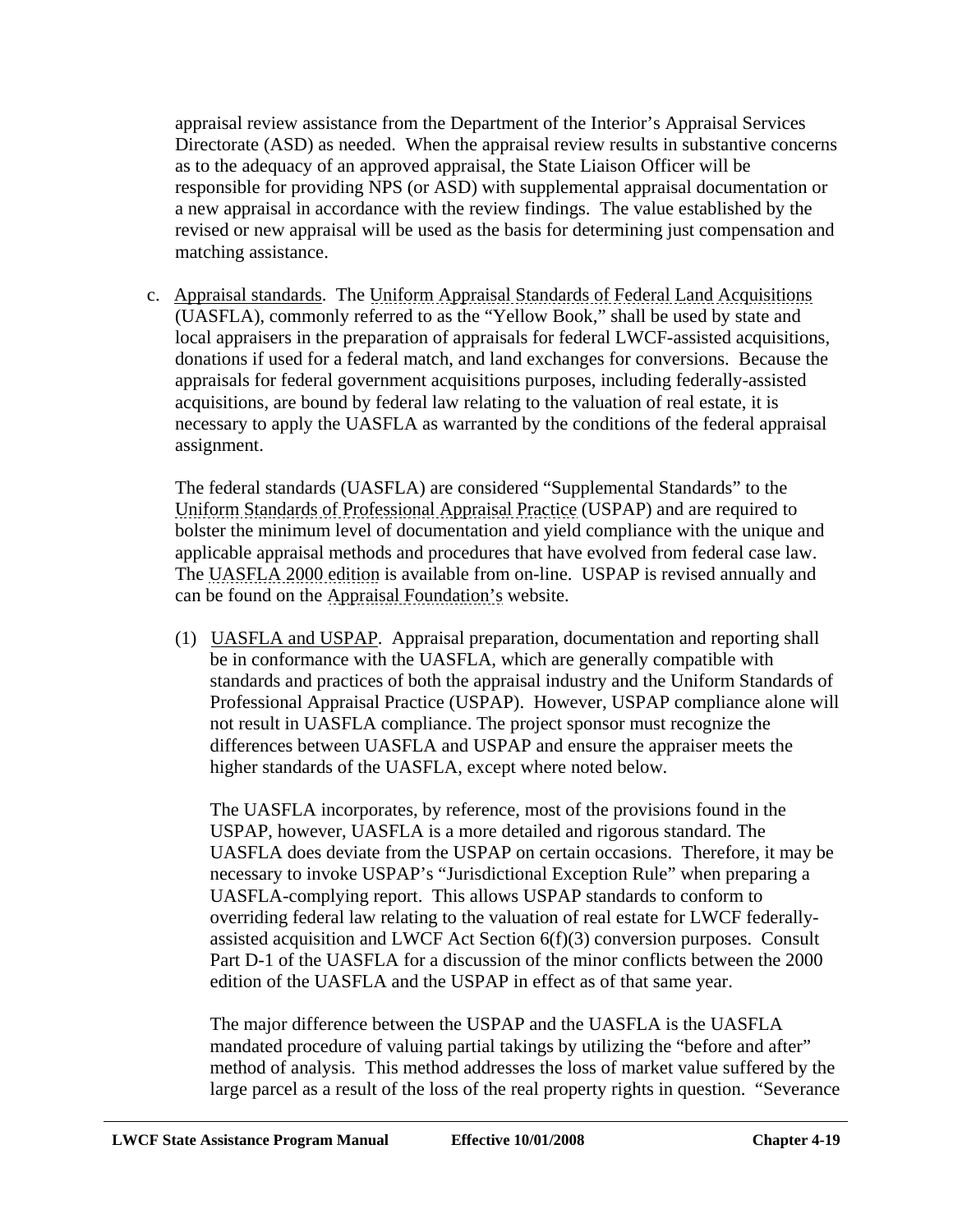damages" and "special benefits" affecting the remaining real property are automatically addressed through this appraisal method. The USPAP provides no specific guidance with respect to this issue. Lacking specific guidance, most USPAP appraisal reports simply address the value of the real property rights acquired by the grantee and not the overall diminution suffered (or, perhaps, enhancement realized) by the property from which it was acquired. Thus, a landowner, under certain circumstances, may end up "short changed" or unjustly enriched as a result of the lack of direction given in the USPAP in an involuntary or condemnation type acquisition. The reason for this UASFLA requirement is fairness to all concerned parties. Except for appraisal problems associated with Section 6(f) conversion land exchanges**,** the "before and after" method is required for LWCF appraisals.

Appraisers are obligated to be familiar with the entire UASFLA standard before bidding on an appraisal assignment and/or preparing the appraisal report.

#### (2) Specific UASFLA policies and guidance for LWCF appraisal problems.

 i. For the purpose of the UASFLA compliance, any appraisal report, whether identified by the appraiser as a self-contained report or a summary report, will be considered as meeting the UASFLA requirements for a self-contained report if it has been prepared in accordance with the UASFLA.

See Section A of the UASFLA for details on data documentation and appraisal reporting standards. All appraisals are to include the required certification statement found in Part A-4. UASFLA contains an *Appraisal Report Documentation Checklist* located in Appendix A and a *Recommended Format for Federal Appraisal Reports* in Appendix B.

 ii. The appraiser's estimate of highest and best use must be an "economic" use. A non-economic highest and best use, such as "conservation," "natural lands," "preservation," or any use which requires the property to be withheld from economic production in perpetuity, is not a valid use upon which to estimate market value. Therefore, any appraisal based on such a non-economic highest and best use will not be approved for federal land acquisition purposes.

In this same regard, an appraiser's use of any definition of highest and best use which incorporates non-economic considerations (*e.g.*, value to the public, value to the government, or community development goals) will render the appraisal unacceptable for LWCF purposes. (Section A-14 of the UASFLA)

 iii. For acquisitions not associated with Section 6(f) conversions and replacement land, the "before and after" method of valuation is required if the proposed acquisition is something less than the entire ownership. For example, if the proposed acquisition is a 20-acre parcel and the larger property is a 100-acre property, the required method of analysis is to value the 100-acre property in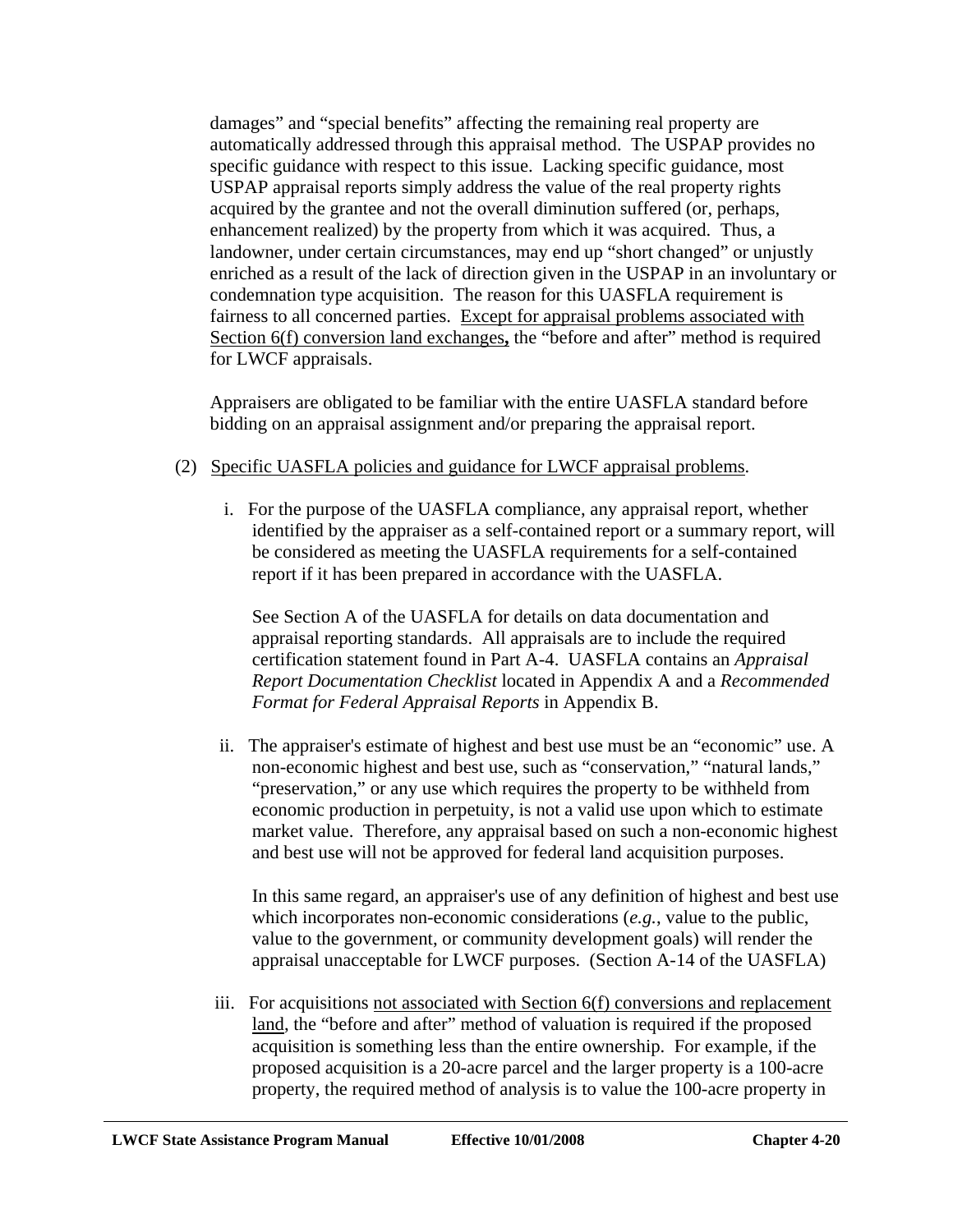the "before" condition and then value the 80-acre parcel in the "after" condition. The value of the acquisition is then determined by subtracting the latter value estimate from the former value estimate. Improvements that are unaffected by the partial acquisition, either positively or negatively, need not be valued as long as the appraiser states that to be the case and the property is not to be acquired through condemnation.

- iv. The use to which the grantee will put the property after it has been acquired is, as a general rule, an improper highest and best use. It is the value of the land acquired that is to be estimated, not the value of the land to the government. If it is solely the government's need that creates a market for the land, this special need must be excluded from consideration by the appraiser." (Section A-14 of the UASFLA).
- v. The UASFLA contains a unique definition of market value (Section A-9 of the UASFLA).
- vi. The UASFLA contains a unique certification statement (Section A-4 of the UASFLA).
- vii. Estimates of "marketing time" and "exposure time" are not appropriate and should not be reported in UASFLA-complying reports. The exclusion of the estimate of "exposure time" may be considered a Jurisdictional Exception to the USPAP. (See Sections D-1 and A-9 of the UASFLA. However, the USPAP version effective July 1, 2006 no longer specifies the reporting of exposure time in Standard 2, "Real Property Appraisal Reporting," but does refer to the development of an opinion of exposure time in the "Comment" following S.R.  $1-2(c)(iv)$  as well as in SMT-6. "Marketing time" is no longer mandated, to any extent, in the aforementioned edition of the USPAP.)
- viii. Because Section 6(f) conversions are land exchanges, the following policies shall apply:
	- (a) For partial takings, "part taken" appraisals shall be prepared for the subject parcels rather than employing the classic "before and after" appraisal methodology described above. This is necessary to avoid consequential value distortions that would logically occur as a result of appraisement of partial takings within parent parcels of greatly differing sizes. For example, if a park (conversion) property under appraisement is a five-acre tract within a 1,000-acre larger property and the replacement property (non-park property) is a 5-acre tract within an otherwise similar 8-acre larger parcel, an equal value conclusion would be extremely improbable, and such an appraisal procedure might very well result in an "equal value" exchange of a conversion property being several times the size, and perhaps several times the value (if viewed from the perspective of being a stand-alone parcel), of the replacement property.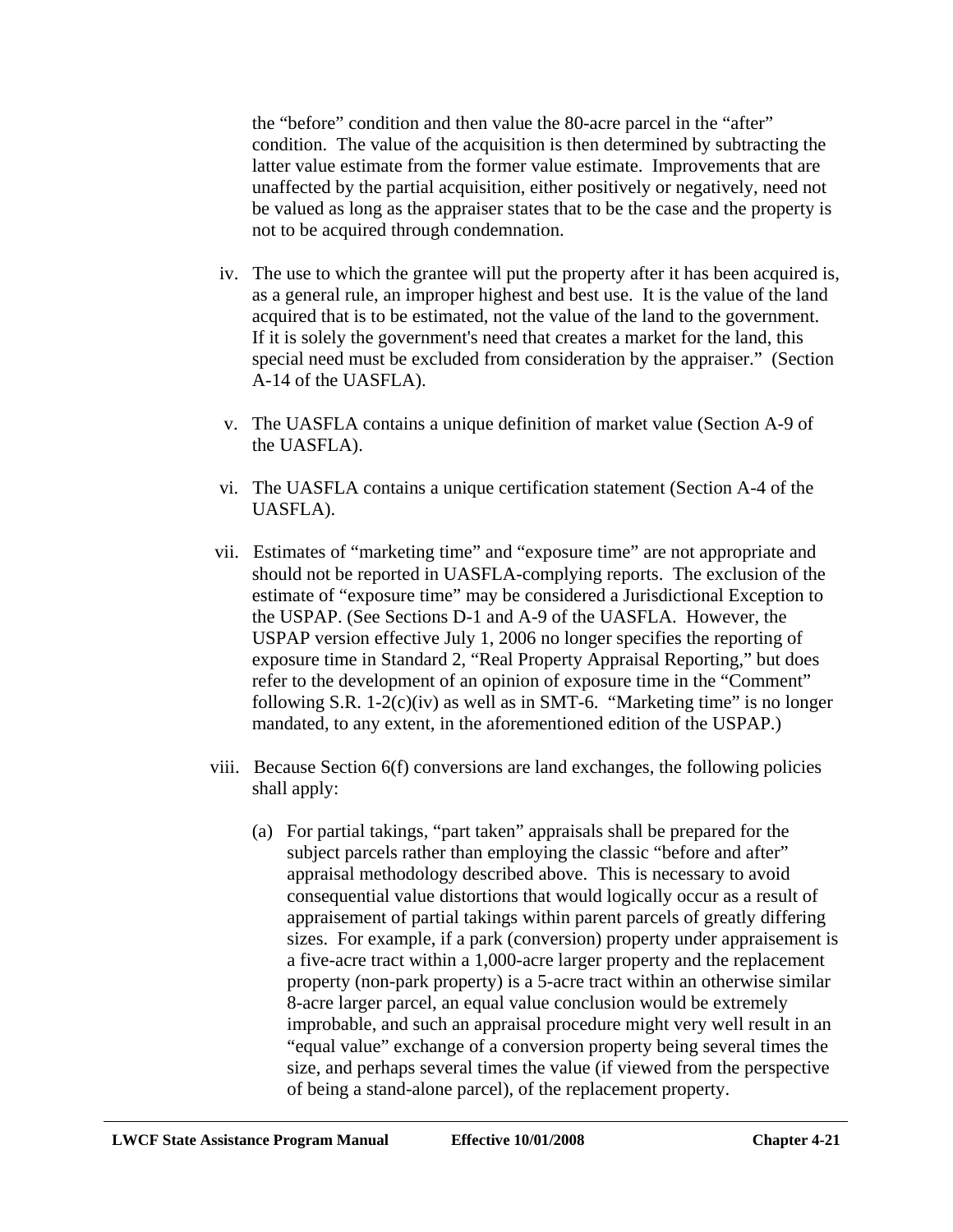- (b) In order to determine the highest and best use of the park property, the appraiser is to ignore the actual zoning of the property if the zoning is a non-economic zoning established to recognize the "open space" characteristics of the park or to foster the preservation of the park. In this situation, the appraiser is to determine the most likely zoning that would have come about under the hypothetical condition the park was never created. In so doing, the appraiser will consider likely property uses based upon all germane factors as well as the actual present zoning of comparable, nearby, privately owned properties. Under this scenario, the cost, risk and time associated with obtaining a zoning change would not be appropriate. This procedure is necessary to avoid penalizing the conversion property because it was taken out of private ownership and dedicated to a non-economic use.
- (c) The same valuation method shall be used on both the converted parcel and the replacement parcels.
- ix. The owner or the owner's designated representative must be given an opportunity to accompany the appraiser during his or her inspection of the property. (Section D-14 of the UASFLA)
- d. Appraisal value estimate under \$25,000**.** If the State determines an appraisal is unnecessary because the valuation problem is uncomplicated and the estimated value of the real property is \$10,000 or less based on a review of available data, the State may unilaterally waive the appraisal and instead prepare a waiver valuation per 49 CFR  $24.102(c)(2)(ii)$ . The State is permitted to raise the waiver valuation cap up to \$25,000 provided the acquiring agency offers the owner the option to have an appraisal, and the owner elects to have the agency prepare a waiver valuation instead. Thus, the State may increase the \$10,000 cap to \$25,000 with the consent of the landowner.

The person preparing the waiver valuation must have sufficient understanding of the local real estate market to be qualified, and shall not have any interest, direct or indirect, in the real property being valued for compensation. Further guidance on waiver valuations can be found on the Federal Highway Administration's Website.

e. Conflict of interest. No person shall attempt to unduly influence or coerce an appraiser, review appraiser, or waiver valuation preparer regarding any valuation or other aspect of an appraisal, review or waiver valuation. Persons functioning as negotiators may not supervise or formally evaluate the performance of any appraiser or review appraiser performing appraisal or appraisal review work, except that, for a program or project receiving federal financial assistance, the federal funding agency may waive this requirement if it determines it would create a hardship for the agency. [See 49 CFR  $24.102(n)$  (2).]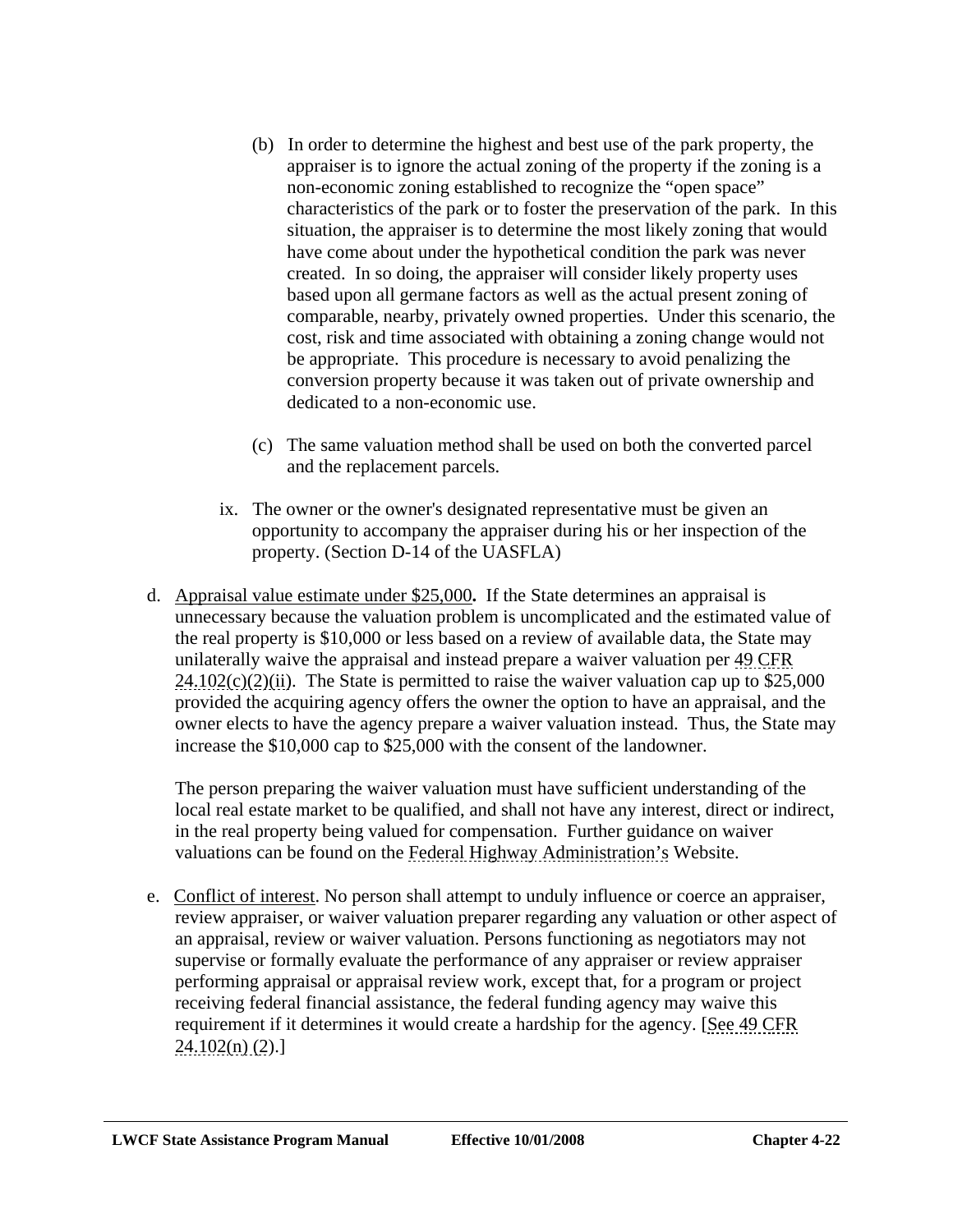f. Basis for LWCF matching assistance. The project sponsor must secure at least one appraisal by a qualified appraiser or document the value using the waiver valuation method for each parcel to be acquired. Generally, the fair market value (FMV) or waiver value will be used as the basic measure of LWCF assistance on acquisitions. LWCF assistance shall be based upon evidence of this value.

Properly documented costs of severance damage may be matched. Severance damage is the diminution in value of the remaining land due to the particular land taken and is considered to be an inherent part of just compensation.

The LWCF Act precludes using Fund assistance for incidental costs relating to acquisition.

Settlement may occur after the LWCF project agreement has been signed by NPS.

- g. Acquisition by donation. An appraisal prepared according to the UASFLA or a waiver valuation is required for all projects involving the donation of real property or interests therein for determining the federal matching share. For guidance on waiver valuations for real property with an estimated value under \$25,000, see Item "d" above.
	- (1) Partial donations/Acquisition at less than just compensation**.** Only in unusual circumstances (e.g. bargain sales, donations, etc.) will real property be acquired at less than established just compensation as determined by an approved appraisal. For partial donations, documentation must include evidence the owner has been provided with a statement of just compensation. A written statement by the owner that he is making a partial donation is also required.
	- (2) To determine the amount eligible for matching a LWCF project, an approved appraisal is still necessary.
- h. When State request for LWCF assistance is different than appraised value. An appraisal should be an acceptable estimate of property value if competently compiled by a qualified appraiser. However, it cannot be assumed to be an absolute statement of value. The approved appraisal value is the basis for establishing the amount of just compensation offered to the owner (seller) at the initiation of negotiations. The negotiation between a willing seller and a willing buyer will often set a price that is higher than the appraisal, and this market place value must be considered with the appraised value in establishing the reasonable limits of LWCF assistance.

When the State believes the administrative settlement is an adequate indication of market value, yet it is higher than the approved appraised value, a detailed and well documented statement on this difference with all pertinent appraisal documents must be submitted before reimbursement is requested. This statement should explain why the appraisal may not reflect the market value and what steps the project sponsor took to establish the value, and include adequate market data to substantiate the value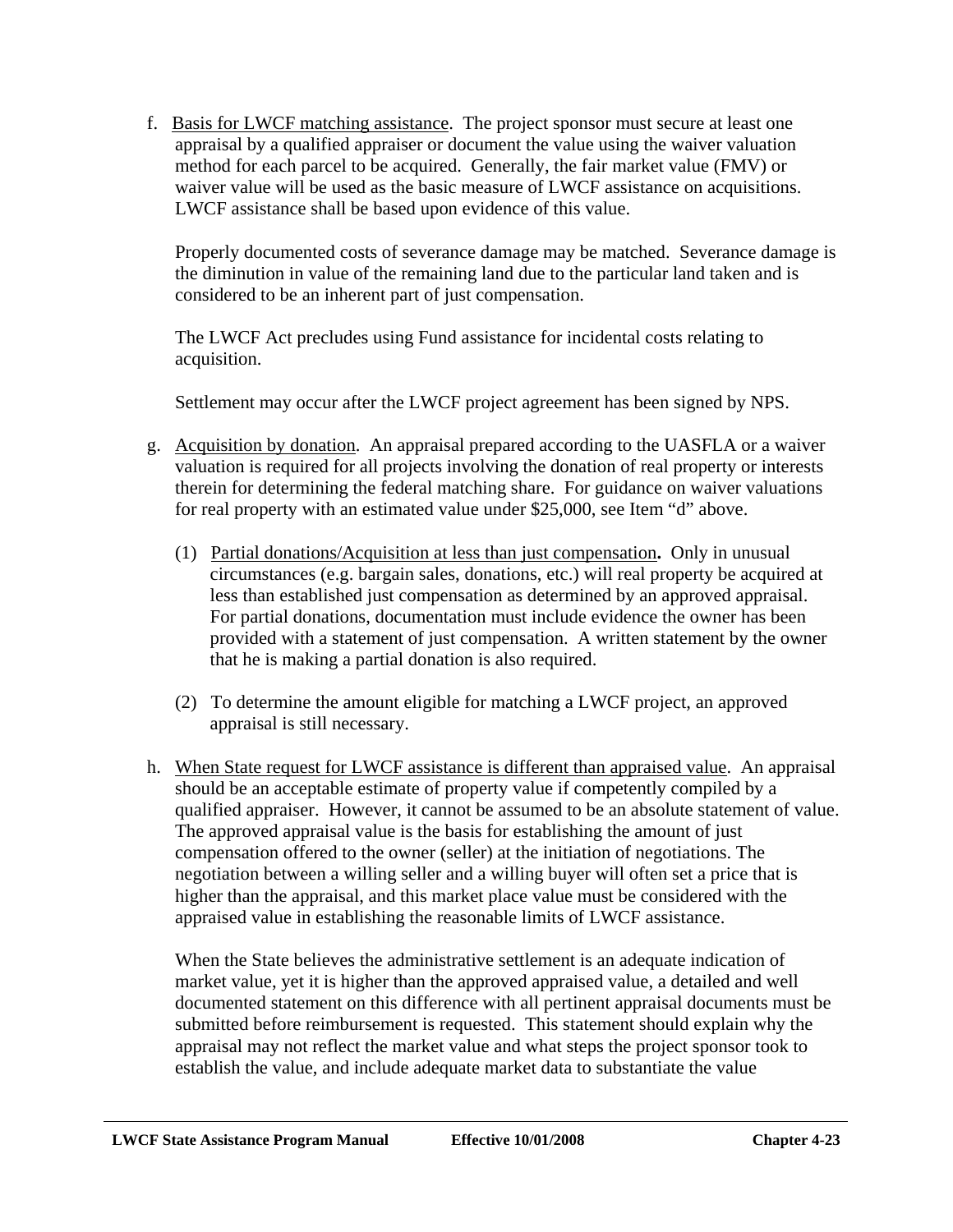conclusion. If the NPS agrees the administrative settlement represents a reasonable estimate of the property, that amount will be eligible for assistance.

- i. Acquisition of less-than-fee interests. In certain instances the purchase of less than fee title may be permissible (see Chapter 3). The acquisition of easements, rights-of-way, etc., will be viewed in the same light as full takings. Documentation of value by appraisals will be the same. The project proposal should adequately explain why lesser interests are to be acquired.
- j. Judicial decisions. When lands are acquired through judicial proceedings, the price determined by the court will be accepted by NPS in lieu of any previous NPS or State approved appraised value.
- k. Responsibility for quieting title or for replacement of properties acquired with defective title. The State is responsible for quieting claims against title and for replacing property found to have defective title with other properties if this occurs after project completion pursuant to the LWCF conversion provisions found in 36 CFR 59. If prior to project completion, the LWCF project may be terminated for cause (see Chapter 7).

# **E. Equal Employment Opportunity Contract Compliance**

For all LWCF grants involving federally assisted construction contracts and subcontracts in excess of \$10,000, the recipient must comply with Executive Order 11246, as amended, and with the regulations of the Office of Federal Contract Compliance Programs (OFCCP) of the Department of Labor at 41 CFR 60-4. In determining whether Fund-assisted construction contracts exceed this dollar limit, the total amount of the contract awarded rather than the amount of federal assistance shall apply.

# **F. National Flood Insurance Program**

- 1. Scope. The Flood Disaster Protection Act of 1973 (P.L. 93-234) requires the purchase of flood insurance as a condition of receiving any federal financial assistance (including LWCF assistance) for acquisition or construction purposes in special flood hazard areas located in any community currently participating in the National Flood Insurance Program authorized by the National Flood Insurance Act of 1968. These special flood hazard areas are identified by the Federal Insurance Administration of the Federal Emergency Management Agency.
- 2. Improvements eligible for flood insurance coverage
	- a. Definitions. For the purposes of the National Flood Insurance Program, the term "financial assistance for acquisition or construction purposes" means any form of financial assistance that is intended in whole or in part for the acquisition, construction, reconstruction, repair or improvement of any publicly or privately owned building or mobile home, and for any machinery, equipment, fixtures, and furnishings contained or to be contained therein. The terms building and mobile home are further defined as any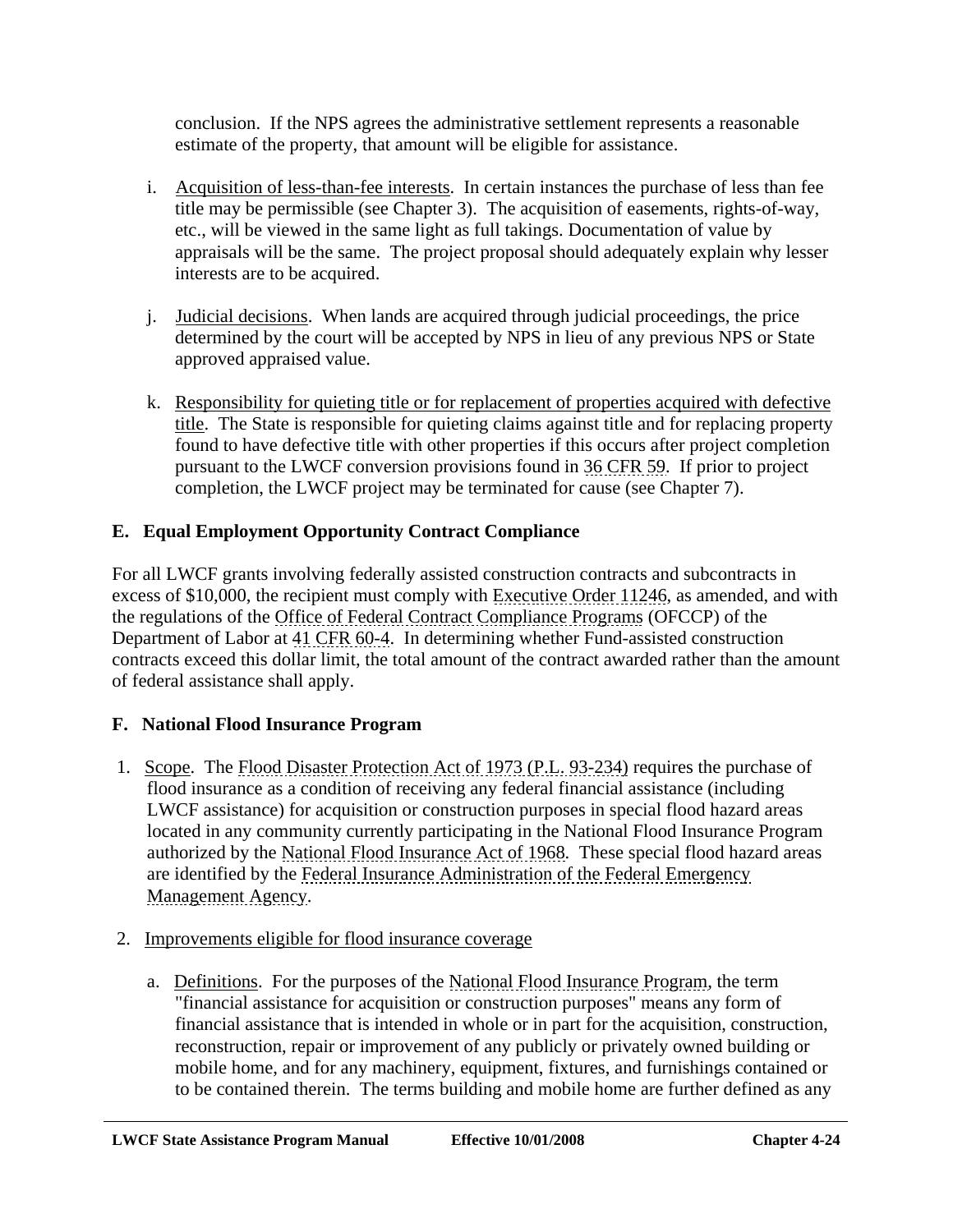walled and roofed structure that is principally above ground and affixed to a permanent site. Structures and their contents that meet these definitions are referred to as insurable improvements in this section.

- b. Examples of insurable improvements for which insurance is required include, but are not limited to the following: 1) restroom facilities; 2) administrative buildings; 3) bathhouses; 4) interpretive buildings; 5) maintenance buildings and sheds for landscaping tools or other equipment; 6) sheltered facilities consisting of two or more walled sides and a roof.
- c. Examples of improvements for which insurance is not required include, but are not limited to the following: 1) open picnic shelters; 2) permanently affixed outdoor play equipment such as swings and slides; 3) sun shades covering outdoor ice skating rinks; 4) outdoor swimming pools.

# 3. Requirement for flood insurance

- a. Flood insurance will be required for insurable facilities located within special flood hazard areas for which the Federal Insurance Administration has issued a flood hazard boundary map or a flood insurance rate map. If the Federal Insurance Administration withdraws the applicable map(s) for a special flood hazard area for any reason, the insurance requirement is suspended for projects located in that special flood hazard area that are approved during the period the map(s) is (are) withdrawn.
- b. Communities identified as having special flood hazard areas must qualify within one year of notification by the Federal Insurance Administration. If an identified community has not qualified for the program by the prescribed date, no financial assistance can be provided for acquisition or development of insurable improvements. Such assistance will remain unavailable until the community has qualified. Financial assistance for noninsurable acquisition or development or for projects outside of the special flood hazard areas is not affected by whether the community is qualified or not qualified for flood insurance.

After a community has qualified for the flood insurance program, financial assistance for acquisition or development of insurable improvements will be predicated upon purchase of flood insurance for those improvements by the project sponsor.

- c. Flood insurance required by P.L. 93-234 must be carried on insurable improvements throughout their useful life.
- d. Flood insurance is not required on any state-owned property that is covered under an adequate state policy of self insurance. A revised list of States to which this exception applies will be published periodically by the Federal Insurance Administration of the Federal Emergency Management Agency.
- 4. Amount of insurance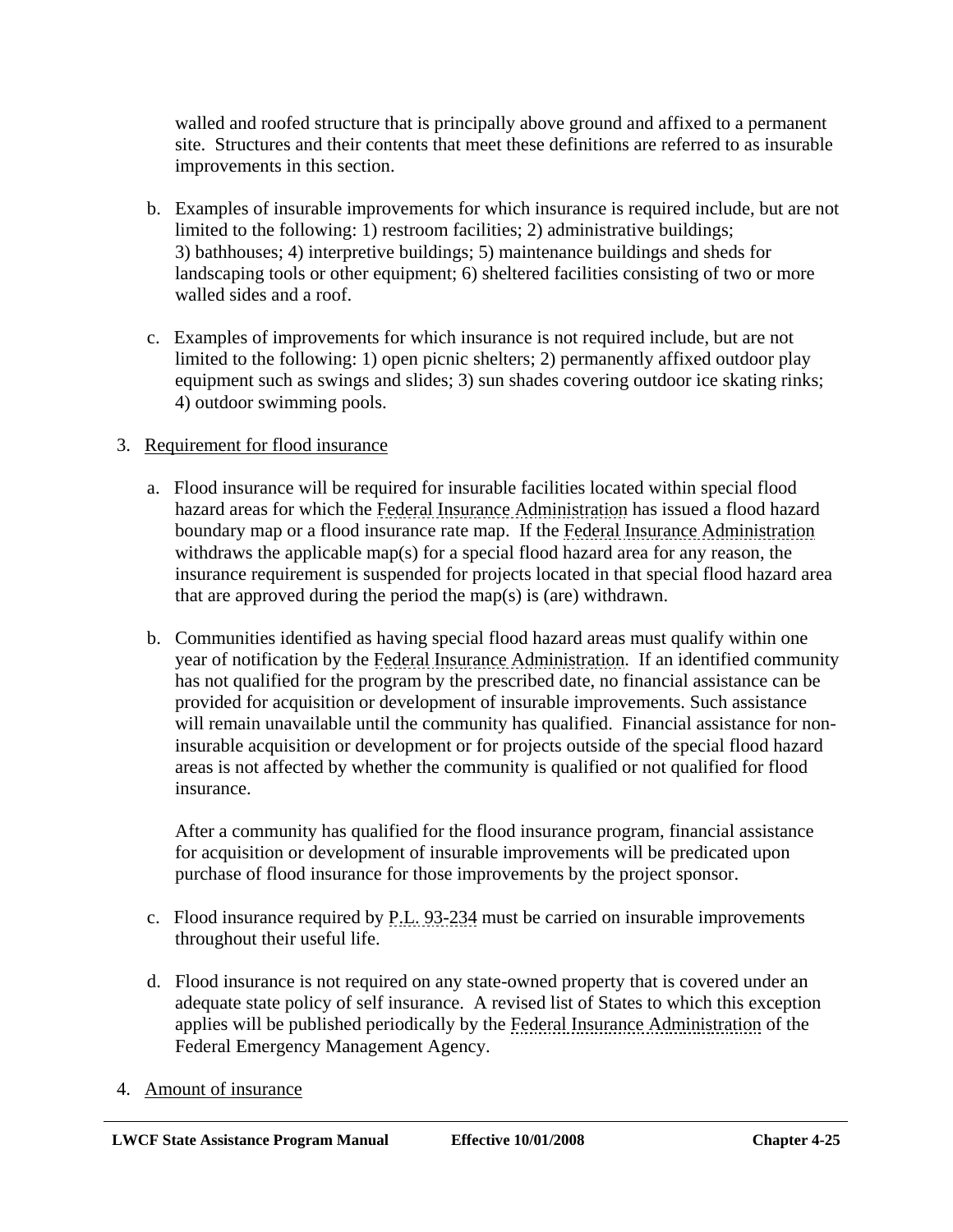- a. The amount of insurance required by P.L. 93-234 is the lesser of (1) the development cost of the insurable improvement or (2) the maximum limit of coverage made available with respect to the particular type of facility under the National Flood Insurance Act of 1968. The amount is based on the total cost of the insurable improvement, not just the federal share.
- b. Whenever flood insurance is available to cover a facility during construction, the project sponsor will obtain such coverage as soon as the facility becomes insurable. Coverage is usually available as soon as construction progresses beyond the excavation phase.

# **G. Civil Rights**

The States, as primary recipients of assistance, are responsible for providing assurance that the applicant and all sub-recipients will comply with all related federal civil rights requirements. This shall be accomplished through:

- 1. Establishing an open project selection process according to the standards of NPS;
- 2. Notifying NPS of any inconsistencies with civil rights requirements having arisen from onsite state program reviews and valid complaints registered with the Department, NPS, or the State where impasses have been reached in resolving the compliance issue(s);
- 3. Cooperating with NPS toward seeking a satisfactory resolution of any inconsistencies found, including efforts toward seeking voluntary compliance, enforcement procedures and followup reviews; and,
- 4. Assuring that each sub-recipient/applicant is provided a copy of Title VI, 504/ADA Title II, ADAAG, LEP, Title IX, and Age non-discrimination requirements.

For details on enforcement of related civil rights requirements, refer to:

- a. Title VI of the Civil Rights Act of 1964 at 43 CFR 17, Subpart A
- b. Section 504 of the Rehabilitation Act of 1973 at 43 CFR 17, Subpart B
- c. Non-Discrimination on the Basis of Age at 43 CFR 17, Subpart C
- d. ADA Title II at 28 CFR 35
- e. ADA Accessibility Guidelines at 28 CFR 36
- f. Title IX of the Education Amendments of 1972 at 43 CFR 41
- g. Limited English Proficiency (E.O. 13166) at 28 CFR 42.104(b)(2)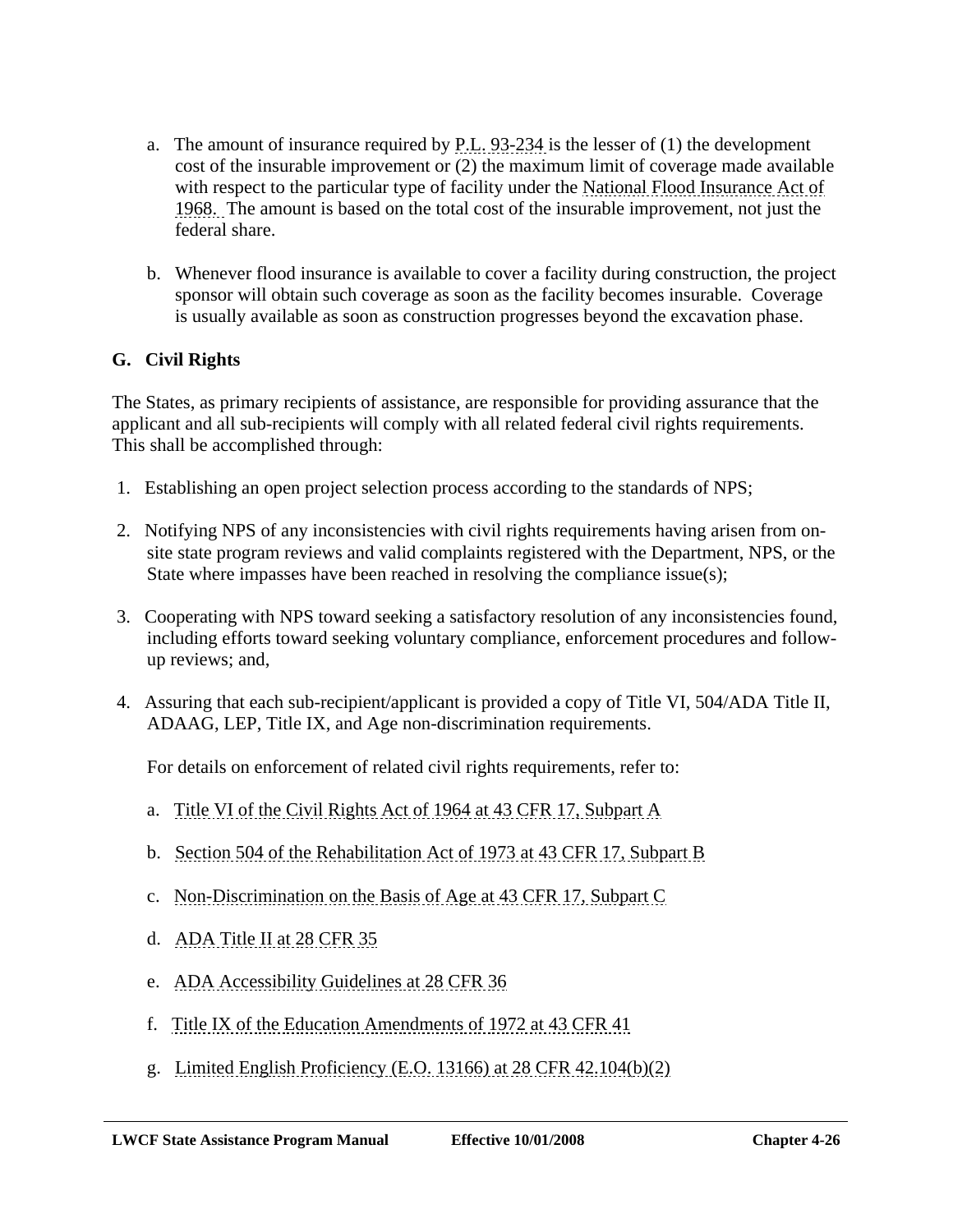#### **H. Contracting with Minority Business Enterprise and Women Business Enterprise Firms**

It is the Federal Government's policy to award a fair share of contracts to Minority Business Enterprises (MBEs) and Women Business Enterprises (WBEs) pursuant to Executive Orders 11625, 12138, and 12432. An MBE is a business concern that is (1) at least 51 percent owned by one or more minority individuals, or, in the case of a publicly owned business, at least 51 percent of the stock is owned by one or more minority individuals; and (2) whose daily business operations are managed and directed by one or more of the minority owners. Executive Order 11625 designates the following: a. Black American (with origins from Africa); b. Hispanic American (with origins from Puerto Rico, Mexico, Cuba, South or Central America); c. Native American (American Indian, Eskimo, Aleut, or native Hawaiian).

In accordance with 43 CFR 12.76 affirmative steps must be taken to assure that MBEs/WBEs are utilized when possible as sources of supplies, equipment, construction, and services.

The affirmative steps shall include the following:

- 1. Including qualified MBEs/WBEs on solicitation lists
- 2. Assuring that MBEs/WBEs are solicited once they are identified;
- 3. When economically feasible, dividing total requirements into smaller tasks or quantities so as to permit maximum MBE/WBE participation;
- 4. Where feasible, establishing delivery schedules which will encourage MBE/WBE participation;
- 5. Encouraging use of the services of the U.S. Department of Commerce's Minority Business Development Agency (MBDA) and the U. S. Small Business Administration to identify MBEs/WBEs, as required;
- 6. If any subcontracts are to be let, requiring the prime contractor to take the affirmative steps listed above.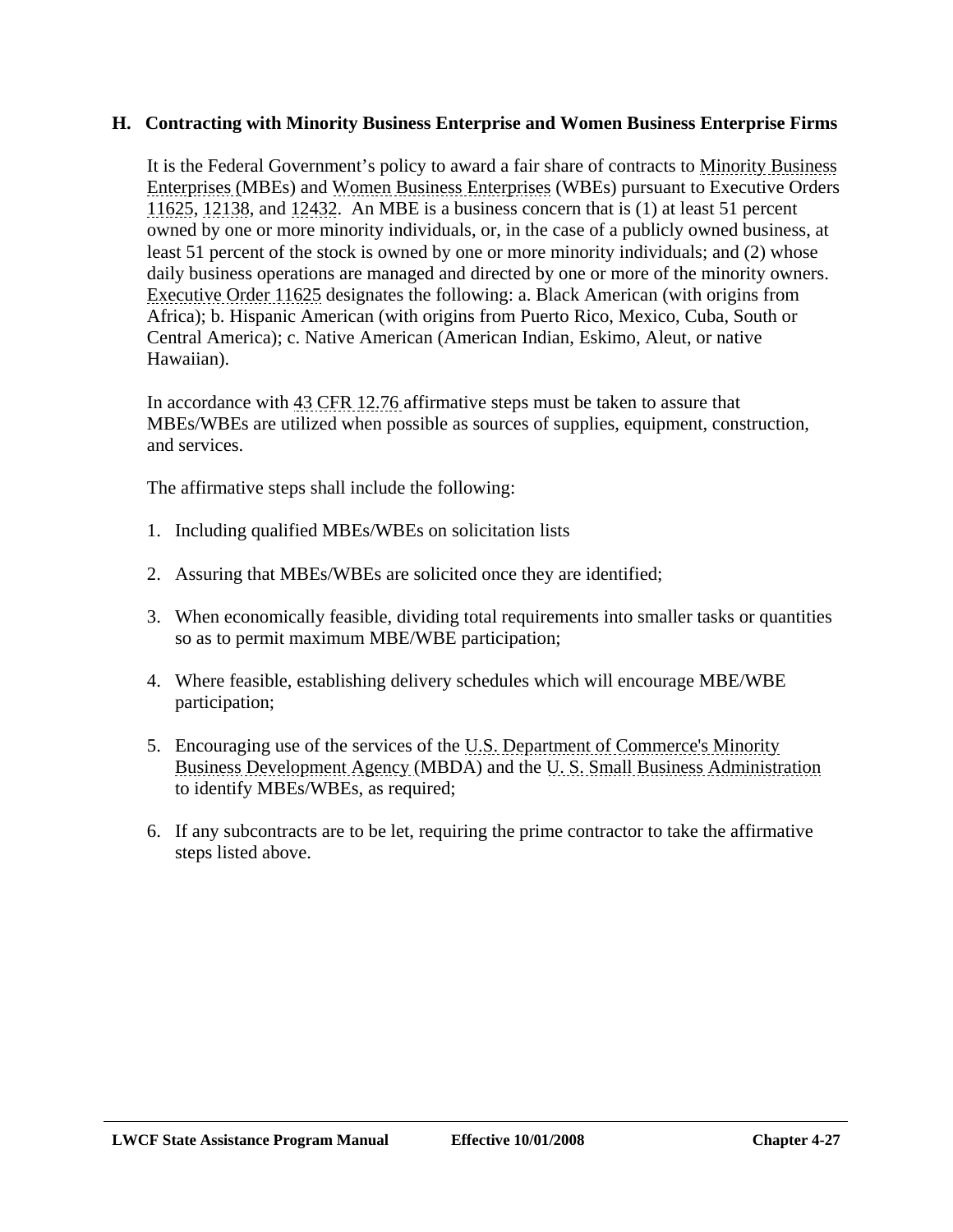# **CHAPTER 5 - COST PRINCIPLES**

#### **A. General Cost Principles**

- 1. Basic concept. Office of Management and Budget (OMB) Circulars A-102 (Uniform Administrative Requirements for State and Local Governments as implemented in DOI Common Rulemaking at 43 CFR 12, Subpart C) and A-87 (Cost Principles for State, Local and Indian Tribal Governments) will be followed in determining the allowability and allocability of costs. Each project represents a separate transaction for purposes of determining the amount of the LWCF assistance.
- 2. Relationship of project period to eligible costs. To be eligible for matching assistance, costs must have been incurred within the project period except for pre-award project planning costs. The project period is the span of time stipulated on the agreement during which all work to be accomplished under the terms of the agreement must be completed. The LWCF does not reimburse obligations, regardless of when they are assumed; it reimburses costs incurred during the project period.
	- a. Development projects. Development costs are first incurred at the start of actual physical work on the project site (such as the clearing of ground, the beginning of construction of a building, or the delivery of material to the site), and continue through the period the work is being done. Costs are not incurred at some earlier time when contracts are signed, funds obligated, or purchase orders issued, or at a later time when the ensuing bills are paid. Physical work on the project site shall commence within one year of project approval. When the project start will be delayed beyond the first year, the State shall report the reasons for the delay on the annual consolidated performance report along with a new physical start date. Any problems, conditions, or delays which will impair the sponsor's ability to meet the objectives of the grant award shall be immediately disclosed to the NPS and the project amended or withdrawn as appropriate.
	- b. Acquisition projects. Since the transfer of ownership in real property can be a protracted process which differs under various state laws and procedures, the relationship of acquisition costs to project period is separated into two elements: the date when the acquisition cost is incurred and the date when the cost is eligible for reimbursement.
		- (1) Acquisition costs are incurred on the date when the earliest of any of the following transactions take place:
			- i. The project sponsor accepts deed, lease or other appropriate conveyance;
			- ii. The project sponsor makes full payment for the property;
			- iii. The project sponsor makes first payment in a series of spaced or time payments;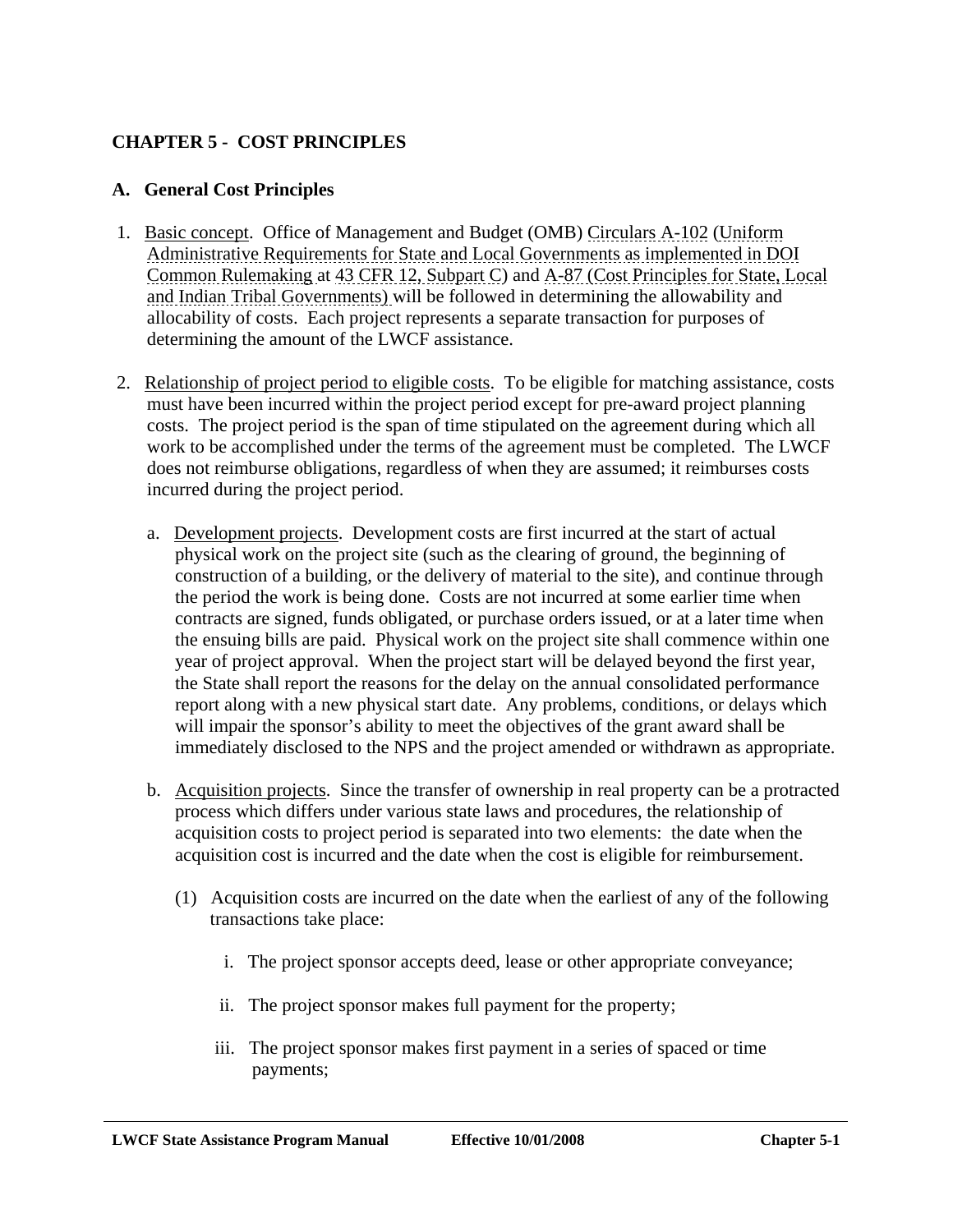- iv. The project sponsor makes the first or full payment as stipulated in an option agreement; (The cost of the option, if included as part of the purchase price, is allowed as a retroactive cost).
- v. The project sponsor makes first, partial, or full payment to an escrow agent.
- (2) The transactions in (1) above will be used to determine whether an acquisition cost is incurred within the project period. Eligible acquisition costs (and retroactive option costs as appropriate) will be reimbursed only after the project sponsor has made payment and received satisfactory title to the property.
- 3. Retroactive costs. Costs incurred prior to NPS approval of a project, with the specific exceptions stated below, are not eligible for matching funds. LWCF assistance shall only be awarded to assist work not yet undertaken, rather than to help pay for work already begun or completed. This applies to entire projects.
	- a. Waiver of retroactivity. Retroactive costs will not be matched under ordinary circumstances. Waivers will be made only when immediate action is necessary and the time needed to process an application would result in a loss of a significant opportunity.
		- (1) Acquisition. The State will notify the NPS in writing of the necessity to immediately acquire land prior to taking such action, including a description of the resources to be acquired, the public outdoor recreation uses proposed for the site, and justification for the proposed action. At the time the formal acquisition project is submitted, the State shall include all the necessary documentation required for new acquisitions (see Chapter 6).
		- (2) Development. The State will notify the NPS in writing of the necessity to immediately develop an area prior to taking such action, including a description of the planned development, the public outdoor recreation uses proposed for the site, and a justification for the proposed action. Waivers for development projects will not be approved unless accompanied by a PD/ESF and the proposal qualifies for a categorical exclusion under NEPA (see Chapter 4).

If NPS grants a waiver, the retroactive costs will be eligible for assistance if the agreement is later approved. Granting a waiver is only an acknowledgement of the need for immediate action; it does not imply nor assure NPS approval of the project. The retroactive costs are incurred at the applicant's risk.

Under no conditions will a waiver of retroactivity be granted during a period of State ineligibility.

Project proposals should be submitted for funding as soon as possible after the granting of a waiver of retroactivity. In all cases, however, projects for which a waiver has been granted will be submitted within one fiscal year following the fiscal year in which the waiver was granted.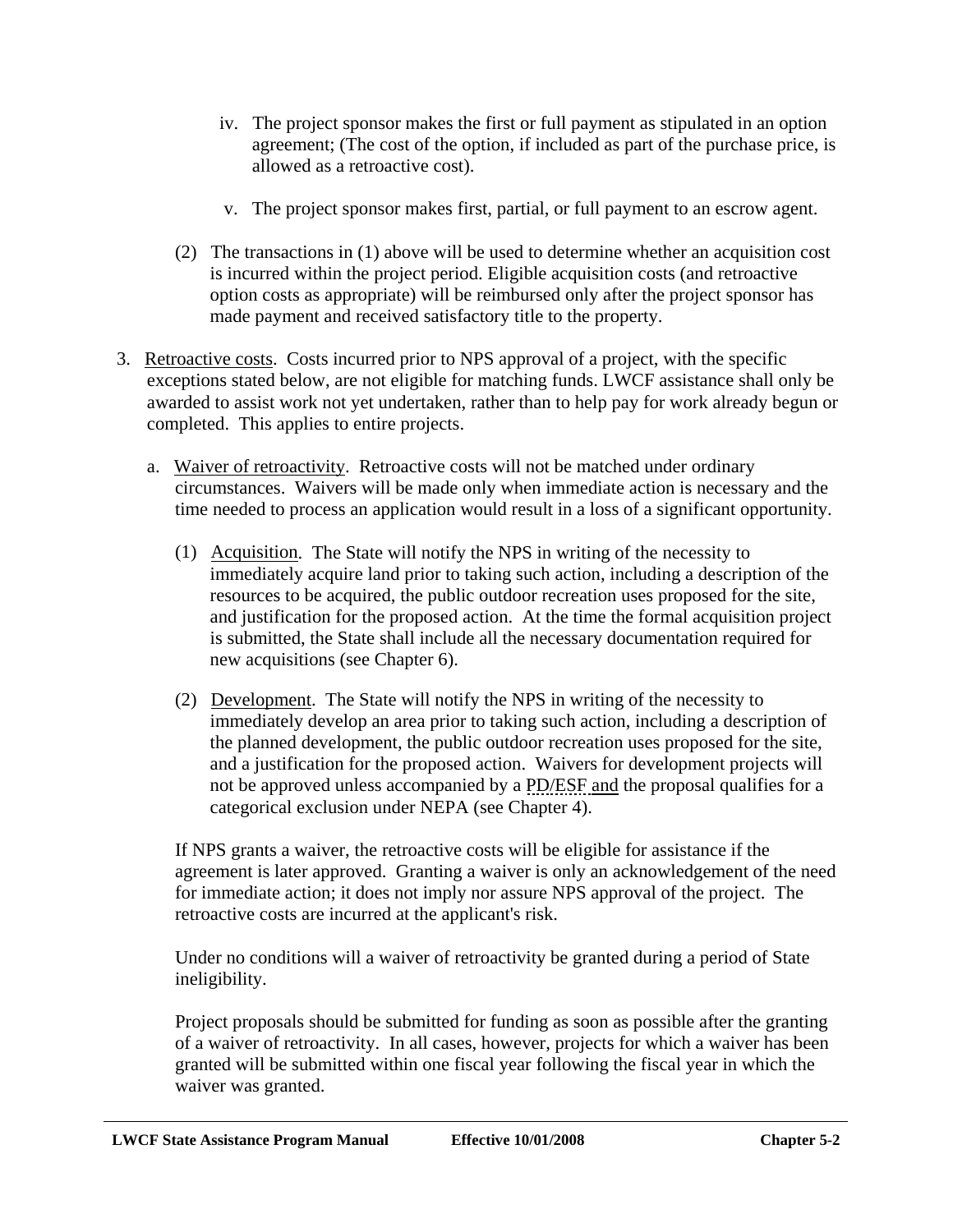b. Pre-award project planning costs. It is recognized that some costs must be incurred before a proposed project can be submitted to the NPS with the required descriptive and cost data. Pre-award costs must be described in the project application (SF-424 budget sheet and PD/ESF narrative).

Therefore, for development projects, the costs of site investigation and selection, site planning, feasibility studies, preliminary design, environmental review, preparation of cost estimates, construction drawings and specifications, and similar items necessary for project preparation may be eligible for assistance, although incurred prior to project approval. Similar costs may be allowable for acquisition proposals except those relating to appraisals, surveys, and other incidental costs to the purchaser that are precluded by the LWCF Act.

For SCORP related planning projects, the development of work programs, cost estimates and budgets, workflow charts, and such other items needed to develop a sound planning program project by outside consultants, university personnel, or by appropriate state personnel may be allowable costs, although incurred prior to project approval.

All such pre-award planning costs incurred within three years prior to project submission to the NPS are allowable. Eligible SCORP planning costs incurred beyond three years may be allowable provided the earliest date from which they are incurred is identified in the project agreement. The State must have on file and available for review sufficient information to justify the amounts of such pre-award costs, to indicate the periods during which they were incurred, and to justify their applicability to the particular project.

- c. Donation project. Waiver requests involving real property donations will, where possible, identify the additional acquisition or development to be accomplished under the proposed project or projects. In any event, a project agreement specifying the use of the donated value must be entered into prior to the expiration of the waiver. Such request must included appropriate documentation per Section 3.a above.
- d. Time amendment. While the recommended initial project period for an LWCF grant is three years, the maximum time period for an LWCF grant is five years from the date of approval. If, however, during the conduct of a project it becomes apparent that completion will not be possible within the project period (not to exceed five years), the State shall submit an amendment to extend the project period. The amendment should be submitted at least 30 days prior to the expiration date. A period of 6 months shall be considered as the minimum time extension of a project period when amending a project. Requests for project period extensions submitted after the expiration date will not normally be approved, and costs incurred after the expiration date will not be eligible for assistance.
- 4. Cost overruns and amendments of scope. During the execution of a project there may be unforeseen delays, changes in specifications, or rising costs of labor and supplies which cause the cost of the project to be greater than the approved support ceiling. Or, as work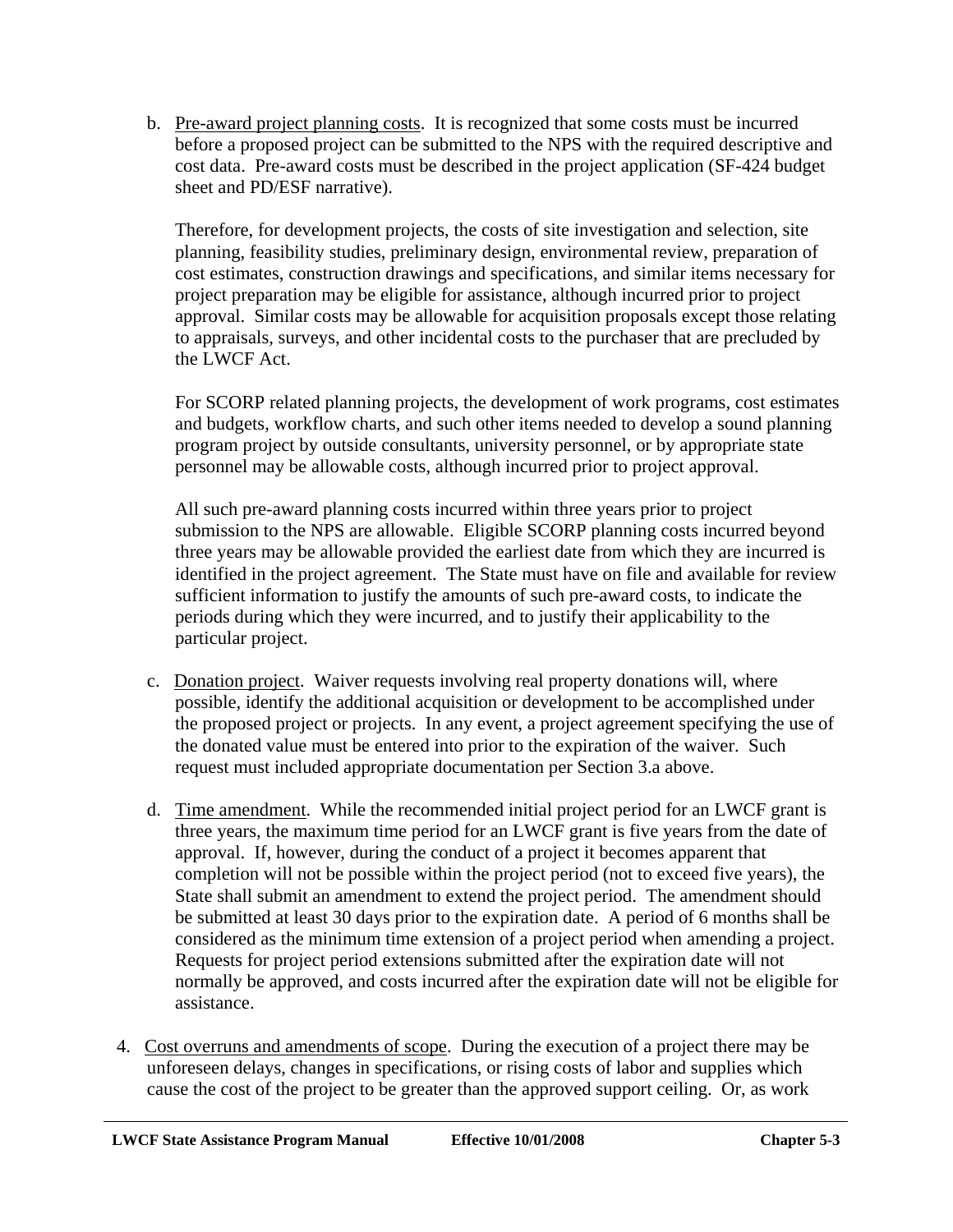progresses, it may be necessary or desirable to alter the scope of the project by adding, deleting or modifying some of its parts.

Where such changes fall outside the allowed scope flexibility as explained in Chapter 6, the State is required to notify the NPS of such changes and to submit an amendment as soon as possible to cover the modification. All project scope changes and cost increases must be consistent with the State's OPSP (see Chapter 2). It is recognized, however, that it will not always be possible for the NPS to act in advance of the change, and any costs thus incurred prior to their approval are done so at the project sponsor's risk.

Proposed amendments to decrease the scope or to add a cost overrun may be considered after the project period, if an earlier submission is not possible, but only those costs incurred within the project period will be eligible. No proposed amendments to add or substitute scope items will be considered after the project period has expired. Amendment requests shall be accompanied by the PD/ESF (see Chapter 4) according to the instructions on its coversheet for the type of amendment being requested.

 5. Federal matching and supplemental programs. Section 6(f) of the LWCF Act prohibits the use of other federal financial assistance to pay the state or local matching share of a LWCF grant. However, in those instances where the statutory provisions of a subsequent federal grant-in-aid program explicitly allow recipients to use such assistance to match LWCF funds as in Community Development Block Grants (CDBG) and through the Safe, Accountable, Flexible, Efficient Transportation Equity Act: A Legacy for Users  $(SAFETEA-LU)$  Act. Section  $6(f)(1)$  of the LWCF Act is superseded and a matching arrangement is permissible.

# **B. Sponsor Financial Obligations**

 1. Matching share. LWCF assistance shall not exceed 50 percent of the total eligible costs (except as provided for the Insular Areas) and is provided primarily on a reimbursement basis. In most cases the project sponsor will initially pay in full all costs accrued during the project period. Reimbursement for the federal share is made through the State.

Projects initially funded at less than 50 percent matching share may not be amended to increase the federal share without an increase in project scope and increase in total project cost.

 2. Applicability of donations. The NPS encourages the donation of cash and in-kind contributions including real property to project sponsors by private parties. The value of the in-kind contributions may be used as all or part of the project sponsor's share of the project cost. The method of valuation and charges for volunteer services, material, and equipment must be documented and approved by the State prior to the donations being applied to reimbursement requests in order for such contributions to be considered as part of the sponsor's matching share. Specific procedures for placing the value on in-kind contributions from private organizations and individuals in accord with OMB Circular A-102, 43 CFR 12, are set forth below: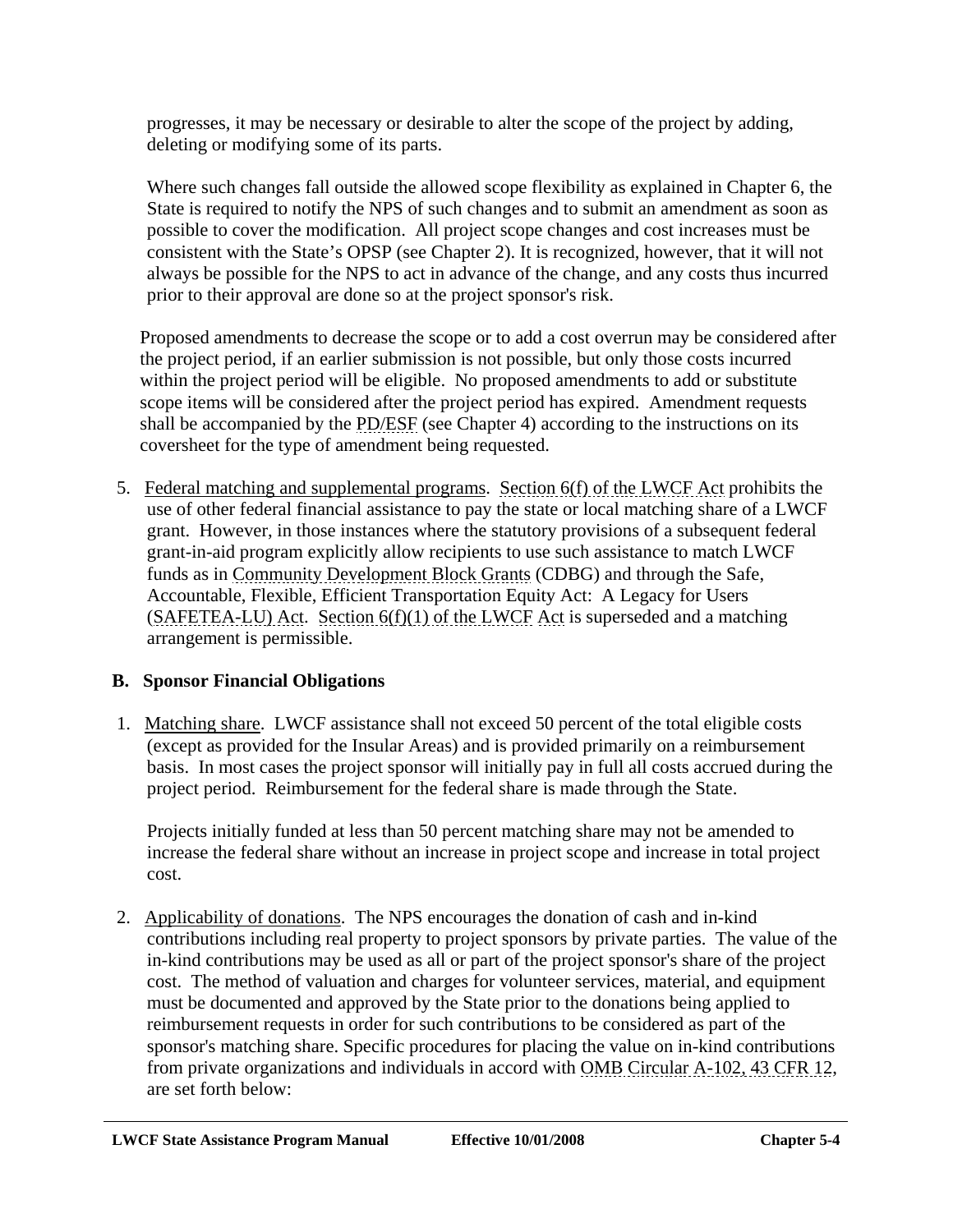- a. Valuation of volunteer services. Volunteer services may be furnished by professional and technical personnel, consultants, and other skilled and unskilled labor. Each hour of volunteered service may be counted as matching share if the service is an integral and necessary part of an approved project. Records of in-kind contributions of personnel shall include time sheets containing the signatures of the person whose time is contributed and of the supervisor verifying that the record is accurate.
	- (1) Rates for volunteer services. Rates for volunteers should be consistent with those regular rates paid for similar work in other activities of the State. In cases where the kinds of skills required for the federally-assisted activities are not found in the other activities of the grantee, rates used should be consistent with those paid for similar work in the labor market in which the grantee competes for the kind of services involved. The time of a person donating services will be valued at the rate paid as a general laborer unless the person is professionally skilled in the work being performed on the project (i.e., plumber doing work on pipes, mason doing work on a brick building). When this is the case, the wage rate this individual is normally paid for performing this service may be charged to the project. A general laborer's wages may be charged in the amount of that which the city or cities in the immediate area pay their city employees for performing similar duties.
	- (2) Volunteers employed by other organizations. When an employer other than the grantee furnishes the services of an employee, these services shall be valued at the employee's regular rate of pay (exclusive of fringe benefits and overhead cost) provided these services are in the same skill for which the employee is normally paid.
- b. Valuation of materials. Prices assessed to donated materials included in the matching share should be reasonable and should not exceed current market prices at the time they are charged to the project. Records of in-kind contributions of material shall indicate the fair market value by listing the comparable prices and vendors.
- c. Valuation of donated real property. The value of donated real property shall be established by an independent appraiser in accord with the Uniform Appraisal Standards for Federal Land Acquisitions. The State must review and approve donation appraisals. NPS will spot-check (administrative review) appraisal reports for adequacy and consistency (see Chapter 4).
- d. Valuation of donated equipment. The hourly rate for donated equipment used on a project shall not exceed its fair-rental value. Hourly rates in the annual edition of Rental Compilation or Rental Rate Guide or similar publications that provide the national or regional average rates for construction equipment may be used. Such publications are usually available from contractor associations. Records of in-kind contributions of equipment shall include schedules showing the hours and dates of use and the signature of the operator of the equipment.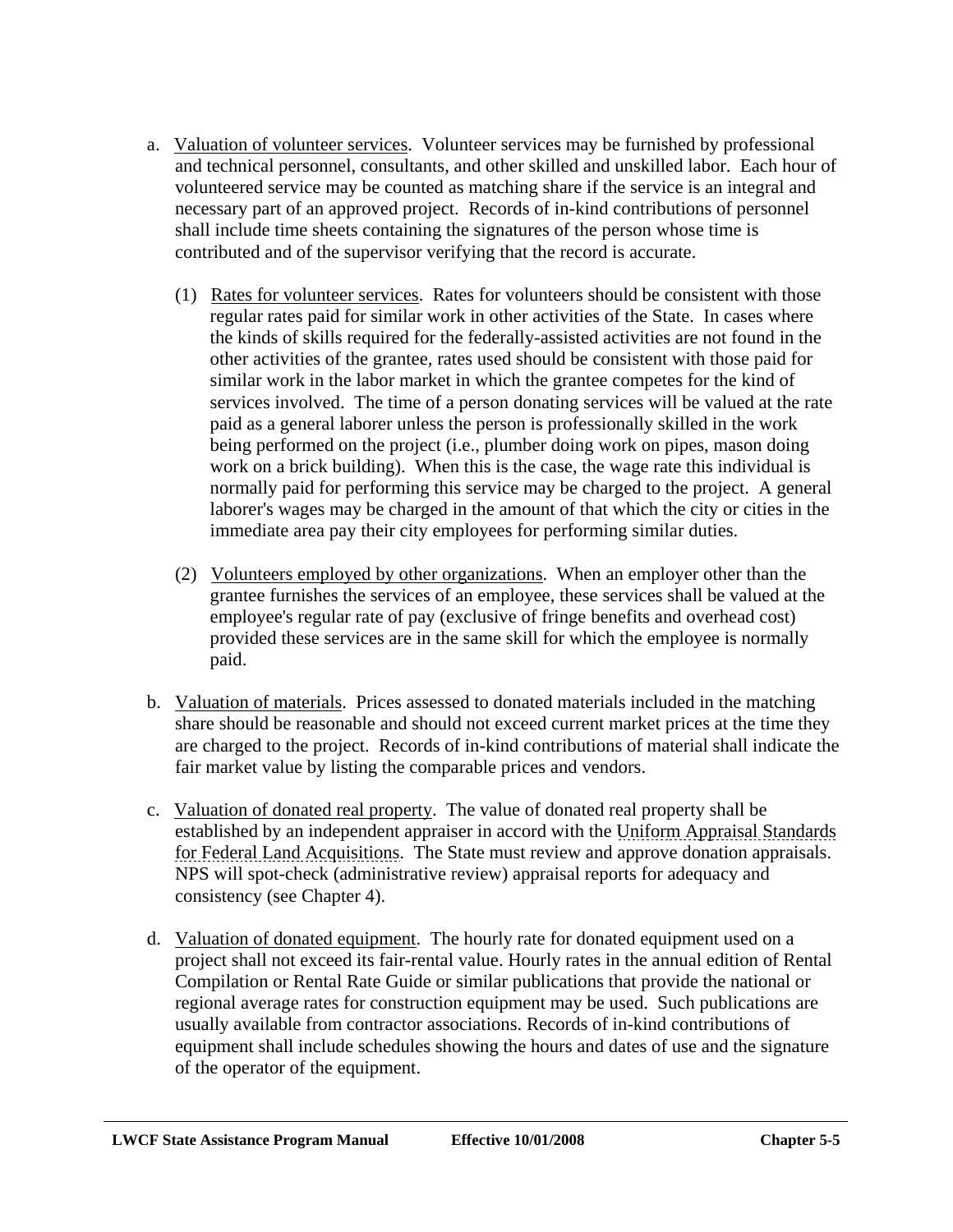- e. Valuation of other charges. Other necessary charges such as equipment use charges incurred specifically for an indirect benefit to the project on behalf of the sponsor may be accepted as matching share provided they are adequately supported and permissible under the law. Such charges must be reasonable and properly justifiable.
- f. Documentation. The basis for determining the charges for donated personal services, material, equipment and land must be documented and must be approved by the State prior to the request for payment that includes the value of the donation.
- g. Limits of the valuation. In-kind contributions of real property donations are eligible in a project only to the extent there are additional acquisition and/or development costs to be met by the federal assistance requested for that project that must be fully described and explained in the proposal.
	- *Example:* Land valued at \$10,000 is donated to the project sponsor who proceeds to develop the property for recreational use. Development costs total \$6,000. The actual total project cost is \$16,000. But because only \$6,000 was actually spent, and since a grant in excess of that would constitute a profit to the sponsor, the federal share is reduced accordingly.

| Sponsor's share (amount of the \$10,000) |          |
|------------------------------------------|----------|
| donation applied to the project):        | \$6,000  |
| <b>LWCF</b> Assistance:                  | \$6,000  |
| Total:                                   | \$12,000 |

The amount of donation that is matchable is the value of the donation or the amount of cash spent by the sponsor for additional acquisition or development, whichever is less. Any portion of the value of a donation not utilized by the project sponsor for matching in the project (\$4,000 in the above example) may be made available to subsequent projects if approved by NPS and only for the fiscal year in which the donation is made plus one additional fiscal year.

h. Multi-site land donations. To be eligible for matching assistance, in-kind contributions shall be applicable to a single project site. However, a multi-site project involving land donations may be considered to the extent that such is logical, reasonable, and more advantageous than the application of the donation to a single site.

# **C. Allowable Costs**

- 1. Determining amount of costs.
	- a. General. Subject to the guidelines given in this section and in OMB Circular A-87, the rates, practices, rules, and policies of the project sponsor, as consistently applied, shall generally determine the amount of costs of each item charged to a project. In instances where the sponsor has no such basis, that of the State shall apply.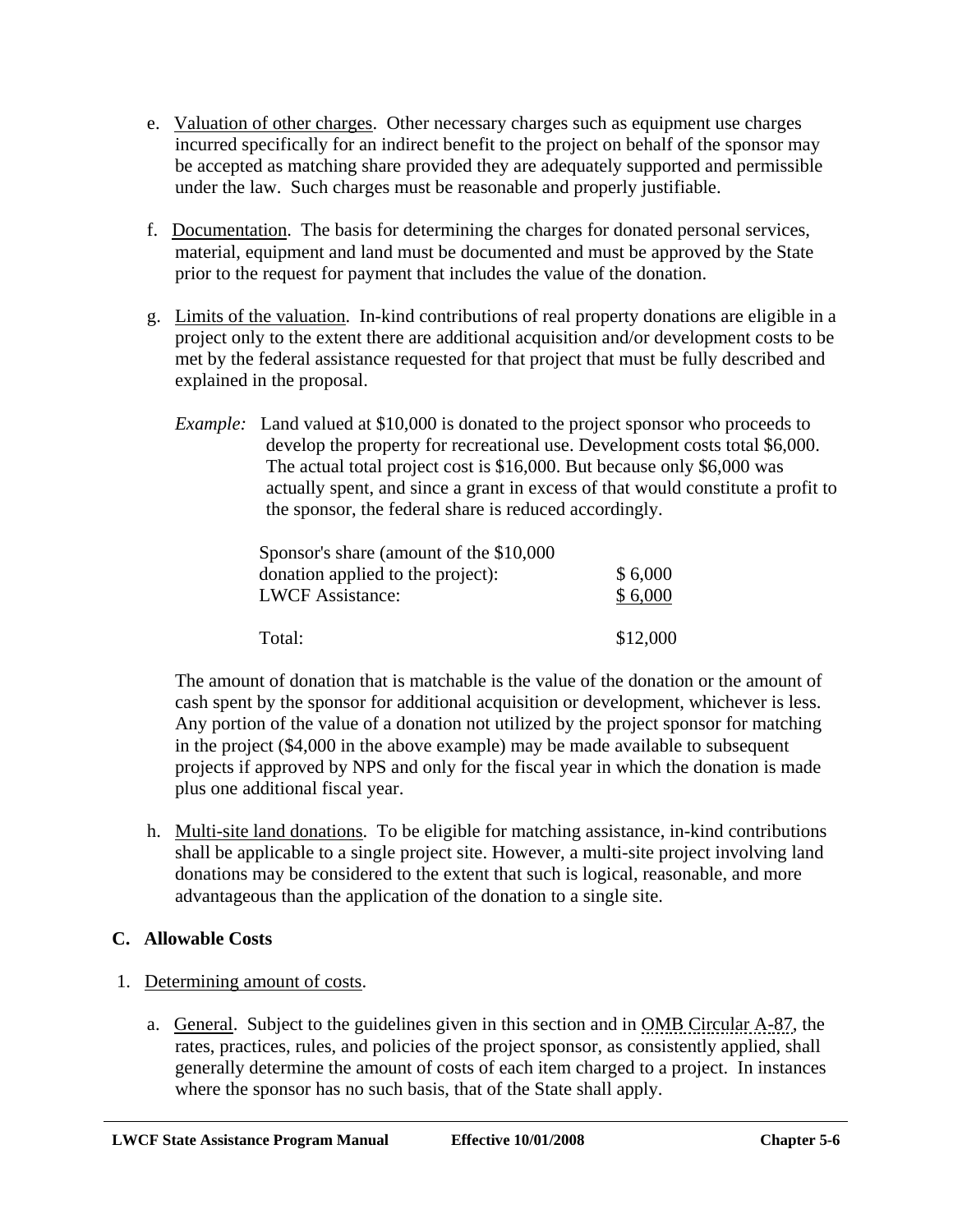- b. Ceiling on amount of cost items. The amount of each item of cost that may be matched from the LWCF shall not exceed the sponsor's actual cash outlay for that item, or the fair market value of the item, whichever is less. An exception could be land acquired at a price in excess of appraised value and supported by an adequate statement on difference of value.
- c. Ceiling on total matching share from the fund. The total matching amount made available for an approved project shall not exceed the approved support ceiling.
- 2. Guidelines for determining allowable costs. The basic statement regarding the principles and standards for determining costs applicable to this grants program is found in OMB Circular A-87, "Cost Principles for State, Local and Indian Tribal Governments."
- 3. Costs of purchase of real property and of interests in real property. Federal assistance may be used to pay a share of the fair market value of real properties and of interests in real property purchased by the project sponsor when determined by the NPS to be capital costs. Incidental costs of acquisition may not be matched. However, interest expenses awarded by the court as part of just compensation for acquisition in eminent domain situations may be matched. Also, costs allowed under Section 211, P.L. 91-646, of the Uniform Relocation Assistance and Real Property Acquisition Policies Act, may be matched.

The value of such properties or interests should be proposed by the State. Steps shall be taken to assure actions in identifying property for acquisition do not cause inflation of property values, and thereby increase the cost of the project.

Although a project sponsor may pay a greater amount, LWCF assistance will generally be computed on the fair market value as determined by an acceptable appraisal. However, when a State feels the amount paid in excess of the fair market value is justifiable, it should prepare, and submit to the NPS, a detailed and well documented statement, including comparable sales and other market data as necessary justifying the difference. If the statement is found adequate, LWCF assistance may be computed on the full purchase price.

Where a court award in condemnation cases exceeds the support ceiling approved by the NPS, the NPS will not be obligated to pay on the higher amount. The State may, however, submit an amendment for Service consideration to increase the support ceiling to the amount of the court award.

Capital expenditures for acquisition of eligible leases, easements, and other rights and interests in real property are eligible for LWCF assistance.

- 4. Cost of real property purchased from other public agencies. The actual cost to the project sponsor of land purchased from another public agency may be eligible for matching assistance, subject to the following conditions:
	- a. The land was not originally acquired by the other agency for recreation.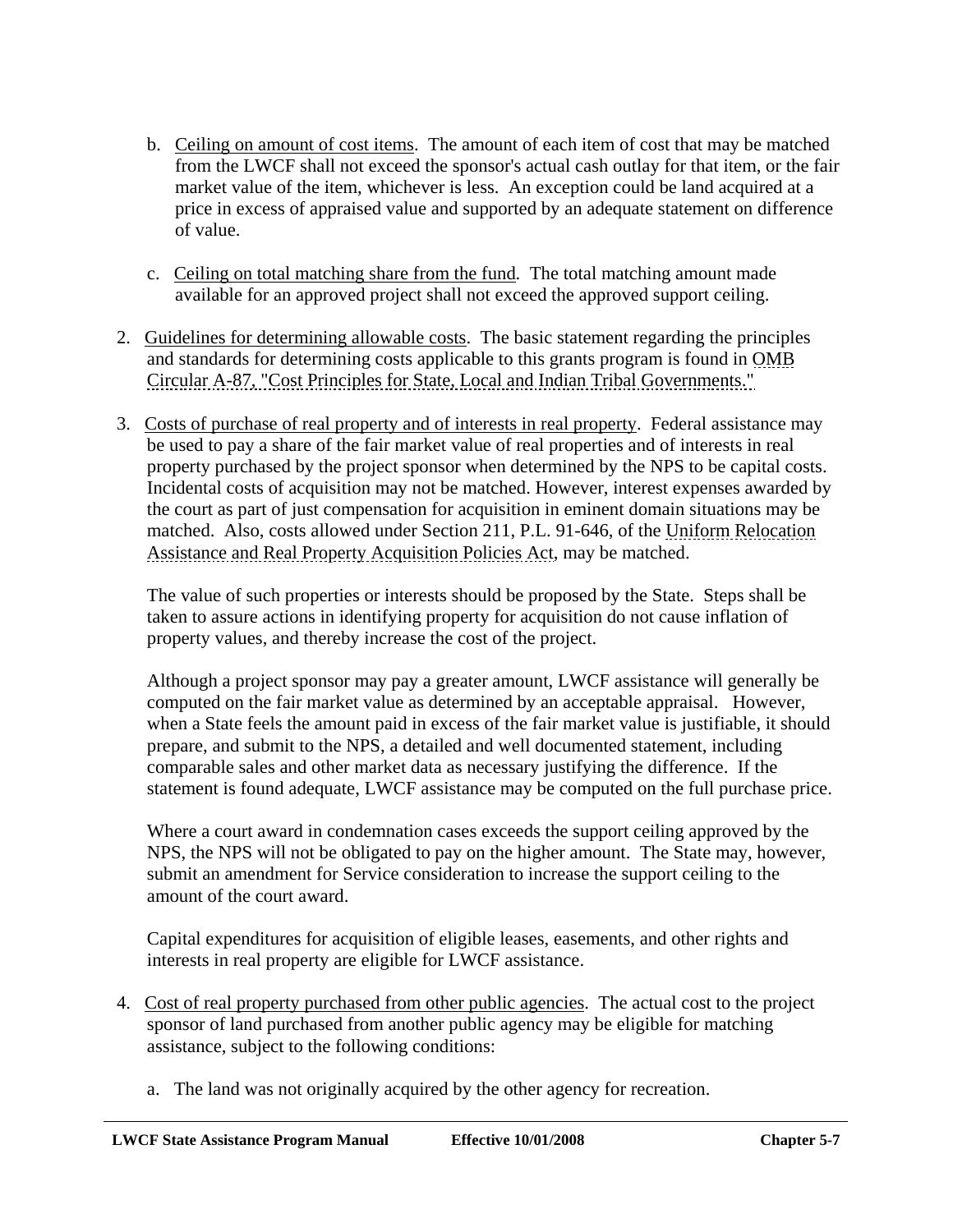- b. The land has not been managed for recreational purposes while in public ownership.
- c. No federal assistance was provided in the original acquisition by the other agency to facilitate the basic project being funded by LWCF assistance, unless the federal assistance was provided by an eligible supplemental program, such as HUD's CDBG.
- d. The selling agency is required by law to receive payment for land transferred to another public agency. Examples would be public school land that can be used for non-school purposes only through payment to the school agency, or excess state prison lands that can be transferred to local government use only on a purchase basis. The support ceiling will be based on the price paid by the project sponsor for the property or the fair market value, whichever is less. In some instances the selling agency may be permitted a choice between various state laws would set the selling price at different levels depending upon which law is chosen by the agency. For example, various laws may be in force that would allow the agency to transfer the real property to another public agency for fair market value, for reimbursement of unpaid taxes, as a donation, or for other consideration. LWCF assistance will be limited to the minimum amount for which the property could be transferred legally and only in those instances for which there is an attorney general's opinion or established case law.
- e. The requirement of appraisal, history of conveyances, and evidence of title are the same as normal purchases.
- f. If the selling agency is federal, fair market value is paid.
- 5. Real property acquired by donation. The value of real property donated to the project sponsor by private organizations or individuals will be eligible for matching as determined by an appraisal. Donations required by law or regulation are ineligible as the project sponsor's matching share. The land acquired cannot be subject to any restrictions that might limit its intended public recreation use.
- 6. Master planning. Master planning of a recreation area in whole or in part will be matchable as part of a development project if the project includes actual development of at least equal cost to that of the master plan.

### 7. Miscellaneous allowable costs

- a. Payment of premiums on hazard and liability insurance to cover personnel and property directly connected with the project is allowable.
- b. Costs to the project sponsor for work performed by another public department or agency are allowable. This includes the costs of services provided by central service type agencies to the sponsor's departments and need not be supported by a transfer of funds between the departments involved.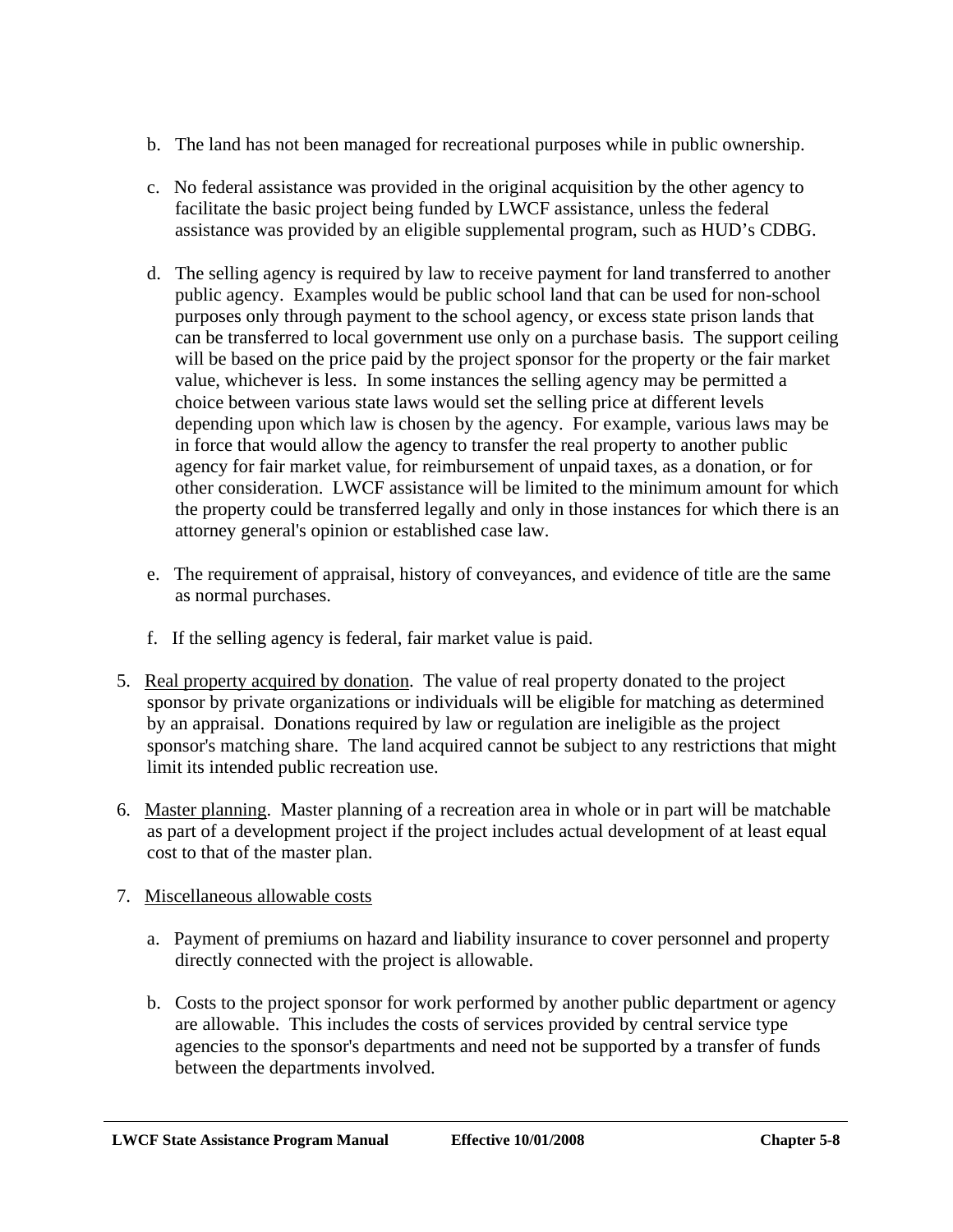- c. Costs of printing and distributing the Statewide Comprehensive Outdoor Recreation Plan, including a popular summary version and other project related printing or reproduction costs are allowable.
- d. The costs of space in privately owned buildings used for the benefit of the project is allowable subject to the conditions stated in OMB Circular A-87 (see also the requirements of OMB Circular A-122, Cost Principles for Nonprofit Organizations). Also, project sponsors may be compensated for the use of buildings, capital improvements, and equipment through use allowances or depreciation.
- 8. Non-allowable expenditures. These expenditures shall not be included in the base for determining financial assistance:
	- a. Ceremonial or entertainment expenses.
	- b. Expenses for publicity.
	- c. Bonus payments of any kind.
	- d. Charges for contingency reserves or other similar reserves.
	- e. Charges in excess of the lowest responsive bid, when competitive bidding is required by the NPS or the sponsor, unless the NPS agrees in advance to the higher cost.
	- f. Charges for deficits or overdrafts.
	- g. Taxes for which the organization involved would not have been liable to pay.
	- h. Interest expenses, except those awarded by the court as part of just compensation for acquisition in eminent domain situations.
	- i. Charges incurred contrary to the policies and practices of the organization involved.
	- j. Consequential damage judgments arising out of acquisition, construction, or equipping of a facility, whether determined by judicial decision, arbitration, or otherwise. Consequential damages are damages, to adjoining property owned by other persons, which are caused by noise, lights, vibration etc.
	- k. Incidental costs relating to acquisition of real property and of interests in real property, unless allowable under the Uniform Relocation Assistance and Real Property Acquisition Policies Act, P.L. 91-646.
	- l. Operation and maintenance costs of outdoor recreation areas and facilities.
	- m. The value of, or expenditures for, lands acquired from the United States at less than fair market value.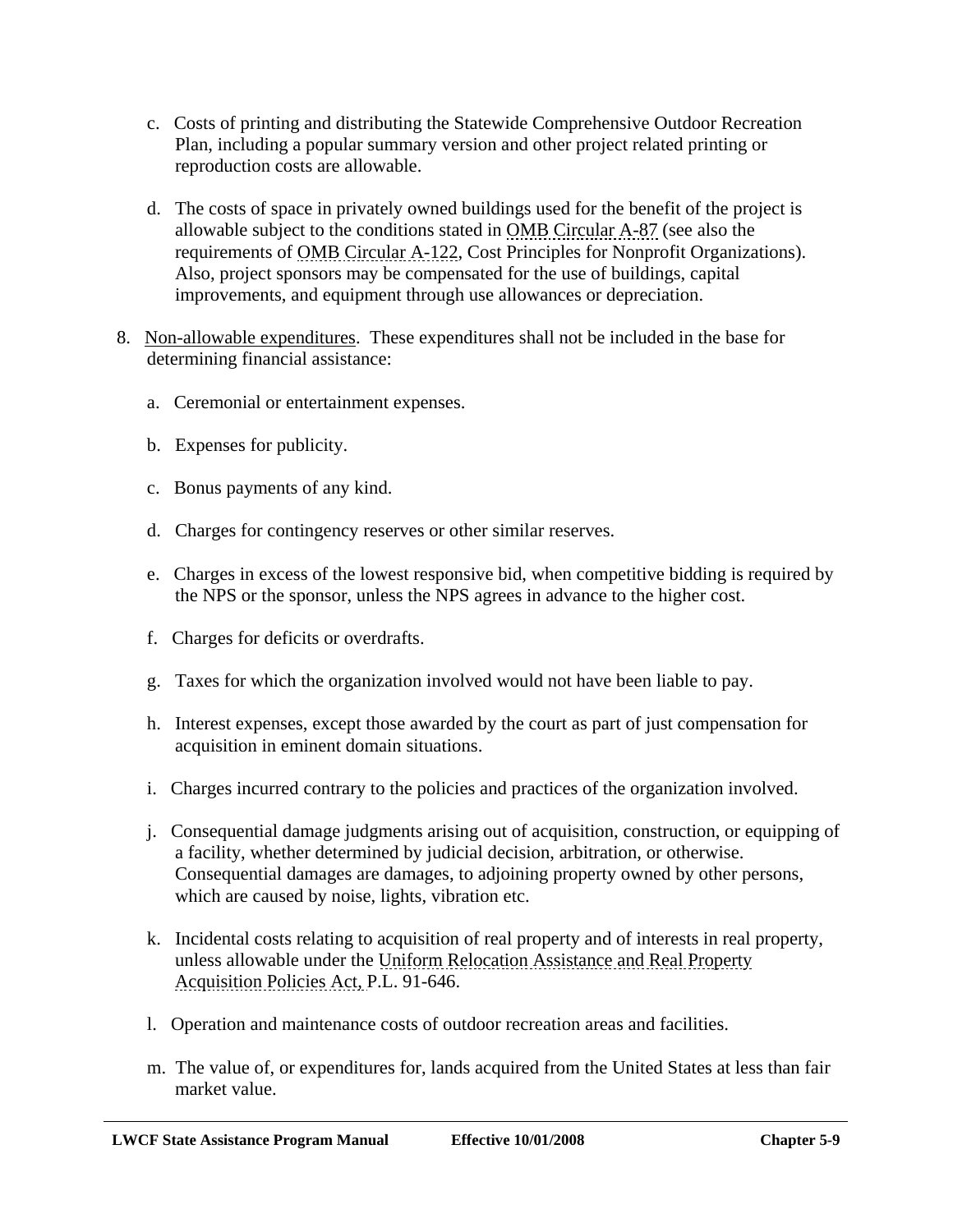- n. Cost of discounts not taken.
- o. Equipment to be used for the maintenance of outdoor recreation areas and facilities, including, but not limited to, automotive equipment, tractors, mowers, other machinery, and tools.
- p. Employee facilities, including residences, appliances, office equipment, furniture, and utensils.
- q. Donations or contributions made by the sponsor, such as to a charitable organization.
- r. Salaries and expenses of the Office of the Governor, or of the chief executive of a political subdivision, or of the State legislature, or of other similar local governmental bodies.
- s. Fines and penalties.
- t. Any excess of cost over the federal contribution under one grant agreement is unallowable under other grant agreements.
- u. Any losses arising from uncollectible accounts and other claims, and related costs.
- v. Legal and professional fees paid in connection with raising funds.
- w. Payments for lobbying in connection with the awarding, extension, continuation, renewal, amendment, or modification of an individual LWCF grant or the program.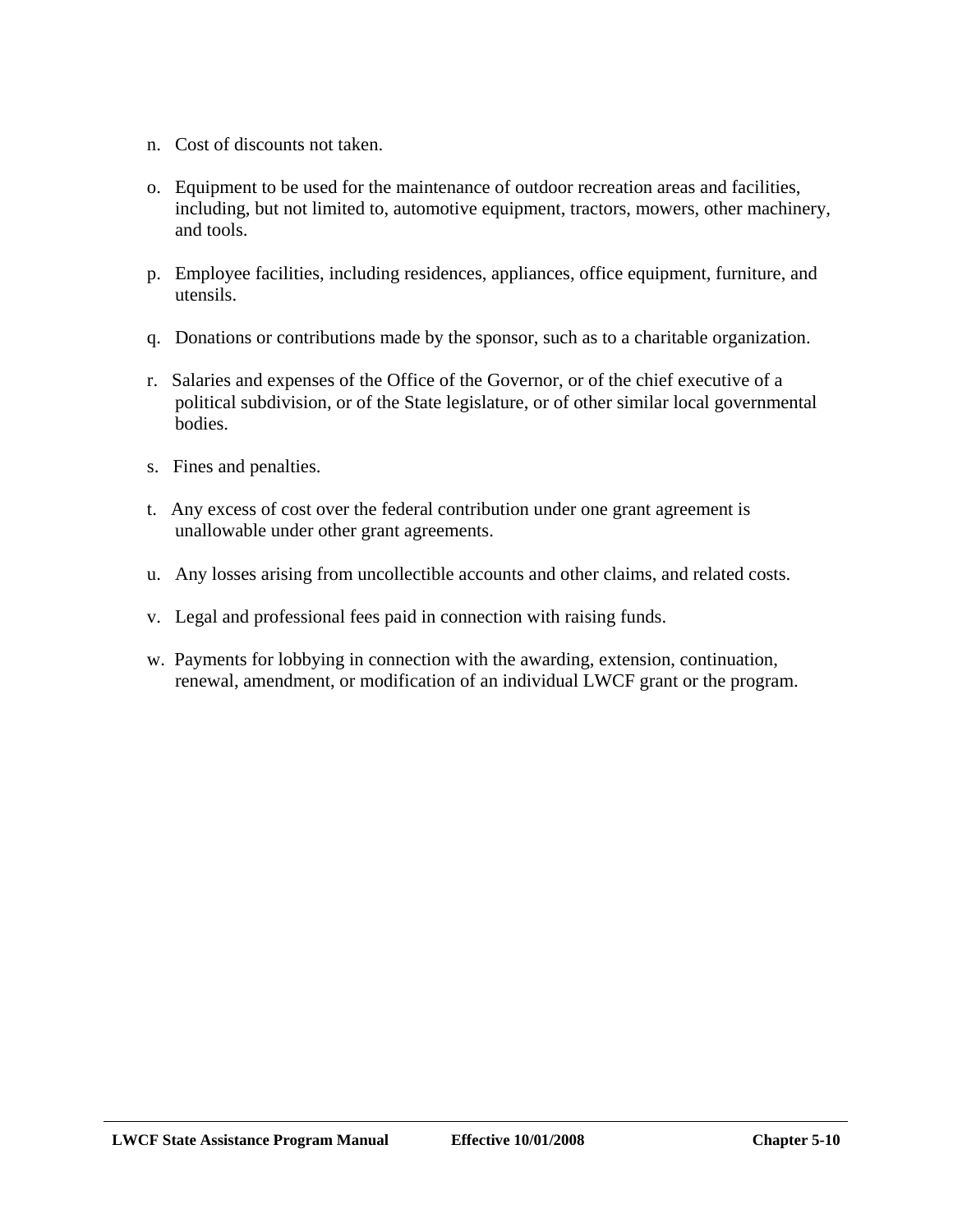# **CHAPTER 6 - APPLICATION AND EVALUATION PROCEDURES**

## **A. Prerequisites for Applying**

Prior to submitting an application to NPS for LWCF acquisition and/or development assistance, the following conditions must be met:

- 1. The State's Statewide Comprehensive Outdoor Recreation Plan (SCORP) and the State's Open Project Selection Process (OPSP) must meet the eligibility requirements of the Land and Water Conservation Fund Act and this manual. Project applications must be received by NPS while there is a sufficient period of eligibility remaining to permit thorough processing of the applications. Applications that cannot be processed prior to the revocation of eligibility will not be acted upon until the State's eligibility has been reinstated.
- 2. The State's apportionment and reapportionment balances from NPS must be adequate to cover the proposed project to be activated.
- 3. The sponsoring agency must have developed the plans for its proposed project to the point where the project scope can be described and reasonable estimates of cost can be made.

### **B. Application Process**

The State prioritizes and selects eligible projects for LWCF assistance through its Open Project Selection Process (OPSP, see Chapter 2) and is responsible for ensuring the development of the project proposal and completion of the federal grant application according to federal requirements. States shall provide guidance to subgrantees to ensure all application requirements are met.

Project applications should be submitted to the NPS at least 60 days in advance of the proposed acquisition or the beginning of construction except in accordance with the retroactivity provisions (see Chapter 5.A.3) to allow sufficient time for federal review of the proposal to determine its eligibility and compliance with federal requirements.

Using the LWCF Proposal Description and Environmental Screening Form (PD/ESF, see Chapter 4), the State develops the proposal for the LWCF grant application. The State may delegate the completion of the PD/ESF to the subgrantee. The PD/ESF guides the proposal development and upon project approval, becomes a part of the federal administrative record.

The State shall be responsible for ensuring the proposal is developed in accordance with applicable federal laws, executive orders and circulars, including conducting required environmental reviews in accordance with the National Environmental Policy Act (NEPA) as set forth in Chapter 4. The environmental review process may involve producing documents for public review and comment, coordinating compliance with applicable local, state and federal laws and regulations, and acquiring other federal state and local approvals.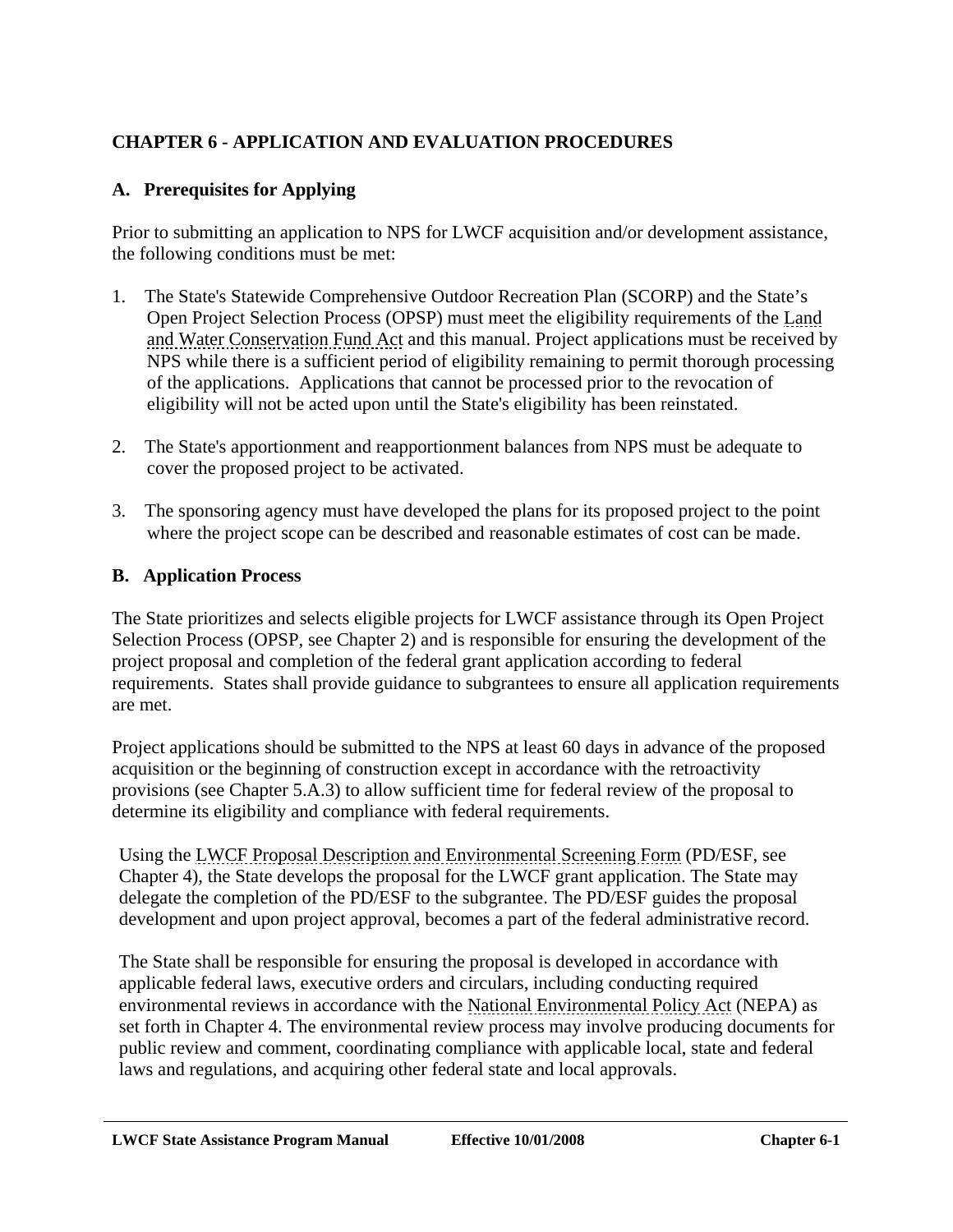For project proposals and grant applications that are complex in nature and/or have eligibility concerns, States are encouraged to consult with NPS prior to formal project submission.

At the completion of proposal development, the State prepares the required federal application documentation as described in Item 2 below and submits the application package to the appropriate NPS regional office requesting federal LWCF approval for the subject project.

All significant information must be disclosed in the application and its supporting documents. Failure by the State to consider information that might have a significant bearing on the eligibility of a proposal might be cause for refusal, cancellation, or recovery of federal assistance.

The project proposal, including all information required by the NPS to be on file at the state level, is considered to be a public record. Copies of proposals may be distributed by NPS to other public agencies for information or comment.

The following documents comprise the federal application for LWCF grant assistance and shall be coordinated by the State and submitted to the NPS:

- 1. Proposal Description and Environmental Screening Form. *One hand-signed copy.* The PD/ESF (see Chapter 4) provides step-by-step guidance for applicants to follow and complete while developing the grant proposal for federal LWCF assistance. The PD/ESF includes specific guidance for:
	- developing the project narrative;
	- explaining how the proposal is in accord with the SCORP;
	- screening the proposal for potential environmental impacts in order to determine the appropriate NEPA process to conduct: 1) recommendation for a categorical exclusion, 2) production of an environmental assessment, or 3) production of an environmental impact statement. The environmental screening step requires a State to follow the Section 106 of the National Historic Preservation Act, as amended, in conjunction with the NEPA process (see Chapter 4.C);
	- seeking agency comments through the Intergovernmental Review of Federal Programs process, Executive Order 12372, if applicable; and
	- certifying that any appraisals conducted for the federal grant application meet the Uniform Appraisal Standards for Federal Land Acquisitions (see Chapter 4.D).
- 2. Federal Standard Form 424, Application for Federal Assistance. *One hand-signed copy,*  including supplemental SF-424 forms as required by type of proposal:
	- SF-424A Budget Information Non-construction Programs and SF-424B Statement of Assurances Non-construction Programs; or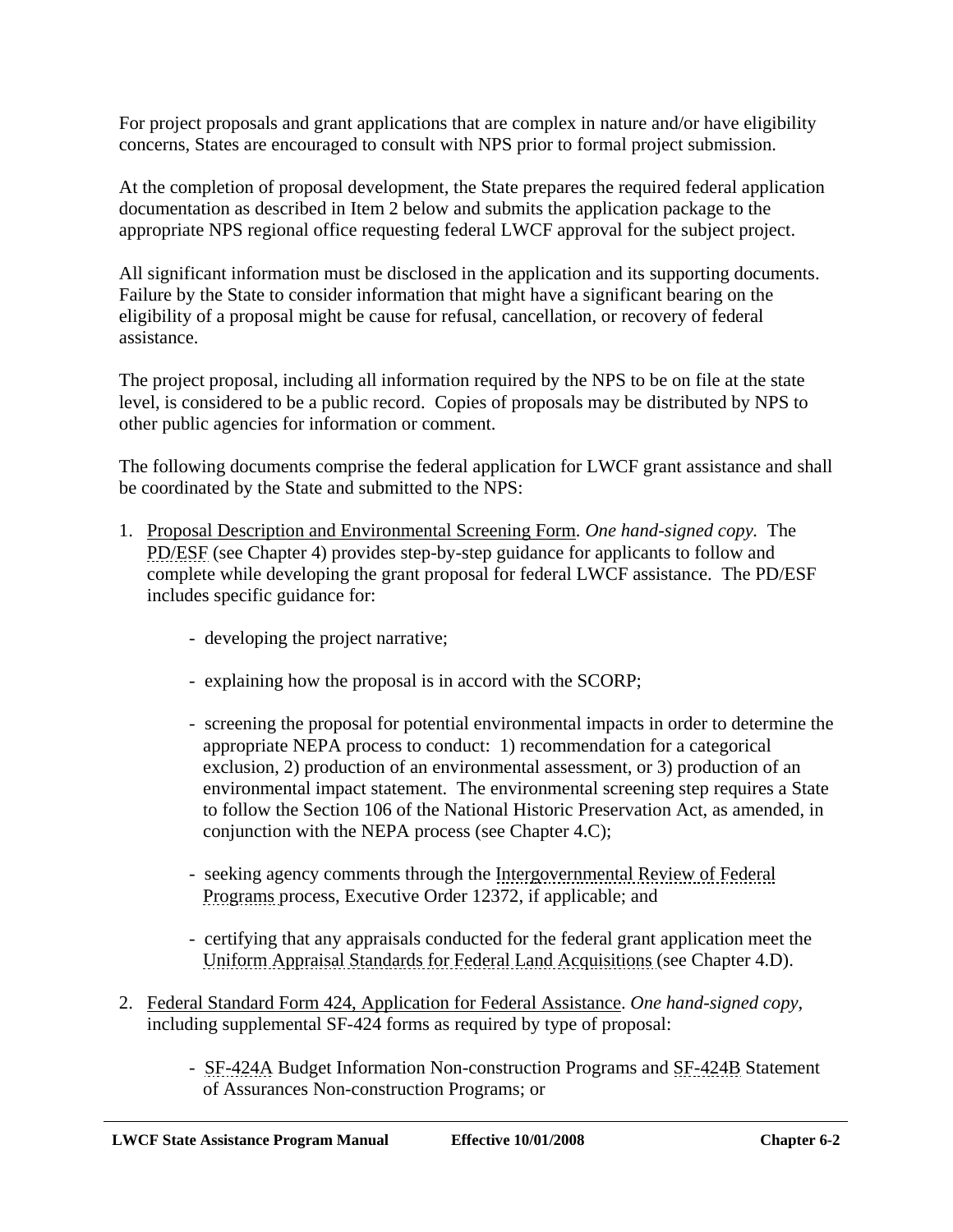- SF-424C Budget Information Construction Programs and SF-424D Statement of Assurances Construction Programs
- 3. Project Agreement and General Provisions. *Two hand-signed copies plus one copy*. This agreement establishes the framework for accomplishing the project to be negotiated between the NPS and the State. The General Provisions are included by reference, but one copy should be attached to a hand-signed copy of the agreement. Execution of the agreement by the NPS constitutes its approval of the project. The project agreement:
	- a. Binds the Federal Government and the State to certain obligations through its acceptance of federal assistance, including the rules and regulations applicable to the conduct of a project under the Act and any special terms and conditions to the project established by the NPS and agreed to by the State. When the project sponsor is a local unit of government or an Indian Tribe, the State Liaison Officer will make such arrangements with the sponsor as necessary for the successful completion of the project and the enforcement of federal laws and regulations.
	- b. Obligates the United States to provide grants up to a designated amount for eligible costs incurred on the project on the basis of information and cost estimates contained in the proposal. This amount is the "support ceiling" and may vary as a percentage of total eligible costs, but in no event will it exceed 50 percent of the total cost indicated on the agreement forms.
	- c. Sets forth methods of costing, accounting, incurrence of costs, and similar matters.
	- d. Sets a timeframe for completing the project. Project periods should approximate three years and shall not exceed five years. The date of NPS approval is the beginning of the project period, unless the NPS has granted a waiver of retroactivity and as such, the date of project approval is the date NPS approved the waiver. The termination date is the date by which the project must be completed.
	- e. Describes the scope of the project including what is to be done and how it will be accomplished. For acquisition projects the number of acres to be acquired and the type of conveyance will be specified. For development projects, the project scope will be defined by each primary facility group shown in the DNF (see below). Facilities listed under each primary facility group are included in the project scope by definition
- 4. Description and Notification Form. *One copy*. The DNF will be used to provide data input for the NPS LWCF database system. The State shall submit a DNF for each project.
- 5. Section 6(f) boundary map. *One copy, hand-signed and dated*. The Section 6(f) map shall clearly delineate the area to be included under the conversion provisions of Section 6(f)(3) of the LWCF Act. An acceptable Section 6(f) map is required for all development and combination projects prior to NPS approval, and for acquisition projects, prior to reimbursement. NPS will contact the State about any needed changes to the map.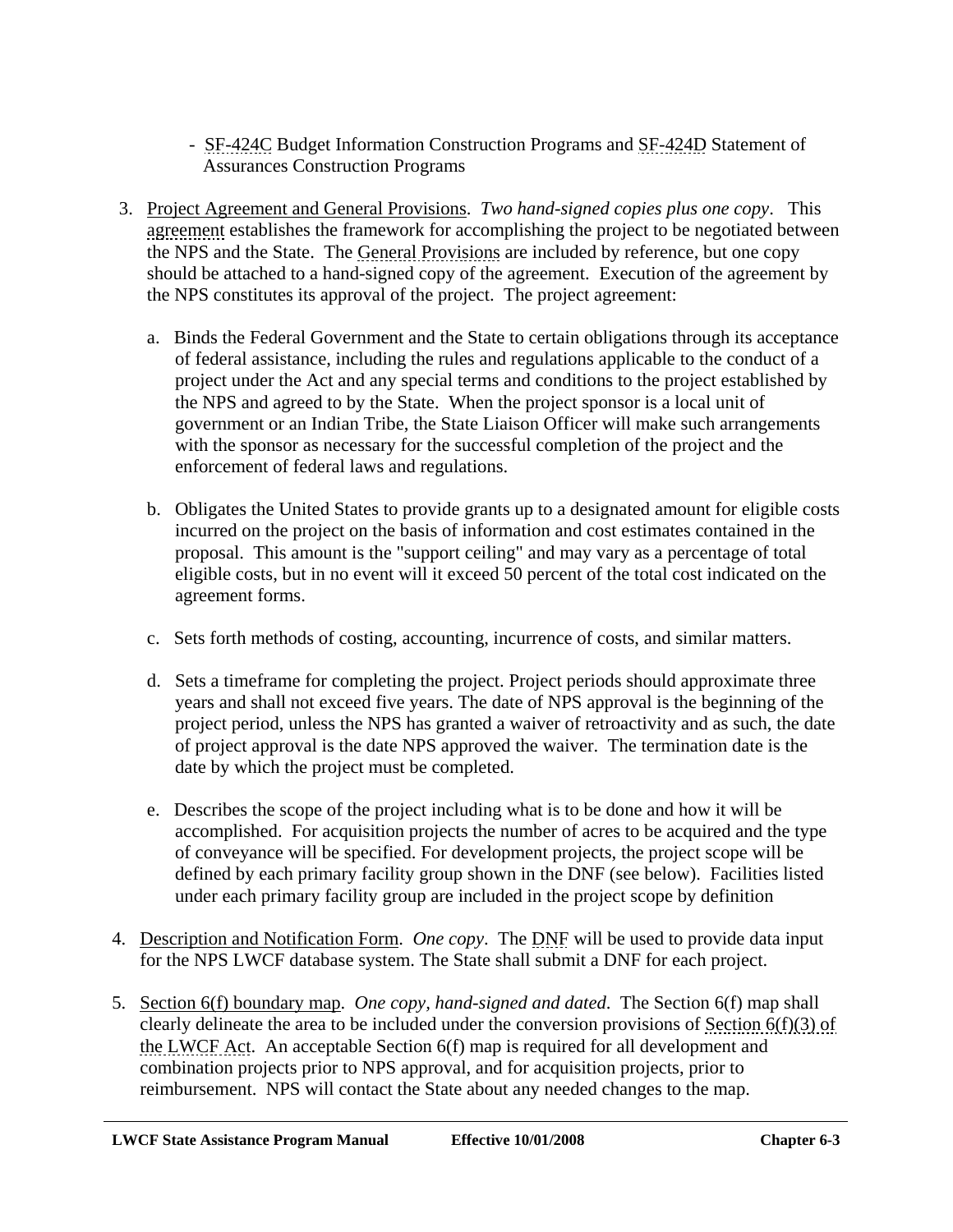Prior to the date of final reimbursement for development and combination projects, the State and NPS may mutually agree to alter the Section 6(f) boundary to provide for the most satisfactory unit intended to be administered under the provisions of Section 6(f)(3). For acquisition projects, Section 6(f) protection is afforded at the time LWCF reimbursement is provided.

No changes may be made to the 6(f) boundary after final reimbursement unless the project is amended as a result of an NPS approved conversion.

At a minimum, the Section 6(f) boundary must encompass a viable public outdoor recreation area that is capable of being self-sustaining without reliance upon adjoining or additional areas not identified in the scope of the project. Except in unusual cases where it can be shown a lesser unit is clearly a self-sustaining outdoor recreation resource, the area subject to Section 6(f) protection will be the park, open space, or recreation area being developed or expanded. Exceptions will be made only in the case of larger parks where logical management units exist therein resulting in smaller viable public outdoor recreation areas. In no case will the areas covered by Section 6(f)(3) of the Act be less than that acquired with LWCF assistance.

The Section  $6(f)(3)$  boundary map and/or attachments as appropriate shall depict the following:

- a. Official park/site name, location, and LWCF project number
- b. Sufficient detail so as to legally identify the lands to be afforded protection under Section  $6(f)(3)$  of the LWCF Act. The following methods of identification are acceptable: deed references; adjoining ownerships; adjoining easements and rights-of-way; public streets; adjoining water bodies or other natural landmarks; metes and bounds; and surveys. Where one or more of the above methods are not readily suited for identifying the area, measurements from permanent locators may be used. A formal survey is not required.
- c. All known outstanding rights and interests in the area held by others. Known easements, deed/lease restrictions, reversionary interests, etc. are to be documented, including any  $area(s)$  under lease, name(s) of lessor and lessee, and term remaining on the lease(s).

When at the time of project application it is known that outstanding property rights held by others are or will be exercised in the foreseeable future and impact only a portion of the area to be protected under Section 6(f), the impacted area must be clearly excluded from the Section 6(f) map and accompanied by an explanation of why it is not intended to be under the Section 6(f) provision. The remaining project area must meet all LWCF program criteria for eligibility and be a viable public outdoor recreation area. See Chapter 3 regarding outstanding rights and interests.

d. Approximate total acreage of the 6(f) area.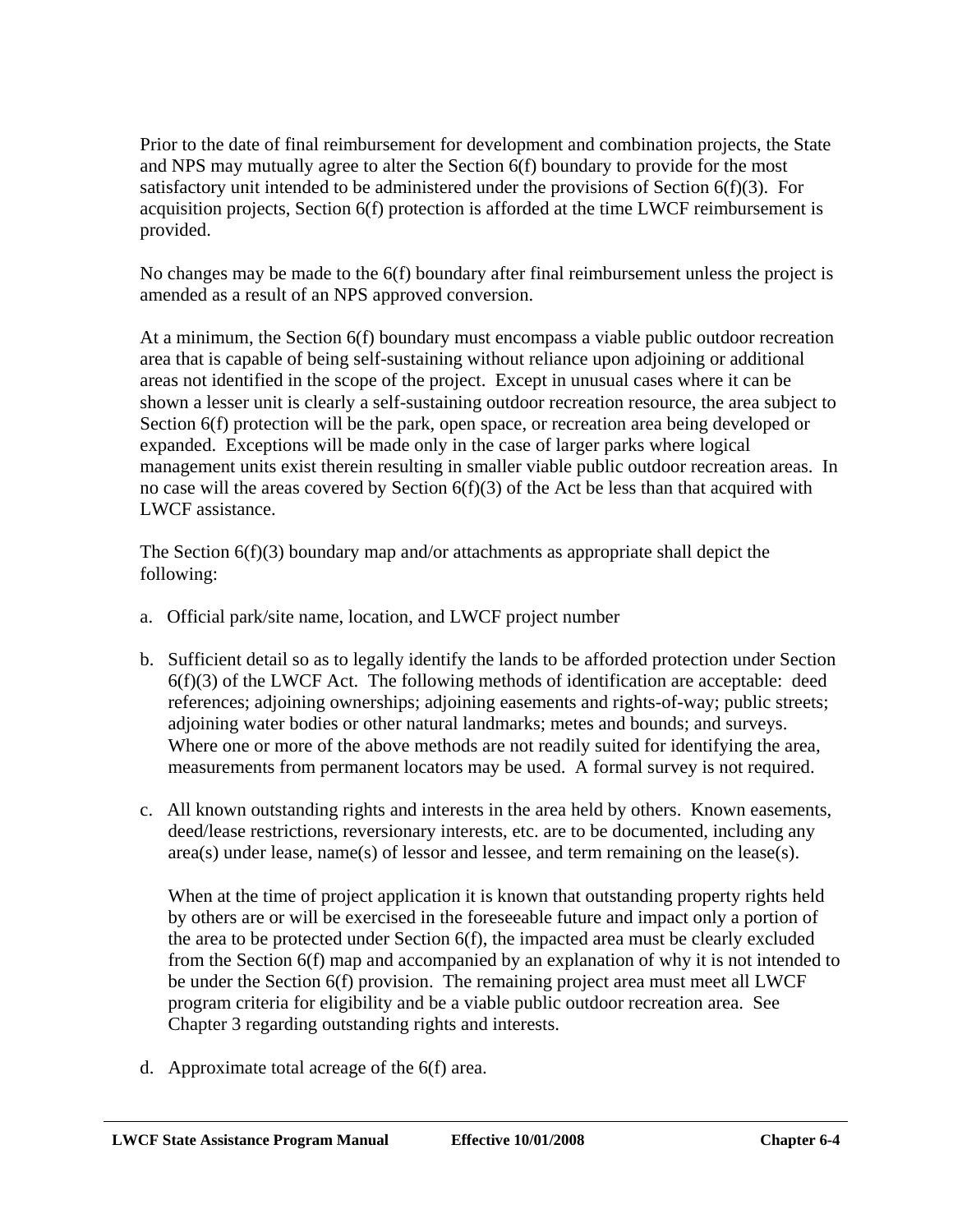- e. North arrow.
- f. Signature of the SLO or alternate unless otherwise delegated to a member of his/her staff. A delegation of signature authority for Section (f) maps must be on file with NPS. Also, date of signature.
- g. Up to 11 inch x 17 inch format highly preferred for future administrative use such as copying and scanning. Avoid use of color as the only means to delineate areas.
- 6. Location map. *One copy*. This map shall clearly depict the location of and entrance to the site/outdoor recreation/park area.
- 7. Pre-award on-site inspection report. *One copy*. The inspection shall be conducted in accord with the on-site inspection agreement between the State and NPS. State may opt to use the inspection report required for the PD/ESF.
- 8. Other information that has a significant bearing on the project.

## **C. NPS Review Process**

Upon receipt of the new grant application package, the NPS will assign an official LWCF project number to the project (see Section F below) and conduct an initial cursory review to determine if all required items are included in the grant application package.

If items are missing or incomplete, NPS will return the application package to the State for completion. If the new grant application package is complete, the NPS will log in the formal receipt of the application and conduct a detailed independent review of the proposal and required documentation to determine if the proposal is eligible for LWCF assistance, if the proposal has been developed in accordance with the National Environmental Policy Act, the National Historic Preservation Act, and other applicable laws and Executive Orders as outlined in Chapter 4, and meets the administrative requirements contained in this manual. If needed, NPS will consult with the State for additional information to better understand the proposal and to fulfill compliance with all requirements.

The NPS will conduct an independent review of the proposed project for federal assistance to determine how well it accomplishes the purpose of the LWCF Act and meets program requirements. This evaluation includes a consideration of the project's eligibility for assistance, its technical adequacy, and its financial soundness. All projects submitted to the NPS are evaluated to the extent information is made available in the application. The extent of the NPS review will depend on the type of application submitted and any certifications made by the State Liaison Officer. As part of this review, the NPS will determine whether:

1. the proposal is in accord with the Statewide Comprehensive Outdoor Recreation Plan and the Open Project Selection Process (see Chapter 2);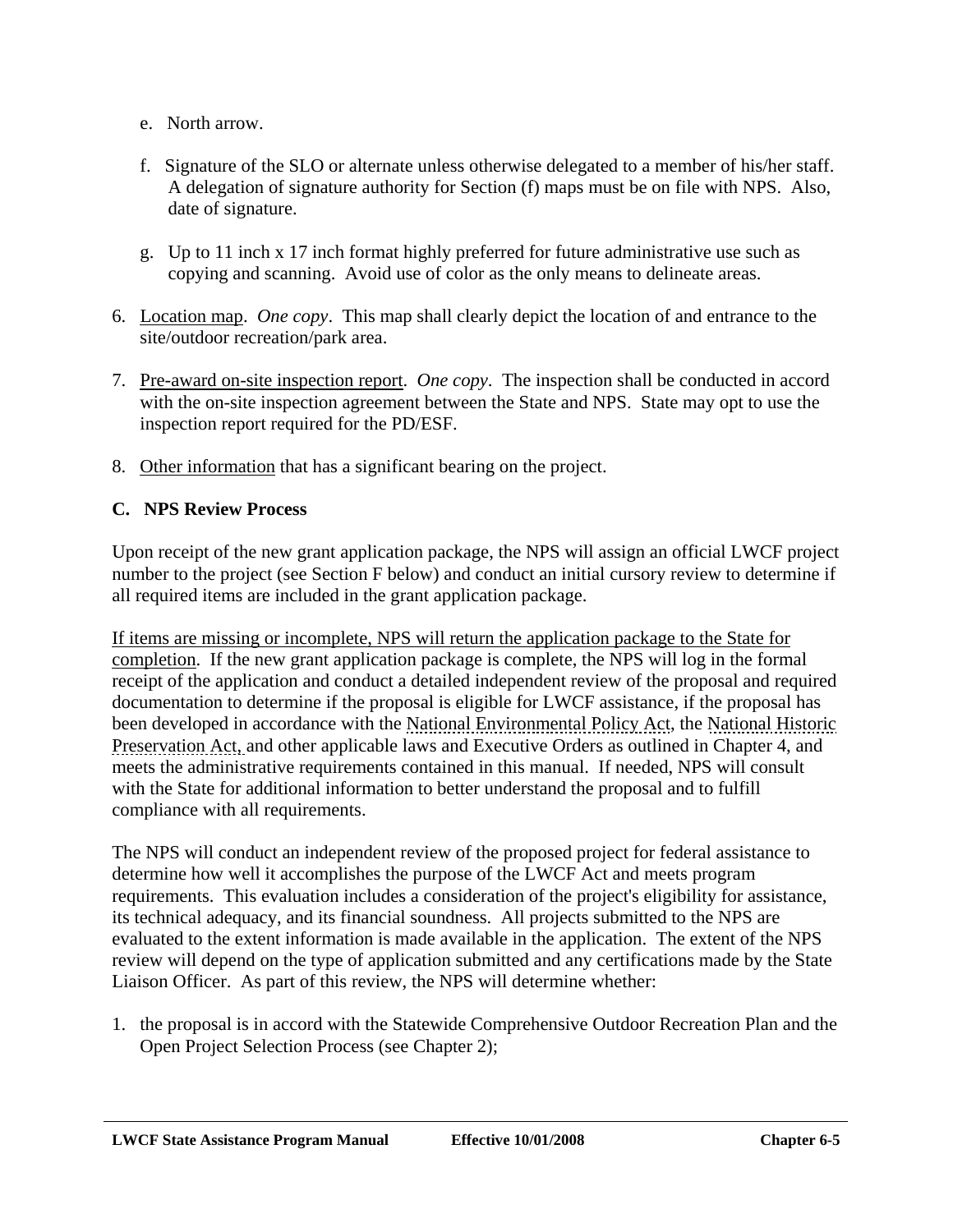- 2. the proposal has been adequately reviewed according to the Section 106 process of the National Historic Preservation Act and the National Environmental Policy Act so the NPS can make a decision about the potential for significant impacts to the human environment as a result of providing federal assistance for the project (see Chapter 4); and
- 3. the project area is adequately described in the signed and dated Section 6(f) boundary map and represents an acceptable area to be covered by the provisions of Section 6(f)(3) of the LWCF Act.

Upon NPS approval of the project, an NPS-signed copy of the approved project agreement will be sent to the State Liaison Officer as notification of project approval.

# **D. Amending Existing Projects**

An amendment form is required to alter the signed agreement. When the amendment is signed by the NPS, it becomes part of the agreement and supersedes it in the specified matters. Amendments are required in the following situations:

- 1. Situations requiring amendment
	- a. To increase the total LWCF assistance for a project.
	- b. To add a co-sponsor or change project sponsors.
	- c. To add or delete a Primary Facility Group of the project scope. Changes solely involving facilities within a Primary Facility Group may be made without an amendment. However, changes involving facilities in different Primary Facilities Groups will require an amendment. Facilities not listed in a Primary Facility Group but named in the scope narrative of the project agreement and/or DNF will be treated as individual Primary Facilities Groups for amendment purposes.
	- d. To increase or decrease the acreage to be acquired by more than 10 acres or 20 percent, whichever is greater. Any change in the location of the project site to be acquired or developed shall require an amendment or submission of a new project.
	- e. To extend the project period. Projects may not be extended for less than six months.
	- f. To amend the project area due to a Section  $6(f)(3)$  conversion.
- 2. Amendment documentation. The following items must be submitted by the State to the NPS when requesting an amendment:
	- a. Amendment to the Project Agreement Form. *Two hand-signed copies and 1 copy*.
	- b. Standard Form 424. *One hand-signed copy,* including supplemental SF-424 forms as required by type of project amendment: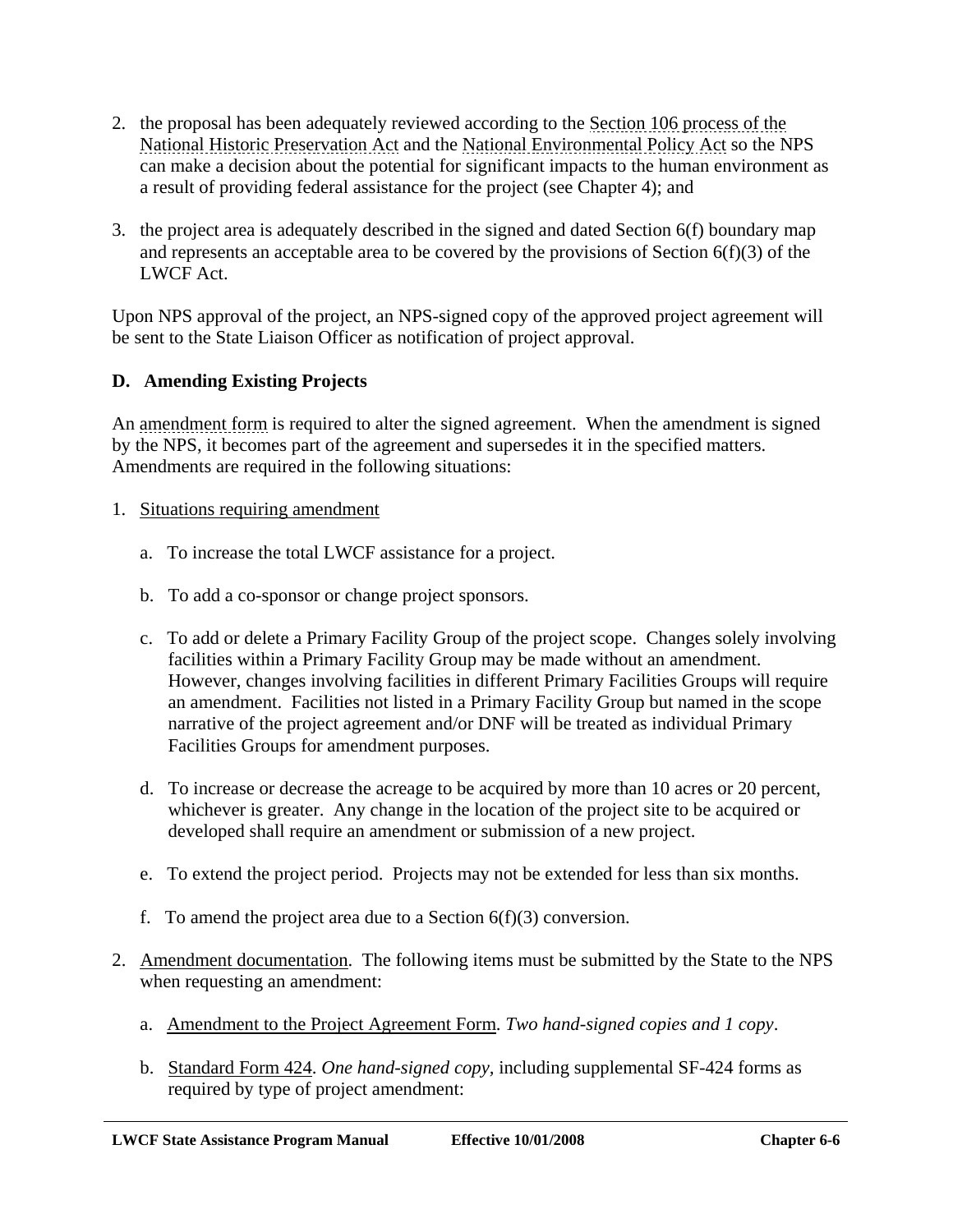- SF-424A Budget Information Non-construction Programs
- SF-424C Budget Information Construction Programs

Describe only the changes. For example, on the SF-424, Item 1, describe only the purpose of the amendment and not the scope of the original project.

- c. SLO transmittal letter. The letter must explain the changed conditions and how they affect the project.
- d. Proposal Description and Environmental Screening Form. *One hand-signed copy*. The PD/ESF must be tailored to type of amendment.
- e. Revised Section 6(f)(3) boundary maps for conversion amendments and where the amended project scope provides Fund assistance to areas not previously covered under Section 6(f).
- f. Description and Notification Form.

## **E. Withdrawal or Changes in Project Application**

Prior to approval, an application or amendment may be changed or withdrawn by a letter from the SLO to the NPS. A new project agreement may be required if the change is significant.

An approved project can be withdrawn unilaterally by the State at any time before the first payment on the project is made.

# **F. Project Numbering System**

NPS will assign a separate official project number to each new project whether or not it is ultimately approved. A project number shall be used only once and shall be the official method of identifying each project and related project documentation.

1. Assigning numbers to new projects: Each new project will be assigned the 7-digit project identification number consisting of the 2-digit state number, followed by and separated by a dash, the 5-digit project number. NPS shall permanently affix these numbers to the case file to serve as a permanent reference number. Agreements, amendments, and all other documentation relating to a given project, including letters and memorandum, shall contain this number. A seven digit system shall be applied as follows: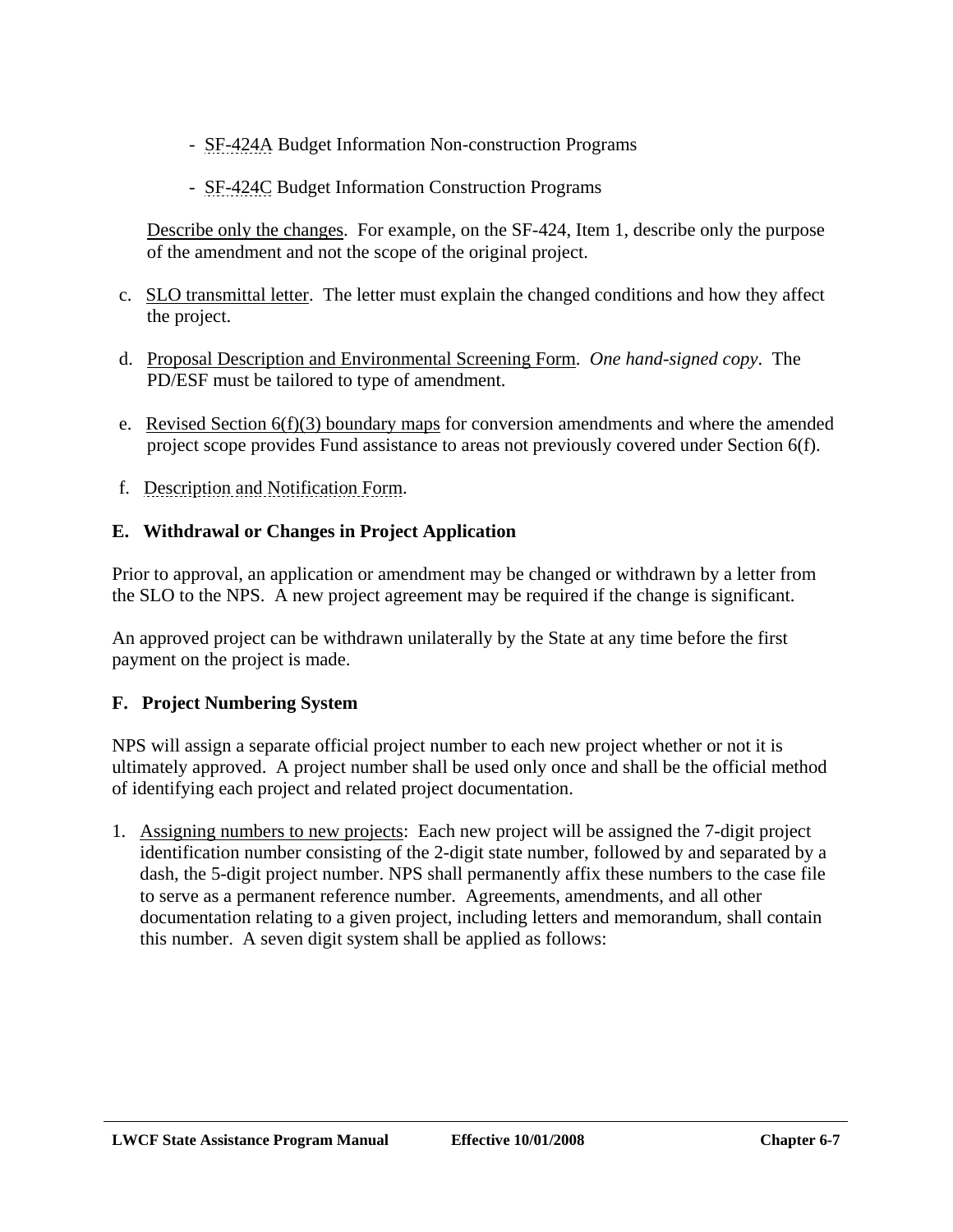| 01 Alabama<br>02 Alaska | 18 Indiana<br>19 Iowa | 32 Nevada<br>33 New Hampshire | 47 Tennessee<br>48 Texas    |
|-------------------------|-----------------------|-------------------------------|-----------------------------|
| 04 Arizona              | 20 Kansas             | 34 New Jersey                 | 49 Utah                     |
| 05 Arkansas             | 21 Kentucky           | 35 New Mexico                 | 50 Vermont                  |
| 06 California           | 22 Louisiana          | 36 New York                   | 51 Virginia                 |
| 08 Colorado             | 23 Maine              | 37 North Carolina             | 53 Washington               |
| 09 Connecticut          | 24 Maryland           | 38 North Dakota               | 54 West Virginia            |
| 10 Delaware             | 25 Massachusetts      | 39 Ohio                       | 55 Wisconsin                |
| 11 Dist. of Columbia    | 26 Michigan           | 40 Oklahoma                   | 56 Wyoming                  |
| 12 Florida              | 27 Minnesota          | 41 Oregon                     | 60 American Samoa           |
| 13 Georgia              | 28 Mississippi        | 42 Pennsylvania               | 66 Guam                     |
| 15 Hawaii               | 29 Missouri           | 44 Rhode Island               | 69 Northern Mariana Islands |
| 16 Idaho                | 30 Montana            | 45 South Carolina             | 72 Puerto Rico              |
| 17 Illinois             | 31 Nebraska           | 46 South Dakota               | 78 U.S. Virgin Islands      |

First two digits: State Identification Number as follows:

Next five digits. The Project Number is serially assigned in chronological order as follows:

08-00004 *(fourth project proposal received from the State of Colorado)*

2. Assigning numbers to project amendments. Amendment numbers shall be added immediately following the project number by using a decimal point and appropriate number (beginning with 1) in serial order. Whenever the original project agreement is altered, the amendment number assigned to the executed amendatory document shall be serially increased as follows:

08-00004.1 *(first amendment for project 08-00004)* 

.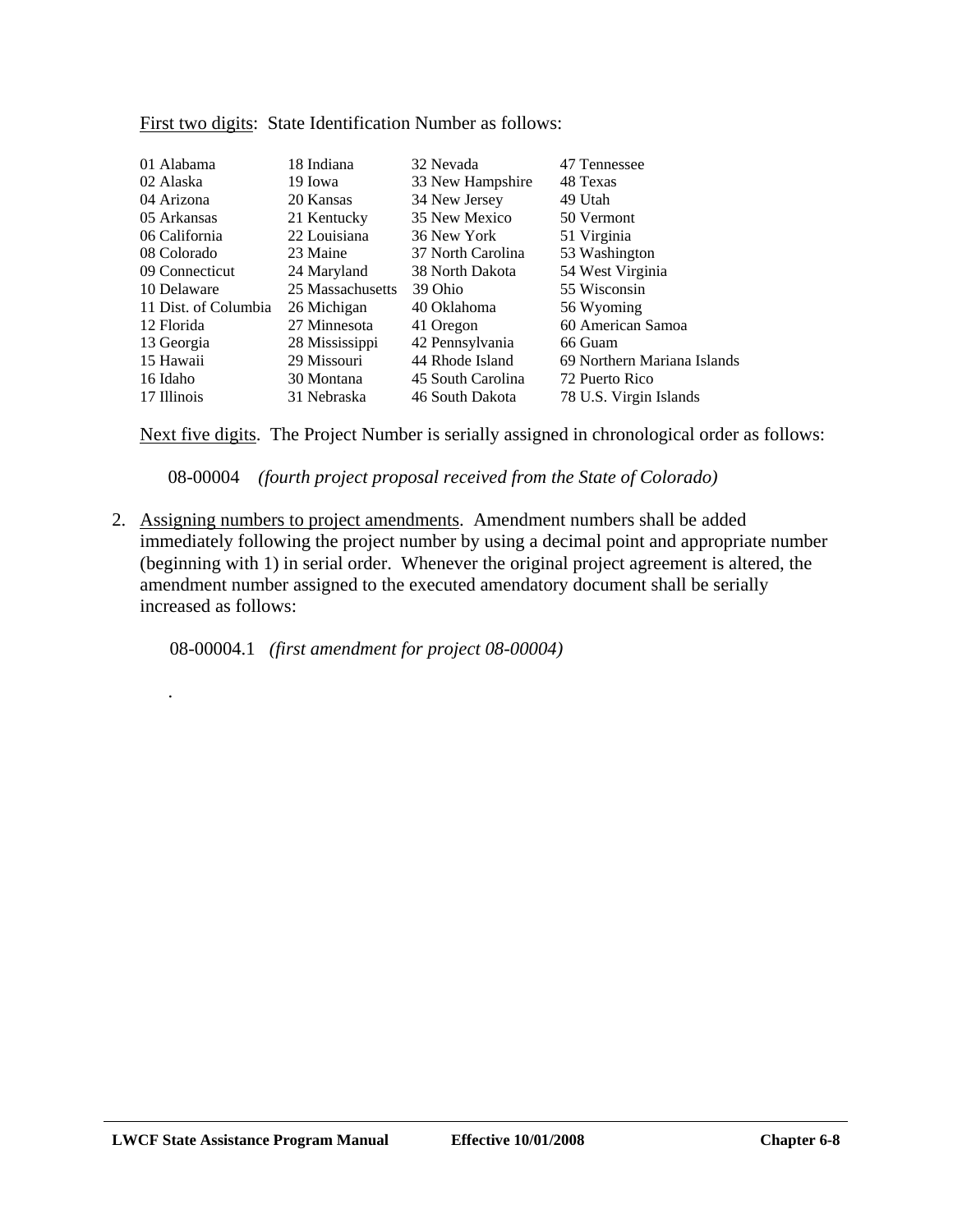# **CHAPTER 7 - PROJECT ADMINISTRATION AND FINANCIAL MANAGEMENT**

### **A. General Administrative Requirements**

- 1. General responsibility. It is the prerogative and responsibility of the State, and the project sponsor to which the state delegates responsibilities, to execute a project under the general guidelines and rules established by the State, governed in general by the concepts, rules, and guidelines set forth herein. The primary role of the NPS in project administration is to be concerned with results, leaving to the States the determination of means to achieve these results. Thus, the rules established in this Part are minimal, being limited to those considered necessary for the NPS to fulfill its obligations.
- 2. Arrangements with sponsors. It is the responsibility of the State to make suitable and adequate arrangements with other public agencies to insure the successful performance of projects and the continued operation and maintenance of aided facilities and properties for public outdoor recreational use. The State shall be held responsible for all the actions of project sponsors relating to the execution of projects and associated post-completion responsibilities pursuant to Section 6(f)(3) of the LWCF Act (see Chapter 8).
- 3. Consideration of Federal Acts. During preparation of an application and conduct of a project, the sponsor shall comply with applicable federal laws, executive orders, regulations, and circulars relating to the acquisition and development of public properties (see LWCF Project Agreement General Provisions).
- 4. Duration of project. A project will continue in force until all work under a grant is completed or until the project period of the approved project agreement and all amendments thereto have expired, whichever comes first.
- 5. Execution of project work. The State shall be responsible for insuring all projects receiving financial assistance pursuant to the Act are carried through to stages of completion acceptable to the NPS with reasonable promptness. Failure to maintain satisfactory progress or failure to complete the project to the satisfaction of the NPS may be cause for the NPS to withhold further payments on any or all projects of a State or qualification of new projects until the project provisions are satisfactorily met. LWCF assistance may be terminated upon determination by the NPS that satisfactory progress has not been maintained.

In the event that LWCF assistance should be terminated, the State shall be required to bring the project to a state of usefulness so funds invested shall not be lost. If the State cannot complete the project with its own funds, it should submit a plan to the NPS for bringing the incomplete project to a point where it is useful. The NPS will not require all parts of a project be completed in such a case if a stage of reasonable usefulness can be achieved short of completion.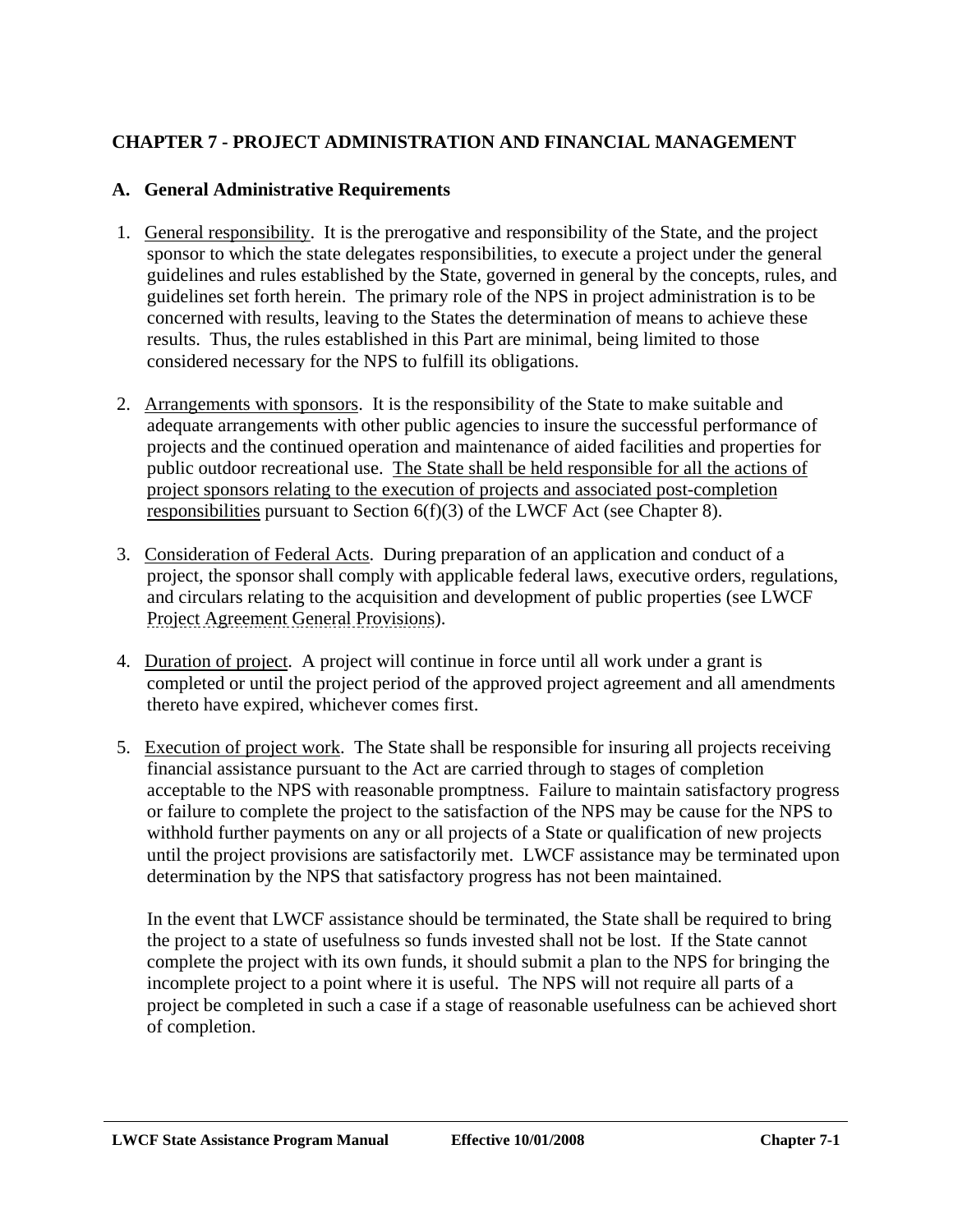#### 6. On-site inspections by the State

a. Responsibilities. It is the responsibility of the State to administer a regular and continuing program of on-site inspections of projects. The scope, timing and selectivity of these inspections will be covered in an agreement to be negotiated by the NPS and the State. This agreement will provide the basis for the conduct of pre-award, progress and final on-site inspections as well as the associated reporting formats.

Properties and facilities acquired or developed with LWCF assistance shall be available for inspection by the NPS at such intervals as the Director shall require. Generally, the NPS inspections will be conducted on a spot check basis in conjunction with the State Program Review.

b. Reports. On-site inspection reports will be prepared for all inspections conducted and will be included in the official project files maintained by the State. The State is responsible for the preparation of these reports except when joint inspections are conducted with the NPS in which case the NPS will prepare the report and provide a copy to the State.

Submission of inspection reports to the NPS will be made on the following basis:

- (1) Pre-award on-site inspection reports may be submitted as part of the LWCF PD/ESF (see Chapter 4). States are encouraged to use the pre-award on-site inspection to generate information for use in preparing the LWCF PD/ESF. The pre-award site inspection shall be conducted by individuals knowledgeable about the resources of the site.
- (2) Progress inspection reports may be combined with the annual performance report or submitted to the NPS at the same time as the electronic fund transfer.
- (3) Final inspection reports must be submitted to NPS within 90 days after the date of completing a project and prior to final reimbursement and administrative closeout.
- (4) Post-completion site inspections must be conducted within five years after the final project reimbursement and every five years thereafter. Post-completion reports should be retained in the state file, except for those inspections that discover postcompletion compliance problems such as park closures and non-recreation or private uses occurring within the Section 6(f) boundary. The State shall report to the NPS the project numbers of all sites inspected soon after the inspection is conducted and forward to NPS only the inspection reports for LWCF sites with problems as described above.
- 7. Income from properties acquired or developed with LWCF assistance.
	- a. During project period. In accord with OMB Circular A-102, as implemented at 43 CFR 12, Subpart C, income earned by the project sponsor during the project period from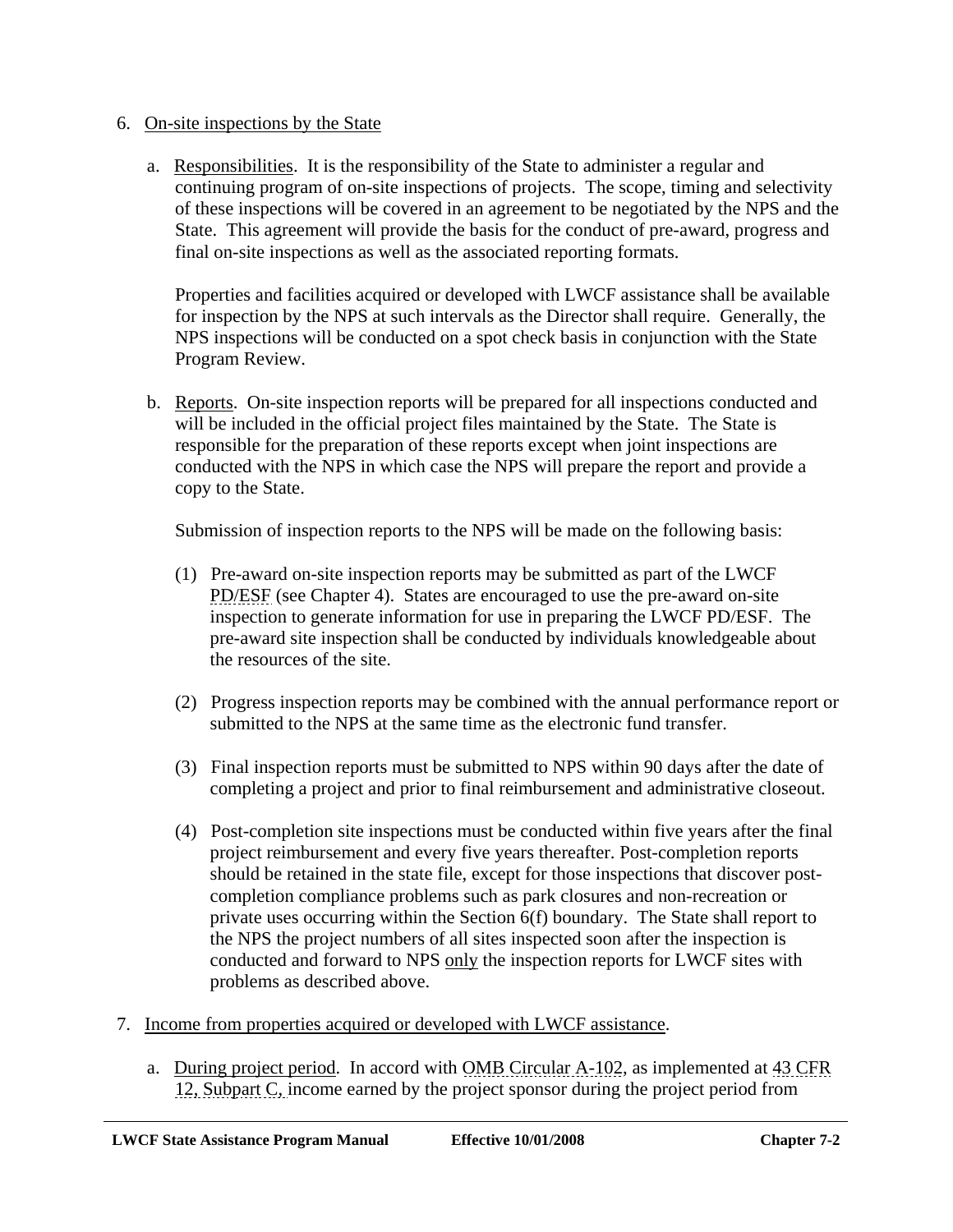sources other than the intended recreational use of the project shall be dispersed in one of the following ways:

- (1) Added to the funds committed to the project and used to further eligible LWCF program objectives at the project site. In this case a plan for the use of such monies shall be forwarded to NPS for concurrence prior to grant approval. This plan shall detail the sources(s) of the income and include the timeframe in which any nonrecreational use(s) shall cease. In no instance shall any non-recreational use continue beyond three years (see Chapter 3).
- (2) Deducted from the total project cost for the purpose of determining the net cost on which the federal share of the cost will be based. In this instance, requests for payments must include identification of accrued amounts as credits to the project. Examples of income that shall be dispersed in the above manners include the rental of structures, the sale of timber and the lease or rental of land

Income earned by the project sponsor during the project period from the intended recreational use of the project, such as entrance or user fees and concessionaire operations may be disposed of at the sponsor's discretion. The sponsor, however, is encouraged to use such income to further recreation objectives related to the sponsor's public outdoor recreation program.

- b. After the project period. Income earned by the project sponsors after the project period, including from recreational use and land management practices, may be disposed of at the sponsor's discretion. However, the sponsor is encouraged to use such income to further recreation objectives related to the facility when state and local laws allow. Exceptions include those identified under paragraphs [d] and [e] below.
- c. Land management practices. Land management practices such as the rental of structures, the sale of timber and the lease or rental of land occurring during or after the project period must be compatible with the outdoor recreational use of the areas as described to the NPS. Any practice that alters the use or purpose of the area is prohibited. Income from such land management practices must be dispersed in accord with paragraphs [a] and [b] above.
- d. Sale of improvements or structures. Income derived from the sale of improvements or structures acquired with LWCF assistance shall be used to reduce the cost of other LWCF-assisted projects of the project sponsor regardless of whether the sale occurs during or after the project period. If the sponsor has no plans for further LWCF-assisted facilities, then the income must be used to further outdoor recreation development or acquisition at the site, at another LWCF-assisted site, or at another outdoor recreation site operated by the project sponsor. In this case, a letter indicating the intended use of the funds shall be sent to the NPS for approval.
- e. Non-destructive mineral extraction. Extraction of oil and gas from LWCF-assisted projects involving the purchase of subsurface rights is allowable and will not constitute a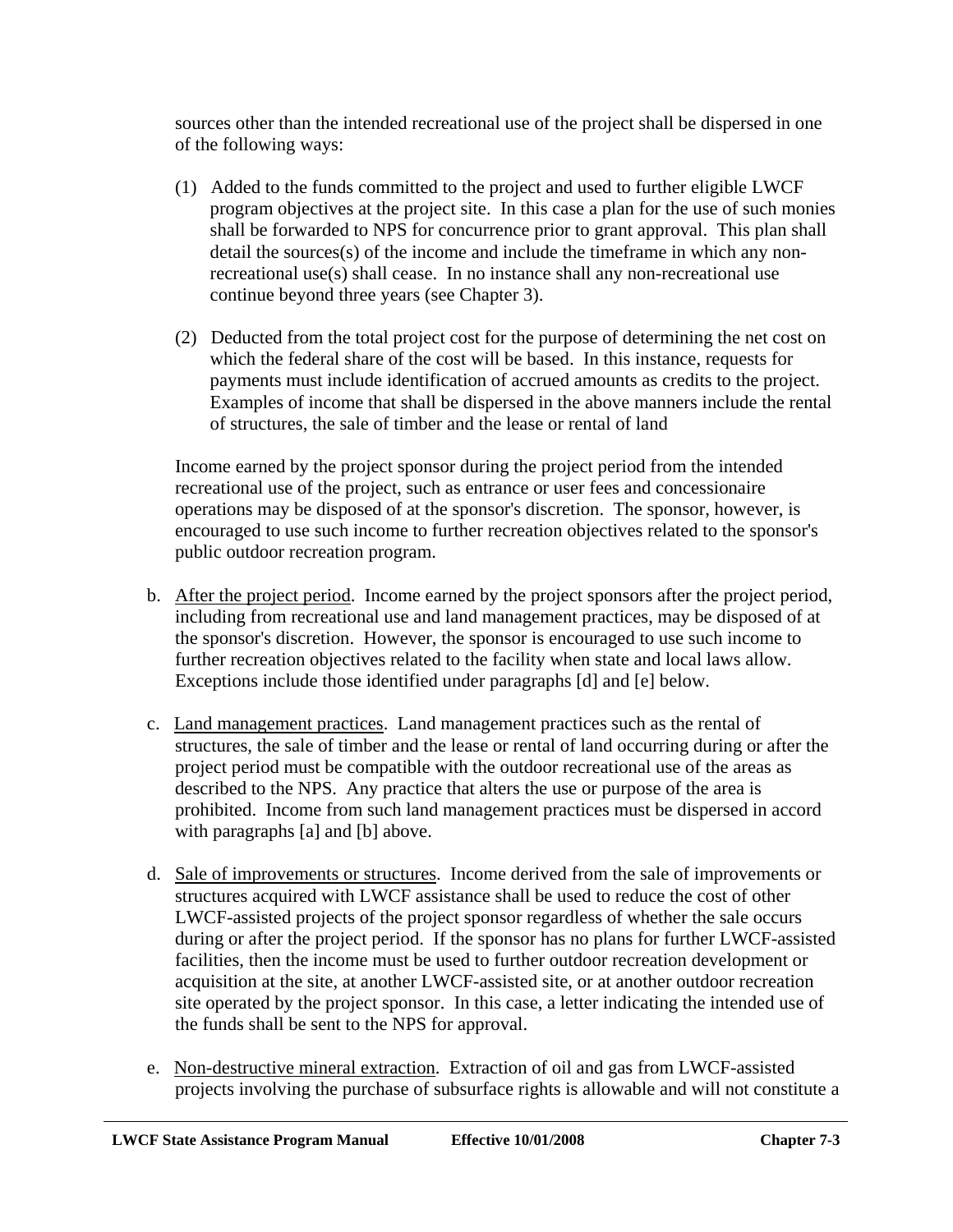conversion under Section  $6(f)(3)$  of the LWCF Act provided the following conditions are met:

- (1) The extraction process does not reduce the recreation opportunities at the site, nor detract from the recreation experiences.
- (2) All income derived from the mineral extraction by the project sponsor is used as follows:
	- i. to further outdoor recreation development or acquisition at the project site or to reduce the total cost of other active LWCF-assisted projects at the site (to be given priority); or,
	- ii. to reduce the total cost of other active LWCF-assisted projects; or,
	- iii. for outdoor recreation acquisition, development, or planning at other state facilities or granted to local communities for such purposes; or,
	- iv. for any use that is consistent with an outdoor recreation program, including operation and maintenance costs and any related service or support facilities.
- (3) Such income may not be used strictly for the development of facilities that do not meet the eligibility guidelines for LWCF assistance.
- (4) The method of allocating income and the uses to which it will be put shall be approved by the NPS through a formal agreement with the State prior to the onset of extraction activities.
- 8. Title to properties acquired or developed with LWCF assistance. Pursuant to 43 CFR Part 12, the Federal Government will not obtain a legal right or title to any area or facility acquired or developed with financial assistance received under the provisions of the Act.
- 9. Safety and accident prevention. In the performance of each project the State and other participating organizations shall comply with all applicable federal, state, and local laws governing safety, health, and sanitation. The State and other participating organizations shall be responsible for assuring all reasonable safeguards, safety devices, and protective equipment are provided, and will take other needed actions reasonably necessary to protect the life and health of employees on the job and the safety of the public, and to protect property in connection with the performance of work on the project.
- 10. Issuance of rules and instructions. NPS may issue additional or modified rules, instructions, interpretations, and guidelines from time to time as is necessary for the effective conduct of assistance activities. Such changes will apply to all projects for which agreements and amendments are signed after the effective date of the changes. Whenever possible, sufficient lead time will be given between the announcement and the effective date to avoid application to projects already in process at the time of the announcement.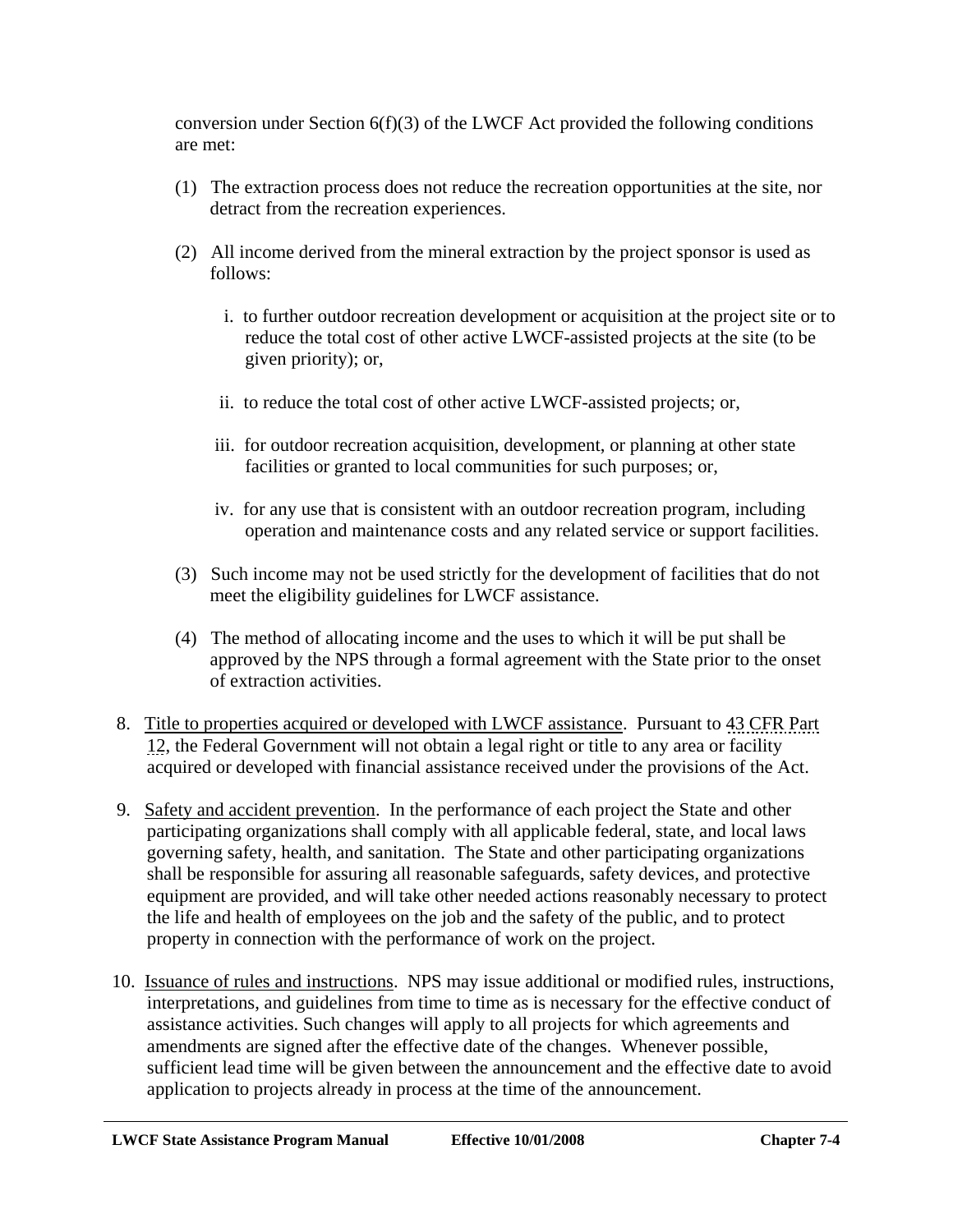11. Failure to comply with federal laws and regulations. Pursuant to 43 CFR Part 12.83, when the NPS determines a State has violated or failed to comply with applicable federal law, or the regulations governing this program with respect to a project, NPS may withhold payment of federal funds to the State on account of such project, withhold funds for other projects of the State, withhold approval of further projects of the State, and take such other action deemed appropriate under the circumstances until compliance or remedial action has been accomplished by the State to the satisfaction of NPS.

In addition, no grant or contract may be awarded by a grantee, subgrantee, or contractor of any grantee or subgrantee to any party which has been debarred or suspended under Executive Order 1254 pursuant to 43 CFR Part 12.100-.510.

- 12. Appeals. Disagreements with any decision or action concerning comprehensive plans, project proposals, valuations of properties and personal services, and audit exceptions, which have not been resolved to the satisfaction of the project sponsor, may be appealed in the following sequence:
	- a. Local project sponsors. Disagreements between local project sponsors and the State Liaison Officer or state agreements not represented by the State Liaison Officer may be appealed to the State's NPS Region and if not resolved to the satisfaction of the sponsor, may be appealed to the Director and ultimately to the Secretary, if necessary.
	- b. State Liaison Officer. Disagreements between the State Liaison Officer and the State's NPS Region may be appealed to the Director of NPS and, if not resolved satisfactorily at that level, may be appealed to the Secretary of the Department of the Interior.

### **B. Procurement Standards**

Projects or portions thereof may be undertaken through contracts in accord with the procurement standards and guidelines set forth in Uniform Administrative Requirements for Grants and Cooperative Agreements to State and Local Governments, 43 CFR Part 12 except the provisions concerning the Davis-Bacon Act. This includes the procurement of supplies, equipment, construction and services.

Grantees and subgrantees will use their own procedures that reflect applicable state and local laws, provided the procurements conform to the requirements of 43 CFR Part 12.1 - .52.

- 1. Contracting with small and minority firms, Women's Business Enterprise, and Labor Surplus Area Firms. Affirmative steps must be taken by the project sponsor to assure small and minority businesses and women's business enterprises are utilized when possible. Affirmative steps shall include:
	- a. including qualified small and minority businesses on solicitation lists;
	- b. assuring small and minority businesses are solicited whenever they are potential sources;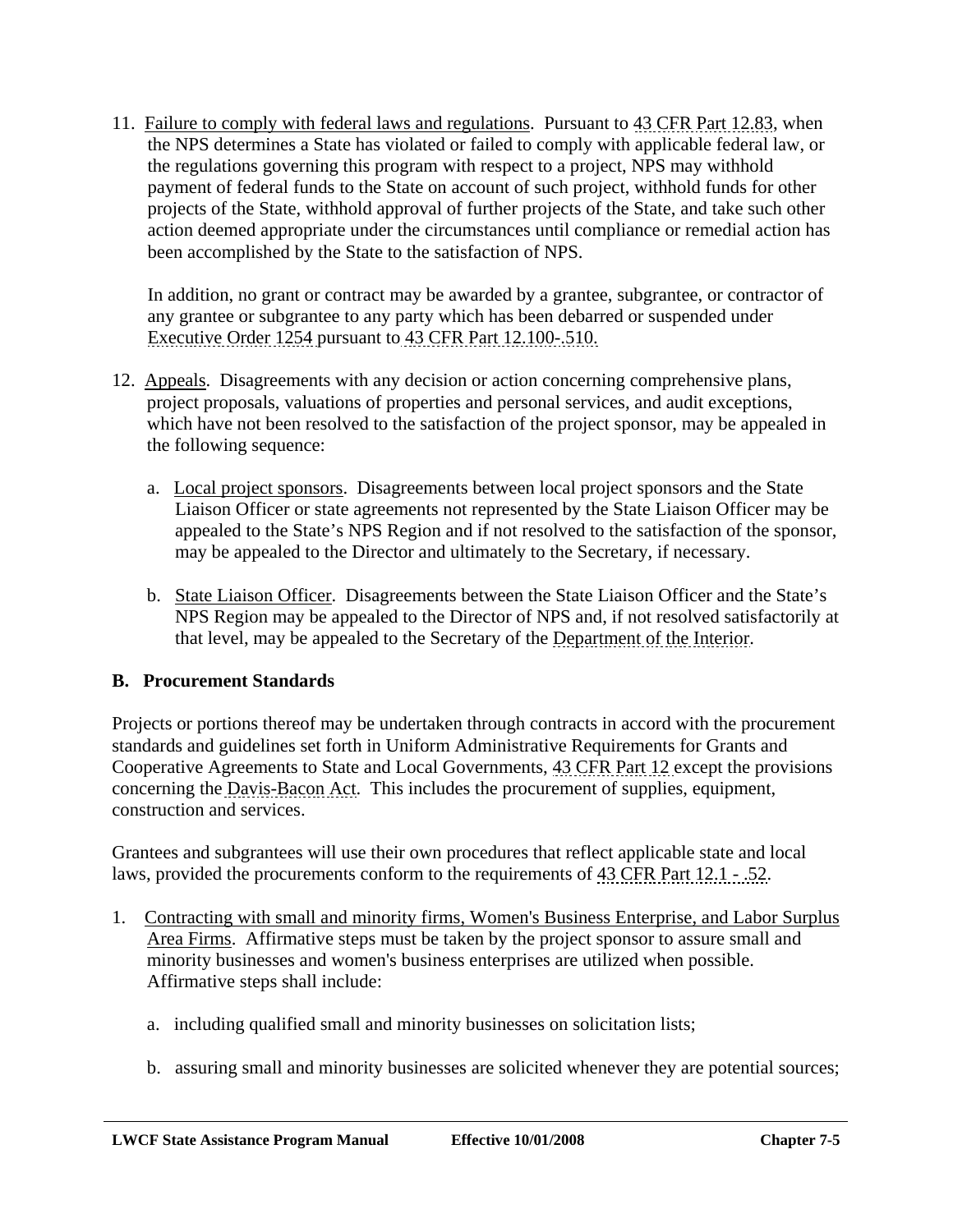- c. when economically feasible, dividing total requirements into smaller tasks or quantities so as to permit maximum small and minority business participation;
- d. where the requirement permits, establishing delivery schedules that will encourage participation by small and minority business;
- e. using the services of the Small Business Administration, the Minority Business Development Agency of the Department of Commerce, and the Community Services Administration, as required; and
- f. if any subcontracts are to be let, requiring the prime contractor to take the affirmative steps in paragraph [i] through [v] above;
- 2. Labor surplus areas. Project sponsors are encouraged to procure goods and services from labor surplus areas.

# **C. LWCF Acknowledgement Signs**

- 1. Permanent signs. Permanent signs shall be installed to acknowledge the federal-state-local partnership role in providing new high quality outdoor recreation areas and facilities. States may determine the type, size and placement of the sign as long as the LWCF logo is used (see #3 below).
- 2. Temporary signs. When significant acquisition, development, and/or combination projects totaling \$500,000 or more are initiated, States are required by law to place appropriate temporary signage on or near the affected site, to the extent feasible, so as to indicate the action taken is a product of funding made available through the federal LWCF. Such signage shall indicate the percentage and dollar amounts financed by federal and non-federal funds.

Publicizing an acquisition project by the installation of signs prior to the completion of the acquisition, particularly those involving the acquisition of several parcels, could seriously affect the negotiations for the properties to be acquired. Therefore, signing of acquisitions projects should be delayed until the acquisition of all parcels is completed and all relocations have occurred. Also, the display of dollar amounts for acquisition projects is optional where such display may be detrimental to the project or future acquisitions.

For development and combination projects, such temporary signage shall be placed at the initiation of construction and remain until project is completed.

Unless precluded by local sign ordinances, temporary signs shall be no less than 2 feet by 3 feet. The size of lettering should be based on the amount of information placed on the sign. The selection of colors will be at the discretion of the State; however, there should be sufficient contrast between the background and the lettering to make the sign readily visible without being intrusive. The sign should include the source, percent, and dollar amount of all federal, state and/or local funds. The second line on the temporary sign will indicate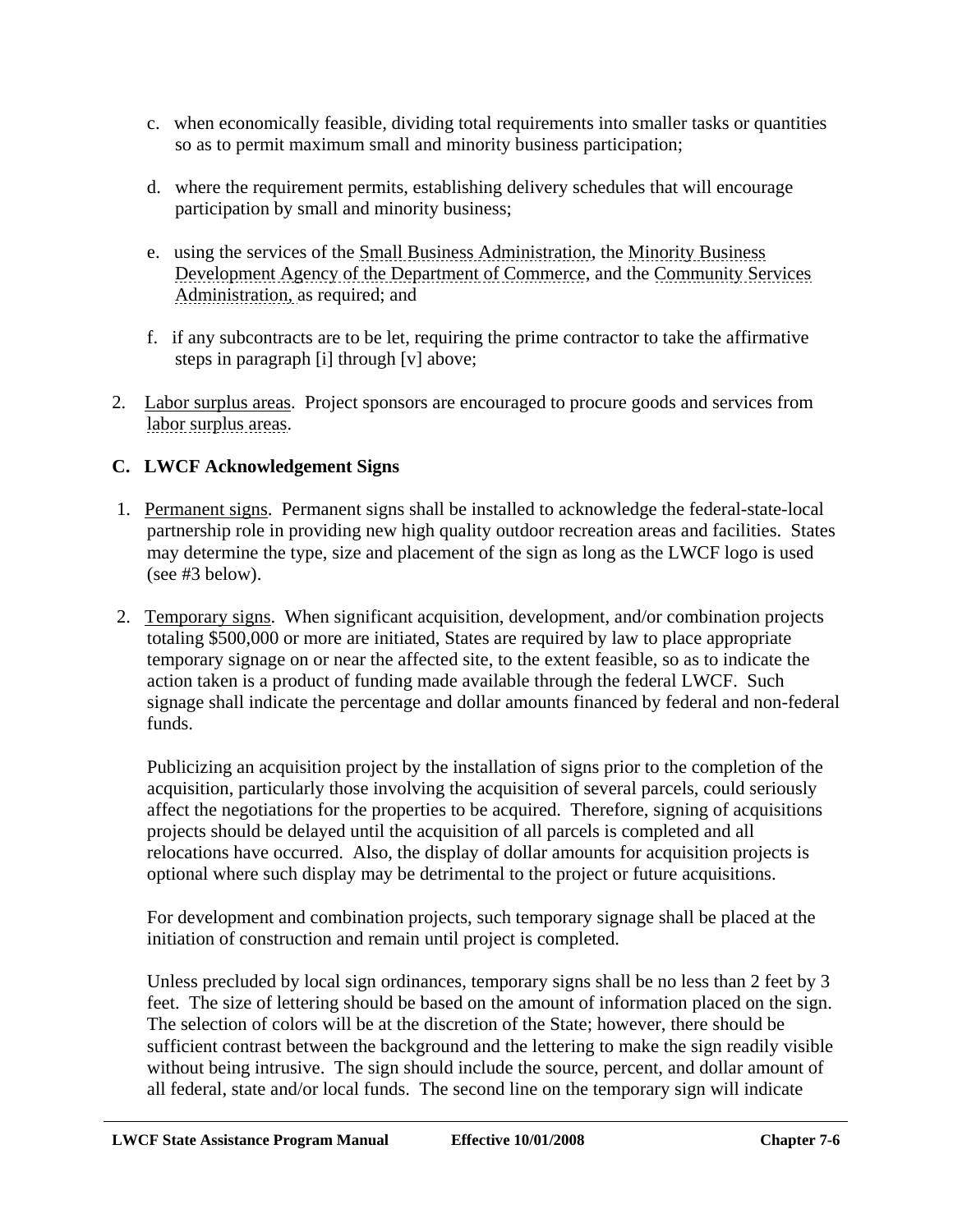whether the project is acquisition, development, or both. In addition to the NPS, the administrative acknowledgement may include the state agency responsible for the LWCF program. Here is a suggested format:

### **THE CITY OF XXXXX Public Outdoor Recreation Site Development Aided by the Federal THE LAND AND WATER CONSERVATION FUND Administered by the National Park Service U.S. Department of Interior**

|                      | <b>Funding</b> |           |
|----------------------|----------------|-----------|
| <b>LWCF</b>          | 50%            | \$250,000 |
| <b>State of XXX</b>  | 25%            | \$125,000 |
| City of XXX          | 25%            | \$125,000 |
| <b>Total Project</b> |                | \$500,000 |

### **Source of funding includes monies derived from Outer Continental Shelf Federal Receipts**

- 3. Use of LWCF logo. Use of the LWCF Logo on temporary and permanent project signs is required. NPS encourages its use as a part of the acknowledgement of LWCF assistance at entrances to outdoor recreation sites, at other appropriate on-site locations, and in folders and park literature. The acknowledgement of LWCF assistance will be checked during compliance inspections.
- 4. Allowable costs. Costs related to project acknowledgement are allowable costs as part of initial capital investment and may be shared by LWCF assistance. Replacement costs as a part of project operation and maintenance are not allowable.

### **D. Performance/Financial Management and Reporting.**

- 1. Purpose. This section generally covers accounting, records, and reporting requirements. The State shall require all project sponsors to adopt the standards herein.
- 2. Financial responsibility. The State shall be responsible for the financial management of approved projects. Appropriate internal controls must, therefore, be adopted and installed to insure that the project is accomplished in the most efficient and economical manner.
- 3. Standards for grantee financial management systems. State and local government systems for the financial management of LWCF assisted activities shall be in accordance with 43 CFR 12 (OMB Circular A-102), and provide for:
	- a. accurate, current, and complete disclosure of the financial results of each grant project;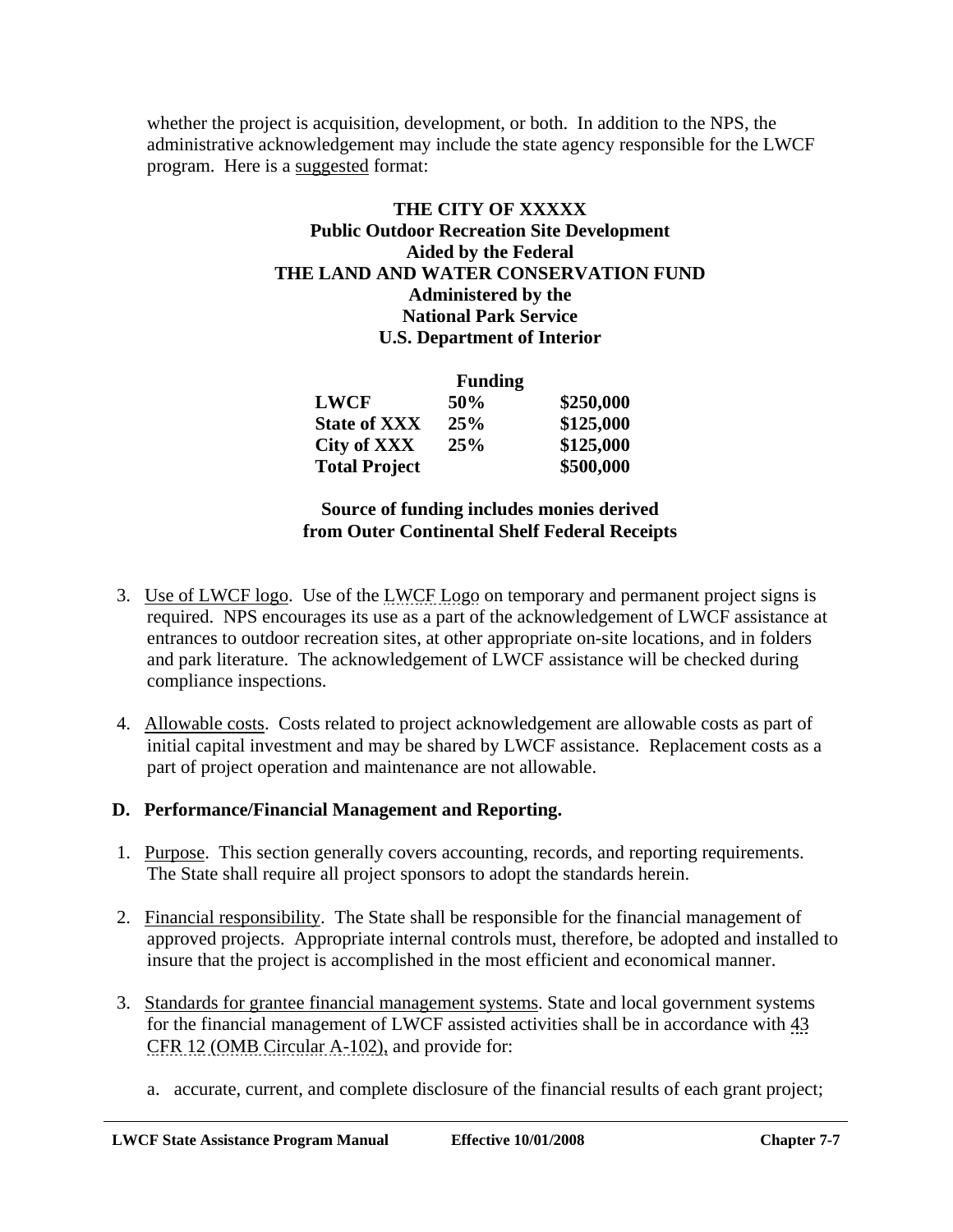- b. records which identify adequately the source and application of funds for grantsupported activities. These records shall contain information pertaining to grant awards and authorizations, obligations, unobligated balances, assets, liabilities, outlays, and income;
- c. effective control over and accountability for all funds, property, and other assets. The grantee shall adequately safe-guard all such assets and shall assure they are used solely for authorized purposes;
- d. procedures for determining allowable and allocable costs in accordance with the provisions of OMB Circular A-87 and these regulations;
- e. accounting records that are supported by source documentation. Separate project accounts shall be established and identified by the number assigned to the project by the NPS;
- f. Audits to be made by the State in accordance with OMB Circular A-133 to determine, at a minimum, the fiscal integrity of financial transactions and reports, and compliance with laws, regulations, and administrative requirements. The State will schedule such audits with the required frequency, usually annually, but not less frequently than once every two years, considering the nature, size, and complexity of the activity; and
- g. a systematic method to assure timely and appropriate resolution of audit findings and recommendations.

The State shall require all project sponsors to adopt all of the above standards.

- 4. Monitoring and reporting of financial and program performance. In accordance with 43 CFR Part 12 (Uniform Administrative Requirements for Grants and Cooperative Agreements to State and Local Governments), the following sets forth the procedures for monitoring and reporting financial and program performance.
	- a. States shall constantly monitor the financial and program performance of approved projects to assure time schedules are being met, projected work units by time periods are being accomplished, and financial targets and other performance goals are being achieved.
	- b. For LWCF reporting purposes, performance and financial reporting for all active grants shall be accomplished by States in response to the NPS annual call for performance/ financial information. NPS will incorporate the state performance/financial information into one consolidated report for the entire LWCF State Assistance Program. Sufficient space will be provided on the listing of projects for the State to briefly report financial and performance status for each active grant. The NPS shall notify States of the information needed, reporting format and due dates. At a minimum, the report shall include: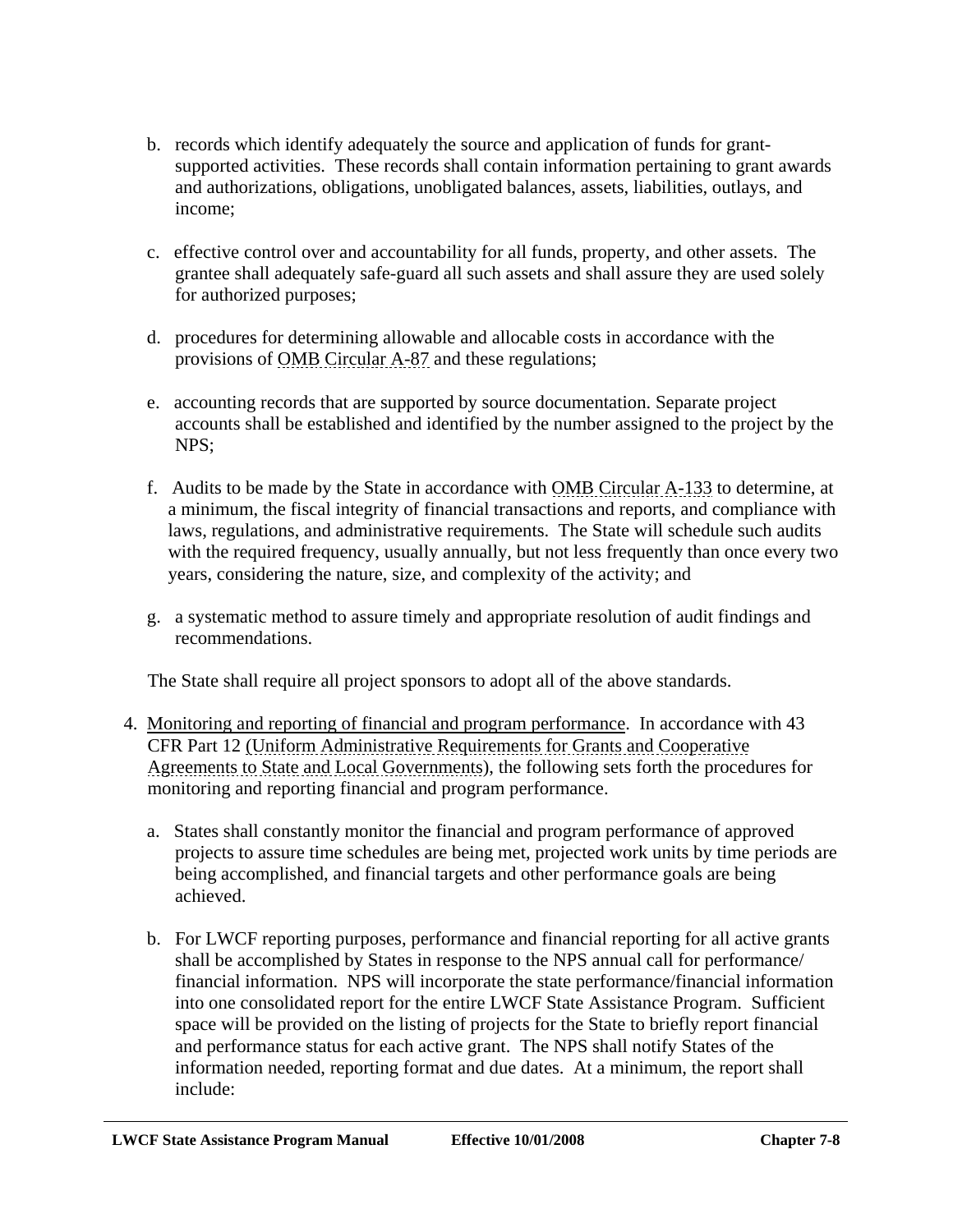- (1) the status of the work required under the project scope including the percent of work completed and percentage of costs billed and whether the project will meet established target dates for completion;
- (2) other pertinent information including, when appropriate, an analysis and explanation of cost overruns, time schedule delays and other similar problems encountered and their expected impact on the project; and
- (3) a certification by the SLO noting the information is correct and complete, and all expenditures are for the purposes set forth in the grant agreement/amendment
- c. If any performance review conducted by the State discloses the need for change in the Project Agreement, the State shall submit a request for an amendment at least 30 days prior to the project expiration date.
- d. The NPS shall make site visits as frequently as practicable on a spot check basis to:
	- (1) review project accomplishments and management control systems, and
	- (2) to provide technical assistance as may be required.
- 5. Financial reporting. All recipients must comply with the reporting requirements as set forth in this section and in 43 CFR 12 as appropriate.
- 6. Retention and custodial requirements for records. In accordance with 43 CFR Part 12, the following policies will apply to records maintenance:
	- a. Financial records, supporting documents, statistical records, and all other records pertinent to a grant program shall be retained for a period of three years after final payment on a project. The records shall be retained beyond the 3 year period if audit findings have not been resolved.
	- b. State and local governments are authorized to substitute electronic copies in lieu of original records.
	- c. The Secretary of the Interior and the Comptroller General of the United States, or any of their duly authorized representatives, shall have access to any books, documents, papers, and records of the state and local governments and their subgrantee that are pertinent to a specific project for the purpose of making audits, examinations, excerpts and transcripts.
	- d. The NPS shall submit, after project closeout and scanning, all copies of significant maps and records to the Federal Archives Record Center for retention into perpetuity and for compliance with Section  $6(f)(3)$  of the LWCF Act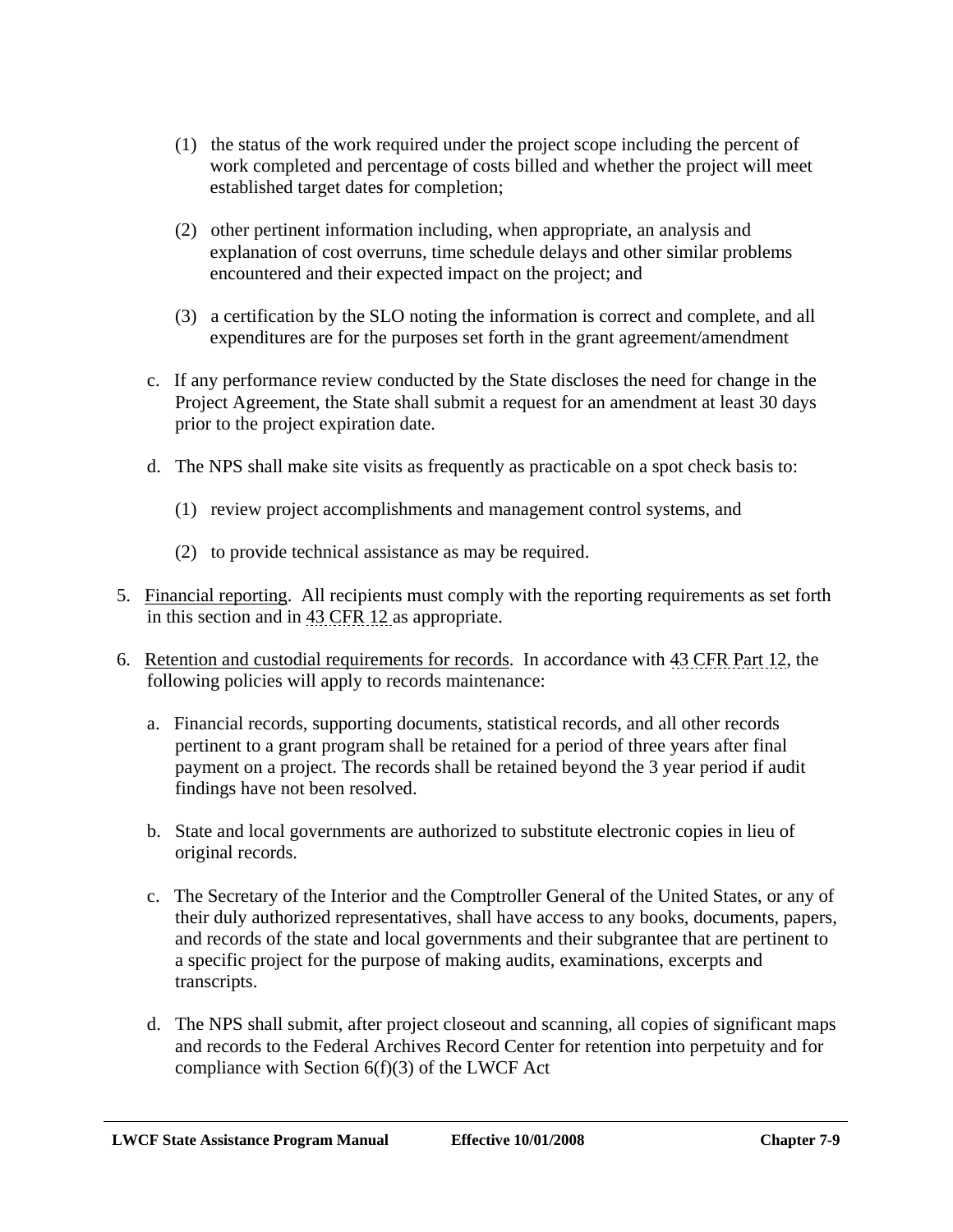## **E. Payments**

- 1. General. Grant payments will be made to States in a manner that minimizes the time elapsing between the disbursement by the State and the transfer of funds from the U.S. Treasury, whether such disbursement occurs prior to or subsequent to the transfer of funds. Grant payments are made through electronic fund transfer (EFT).
- 2. Monitoring electronic payments. Electronic Fund Transfer (currently SMARTLINK) is the required method of payment for States. Upon completion of an electronic payment on a given date, the State must concurrently (within 24 hours) submit a completed "LWCF Record of Electronic Payment" form to NPS Accounting Operations Division and copy the applicable NPS Office at the same time. Failure to adhere to this requirement will result in removing the State from SMARTLINK and placement on a "request for reimbursement" process through the NPS.

# **F. Audits**

- 1. Purpose. Recipients must comply with the audit provisions of the Single Audit Act of 1984 (P.L. 98-502), and OMB Circular A-133, "Audit Requirements for State and Local Governments". These requirements have been incorporated into Department of Interior regulations at 43 CFR Part 12, Subpart F. In accordance with Circular A-133, required audits shall be submitted to the federal audit clearinghouse within the earlier of 30 days after receipt of the auditor's report or no later than nine months following the end of the State's fiscal year.
- 2. Exceptions. An audit exception is a determination by an appropriate authority that an item questioned by the auditor is not properly chargeable to the project agreement and should be disallowed. The NPS determines the allowance or disallowance of items questioned by the auditor. The NPS will be responsible for the review of audit reports received from cognizant federal agencies and/or the Office of the Inspector General (OIG), Department of the Interior pertaining to LWCF grants. Each Regional Director will be responsible for advising the States of the audit findings, together with recommendations and suggestions for overcoming the deficiencies disclosed by the audit, and also advise the State of the disallowance of any items.

The Departmental Manual [360 and 361 DM 7.3] requires the State must formally respond to the OIG, through the Director of NPS, concerning audit exceptions within 90 days of the issuance of the audit report. This initial response should include:

- a. whether there is agreement with the audit findings and recommendations. If there is nonconcurrence, the specific reasons must be stated, and
- b. recommendations or support documentation for corrective action (resolution) of the audit exceptions.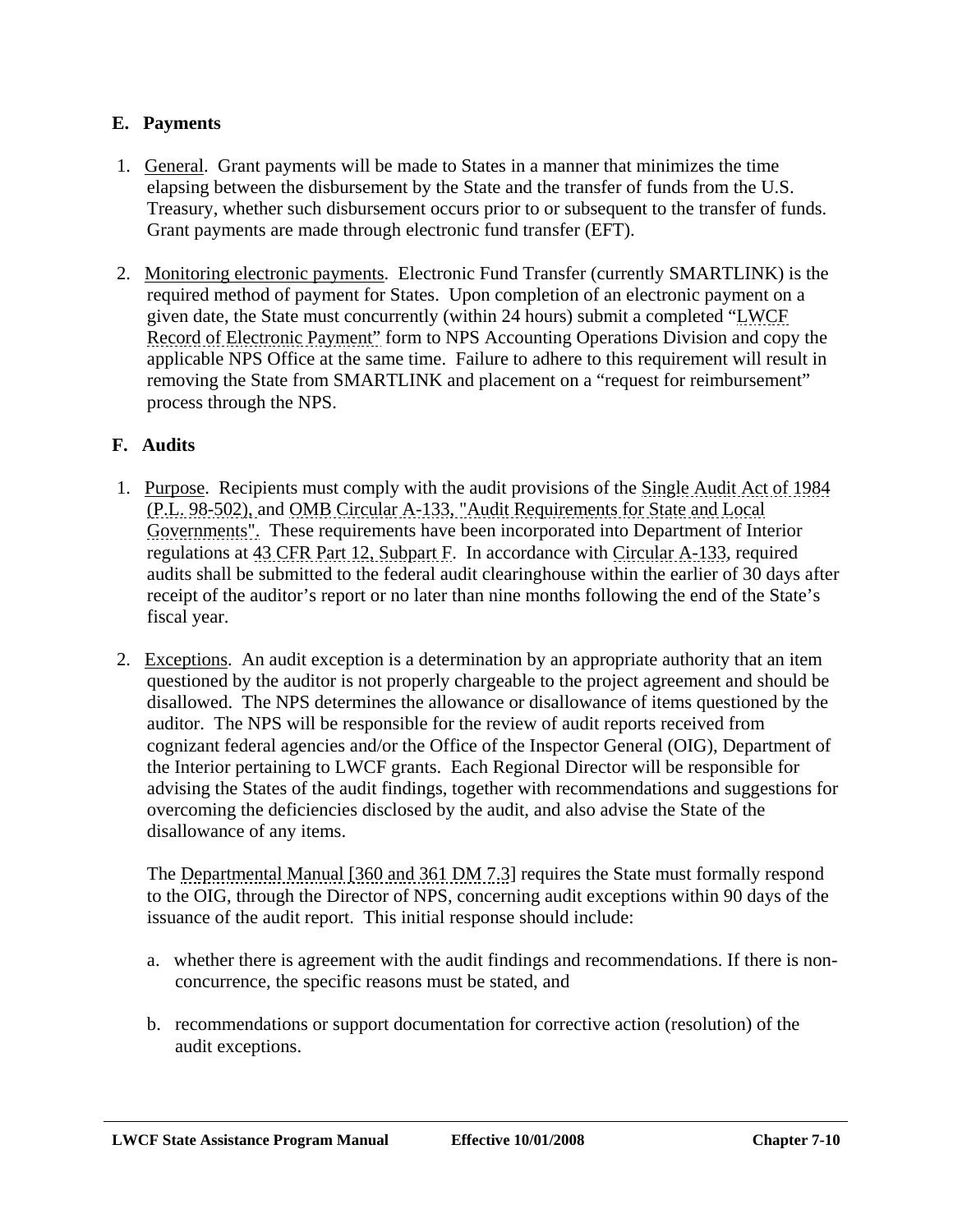All audit exceptions must be fully resolved within six (6) months of the issuance of the audit report. If resolution of an audit exception indicates the need for reimbursement of the federal share, then such reimbursement must be made within 60 days after such resolution. After the six (6) month period from the date of issuance of the audit report, unresolved audit exceptions will be disallowed and reimbursement of the federal share must be made within sixty (60) days. Reimbursement of the federal share may be accomplished by electronic fund transfer.

# **G. Project Termination/Grant Closeout**

This section prescribes project closeout procedures in accordance with 43 CFR Part 12.

- 1. Termination. The termination of a project means the cancellation of federal assistance, in whole or in part, under a project at any time prior to the date of completion.
	- a. Termination by the State. The State may unilaterally terminate the project at any time prior to the first payment on the project. After the initial payment, the project may be terminated, modified, or amended by the State only by mutual agreement of the State and the NPS.
	- b. Termination for cause. The NPS may terminate any project in whole, or in part, at any time before the date of completion, whenever it is determined the grantee has failed to comply with the conditions of the grant. The NPS will promptly notify the State in writing of the determination and the reasons for termination, together with the effective date. Payments made to States or recoveries by the NPS under projects terminated for cause shall be in accord with the legal rights and liabilities of the parties.
	- c. Termination for convenience. The NPS or State may terminate grants in whole, or in part, when both parties agree that the continuation of the project would not produce beneficial results commensurate with the further expenditure of funds. The two parties shall agree upon the termination conditions, including the effective date and, in the case of partial termination, the portion to be terminated. The project sponsor shall not incur new obligations for the terminated portion after the effective date, and shall cancel as many outstanding obligations as possible. The NPS may allow full credit to the State for the federal share of the non-cancelable obligations, properly incurred by the project sponsor prior to termination. An amendment to the project agreement is required for all terminations for convenience.
- 2. Suspension. The suspension of a grant is an action by the NPS that temporarily suspends federal assistance under the project pending corrective action by the project sponsor or pending a decision to terminate the grant by the NPS.
- 3. Grant closeout. The State must ensure all agreed-upon work as described in the project agreement is completed by the expiration date in the grant award document. The closeout of a grant is the process by which the NPS determines that all required work of a project and all applicable administrative actions, including financial, have been accomplished.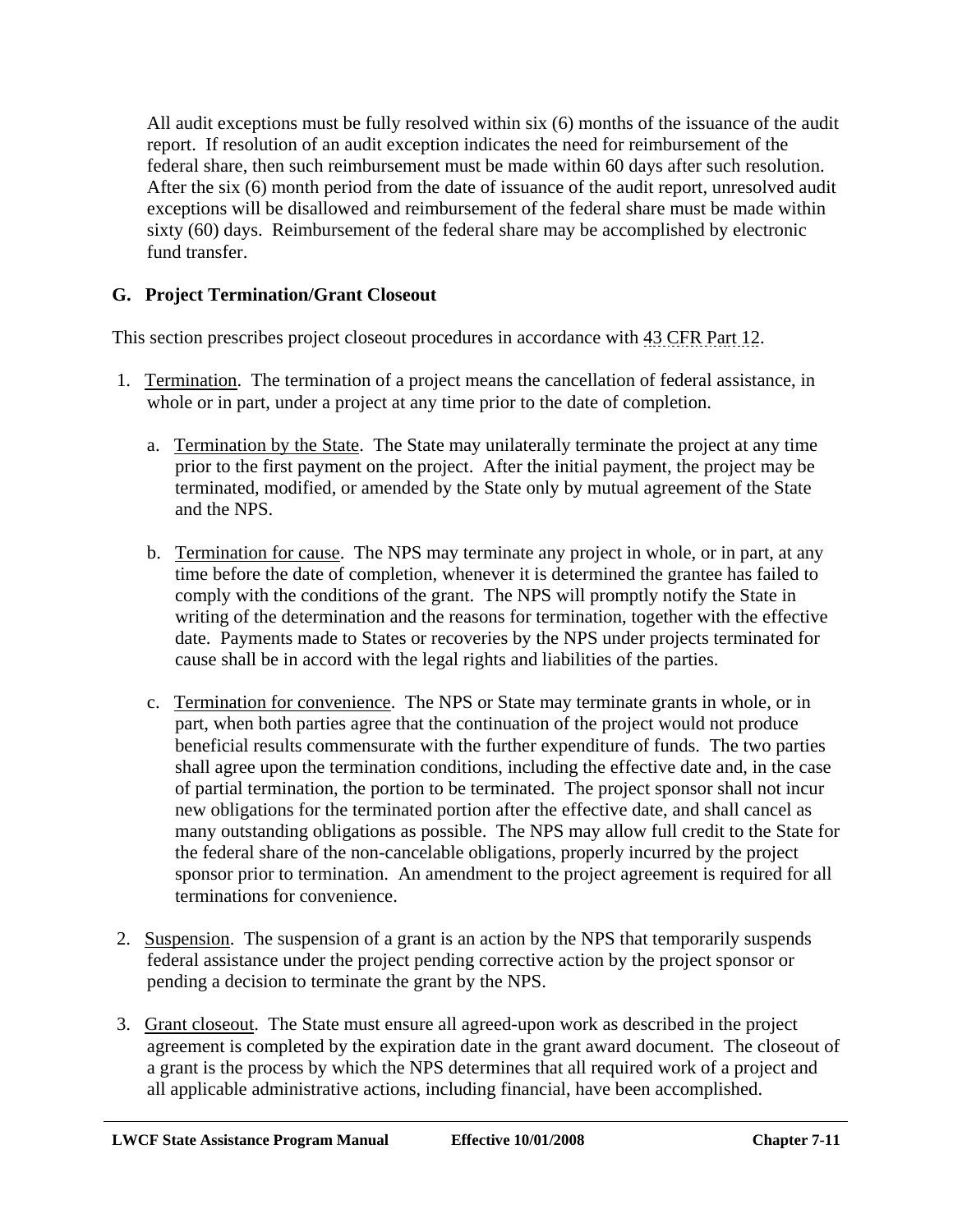The following are minimum requirements of the closeout procedures:

- a. During the active phase of the project, the NPS will make prompt payments to the State for allowable reimbursable costs until the project is administratively closed out.
- b. Final payment will not occur until all required final reports and documents have been approved by the NPS to assure all aspects of the grant contract have been met.
- c. Within 90 days after the date of completing the project or the grant expiration date, whichever comes first, both administrative and financial closeout of the grant must occur. During this 90 day period, the following documents are due to NPS before it can approve and process final payment:
	- (1) a final letter or report attesting to the completion of the project in accordance with the approved project agreement/amendment;
	- (2) a final on-site inspection report for development projects in accordance with the State's Inspection Agreement with NPS;
	- (3) a completed Description and Notification Form (DNF). This is only needed for projects where a change has occurred since the submission of the original DNF. If there was a change in scope not included in the grant agreement, then an amendment and revised DNF are required;
	- (4) a completed site plan (up to 14 inches x 17 inches in size) indicating the type and location of Fund-assisted facilities and/or acquired properties along with the official park or site name unless previously submitted or evident on the signed and dated Section 6(f) map;
	- (5) a signed and dated Section  $6(f)(3)$  project boundary map if more accurate than the current one in the NPS file including the delineation of any newly added parcels as a result of the project;
	- (6) if applicable, a completed certification (PD/ESF page 12) by the SLO that the State has reviewed each appraisal associated with this project per federal requirements;
	- (7) in consultation with NPS, other required documentation not previously submitted; and
	- (8) Digital images of completed project (optional). Best images are those of people enjoying the new outdoor recreation resource.
- b. The NPS shall make a settlement for any upward or downward adjustments to the federal share of costs after these reports are received. The project agreement, as signed by the State and the NPS, establishes a total cost and support ceiling for the project that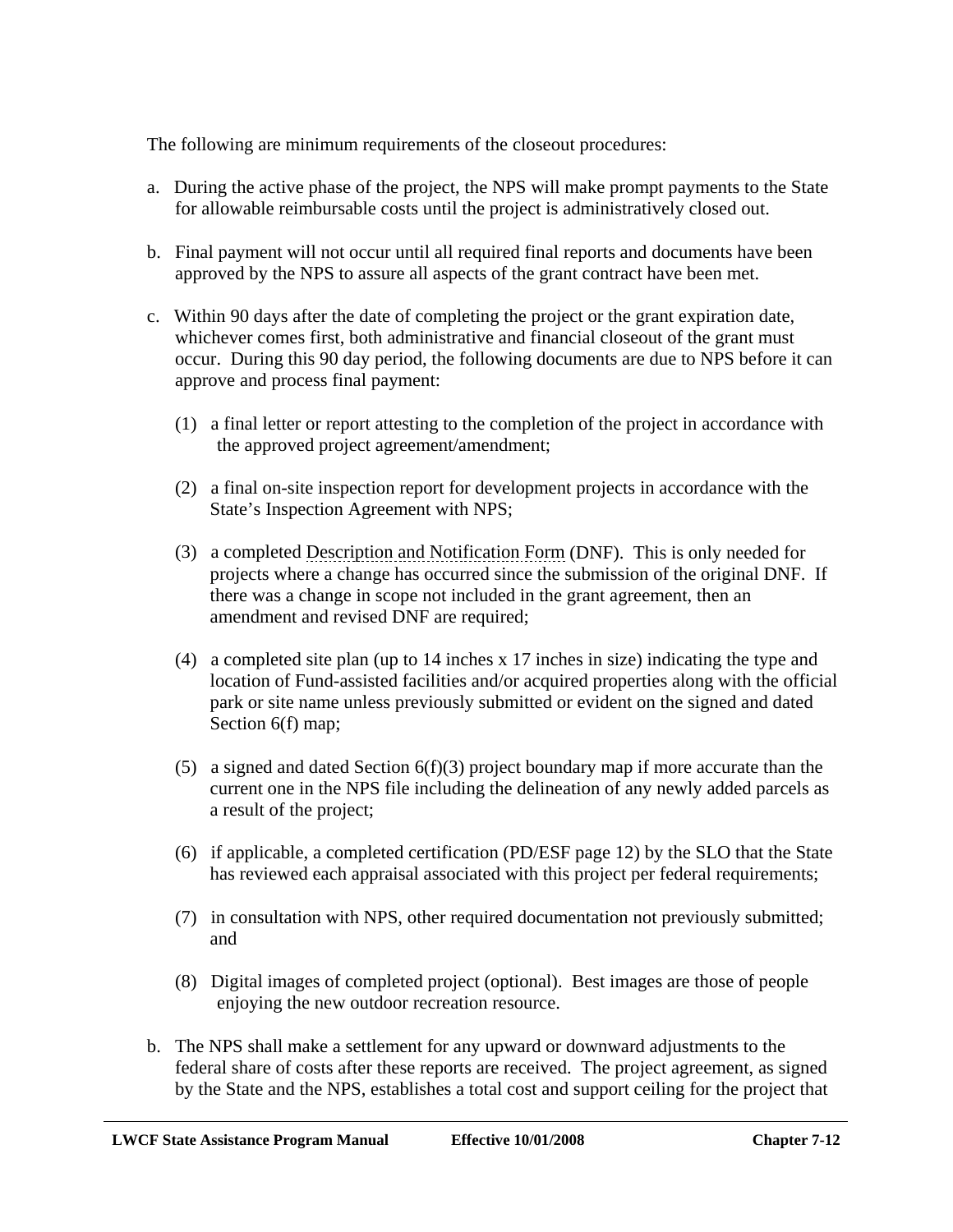is based upon the project sponsor's best estimate of acquisition and development costs as foreseen at the outset of the project. As the project proceeds, adjustments are sometimes required in accord with changing processes, unforeseen problems or other conditions. When an upward adjustment is required, an amendment must be executed. When actual project costs are less than originally estimated, no amendment is necessary.

c. The NPS retains the right to recover an appropriate amount after fully considering the recommendations on disallowed costs resulting from the subsequent final audit.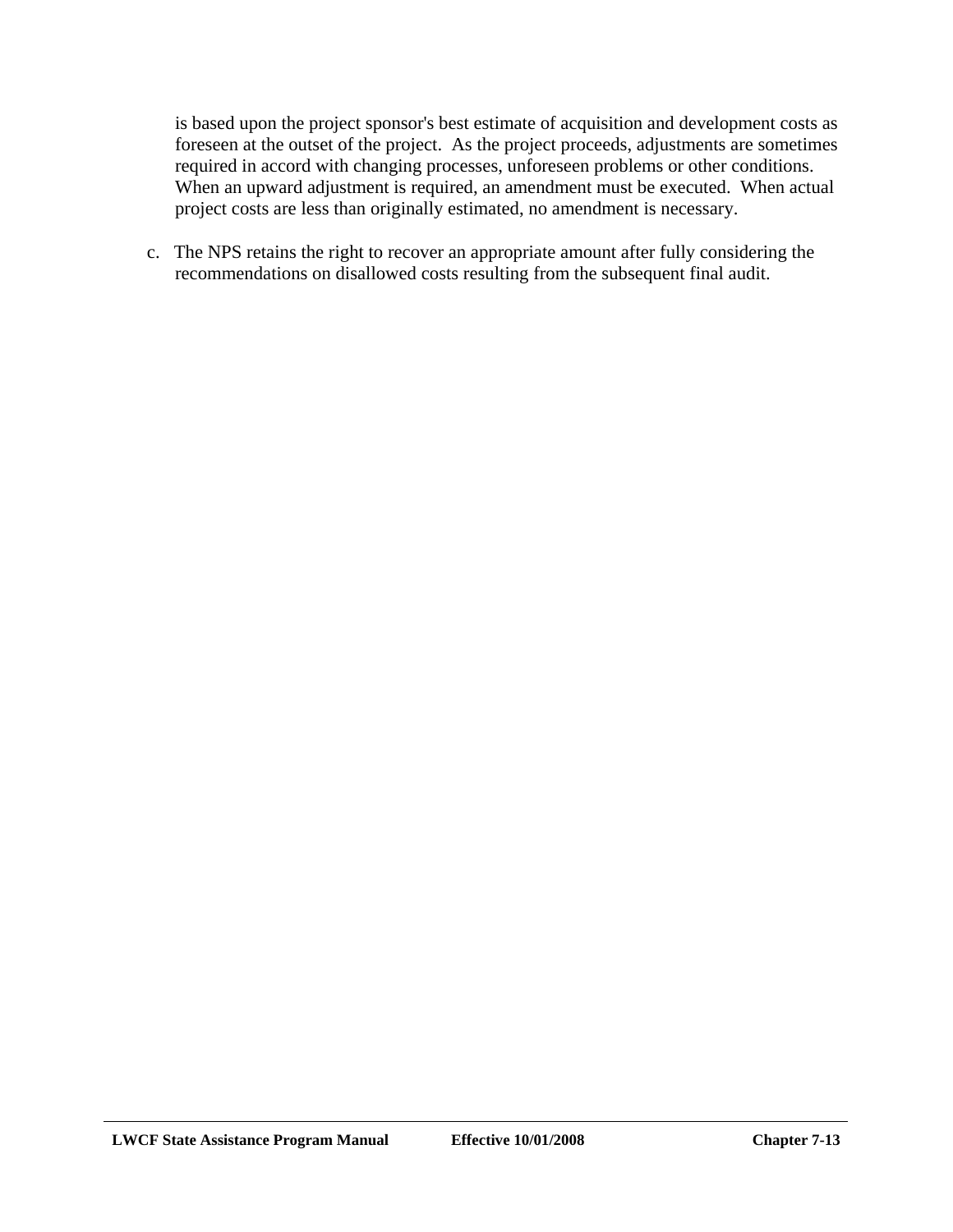# **CHAPTER 8 - POST-COMPLETION AND STEWARDSHIP**

#### **A. Purpose**

Pursuant to Section 6(f)(3) of the LWCF Act and 36 CFR 59.3, this chapter contains the requirements for maintaining LWCF assisted sites and facilities in public outdoor recreation use following project completion and to assure that LWCF-assisted areas remain accessible to the general public including non-residents of assisted jurisdictions. These post-completion responsibilities apply to each area or facility for which LWCF assistance is obtained, regardless of the extent of participation of the program in the assisted area or facility and consistent with the contractual agreement between NPS and the State. Responsibility for compliance and enforcement of these requirements rests with the State for both state and locally sponsored projects. The responsibilities cited herein are applicable to the area depicted or otherwise described on the 6(f)(3) boundary map and/or as described in other project documentation approved by the NPS.

#### **B. Operation and Maintenance**

Property acquired or developed with LWCF assistance shall be operated and maintained as follows:

- 1. The property shall be maintained so as to appear attractive and inviting to the public.
- 2. Sanitation and sanitary facilities shall be maintained in accordance with applicable health standards.
- 3. Properties shall be kept reasonably open, accessible, and safe for public use. Fire prevention, lifeguard, and similar activities shall be maintained for proper public safety.
- 4. Buildings, roads, trails, and other structures and improvements shall be kept in reasonable repair throughout their estimated lifetime to prevent undue deterioration and to encourage public use.
- 5. The facility shall be kept open for public use at reasonable hours and times of the year, according to the type of area or facility.
- 6. A posted LWCF acknowledgement sign shall remain displayed at the project site pursuant to Chapter 7.

#### **C. Availability to Users**

1. Discrimination on the basis of race, color, national origin, religion, or sex. Under Title VI of the 1964 Civil Rights Act property acquired or developed with LWCF assistance shall be open to entry and use by all persons regardless of race, color, or national origin, who are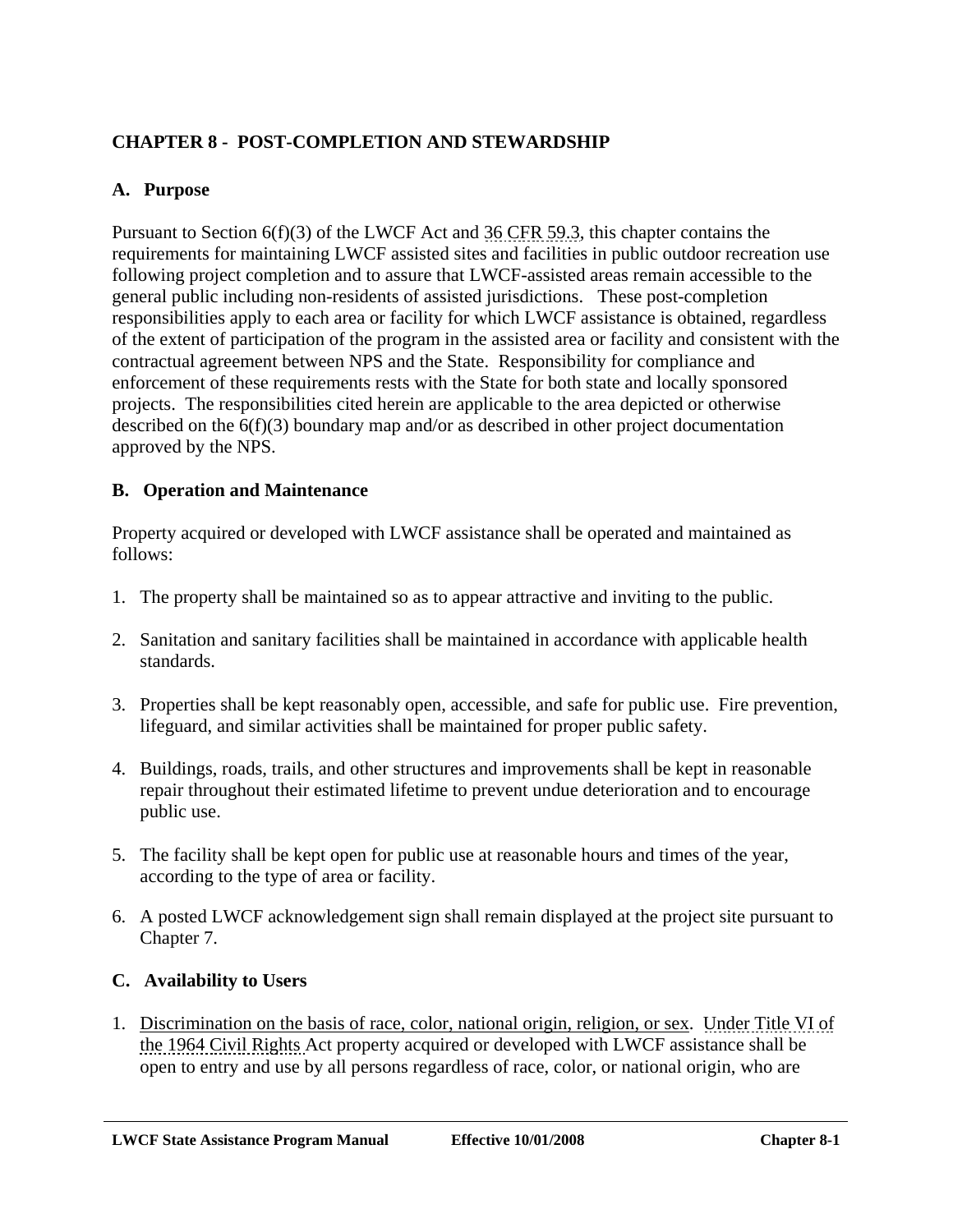otherwise eligible. Title 43, Part 17 (43 CFR 17), effectuates the provisions of Title VI. The prohibitions imposed by Title VI apply to park or recreation areas benefiting from federal assistance and to any other recreation areas administered by the state agency or local agency receiving the assistance. Discrimination is also prohibited on the basis of religion or sex.

2. Discrimination on the basis of residence. Section  $6(f)(8)$  of the LWCF Act provides, with respect to property acquired and/or developed with LWCF assistance, discrimination on the basis of residence, including preferential reservation, membership or annual permit systems is prohibited except to the extent reasonable differences in admission and other fees may be maintained on the basis of residence.

Fees charged to nonresidents cannot exceed twice the amount charged to residents. Where there is no charge for residents, but a fee is charged to nonresidents, nonresident fees cannot exceed fees charged for residents at comparable state or local public facilities. Reservation, membership or annual permit systems available to residents must also be available to nonresidents and the period of availability must be the same for both residents and nonresidents.

These provisions apply only to the recreation areas described in the project agreement. Nonresident fishing and hunting license fees are excluded from these requirements.

- 3. Discrimination on the basis of disability. Section 504 of the Rehabilitation Act of 1973 requires no qualified person shall, on the basis of disability, be excluded from participation in, be denied benefits of, or otherwise be subjected to discrimination under any program or activity that receives or benefits from federal financial assistance. The Americans with Disabilities Act of 1990 (P.L. 100-336) simply references and reinforces these requirements for federally-assisted programs.
- 4. Reasonable use limitations. Project sponsors may impose reasonable limits on the type and extent of use of areas and facilities acquired and/or developed with Fund assistance when such a limitation is necessary for maintenance or preservation. Thus, limitations may be imposed on the numbers of person using an area or facility or the type of users, such as "hunters only" or "hikers only." All limitations shall be in accord with the applicable grant agreement and amendments.

## **D. Leasing and Concession Operations Within a Section 6(f)(3) Area**

A project sponsor may provide for the operation of a Section  $6(f)(3)$  area by leasing the area/facility to a private organization or individual or by entering into a concession agreement with an operator to provide a public outdoor recreation opportunity at the Fund-assisted site.

As the principal grantee, the State is ultimately accountable for assuring compliance with the applicable federal requirements, and, therefore, the delegation or transfer of certain responsibilities to subgrantees or lessees does not relieve the State of its compliance burden. As the grant recipient, the State has agreed to provide suitable replacement property should the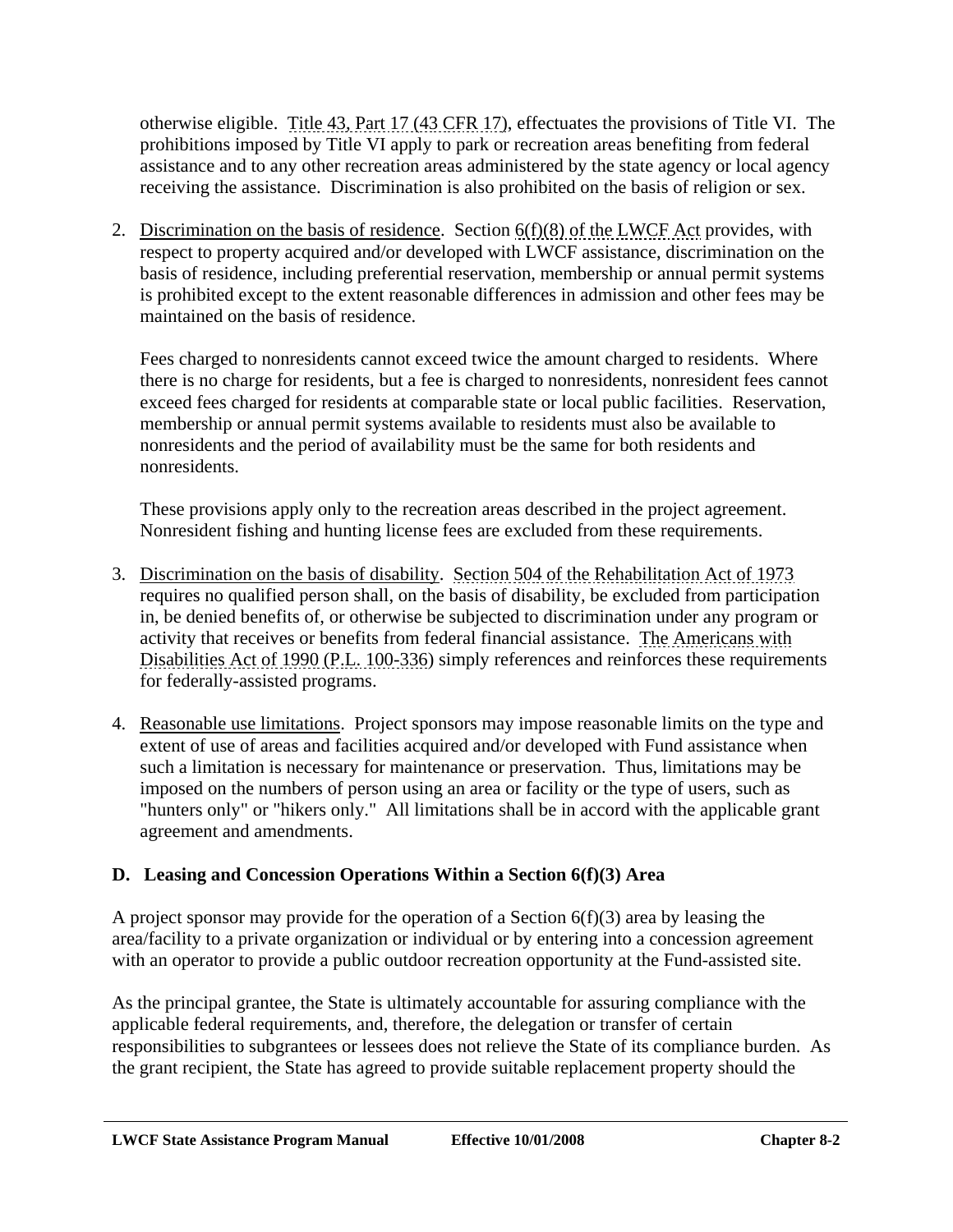public use of the leased or concessioned area/facility be restricted or the outdoor recreation resource be compromised.

All lease documents and concession agreements for the operation of LWCF-assisted sites by private organizations or individuals must address the following:

- 1. In order to protect the public interest, the project sponsor must have a clear ability to periodically review the performance of the lessee/concessioner and terminate the lease/agreement if its terms and the provisions of the grant agreement, including standards of maintenance, public use, and accessibility, are not met.
- 2. The lease/agreement document should clearly indicate that the leased/concessioned area is to be operated by the lessee/concessioner for public outdoor recreation purposes in compliance with provisions of the Land and Water Conservation Fund Act and implementing guidelines (36 CFR 59). As such, the document should require the area be identified as publicly owned and operated as a public outdoor recreation facility in all signs, literature and advertising, and is operated by a lessee/concessioner as identified in the public information to eliminate the perception the area is private.
- 3. The lease/agreement document should require all fees charged by the lessee/concessioner to the public must be competitive with similar private facilities.
- 4. The lease/agreement document should make clear compliance with all Civil Rights and accessibility legislation (e.g., Title VI of Civil Rights Act, Section 504 of Rehabilitation Act, and Americans with Disabilities Act) is required, and compliance will be indicated by signs posted in visible public areas, statements in public information brochures, etc.

## **E. Conversions of Use**

Property acquired or developed with LWCF assistance shall be retained and used for public outdoor recreation. Any property so acquired and/or developed shall not be wholly or partly converted to other than public outdoor recreation uses without the approval of NPS pursuant to Section 6(f)(3) of the LWCF Act and these regulations. The conversion provisions of Section 6(f)(3), 36 CFR Part 59, and these guidelines apply to each area or facility for which LWCF assistance is obtained, regardless of the extent of participation of the program in the assisted area or facility and consistent with the contractual agreement between NPS and the State.

Responsibility for compliance and enforcement of these provisions rests with the State for both state and locally sponsored projects. The responsibilities cited herein are applicable to the area depicted or otherwise described on the  $6(f)(3)$  boundary map and/or as described in other project documentation approved by the Department of the Interior. This mutually agreed to area normally exceeds that actually receiving LWCF assistance so as to assure the protection of a viable recreation entity.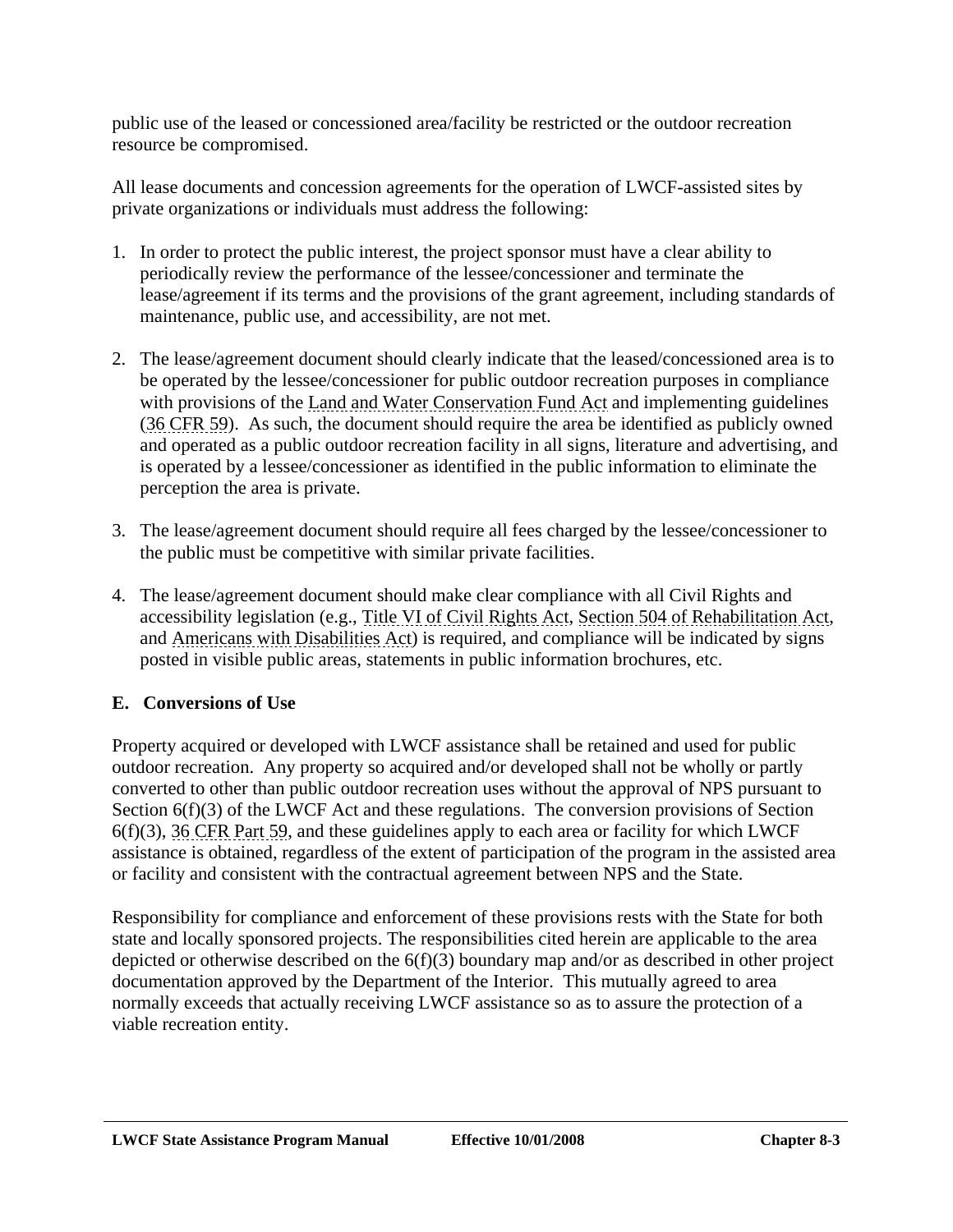Local sponsors must consult early with the State LWCF manager when a conversion is under consideration or has been discovered. States must consult with their NPS-LWCF manager as early as possible in the conversion process for guidance and to sort out and discuss details of the conversion proposal to avoid mid-course corrections and unnecessary delays. **A critical first step is for the State and NPS to agree on the size of the Section 6(f) park land impacted by any non-recreation, non-public use, especially prior to any appraisal activity.** Any previous LWCF project agreements and actions must be identified and understood to determine the actual Section 6(f) boundary.

If the NPS is alerted or otherwise becomes aware of an ongoing conversion activity that has not been approved, NPS shall request the State Liaison Officer (SLO) to advise the project sponsor of the necessary prerequisites for approval of a conversion and to discontinue the unauthorized conversion activities. If the conversion activity continues, NPS shall formally notify the State it must take appropriate action to preclude the project sponsor from proceeding further with the conversion, use, and occupancy of the area pending NPS independent review and decision of a formal conversion proposal (see Section 10 below).

The NPS Regional Director has the authority to disapprove conversion requests and/or to reject proposed property substitutions. This approval is a discretionary action and should not be considered a right of the project sponsor.

- 1. Situations that trigger a conversion include:
	- a. Property interests are conveyed for private use or non-public outdoor recreation uses.
	- b. Non-outdoor recreation uses (public or private) are made of the project area, or a portion thereof, including those occurring on pre-existing rights-of-way and easements, or by a lessor.
	- c. Unallowable indoor facilities are developed within the project area without NPS approval, such as unauthorized public facilities and sheltering of an outdoor facility.
	- d. Public outdoor recreation use of property acquired or developed with LWCF assistance is terminated.
- 2. Situations that may not trigger a conversion if NPS determines that certain criteria are met include:
	- a. Underground utility easements that do not impact the recreational use of the park and is restored to its original surface condition (see Section F below).
	- b. Proposals to construct public facilities, such as recreation centers and indoor pool buildings, within a Section  $6(f)(3)$  protected area where it can be shown there is a gain or increased benefit to the public outdoor recreational opportunity. These proposals must be reviewed by the NPS as a "public facility request" (see Section H below). The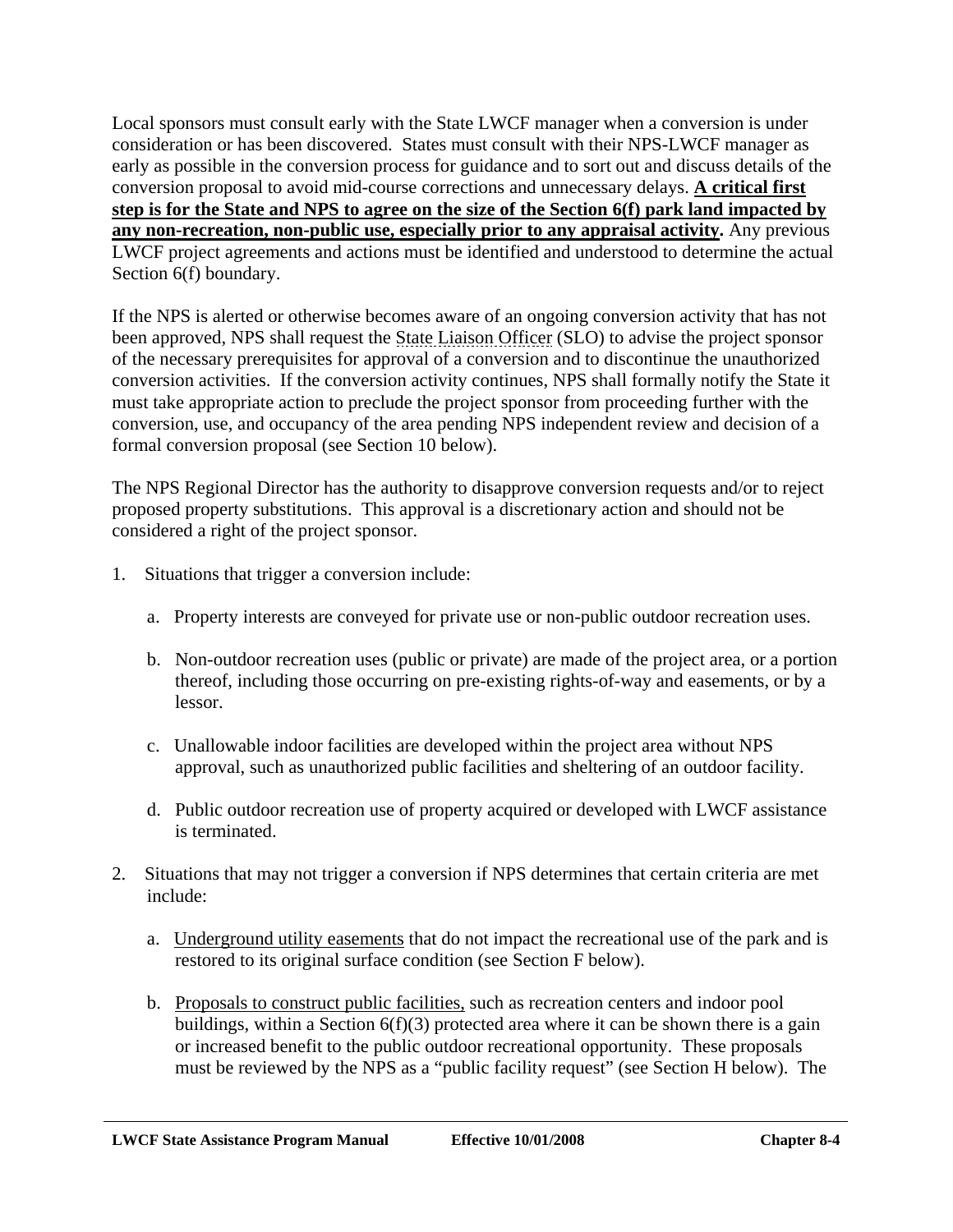State should consult with the NPS early in the formative stages of developing proposals to construct indoor facilities on Section 6(f)(3) protected land (see Section H below).

- c. Proposals for "temporary non-conforming uses," that is temporary non-recreation activities of less than a six-month duration within a Section 6(f)(3) protected area, must be reviewed by the NPS (see Section I below).
- d. Proposals to build sheltered facilities or to shelter existing facilities within a Section  $6(f)(3)$  protected area provided they do not change the overall public outdoor recreation characteristics and otherwise meet the sheltering criteria in Chapter 3. The NPS review and approval of such proposals will not trigger a conversion (see Section J below).
- e. Proposals for changing the overall outdoor recreation use of a Section  $6(f)(3)$  area from that intended in the original LWCF project agreement. These proposals must be reviewed by the NPS (see Section L below).
- 3. Prerequisites to the NPS consideration of conversions. Formal requests from the project sponsor for permission to convert LWCF assisted properties in whole or in part to other than public outdoor recreation uses must be submitted by the State Liaison Officer to NPS in writing and conform to the prerequisites set forth in 36 CFR 59.

States shall consult with NPS when conversions are proposed or discovered and prior to making the formal request to NPS. States shall use the Proposal Description and Environmental Screening Form (PD/ESF) to prepare its conversion proposal (see Chapter 4). The PD/ESF guides the development of the conversion proposal, including the incorporation of the following prerequisites that must be met before NPS will consider the formal conversion request:

- a. All practical alternatives to the conversion have been evaluated and rejected on a sound basis.
- b. The fair market value of the property to be converted has been established and the property proposed for substitution is of at least equal fair market value as established by a state approved appraisal (see Chapter 4 for appraisal guidance) excluding the value of structures or facilities that will not directly enhance its outdoor recreation utility.
- c. The property proposed for replacement is of reasonably equivalent usefulness and location as that being converted. Depending on the situation, and at the discretion of the NPS, the replacement property need not provide identical recreation experiences or be located at the same site, provided it is in a reasonably equivalent location. Generally, the replacement property should be administered by the same political jurisdiction as the converted property. NPS will consider state requests to change the project sponsor for any replacement property when it is determined a different political jurisdiction can meet the criteria for replacement properties. Equivalent usefulness and location will be determined based on the following criteria: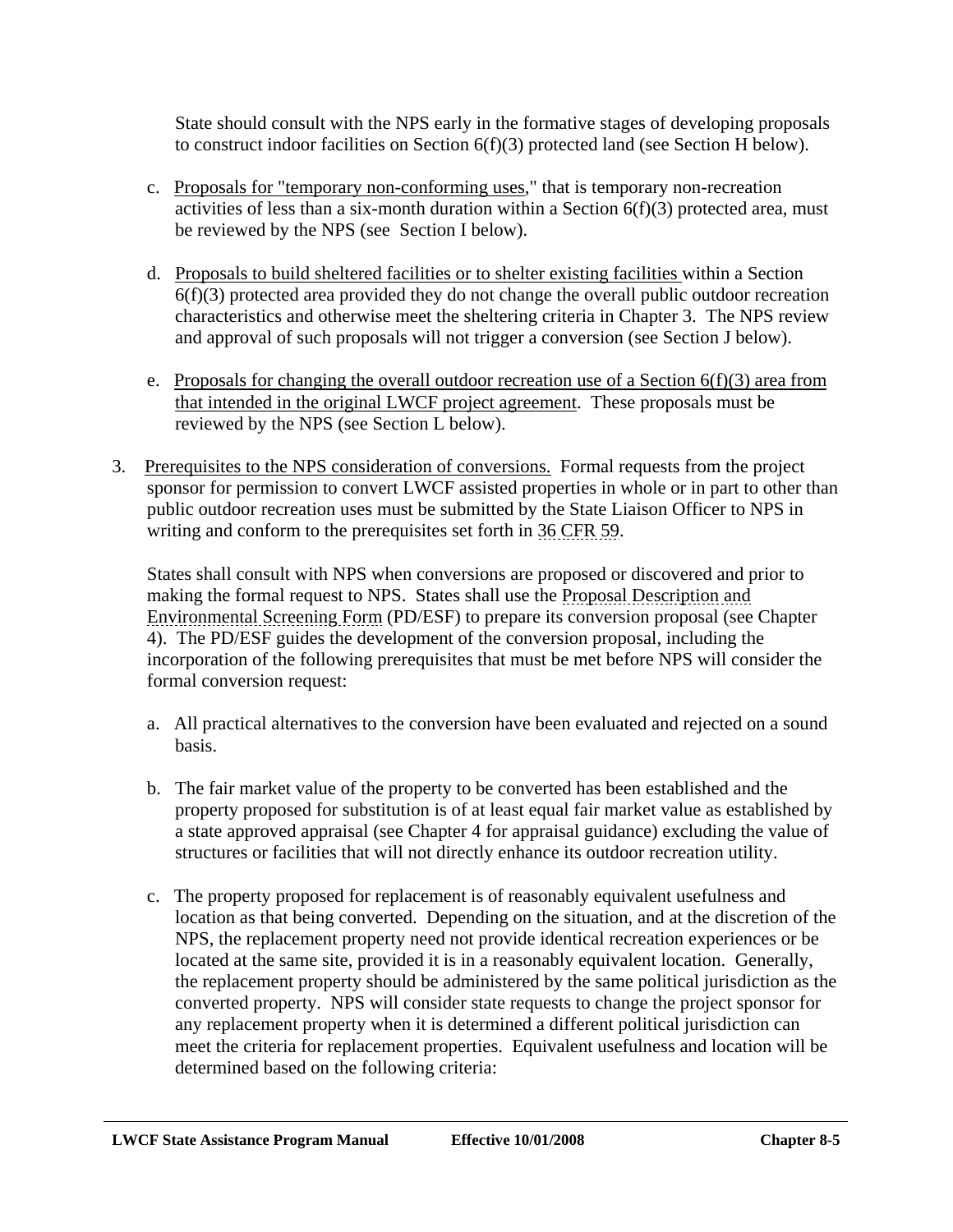(1) Property to be converted must be evaluated in order to determine what recreation needs are being fulfilled by the facilities which exist and the types of outdoor recreation resources and opportunities available. The property being proposed for substitution must then be evaluated in a similar manner to determine if it will meet recreation needs that are at least like in magnitude and impact to the user community as the converted site. This criterion is applicable in the consideration of all conversion requests with the exception of those where wetlands are proposed as replacement property.

Wetland areas and interests therein shall be considered to be of reasonably equivalent usefulness as compared to the recreational usefulness of the property proposed for conversion if they have been identified in the wetlands provisions of the Statewide Comprehensive Outdoor Recreation Plan (SCORP) in accordance with Section 6(f)(3) of the LWCF Act as amended (36 CFR 59.3) by Section 303 of the Emergency Wetlands Resources Act of 1986.

- (2) Replacement property need not necessarily be directly adjacent to or close by the converted site. This policy provides the administrative flexibility to determine location recognizing that the property should meet existing public outdoor recreation needs. While generally this will involve the selection of a site serving the same community(ies) or area as the converted site, there may be exceptions. For example, if property being converted is in an area undergoing major demographic change and the area has no existing or anticipated future need for outdoor recreation, then the project sponsor should seek to locate the substitute area at another location within the jurisdiction.
- (3) Should a local project sponsor be unable to replace converted property, the State would be responsible, as the primary recipient of federal assistance, for assuring compliance with these requirements and for the substitution of replacement property.
- (4) The acquisition of one parcel of land may be used in satisfaction of several approved conversions (see Section 6 below) and vice versa.
- d. The property proposed for replacement meets the eligibility requirements for LWCF assisted acquisition (see Chapter 3). The replacement property must constitute or be part of a viable recreation area. Viability and recreational usefulness is dependent upon the proposed outdoor recreation development plan and timetable for the development of the replacement parks. If full development of the replacement site(s) will be delayed beyond three years from the date of conversion approval, the conversion proposal shall explain why this is necessary (see Chapter 3.B.7).

For proposed replacement property with a history of contamination, proposals must address the nature of the contamination, how the contaminated area has been or will be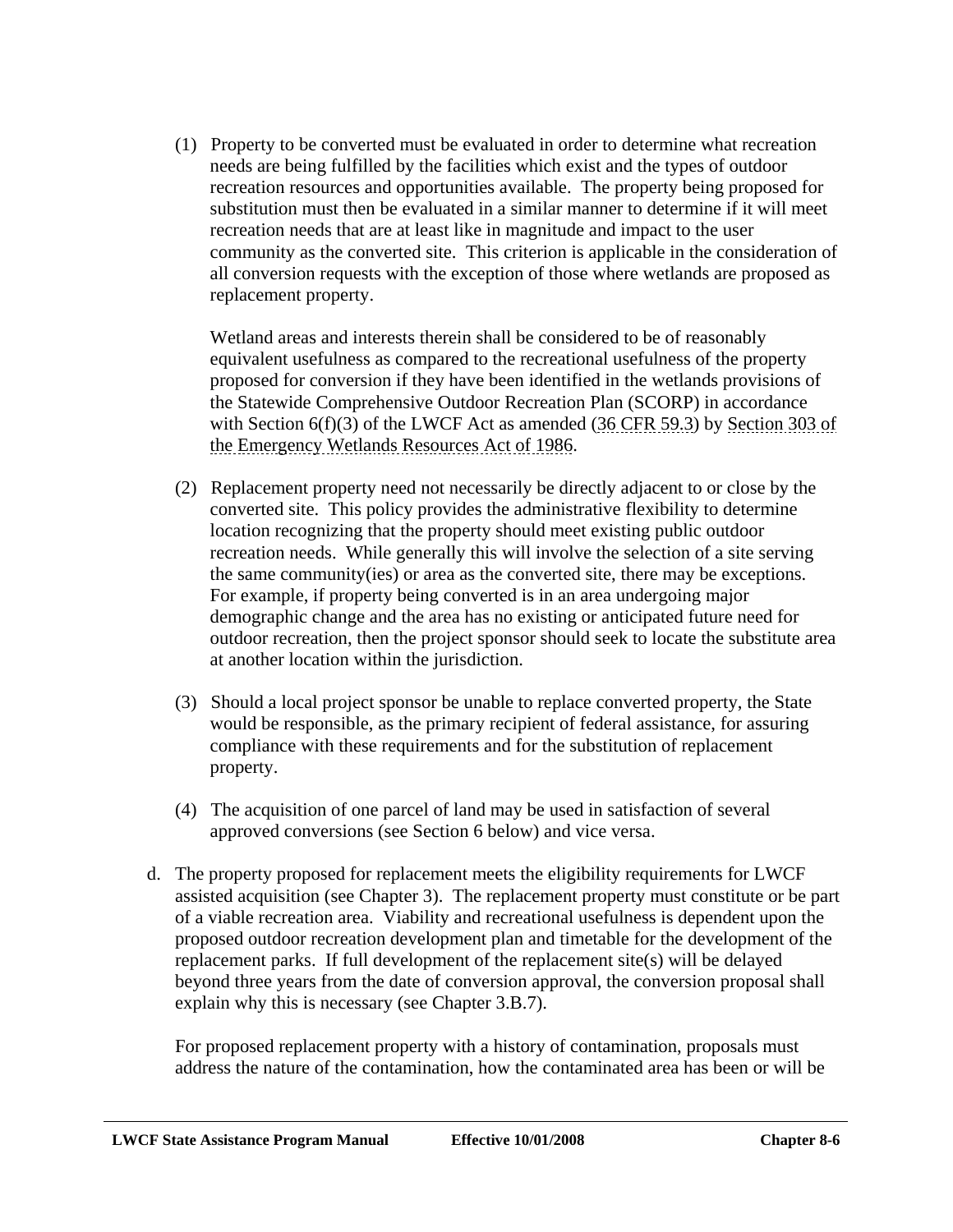remediated, how the area will be developed into a safe, public outdoor recreation area, and how provisions will be put in place to monitor the new replacement parkland to ensure public health and safety in perpetuity. Certain contaminated areas may not meet the equal or greater recreational usefulness prerequisite for replacement land. Early coordination with NPS for conversion proposals involving contaminated replacement land, even if remediated, is required (see 3.4 below).

Unless each of the following additional conditions (also see Chapter 3) is met, land currently owned by another public agency may not be used as replacement land for land acquired as part of an LWCF project:

- (1) The replacement land was not originally acquired by the sponsor or selling agency for recreation.
- (2) The replacement land has not been previously dedicated or managed for recreational purposes while in public ownership.
- (3) No federal assistance was provided in the replacement land's original acquisition unless the assistance was provided under a program expressly authorized to match or supplement LWCF assistance.
- (4) Where the project sponsor acquires replacement land from another public agency, the selling agency must be required by law to receive payment for the land so acquired (see Chapter 3.A.9).

An exception may be made to this condition only in the case of development projects for which the project sponsor's match was not derived from the cost of the purchase or value of a donation of the land to be converted, but from the value of the development itself. In this case, public land that has not been previously dedicated or managed for recreation/conservation use may be used as replacement land even if this land is currently owned by the project sponsor or is transferred from one public agency to another without cost.

- e. In the case of Section  $6(f)(3)$  protected areas that are partially rather than wholly converted, the impact of the converted portion on the remaining area shall be considered. If such a conversion is approved, the unconverted area must remain recreationally viable or be replaced as well.
- f. All necessary coordination with other federal agencies has been satisfactorily accomplished including, for example, compliance with Section 4(f) of the Department of Transportation Act of 1966.
- g. The guidelines for environmental review under NEPA have been satisfactorily completed and considered by NPS during its review of the proposed Section 6(f)(3) action. In cases where the proposed conversion arises from another federal action, NPS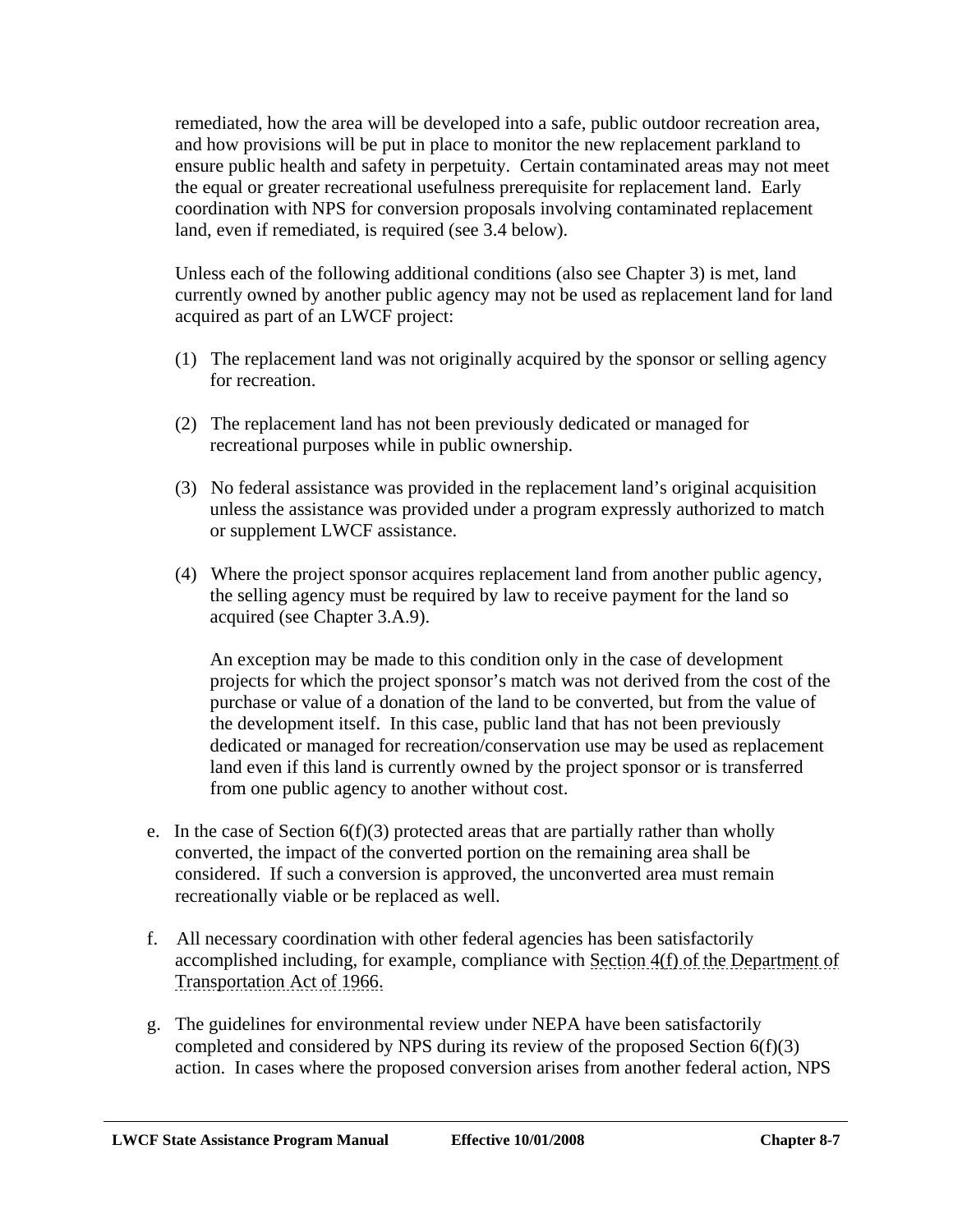final review of the State's proposal shall not occur until the NPS is assured all environmental review requirements for the other federal action have been met, e.g., Army Corps of Engineer permits.

The environmental review process must analyze not only the Section  $6(f)(3)$  area proposed for conversion, but also the development of the replacement parkland. The purpose and scope of the environmental review must focus on the impacts on the "human environment" resulting from the loss of the Section  $6(f)(3)$  parkland, impacts on any remaining Section 6(f)(3) parkland for partial conversions, and the development of new Section 6(f)(3) replacement park(s). The scope of the environmental review should not include impacts of the action precipitating the conversion on resources beyond the Section 6(f)(3) boundary, such as impacts of a new housing development or a school on a neighborhood.

The environmental analysis must be conducted in a neutral and factual manner and result in statements that reflect this same neutrality so the interested and affected public can focus on and understand the details of the proposed federal action of converting parkland including the replacement of new parkland according to 36 CFR 59. The environmental analysis documents should not include statements that promote or justify the action precipitating the conversion, such as proclaiming that the subject parkland is the best location for a new fire station.

For detailed guidance on NEPA and how to conduct environmental reviews for LWCF conversions, consult Chapter 4 of this manual, and the NPS.

- h. Adherence to state intergovernmental review procedures as appropriate (see Chapter 4).
- i. The proposed conversion and substitution are in accord with the SCORP.
- 4. State preparation of conversion proposal for NPS review: To avoid any unnecessary delays, duplication of effort, and mid-course corrections, the States shall consult with NPS early when conversions are proposed or discovered to ensure:
	- a. the extent of impact from the conversion activity on Section  $6(f)(3)$  protected area is mutually agreed upon; and
	- b. the acceptability of proposed replacement parkland has been explored prior to State/local sponsor expenditure of resources on appraisals and the required environmental review process to be undertaken in accordance with NEPA.

The State shall coordinate the development of the conversion proposal including ensuring the project sponsor complies with applicable federal, state and local laws, regulations and permit requirements. As the proposal is developed, the State may enlist the assistance of NPS to provide technical guidance as needed, especially for complex and controversial conversions. A State's submission of a formal conversion request to NPS is a State's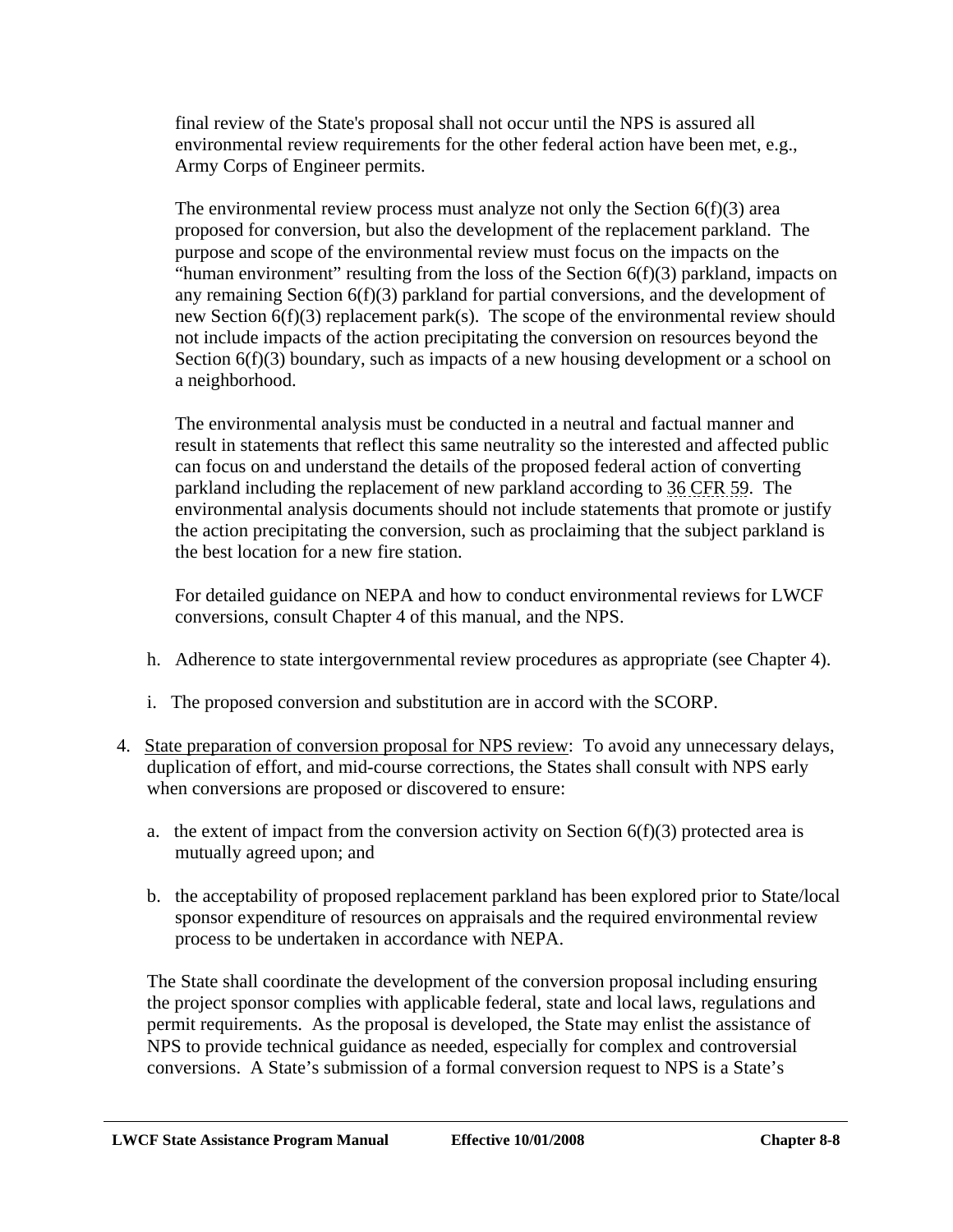endorsement of the conversion. If a State does not concur or endorse the conversion, then the proposal should not be forwarded to NPS for formal review and decision.

- 5. NPS review of the State conversion proposal. NPS will conduct an independent review of the proposal using the conversion prerequisites and any other critical factors that may have arisen during proposal development. If the State has adequately addressed the prerequisites, and NPS finds no other reason to deny the request, the NPS administrative record will be documented as such and an amendment will be signed approving the conversion.
- 6. Banking excess fair market value of replacement land for future conversions. The acquisition of one parcel of replacement land may be used in satisfaction of several approved conversions.

Excess fair market value (FMV) of a replacement property can be "banked" for a period not to exceed five years from the date of the initial conversion amendment. During this time period, the same project sponsor may use the remaining value to make up the FMV difference in cases where the subsequent proposed replacement property satisfies the equal usefulness criterion but its appraised FMV falls short of the equal fair market value requirement.

The initial replacement property with the excess fair market value may not be used to satisfy the equal usefulness criterion for subsequent conversions unless additional conversions are anticipated by the sponsor at the time of the original conversion request and the accompanying documentation clearly addresses how the replacement property would satisfy the equal usefulness criteria for the original conversion as well as those that are anticipated.

 7. Conversions on leased land. Should a conversion occur on leased land during the term of the lease, the State must comply with the conversion requirements of Section  $6(f)(3)$ including the provision of replacement land. In this instance, the conversion of the original lease can be replaced with a leasehold interest for a period of time that is not less than the time remaining on the original lease, and, which fulfills the recreation commitment agreed to in the original lease agreement.

For existing projects that involve leases, the responsibility for retaining the property in recreation terminates at the end of the lease period unless the grant agreement calls for some other arrangement. Lease agreements containing a renewal clause that can be exercised by the lessee must be reviewed to ensure that Section  $6(f)(3)$  compliance will continue throughout the duration of the next lease period.

 8. Conversion proposal documentation. A conversion requires an amendment to the original project agreement. Therefore, the amendment should be submitted concurrently with the formal conversion request or at such time as all details of the conversion have been worked out with NPS.

The formal conversion proposal submission to NPS must include the following items: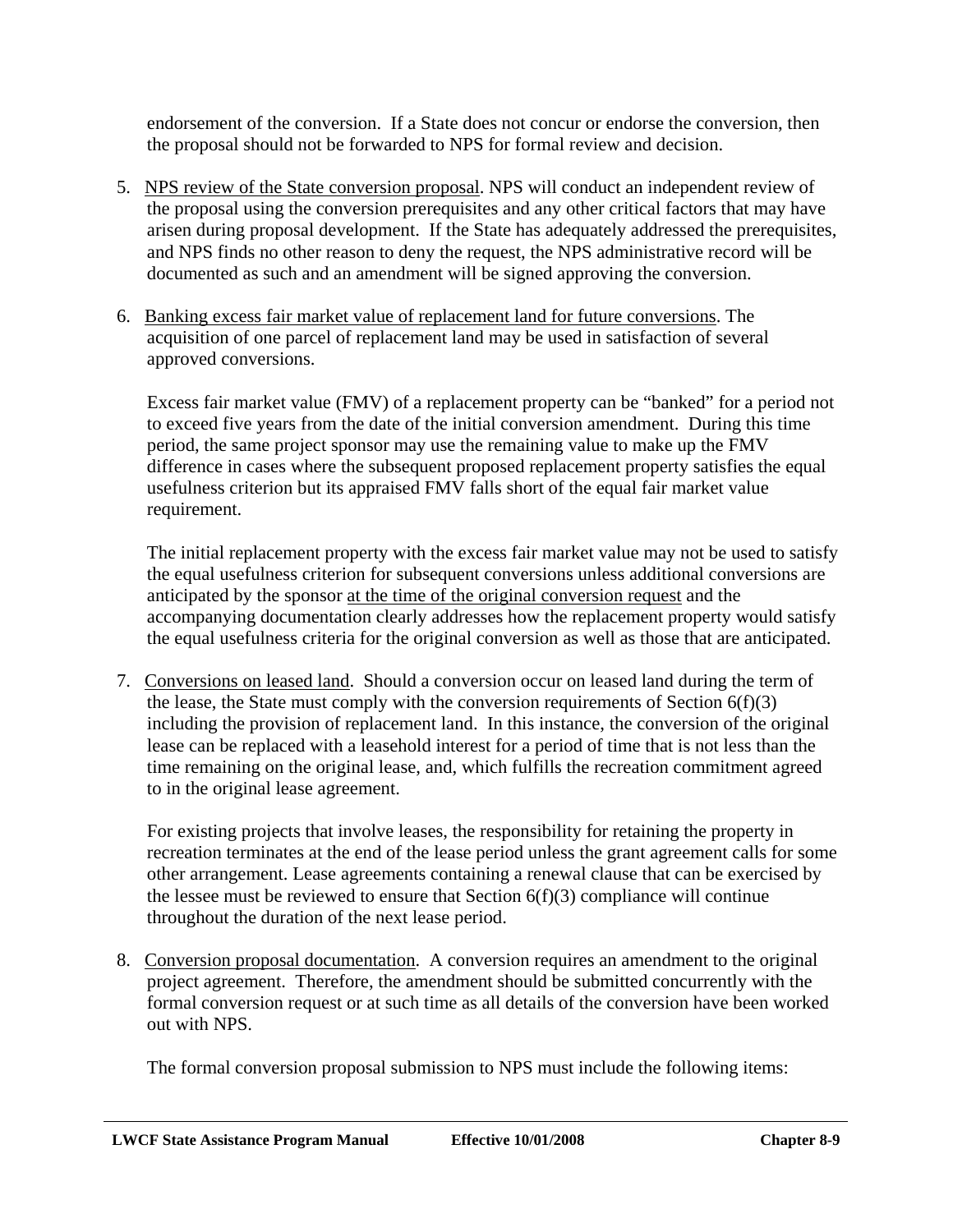- a. A transmittal letter briefly describing the conversion proposal and requesting NPS review and approval
- b. Standard Form 424 for amendments (see Chapter 7)
- c. PD/ESF including Step 4, the environmental screening form, and an environmental assessment document analyzing the entire conversion proposal (the converted parkland and the replacement parkland in one document).
- d. LWCF project amendment form identifying changes to the original Section  $6(f)(3)$ boundary caused by the conversion and to establish a new 6(f) boundary around the replacement site(s)
- e. Signed and dated Section  $6(f)(3)$  boundary map for any remaining parkland resulting from a partial conversion, and for the replacement site(s)
- f. Description and Notification Form (DNF)

Once the conversion has been approved by NPS, replacement property should be immediately acquired and developed according to the replacement proposal timetable. If development will be delayed beyond three years from the date of NPS conversion approval, then a request for delayed development beyond three years with a justification for the delay must be made to NPS (See Chapter 3.B.7.c).

 9. Small conversions. Small conversions are composed of small portions of Section 6(f)(3) protected areas that amount to no more than 10 percent of the 6(f) protected area or five acres, whichever is less. States should consult with NPS prior to developing the small conversion proposal.

Because small conversion proposals are less complex, NPS review and decision can be facilitated when:

- a. Minor or no environmental impacts would occur on resources being removed from Section  $6(f)(3)$  protection, on the remaining Section  $6(f)(3)$  area, and on the contiguous new replacement parkland by placing it under Section 6(f)(3) protection per the environmental screening form. This includes consideration of impacts to historic resources per the Section 106 process of the National Historic Preservation Act. The entire conversion proposal is categorically excluded from further environmental review under NEPA (see Chapter 4).
- b. The proposed conversion is not controversial.

.

c. The replacement property is contiguous to the original Section  $6(f)(3)$  area.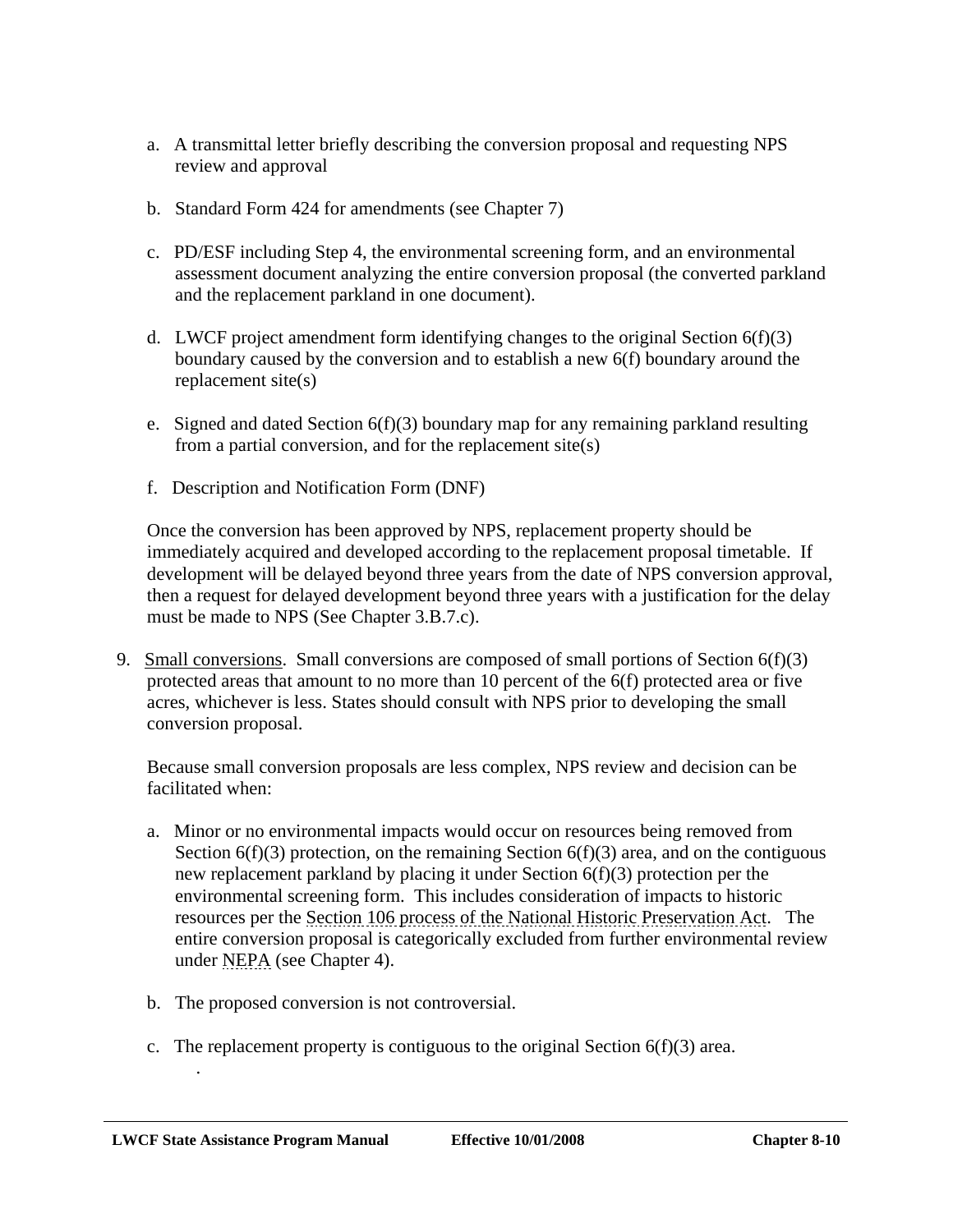The State's proposal must include:

- d. Transmittal letter describing the entire small conversion proposal.
- e. Standard Form 424
- f. PD/ESF with the portion for conversions completed indicating that a categorical exclusion is justified.
- g. LWCF project amendment form.
- h. Description and Notification Form (DNF)
- i. Revised 6(f) boundary map indicating the deletion of the small converted area and the addition of the replacement property.
- 10. Discovering unauthorized conversions. When it is discovered that a Section  $6(f)(3)$  area has been converted without NPS approval, a conversion proposal must be submitted and reviewed by NPS for retroactive action. .The NPS shall notify the State it is in violation of the grant contract, program regulations, and law, and an immediate resolution of the unapproved conversion must be expedited.

If it is discovered that an unauthorized conversion is in progress, the State must notify the project sponsor to cease immediately until the conversion process pursuant to 36 CFR 59.3 has been satisfactorily completed.

Resolution of the conversion will require State and NPS review of the conversion proposal as previously set forth in Section E.4 above including the provision of suitable replacement property.

If the sponsor has already provided replacement property without NPS approval, the eligibility of the replacement land must meet the same Section  $6(f)(3)$  requirements as if it had not yet been acquired. It is incumbent upon the State to make the case that the replacement land fully meets these requirements.

Failure by the State to take steps to follow this procedure shall be considered cause for NPS to apply penalty options described in Section N below.

11. Conversions with delayed parkland replacement. Exceptions to the immediate replacement requirement (see Section 8 above) will be allowed only when it is not possible for replacement property to be identified prior to the State's request for the conversion. An express commitment must be received from the State to satisfy Section 6(f)(3) substitution requirements within a specified period normally not to exceed one year following conversion approval.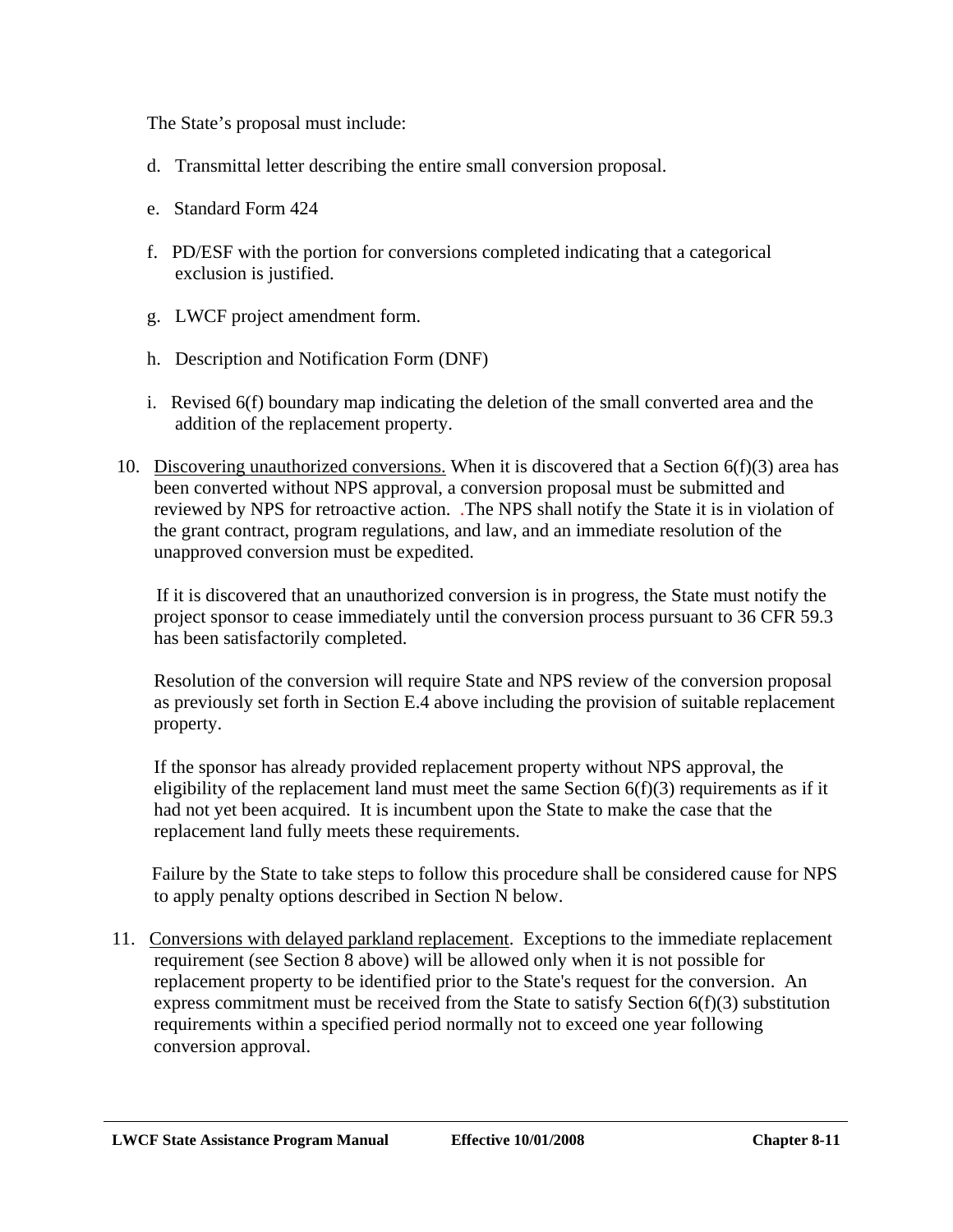Such proposals are not routine and must include sufficient evidence to justify why such a delay is necessary.

# **F. Underground Utility Easements and Rights-of-Way**

The State may allow underground utility easements within a Section 6(f)(3) area as long as the easement site is restored to its pre-existing condition to ensure the continuation of public outdoor recreational use of the easement area within 12 months after the ground within the easement area is disturbed. If restoration exceeds the 12 month period, or the easement activities result in permanent above-ground changes, NPS shall be consulted to determine if the changes will trigger a conversion. If present or future outdoor recreation opportunities will be impacted in the easement area or in the remainder of the Section 6(f)(3) area, a conversion will be triggered.

## **G. Commercial Signage in Section 6(f)(3) Areas**

Commercial signs are only allowable within Section  $6(f)(3)$  boundaries when the advertising is attached to allowable park structures such as benches, fencing, walls, and buildings and are not inconsistent with the park setting and/or the built environment in which it is located (e.g., athletic fields). Signs may face either outside or inside the park. Commercial advertising in the form of a stand-alone structure such as a billboard that creates a footprint in the park, or commercial signage permanently affixed to a natural feature within the 6(f) area, is a conversion regardless of which direction it faces.

## **H. Proposals to Construct Public Facilities**

Public facility requests will only be approved if the public facility clearly results in a net gain in outdoor recreation benefits or enhances the outdoor recreation use of the entire park, and the facility is compatible with and significantly supportive of the outdoor recreation resources and opportunities of the Section 6(f)(3) protected area. The State shall use the PD/ESF to document its public facility proposal using the following criteria and submit it along with a project amendment and a recommendation for federal approval for NPS review and decision.

The NPS will consider requests to construct sponsor-funded public facilities when the following criteria have been met:

- 1. Uses of the facility will be compatible with and significantly supportive of outdoor recreation resources and uses at the rest of the site and recreation use remains the overall primary function of the site. The proposed public facility will includes a recreation component and will encourage outdoor recreation use of the remaining Section 6(f) area.
- 2. All design and location alternatives have been adequately considered, documented and rejected on a sound basis.
- 3. The proposed structure is compatible and significantly supportive of the outdoor recreation resources of the site, whether existing or planned. The park's outdoor recreation use must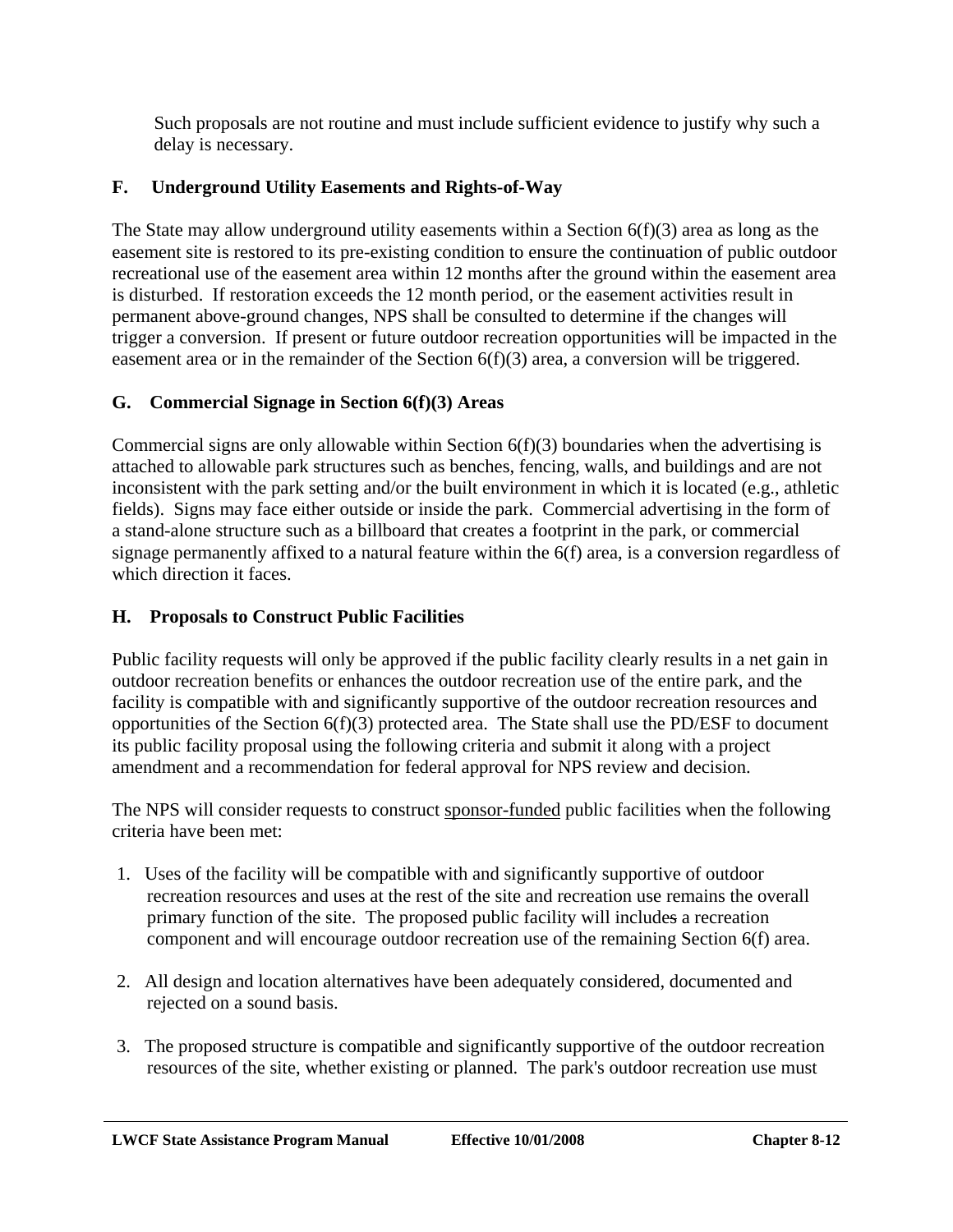continue to be greater than that expected for any indoor uses, unless the site is a single use facility, such as a swimming pool building, which virtually occupies the entire site.

Examples of uses which would not ordinarily be approved include, but are not limited to, a community recreation center which takes up all or most of a small park site, clinics, police stations, restaurants catering primarily to the general public, fire stations, professional sports facilities or commercial resort or other facilities which: (1) are not accessible to the general public; or, (2) require memberships; or, (3) which, because of high user fees, have the effect of excluding elements of the public; or, (4) which include office, residential or elaborate lodging facilities.

Restaurant-type establishments with indoor dining/seating that cater primarily to the outdoor recreating public must be reviewed under this public facility policy. Other park food service operations such as snack bars, carry-out food service, and concession stands with outdoor dining including pavilions and protected patios are allowable without further NPS if the primary purpose is to serve the outdoor recreating public.

- 4. Potential and future benefits to the total park's outdoor recreation utility must be identified in the proposal. Any costs or detriments should be documented and a net recreation benefit must result.
- 5. The proposed facility must be under the control and tenure of the public agency that sponsors and administers the original park area.
- 6. The proposal has been analyzed pursuant to NEPA, including providing the public an opportunity to review and comment on the proposal if required as part of the NEPA review.
- 7. All applicable federal requirements for approval are met.
- 8. The proposal has been adequately reviewed at the state level and has been recommended by the SLO.

## **I. Requests for Temporary Non-Conforming Uses Within Section 6(f)(3) Areas**

All requests for temporary uses for purposes that do not conform to the public outdoor recreation requirement must be submitted to and reviewed by the State. The State, in turn, will submit a formal request to NPS describing the temporary non-conforming use proposal.

Continued use beyond six-months will not be considered temporary, but will result in a conversion of use and will require the State/project sponsor to provide replacement property pursuant to Section 6(f)(3) of the LWCF Act.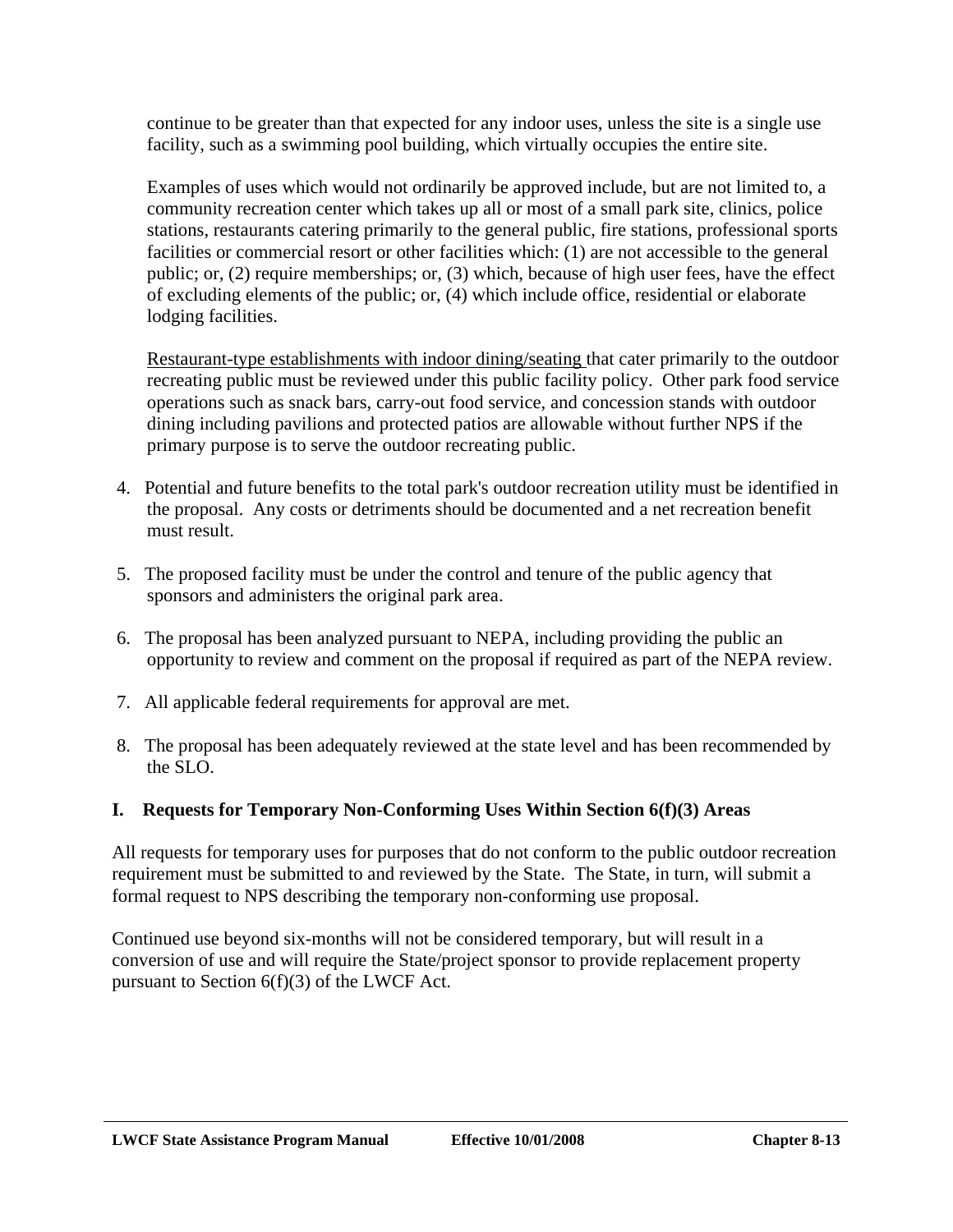- 1. Criteria. NPS will use the following criteria to evaluate each request:
	- a. The size of the parkland area affected by any temporary non-recreation use shall not result in a significant impact on public outdoor recreation use. This means that the site of the temporary activity should be sufficiently small to restrict its impacts on other areas of a Fund-assisted park.
	- b. A temporary use shall not result in permanent damage to the park site, and appropriate mitigating measures will be taken to ensure no residual impacts on the site once the temporary use is concluded.
	- c. No practical alternatives to the proposed temporary use exist.
	- d. All applicable federal requirements for approval are met.
	- e. The proposal has been adequately reviewed at the state level and has been recommended by the SLO.
- 2. Required proposal documentation. The State's formal proposal to NPS shall include:
	- a. SLO recommendation;
	- b. PD/ESF providing a complete description of the proposed temporary use, including:
		- (1) start and completion dates;
		- (2) identification of the portion of the site affected, including a map showing the relationship of the temporary use site to the full area protected under  $6(f)(3)$  and a justification of why the area needed is the minimum necessary for the proposed use;
		- (3) an analysis of the alternatives to the proposed use that were considered;
		- (4) a description of both immediate impacts on the site as a result of the temporary use and any residual or long-term impacts on the site's environment or on recreation use;
		- (5) a description of any appropriate mitigation actions that may be necessary and a schedule for their implementation; and,
	- c. An acknowledgement by the SLO a full conversion will result if the temporary use has not ceased after the maximum six-month period allotted.

#### **J. Sheltering Facilities within Section 6(f)(3) Areas**

NPS approval is required to shelter an existing facility located within a Section 6(f)(3) protected area. See Section 3.C.7 for further guidance.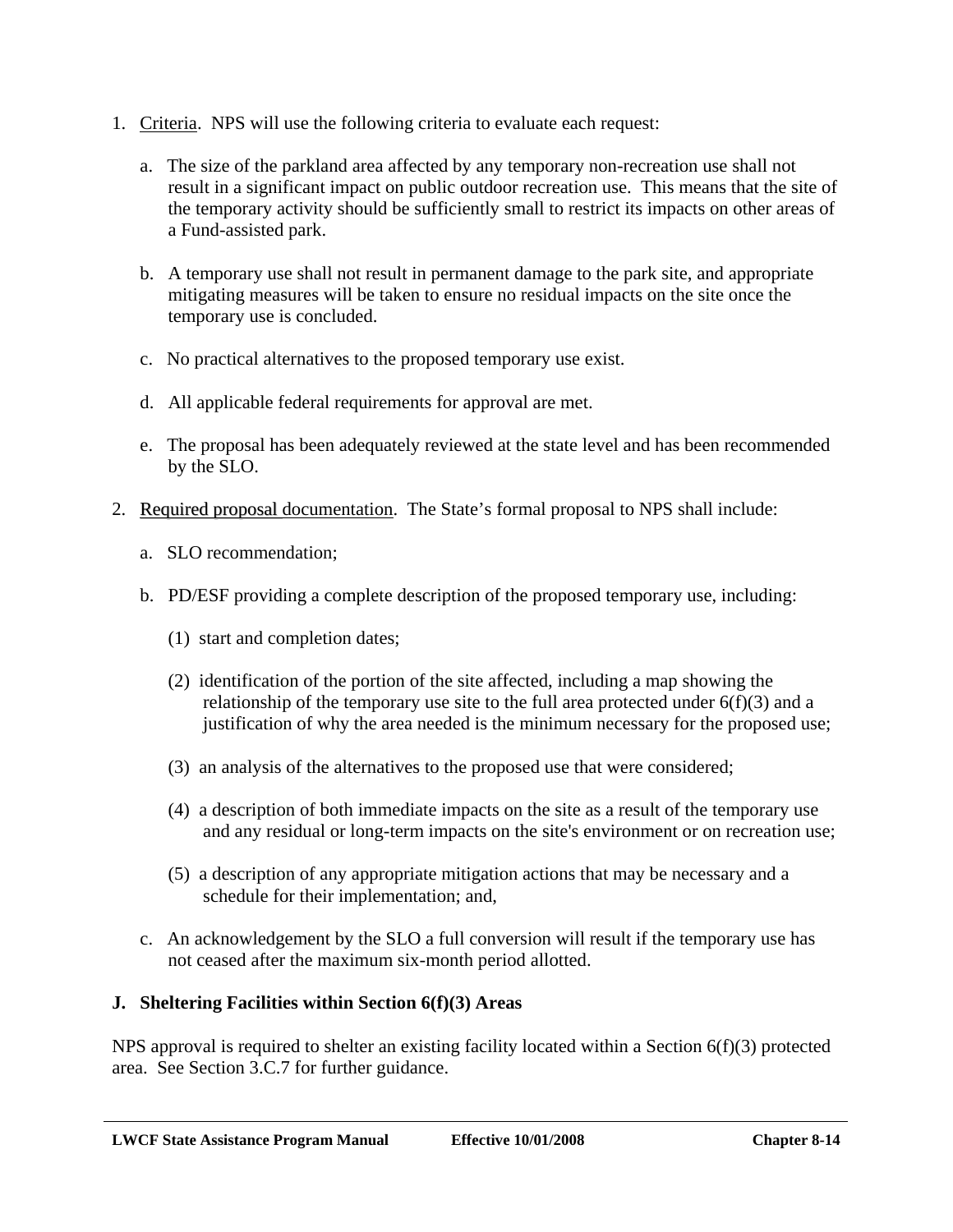## **K. Obsolete Facilities**

Project sponsors are not required to continue operation of a particular recreation area or facility beyond its useful life. However, Section  $6(f)(3)$  of the LWCF Act requires project sponsors maintain the entire area within the Section 6(f)(3) boundary in some form of public outdoor recreation use.

Notwithstanding neglect or inadequate maintenance on the part of the project sponsor, a recreation area or facility may be determined to be obsolete if:

- 1. reasonable maintenance and repairs are not sufficient to keep the recreation area or facility operating;
- 2. changing recreation needs dictate a change in the type of facilities provided;
- 3. park operating practices dictate a change in the type of facilities required; or,
- 4. the recreation area or facility is destroyed by fire, natural disaster, or vandalism.

States may determine a facility is obsolete and permit its use to be discontinued or allow a particular type of recreation use of the LWCF assisted area to be changed provided that the project record maintained by the State is documented by the sponsor with a justification statement for determining obsolescence and the State concurs in the change. However, NPS approval must be obtained prior to any change from one LWCF allowable use to another when the proposed use would significantly contravene the original plans for the area. See Section L below for further guidance.

If, in the judgment of the State, the facility is needed and was lost through neglect or inadequate maintenance, then replacement facilities must be provided at the current value of the original investment.

LWCF assistance may be provided to renovate outdoor recreation facilities that have previously received LWCF assistance if the State determines the renovation is not required as a result of neglect or inadequate maintenance and the State documents the project record to that effect.

#### **L. Significant Change of Use**

Section 6(f)(3) of the LWCF Act requires project sponsors maintain the entire area defined in the project agreement in some form of public outdoor recreation use. NPS approval must be obtained prior to any change from one eligible use to another when the proposed use would significantly contravene the original plans or intent for the area as described in the original LWCF project(s).

NPS approval is not required, however, for each and every facility use change. Uses within a Section 6(f)(3) protected area should be viewed in the context of overall use and should be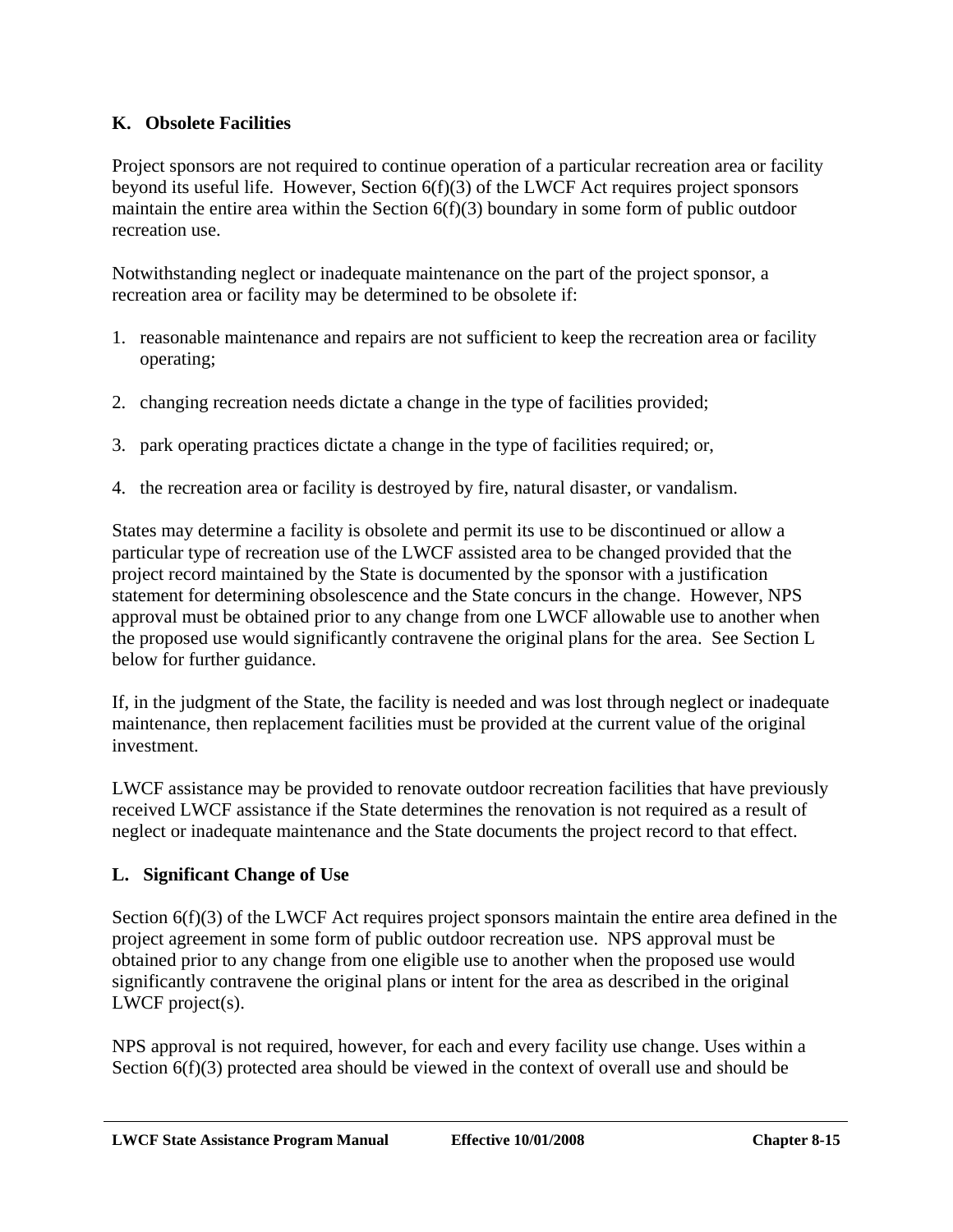monitored in this context. A change from a swimming pool with substantial recreational development to a less intense area of limited development such as a passive park, or vice versa, would, for example, require NPS approval.

States shall notify NPS in writing of proposals to significantly change the use of Section  $6(f)(3)$ areas in advance of their occurrence. NPS will expedite a determination of whether a formal review and approval process will be required. A primary NPS consideration in the review will be the consistency of the proposal with the Statewide Comprehensive Outdoor Recreation Plan.

If the change in use proposal requires a formal review and decision by NPS, the State shall complete the Proposal Description and Environmental Screening Form (PD/ESF) found in Chapter 4.

Changes to other than public outdoor recreation use constitute a conversion and will require NPS approval and the substitution of replacement land in accordance with Section  $6(f)(3)$  of the LWCF Act

#### **M. Post-Completion Inspections**

1. Purpose. In order to determine whether properties acquired or developed with LWCF assistance are being retained and used for outdoor recreation purposes in accordance with the project agreement and other applicable program requirements, a state post-completion inspection is to be made within five years after final billing and at least once every five years thereafter.

The following points should be taken into consideration during the inspection of properties that have been developed for public use:

- a. Retention and use. Is the Section  $6(f)(3)$  boundary in tact and the property being used for outdoor recreation purposes including those intended through the projects funded with LWCF assistance?
- b. Appearance. Is the property attractive and inviting to the public?
- c. Maintenance. Is upkeep and repair of structures and improvements adequate? Is there evidence of poor workmanship or use of inferior quality materials or construction? Is vandalism a problem? Is the area being maintained?
- d. Management. Does staffing and servicing of facilities appear adequate?
- e. Availability. Is there evidence of discrimination? Is the property readily accessible and open to the public during reasonable hours and times of the year?
- f. Signing. Is the area properly signed to allow for user information and safety, and proper acknowledgement of the federal Land and Water Conservation Fund?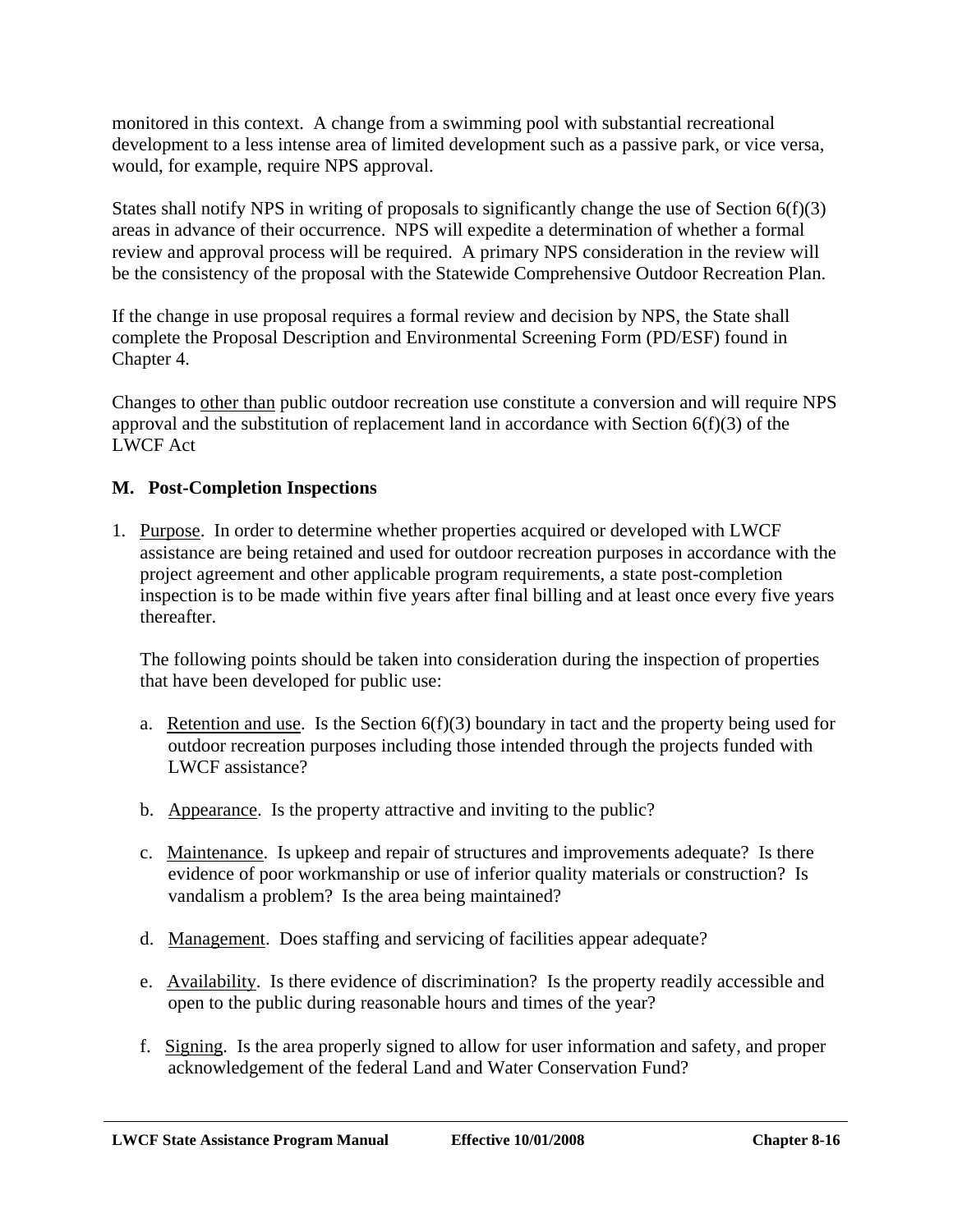- g. Interim use. Where lands have been acquired but not yet developed, the inspection should determine whether the interim uses of the property are in accordance with agreements with the NPS.
- 2. Reporting. Within 90 days of completion of an on-site inspection, States shall submit to NPS a post-completion inspection report for only those projects which have compliance problems. The report should include the date of inspection, description of the finding, and a summary report of corrective actions taken or to be taken.

For all other sites inspected with no compliance problems, the State shall only report to NPS the project number and date of inspection, and shall retain the actual inspection report with the State LWCF project file. States shall submit a report of all LWCF project sites inspected at least annually and by September 30.

Post-completion inspection reports shall also be completed for those projects in which the facilities have been deemed obsolete. The report should include certification by the State Liaison Officer that the facility is obsolete and that such obsolescence is not a result of neglect or inadequate maintenance on the part of the project sponsor.

- 3. Applicability. The provisions of this section apply to the Section  $6(f)(3)$  area encompassing the area or facility assisted by the LWCF, regardless of the extent of LWCF assistance in that area or facility. That is, in cases where assistance is provided only for an acquisition, the entire park or recreational area involved, including developments on the lands so acquired, are subject to the provisions of this section. Where development assistance is given, the lands of the park or recreation area identified on the Section 6(f)(3) boundary map are subject to this section.
- 4. State responsibility. Responsibility for enforcement of the provisions of this chapter rests with the State. The NPS will inspect LWCF assisted areas and facilities from time to time, but it shall conduct such visits in concert or through consultation with the State agency or State Liaison Officer.
- 5. Costs. The costs of making post-completion inspections by the State are allowable overhead charges for LWCF assistance and are allowable costs covered by the indirect cost rate.
- 6. NPS inspections. Properties acquired or developed with LWCF assistance shall be available for inspection by the NPS Director or other NPS representatives.

## **N. Penalties for Failure to Comply with Federal Laws and Regulations**

Pursuant to 43 CFR Part 12.83, when the NPS determines a State has violated or failed to comply with applicable federal law, or the regulations governing this program with respect to a project, NPS may withhold payment of federal funds to the State on account of such project, withhold funds for other projects of the State, withhold approval of further projects of the State,